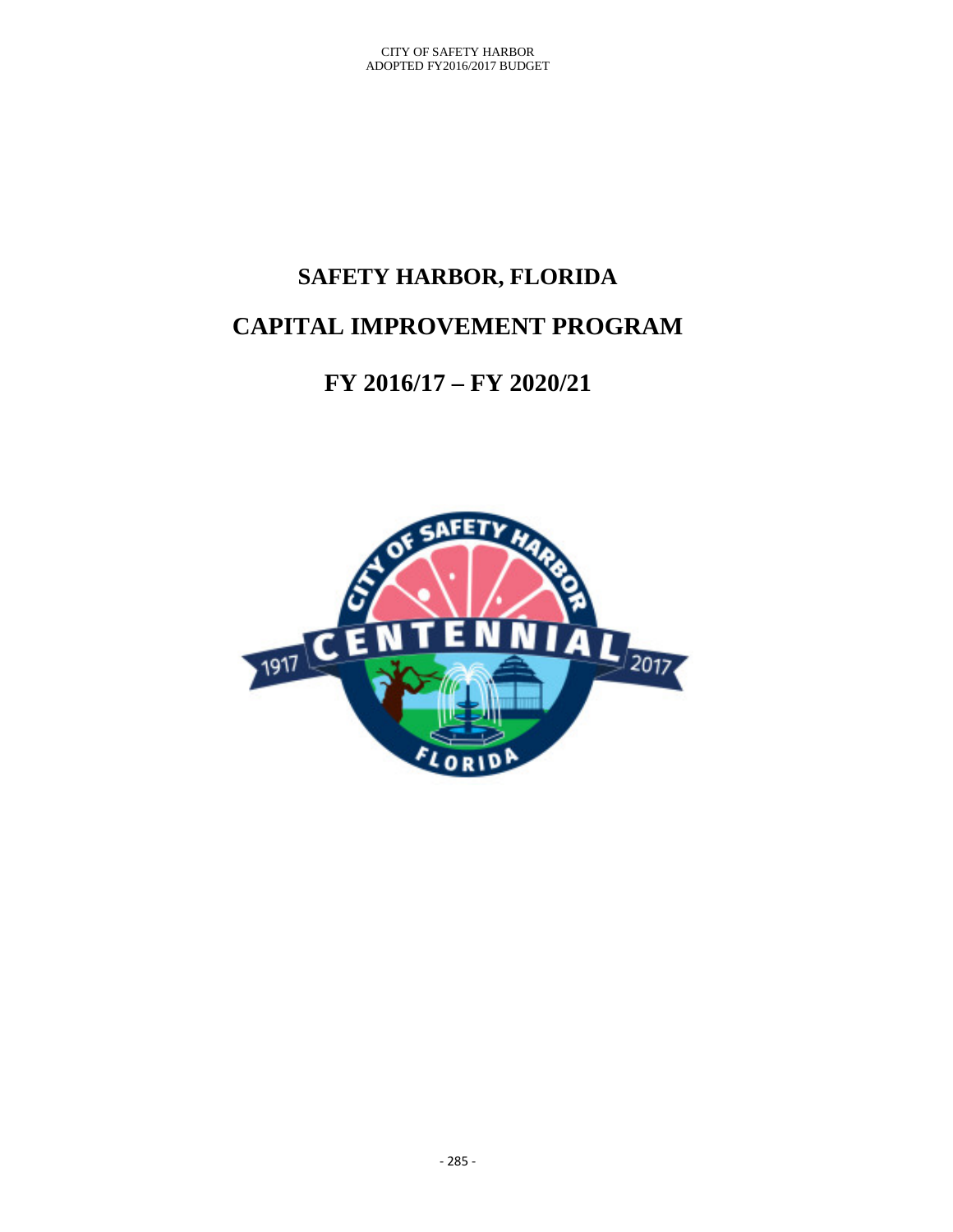## $\label{eq:ctT} \begin{array}{c} {\rm CITY\ OF\ SAFETY\ HARBOR}\\ {\rm ADOPTED\ FY2016/2017\ BUDGET} \end{array}$

### FY 2016/2017 - FY 2020/2021 CAPITAL IMPROVEMENT PROGRAM

### **TABLE OF CONTENTS**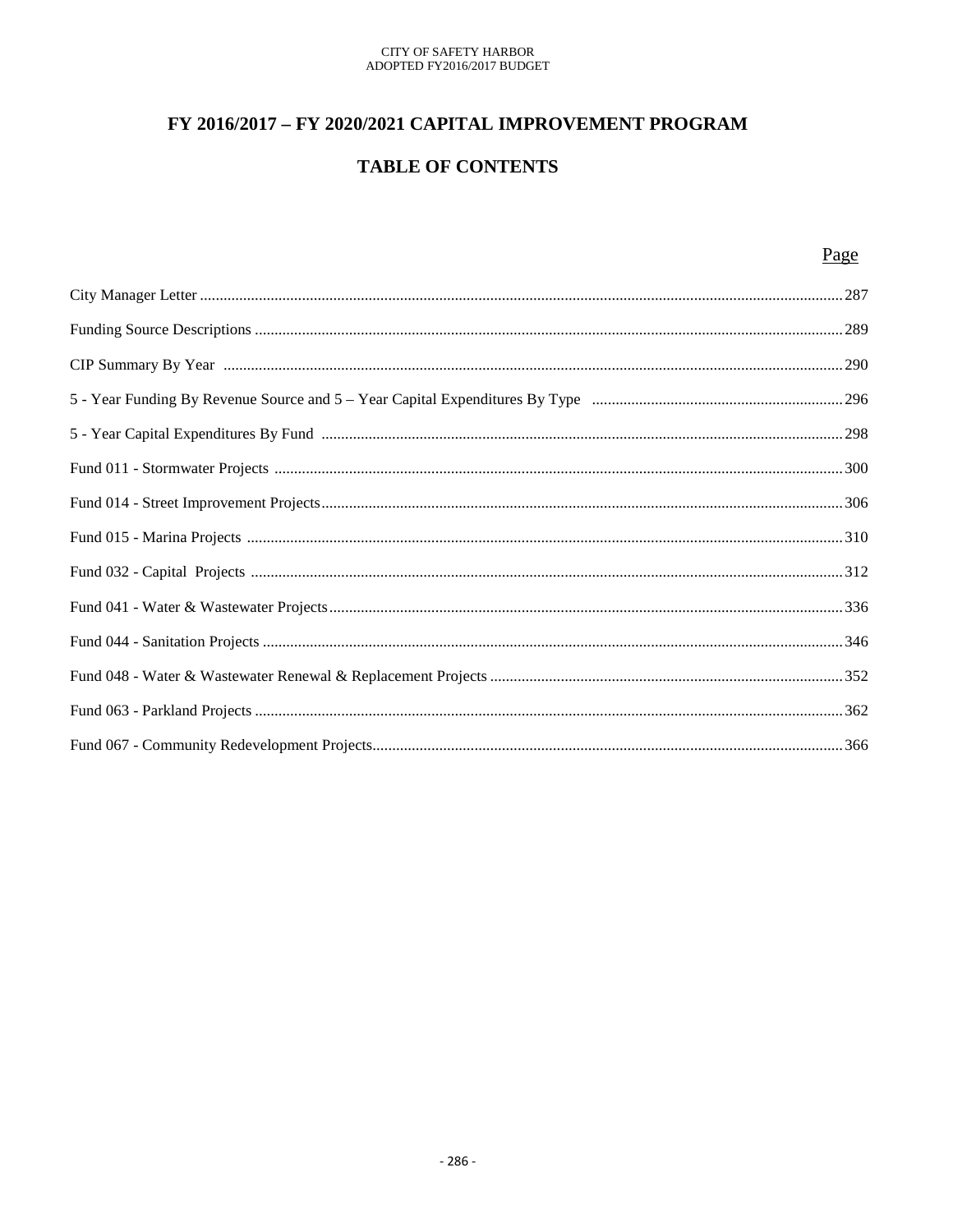

September 19, 2016

Citizens, Honorable Mayor and City Commission:

Pursuant to the City Code, the Adopted Capital Improvement Program (CIP) of the City of Safety Harbor for Fiscal Years 2016/2017 - 2020/2021 is hereby presented to the City Commission. The CIP budget is prepared in coordination with the Capital Improvement Element of the City's Comprehensive Plan, which is due annually in December.

The CIP includes all projects and equipment (with a useful life of ten or more years) that exceed \$25,000 as well as projects and equipment with fewer years of useful life that meet the criteria of capital improvements. Staff continues to include maps and pictures related to the projects in the CIP whenever possible. The CIP contains five-year summaries by project type, by fund and revenues by source. The revenue summary includes fund balance and carry-overs in the "other" category. Only new revenues are listed by source. A summary page is provided detailing each project. The summary sheet includes project location, description, justification, funding source and cost detail.

The Five-Year Capital Improvements Plan (CIP) for FY 2016/17 – FY 2020/21 is presented with funded projects totaling \$38,323,250 of which \$10,613,320 is planned for expenditure during the FY 2016/17 Budget Year. Expenditures by category in FY 2016/17 are: Drainage - \$740,000; Streets/Sidewalks - \$312,420; Capital Projects - \$2,002,800; Water & Wastewater - \$188,600; Sanitation - \$435,000; Water & Wastewater R & R - \$6,065,000; Parkland - \$550,000; and CRA - \$319,500.

All budgeted expenditures are balanced with estimated revenues. In preparing the CIP, all revenue sources were utilized and each fund was programmed in such a manner as to maximize the number of projects that could be implemented with available funding, manpower and other known constraints within the adopted fiscal year. If sufficient funding is not available, projects are either deferred to a later year, deleted, or unfunded, in which case staff seeks the availability of potential grant funding or alternate funding mechanisms. Some of the projects included in the capital plan are on-going maintenance, repair, and renewal projects that are funded on an annual basis. Management will work within current and future budgetary constraints. However, in order to satisfy full funding of all projects within the five year CIP a multitude of funding sources will be needed including Penny for Pinellas, State Revenue Sharing, State and Federal Grants, Enterprise Fund Revenue, Impact Fees, and CRA funds. Additionally, in order to fully fund all projects, \$20,024,600 in new debt will need to be issued beginning in FY 2016/17 and ending in FY 2020/21.

The following projects do not represent all capital expenditures, only CIP projects. Each department and Fund has recurring capital expenditures that do not meet the criteria to be a CIP project.

By formally adopting a five-year program and its first-year relationship to the budget, the Commission establishes a firm statement relative to upcoming City improvements. The Capital Program presents a legislative declaration of intent of future projects. The anticipated means of financing each project will be evaluated and discussed each year.

Respectfully submitted,

Matthew Spoor City Manager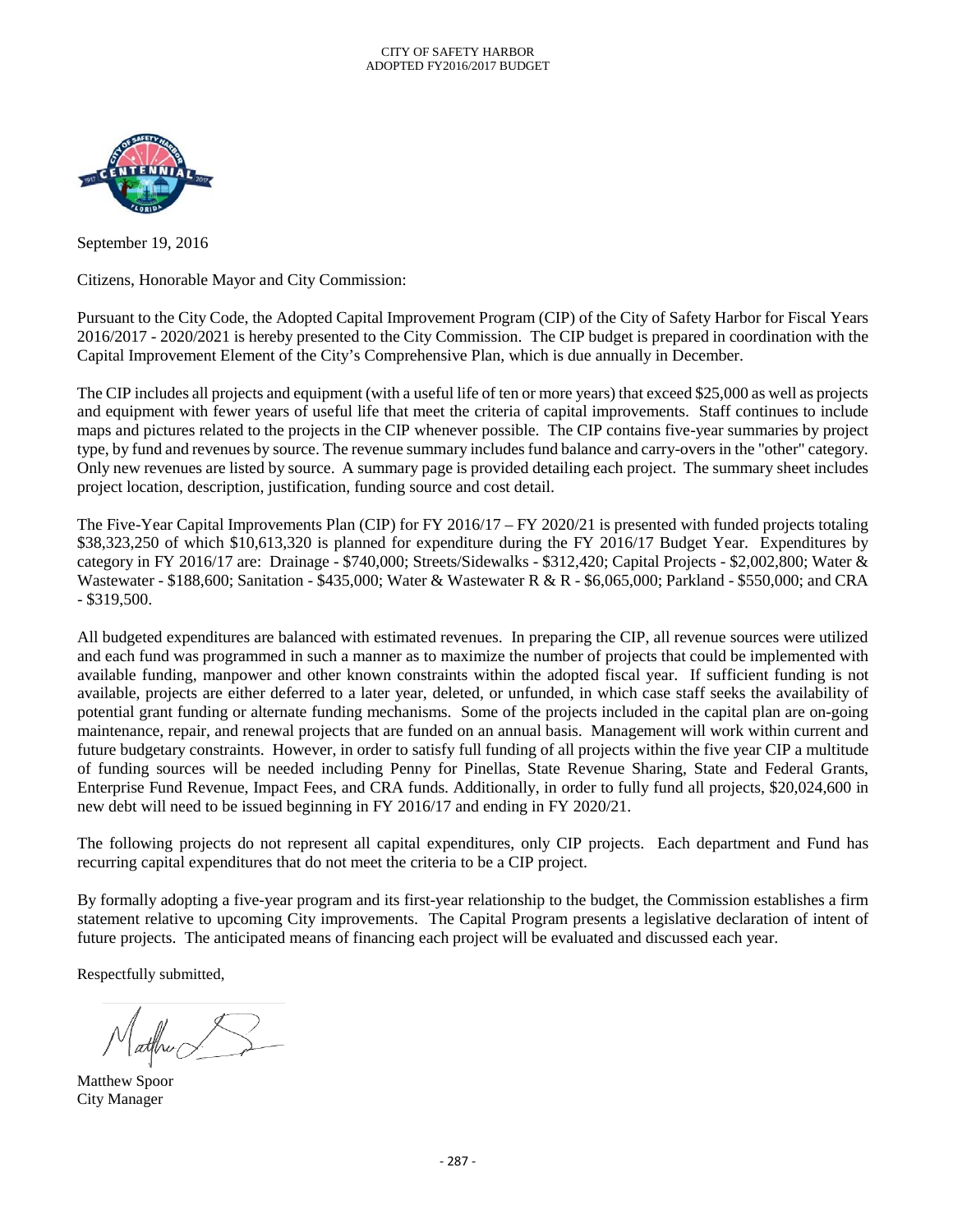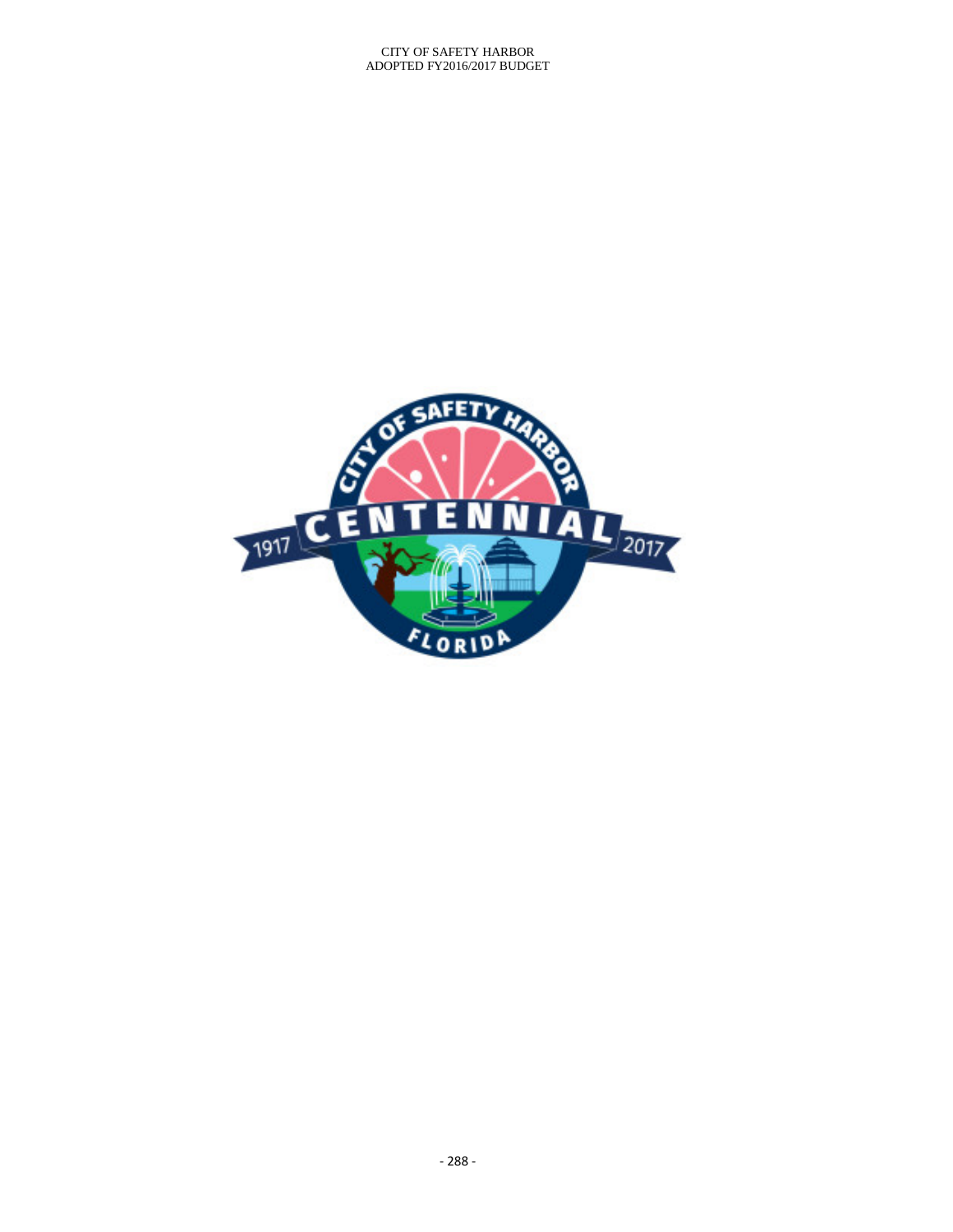#### **FUNDING SOURCE DESCRIPTIONS**

Stormwater Utility Fees: The City of Safety Harbor Commission adopted an ordinance effective November 1, 1991 establishing the Stormwater Utility Fee. The current rate is \$7.25 per ERU (Equivalent Residential Unit) as adopted by the City Commission effective October 1, 2012.

Local Option Gas Tax: Pinellas County levied a tax on motor fuel in accordance with Florida Statute 336.025(1)(a). The State of Florida collects and remits the tax to Pinellas County and the City receives its proceeds according to the distribution formula in the Interlocal Agreement. Per the terms of the first amendment of the Interlocal Agreement, the agreement expires on December 31, 2017. These revenues are restricted to use for road or street improvements.

Penny for Pinellas: These revenues are the 1% sales tax reapproved in Pinellas County by voter referendum in March 1997, effective for 10 years until January 2010. The referendum for another ten year extension took place in 2007, effective until January 2020. A referendum vote to extend the tax for an additional ten years through 2030 is to be scheduled in 2017. The State of Florida Department of Revenue collects the tax and remits to Pinellas County. The City receives its distribution of 1.2869% in accordance with the Interlocal Agreement with Pinellas County. These revenues are restricted to use on Infrastructure and are referred to as "Penny for Pinellas".

Water and Wastewater Fund Revenues: These revenues are derived from regular charges for service to customers of the City's Water and Wastewater System. The current rate structure for water is a tiered water rate table adopted in February 2006, with the last scheduled increase on October 1, 2009. A comprehensive utility rate study is currently underway, and resulting rate adjustments are anticipated to be implemented in early FY2017.

Sewer Development Fee: This fee was established in 1978 by City ordinance. The current fee for new residents is \$400.00 for the first water closet and \$100.00 for each additional water closet. These dollars are restricted for system expansion. These fees may be adjusted in early FY2017 as a result of the comprehensive utility rate study currently underway.

Parkland Dedication Fee: Parkland fees were established in 1990 for new residential units. The current fee is \$315.00 per residence. The revenue is restricted to use for improvements of park facilities.

Sanitation Refuse Charges: These revenues are derived from regular charges for service to customers of the City's Sanitation system. Effective October 1, 2009, the monthly residential rate is \$22.32. These charges may be adjusted in early FY2017 as a result of the comprehensive utility rate study currently underway.

Other: Other sources of funding include grants from state and local governments, cooperative funds, balances forward (prior year available fund balance), interest earned on reserves and investments, debt proceeds and non-revenue transfers from other funds.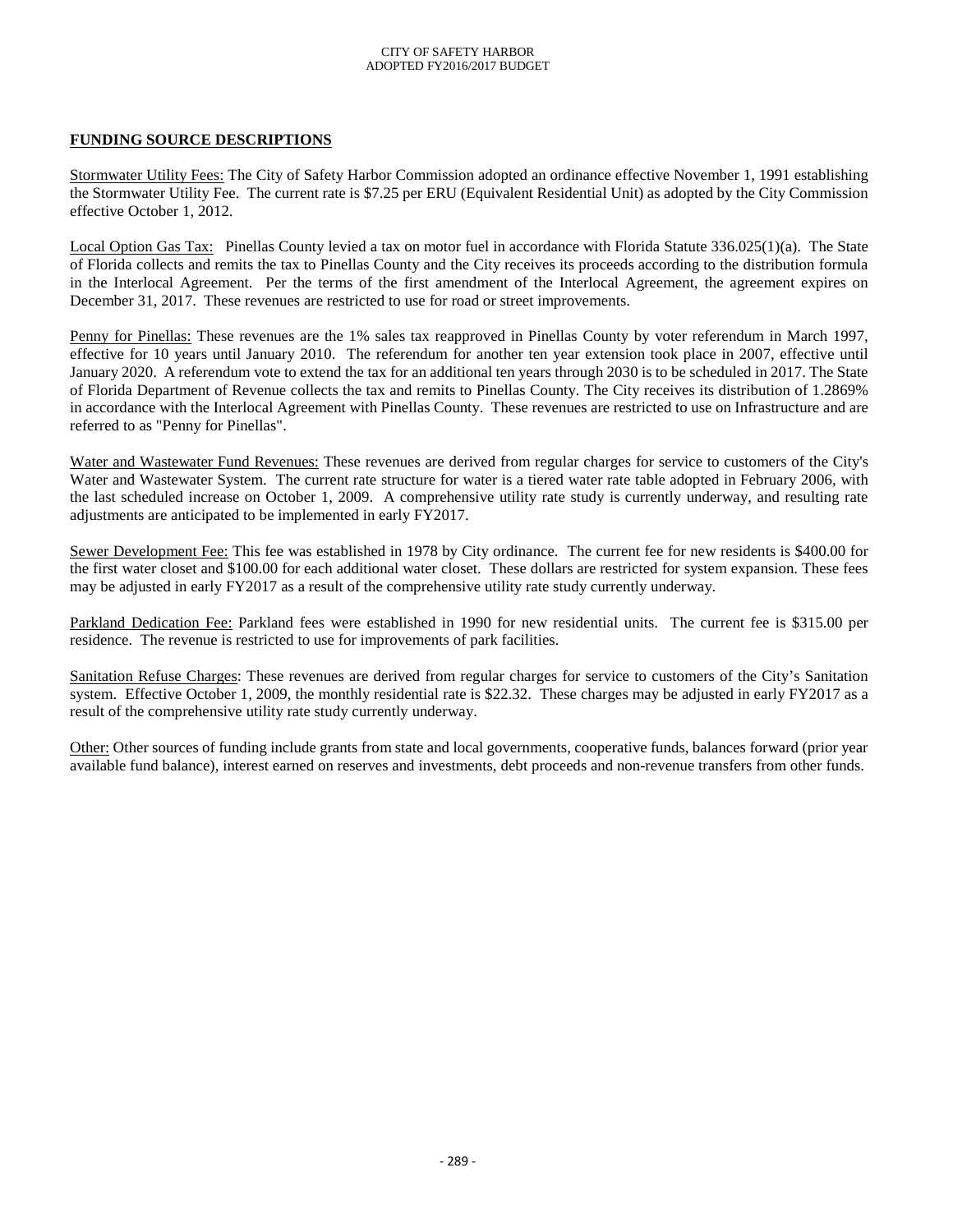|                                                         |                |                    | ADOP I ED FY 2017-2021 CIP - SUMMARY BY YEAR |                   |                  |                          |                  |                  |                          |                  |
|---------------------------------------------------------|----------------|--------------------|----------------------------------------------|-------------------|------------------|--------------------------|------------------|------------------|--------------------------|------------------|
| <b>Project Name</b>                                     | Project#       | <b>Fund</b>        | <b>Division</b>                              | Account#          | ${\bf F}{\bf Y}$ | ${\bf F}{\bf Y}$         | ${\bf F}{\bf Y}$ | ${\bf F}{\bf Y}$ | ${\bf F}{\bf Y}$         | <b>Five Year</b> |
|                                                         |                |                    |                                              |                   | 2016/2017        | 2017/2018                | 2018/2019        | 2019/2020        | 2020/2021                | <b>Total</b>     |
| <b>FUNDED CIP PROJECTS</b><br><b>GOVERNMENTAL FUNDS</b> |                |                    |                                              |                   |                  |                          |                  |                  |                          |                  |
| <b>Street Resurfacing Program</b>                       | ST0013         | Street Improvement | <b>Streets</b>                               | 014-2031-541-3470 |                  | 275,000                  |                  | 390,000          |                          | 665,000          |
| Sidewalk Repair and Replacement                         | ST0001         | Street Improvement | <b>Streets</b>                               | 014-2031-541-6300 | 45,000           | 40,000                   | 40,000           | 40,000           | 40,000                   | 205,000          |
| Traffic Analysis and Implementation                     | ST0024         | Street Improvement | <b>Streets</b>                               | 014-2031-541-6300 | 2,500            | 2,500                    | 2,500            | 2,500            | 2,500                    | 12,500           |
| <b>Bridge Improvements</b>                              | ST0031         | Street Improvement | <b>Streets</b>                               | 014-2031-541-6300 | 25,000           | 20,000                   | 20,000           | 20,000           | 20,000                   | 105,000          |
| New Sidewalk Construction                               | ST0032         | Street Improvement | <b>Streets</b>                               | 014-2031-541-6300 | 25,000           | 20,000                   | 20,000           | 20,000           | 20,000                   | 105,000          |
| Street Sign Improvement                                 | ST0038         | Street Improvement | <b>Streets</b>                               | 014-2031-541-6300 | 15,000           | 10,000                   | 10,000           | 10,000           | 10,000                   | 55,000           |
| Miscellaneous Street Repair                             | ST0039         | Street Improvement | <b>Streets</b>                               | 014-2031-541-6300 | 99,920           | 50,000                   | 150,000          | 50,000           | 150,000                  | 499,920          |
| Curb Replacement in Harbor Heights                      | ST0043         | Street Improvement | <b>Streets</b>                               | 014-2031-541-6300 | 100,000          | $\blacksquare$           |                  |                  | $\overline{\phantom{a}}$ | 100,000          |
| Marina channel dredging                                 | <b>MAR010</b>  | Marina Boat Basin  | Marina                                       | 015-2057-575-6300 |                  |                          | 60,000           |                  | 125,000                  | 185,000          |
| CH Window Replacement                                   | <b>GEN007</b>  | Capital Projects   | General Government                           | 032-3020-519-6200 | 150,000          |                          |                  |                  |                          | 150,000          |
| Replace Vehicle #500                                    | PDV003         | Capital Projects   | Building                                     | 032-3017-515-6401 | 23,300           |                          |                  |                  | ÷,                       | 23,300           |
| Fire Station 53/EOC Building Improvements               | <b>PSI003</b>  | Capital Projects   | Fire Control                                 | 032-3022-522-6200 | 32,000           |                          |                  |                  | $\mathbf{r}$             | 32,000           |
| Self Contained Breathing Apparatus FS 52 and 53         | PS0015         | Capital Projects   | Fire Control                                 | 032-3022-522-6440 | 190,000          |                          |                  |                  | $\overline{a}$           | 190,000          |
| Replacement of Extraction Tools                         | PS0016         | Capital Projects   | Fire Control                                 | 032-3022-522-6440 | 35,000           |                          |                  |                  | $\blacksquare$           | 35,000           |
| SCBA Air Compressor                                     | PS0017         | Capital Projects   | Fire Control                                 | 032-3022-522-6440 |                  | 42,000                   |                  |                  |                          | 42,000           |
| Replace Vehicle #801                                    | <b>PSV006</b>  | Capital Projects   | Fire Control                                 | 032-3022-522-6401 | $\sim$           | 35,000                   |                  |                  | $\overline{a}$           | 35,000           |
| Replace Vehicle #804                                    | <b>PSV007</b>  | Capital Projects   | Fire Control                                 | 032-3022-522-6401 |                  | $\overline{\phantom{a}}$ | 60,000           |                  |                          | 60,000           |
| Neighborhood Projects & Beautification Grants           | NP0001         | Capital Projects   | <b>Streets</b>                               | 032-3031-541-6300 | 17,500           | 17,500                   | 17,500           | 17,500           | 17,500                   | 87,500           |
| Citywide Brick Street Restoration                       | ST0028         | Capital Projects   | <b>Streets</b>                               | 032-3031-541-6300 | 20,000           | 20,000                   | 20,000           | 20,000           | 20,000                   | 100,000          |
| Repave Public Works Complex - Allocated                 | <b>PWI001</b>  | Capital Projects   | Streets                                      | 032-3031-541-6300 | 15,000           | $\overline{\phantom{a}}$ |                  |                  |                          | 15,000           |
| Main Street Intersections Brick Street Reconstruction   | ST0041         | Capital Projects   | <b>Streets</b>                               | 032-3031-541-6300 |                  | 50,000                   | 250,000          |                  |                          | 300,000          |
| West Side of Philippe Parkway South of Enterprise Imp.  | ST0042         | Capital Projects   | <b>Streets</b>                               | 032-3031-541-6300 |                  | 30,000                   | 170,000          |                  | L,                       | 200,000          |
| Material Storage Containment System - Allocated         | <b>PWI005</b>  | Capital Projects   | <b>Streets</b>                               | 032-3031-541-6300 |                  | $\sim$                   | 50,000           |                  | $\overline{a}$           | 50,000           |
| Replace 2004 1 Ton Dump Truck (Vehicle #350)            | ${\rm STV004}$ | Capital Projects   | <b>Streets</b>                               | 032-3031-541-6401 |                  |                          |                  | 60,000           |                          | 60,000           |
| <b>Stationary Concrete Dispenser</b>                    | STE006         | Capital Projects   | <b>Streets</b>                               | 032-3031-541-6440 | 70,000           |                          |                  |                  |                          | 70,000           |
| Repave Public Works Complex - Allocated                 | <b>PW1001</b>  | Capital Projects   | Fleet                                        | 032-3033-519-6300 | 10,000           |                          |                  |                  |                          | 10,000           |
| Fuel tank monitoring system                             | <b>FLE003</b>  | Capital Projects   | Fleet                                        | 032-3033-519-6440 |                  | 25,000                   |                  |                  |                          | 25,000           |
| Library 2nd Floor Meeting Room Addition                 | LB2020         | Capital Projects   | Library                                      | 032-3055-571-6200 |                  |                          |                  | 300,000          | 2,000,000                | 2,300,000        |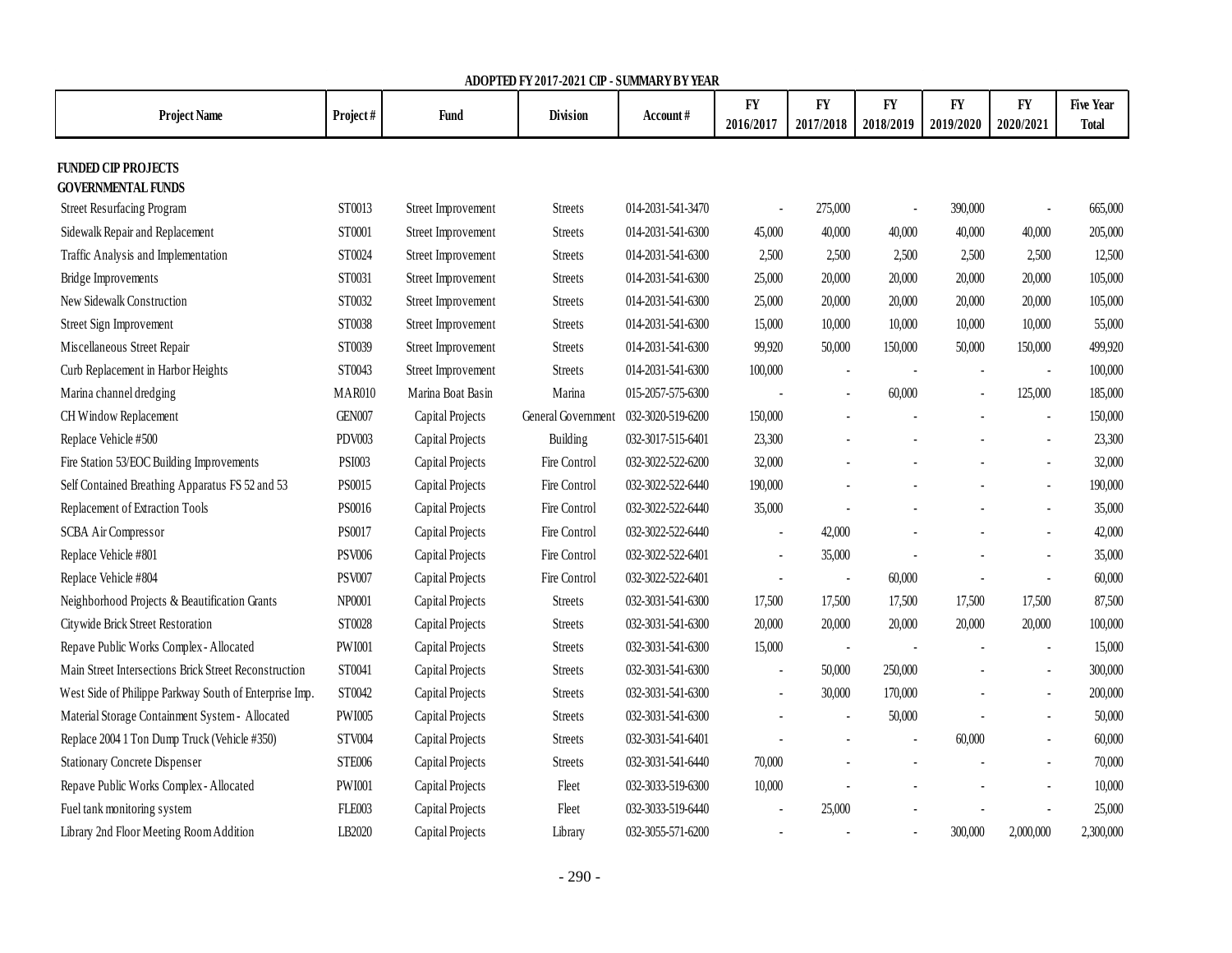| <b>Project Name</b>                                  | Project#      | <b>Fund</b>      | $\mathbf{F}\mathbf{Y}$<br><b>Division</b><br>Account# |                   | <b>FY</b>       | FY                       | FY                    | <b>FY</b> | <b>Five Year</b>                                |                 |
|------------------------------------------------------|---------------|------------------|-------------------------------------------------------|-------------------|-----------------|--------------------------|-----------------------|-----------|-------------------------------------------------|-----------------|
|                                                      |               |                  |                                                       |                   | 2016/2017       | 2017/2018                | 2018/2019             | 2019/2020 | 2020/2021                                       | <b>Total</b>    |
| Community Center Improvements - Building             | PR0052        | Capital Projects | Recreation                                            | 032-3056-572-6200 | 850,000         |                          |                       |           |                                                 | 850,000         |
| Museum Storage                                       | PR0061        | Capital Projects | Recreation                                            | 032-3056-572-6200 | 50,000          |                          |                       |           |                                                 | 50,000          |
| Community Center Improvements - Other than Building  | PR0052        | Capital Projects | Recreation                                            | 032-3056-572-6300 | ÷,              | 285,000                  |                       |           |                                                 | 285,000         |
| Rigsby Center Improvementa                           | PR0038        | Capital Projects | Recreation                                            | 032-3056-572-6300 | ÷,              |                          |                       |           | 25,000                                          | 25,000          |
| Replacement of Vehicle #450                          | <b>PKV008</b> | Capital Projects | Recreation                                            | 032-3056-572-6401 | ä,              | 98,000                   |                       |           |                                                 | 98,000          |
| Replacement of Vehicle #447                          | <b>PKV011</b> | Capital Projects | Recreation                                            | 032-3056-572-6401 | ä,              |                          |                       | ÷.        | 25,000                                          | 25,000          |
| <b>MSP</b> Storage Improvements                      | PR0022        | Capital Projects | Parks                                                 | 032-3058-572-6200 | ä,              | 20,000                   |                       |           |                                                 | 20,000          |
| Parks Security & Lighting                            | PR0048        | Capital Projects | Parks                                                 | 032-3058-572-6200 | 40,000          |                          |                       |           |                                                 | 40,000          |
| NCP Storage Improvements                             | PR0022        | Capital Projects | Parks                                                 | 032-3058-572-6200 | ÷,              | 20,000                   |                       |           |                                                 | 20,000          |
| Fishing Pier Shelter Improvements                    | PR0057        | Capital Projects | Parks                                                 | 032-3058-572-6200 | $\sim$          | 155,000                  |                       |           |                                                 | 155,000         |
| Mease Park Playground Replacement                    | <b>PKI005</b> | Capital Projects | Parks                                                 | 032-3058-572-6300 | 75,000          |                          |                       |           |                                                 | 75,000          |
| SHCP Restroom & Concession Stand Improvements        | <b>PKI023</b> | Capital Projects | Parks                                                 | 032-3058-572-6300 | 25,000          |                          |                       |           |                                                 | 25,000          |
| Folly Farms Improvements (Weiss property)            | <b>FOLLY</b>  | Capital Projects | Parks                                                 | 032-3058-572-6300 | 80,000          |                          |                       |           |                                                 | 80,000          |
| SHCP Ball Field Light Replacement                    | <b>PKI024</b> | Capital Projects | Parks                                                 | 032-3058-572-6300 | ÷.              | 250,000                  |                       |           |                                                 | 250,000         |
| SHCP Ball Field Improvements                         | <b>PKI027</b> | Capital Projects | Parks                                                 | 032-3058-572-6300 | $\sim$          | 15,000                   | 15,000                |           |                                                 | 30,000          |
| MSP Tennis Court Light Replacement                   | PR0039        | Capital Projects | Parks                                                 | 032-3058-572-6300 | $\overline{a}$  | 20,000                   |                       |           |                                                 | 20,000          |
| SHCP Turf Replacement & Additions                    | PR0064        | Capital Projects | Parks                                                 | 032-3058-572-6300 |                 | $\overline{\phantom{a}}$ | 80,000                |           |                                                 | 80,000          |
| <b>SHCP Dugout Improvements</b>                      | <b>PKI028</b> | Capital Projects | Parks                                                 | 032-3058-572-6300 |                 |                          | 80,000                |           |                                                 | 80,000          |
| Ian Tillmann Skate Park Shade Structure              | PR0033        | Capital Projects | Parks                                                 | 032-3058-572-6300 |                 |                          | $\tilde{\phantom{a}}$ | 25,000    |                                                 | 25,000          |
| Waterfront Park Phase II                             | <b>CRAWPD</b> | Capital Projects | Parks                                                 | 032-3058-572-6300 |                 |                          |                       | 500,000   |                                                 | 500,000         |
| Replace Vehicle #400                                 | <b>PKV010</b> | Capital Projects | Parks                                                 | 032-3058-572-6401 |                 |                          | 25,000                |           | $\sim$                                          | 25,000          |
| Parks Equipment Replacement & Renewal                | <b>PKE006</b> | Capital Projects | Parks                                                 | 032-3058-572-6440 | 35,000          | $\sim$                   | 51,000                | 32,000    | 28,000                                          | 146,000         |
| Parks Bobcat & Trailer                               | PKE007        | Capital Projects | Parks                                                 | 032-3058-572-6440 | ÷,              | 45,000                   |                       |           |                                                 | 45,000          |
| Parks Utility Vehicle                                | <b>PKE008</b> | Capital Projects | Parks                                                 | 032-3058-572-6440 | ÷,              | 11,500                   |                       |           |                                                 | 11,500          |
| Portable Generator Replacements                      | PR0040        | Capital Projects | Parks                                                 | 032-3058-572-6440 |                 |                          |                       | 80,000    |                                                 | 80,000          |
| Kubota Backhoe Replacement                           | <b>PKE009</b> | Capital Projects | Parks                                                 | 032-3058-572-6440 |                 |                          |                       |           | 45,000                                          | 45,000          |
| Elm Street Property Development (old school grounds) | <b>PDI006</b> | Parkland         | Parks                                                 | 063-6058-572-6300 | 550,000         |                          |                       |           |                                                 | 550,000         |
| Main Street Holiday Decorations                      | <b>PKI009</b> | <b>CRA</b>       | Parks                                                 | 067-6517-515-6300 | 25,000          |                          |                       |           |                                                 | 25,000          |
| Veterans Memorial Improvements                       | <b>PKI026</b> | <b>CRA</b>       | Parks                                                 | 067-6517-515-6300 | 50,000          |                          |                       |           |                                                 | 50,000          |
| Main Street Electrical, Irrigation & Landscaping     | <b>CREIL</b>  | <b>CRA</b>       | Parks                                                 | 067-6517-515-6300 | 175,000         |                          |                       |           |                                                 | 175,000         |
| Solar Lighting for Sidewalks - MCP                   | <b>CRSOLR</b> | <b>CRA</b>       | Parks                                                 | 067-6517-515-6300 | 12,500          |                          |                       |           |                                                 | 12,500          |
| Oak Tree Lightning Protection System                 | <b>CRTREE</b> | <b>CRA</b>       | Recreation                                            | 067-6517-515-6300 | 7.000           | 7,000                    | 7,000                 |           |                                                 | 21,000          |
| TOTAL GOVERNMENTAL FUNDS                             |               |                  |                                                       |                   | 2,849,720<br>\$ |                          |                       |           | \$1,563,500 \$1,128,000 \$1,567,000 \$2,528,000 | S.<br>9.636.220 |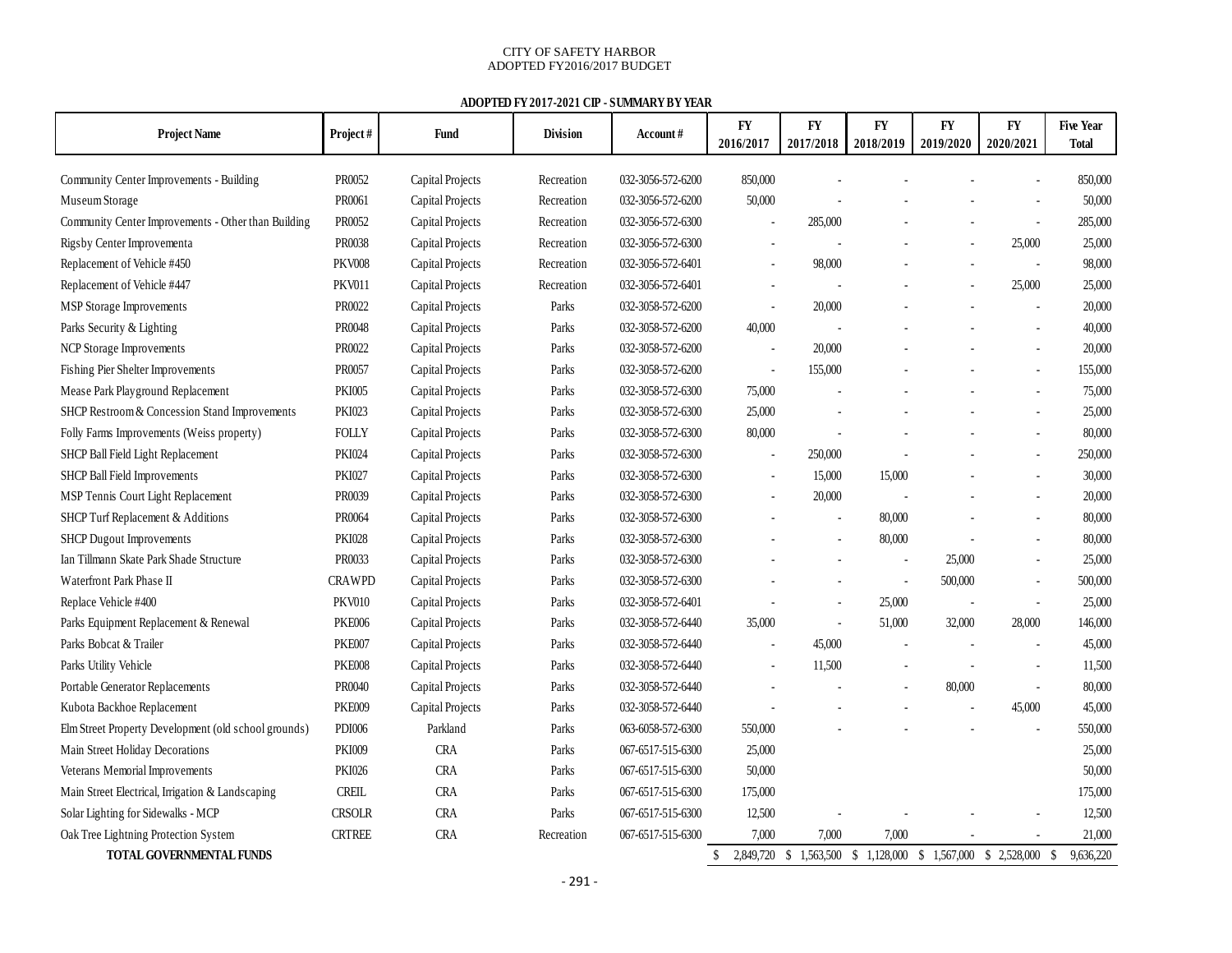|                                                    | <b>Project Name</b><br>Project#<br><b>Division</b><br><b>Fund</b> |                    |             | ${\bf F}{\bf Y}$     | $\mathbf{F}\mathbf{Y}$ | FY            | FY             | ${\bf F}{\bf Y}$         | <b>Five Year</b>         |                 |
|----------------------------------------------------|-------------------------------------------------------------------|--------------------|-------------|----------------------|------------------------|---------------|----------------|--------------------------|--------------------------|-----------------|
|                                                    |                                                                   |                    |             | Account #            | 2016/2017              | 2017/2018     | 2018/2019      | 2019/2020                | 2020/2021                | <b>Total</b>    |
|                                                    |                                                                   |                    |             |                      |                        |               |                |                          |                          |                 |
| <b>ENTRERPRISE FUNDS</b>                           |                                                                   |                    |             |                      |                        |               |                |                          |                          |                 |
| Stormwater Improvements                            | DR0006                                                            | Stormwater         | Stormwater  | 011-2037-538-5330 \$ | 80,000                 | -S<br>500,000 | 500,000<br>- S | 65,000 \$<br>- \$        | 180,000                  | 1,325,000<br>-S |
| Pond Maintenance Program                           | DR0040                                                            | Stormwater         | Stormwater  | 011-2037-538-5330    | 70,000                 | 60,000        | 30,000         | 50,000                   | 40,000                   | 250,000         |
| Pipe Relining                                      | DR0050                                                            | Stormwater         | Stormwater  | 011-2037-538-5330    | 95,000                 | 150,000       | 114,000        | 105,000                  | 110,000                  | 574,000         |
| North Bayshore Water Quality and Drainage Improve. | DR0048                                                            | Stormwater         | Stormwater  | 011-2037-538-6300    | 330,000                |               |                |                          |                          | 330,000         |
| Repave Public Works Complex - Allocated            | <b>PWI001</b>                                                     | Stormwater         | Stormwater  | 011-2037-538-6300    | 15,000                 |               |                |                          |                          | 15,000          |
| Material Storage Containment System - Allocated    | <b>PWI005</b>                                                     | Stormwater         | Stormwater  | 011-2037-538-6300    |                        |               | 50,000         |                          |                          | 50,000          |
| Replace Elgin Whirlwind street sweeper             | <b>SMV001</b>                                                     | Stormwater         | Stormwater  | 011-2037-538-6401    | 150,000                |               |                |                          |                          | 150,000         |
| Office Addition for Assistant Finance Director     | WSFB01                                                            | General Government | W&S Finance | 041-4015-513-6200    | 2,500                  |               |                |                          |                          | 2,500           |
| Replace Meter Reader Pickup (Vehicle #100)         | WSFV01                                                            | General Government | W&S Finance | 041-4015-513-6401    | 18,400                 |               |                |                          |                          | 18,400          |
| Information Technology Room Fire Suppression       | WSIE01                                                            | Water & Wastewater | W&S Finance | 041-4016-513-6440    | 10,700                 |               |                |                          |                          | 10,700          |
| Repave Public Works complex - Water                | <b>PWI001</b>                                                     | Water & Wastewater | Water       | 041-4035-533-6300    | 30,000                 |               |                |                          |                          | 30,000          |
| Material Storage Containment System - Allocated    | <b>PWI005</b>                                                     | Water & Wastewater | Water       | 041-4035-533-6300    |                        |               | 25,000         |                          |                          | 25,000          |
| Replace 1997 3/4 Ton Utility Truck (Vehicle #215)  | WTV004                                                            | Water & Wastewater | Water       | 041-4035-533-6401    | 28,000                 |               |                |                          |                          | 28,000          |
| Replace 1991 1 Ton Dump Truck (Vehicle #211)       | <b>WTV002</b>                                                     | Water & Wastewater | Water       | 041-4035-533-6401    |                        | 60,000        |                |                          |                          | 60,000          |
| Replace 3/4 Ton Pick Up Truck (Vehicle #203)       | WTV005                                                            | Water & Wastewater | Water       | 041-4035-533-6401    |                        |               | 30,000         |                          |                          | 30,000          |
| Replace Water Quality Utility Van (Vehicle #236)   | WTV006                                                            | Water & Wastewater | Water       | 041-4035-533-6401    |                        |               |                | 32,000                   |                          | 32,000          |
| Utility Body (for Vehicle #215)                    | WTE009                                                            | Water & Wastewater | Water       | 041-4035-533-6440    | 9,000                  |               |                |                          |                          | 9,000           |
| Replace Portable Light Towers #618 and #639        | WTE005                                                            | Water & Wastewater | Water       | 041-4035-533-6440    |                        |               | 30,000         |                          |                          | 30,000          |
| Replace Portable Air Compressor #629               | WTE006                                                            | Water & Wastewater | Water       | 041-4035-533-6440    |                        |               | 20,000         |                          |                          | 20,000          |
| Replace Wellpoint Pump                             | WTE002                                                            | Water & Wastewater | Water       | 041-4035-533-6440    |                        |               |                | 50,000                   |                          | 50,000          |
| Directional Boring Machine                         | WTE003                                                            | Water & Wastewater | Water       | 041-4035-533-6440    |                        |               |                | 50,000                   |                          | 50,000          |
| Replace Forklift (Vehicle #993)                    | ${\rm WTE008}$                                                    | Water & Wastewater | Water       | 041-4035-533-6440    |                        |               |                | $\overline{\phantom{a}}$ | 75,000                   | 75,000          |
| Repave Public Works Complex - Allocated            | <b>PWI001</b>                                                     | Water & Wastewater | Wastewater  | 041-4036-535-6300    | 30,000                 |               |                |                          |                          | 30,000          |
| Material Storage Containment System - Allocated    | <b>PWI005</b>                                                     | Water & Wastewater | Wastewater  | 041-4036-535-6300    |                        |               | 25,000         |                          |                          | 25,000          |
| Replace 2005 1-Ton Hydro Jet Truck (Vehicle #274)  | <b>SWV003</b>                                                     | Water & Wastewater | Wastewater  | 041-4036-535-6401    |                        |               |                | 120,000                  | $\overline{\phantom{a}}$ | 120,000         |
| Replace 5-Yard Dump Truck (Vehicle #217)           | <b>SWV004</b>                                                     | Water & Wastewater | Wastewater  | 041-4036-535-6401    |                        |               |                |                          | 105,000                  | 105,000         |
| Replace #906 Skid Steer Loader                     | SWE005                                                            | Water & Wastewater | Wastewater  | 041-4036-535-6440    | 60,000                 |               |                |                          |                          | 60,000          |
| Replace Portable Pump #620                         | <b>SWE006</b>                                                     | Water & Wastewater | Wastewater  | 041-4036-535-6440    |                        | 50,000        |                |                          |                          | 50,000          |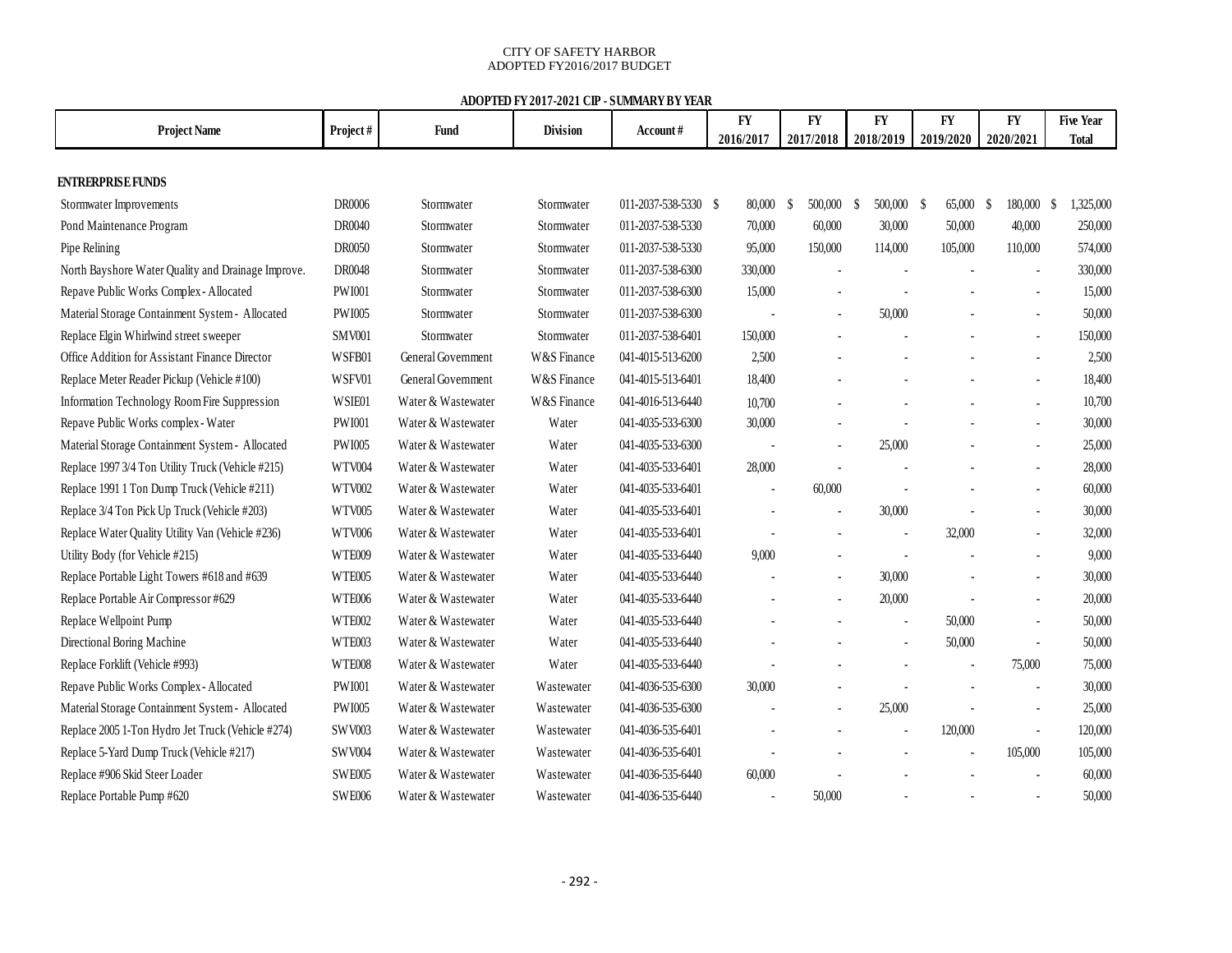| <b>Project Name</b>                                  | Project#      | <b>Fund</b>              | <b>Division</b> | Account#          | <b>FY</b><br>2016/2017   | $_{\rm{FY}}$<br>2017/2018 | $_{\rm{FY}}$<br>2018/2019 | <b>FY</b><br>2019/2020 | $\boldsymbol{\mathrm{F}}\boldsymbol{\mathrm{Y}}$<br>2020/2021 | <b>Five Year</b><br><b>Total</b> |
|------------------------------------------------------|---------------|--------------------------|-----------------|-------------------|--------------------------|---------------------------|---------------------------|------------------------|---------------------------------------------------------------|----------------------------------|
|                                                      |               |                          |                 |                   |                          |                           |                           |                        |                                                               |                                  |
| Equipment Storage Awning                             | <b>SNI002</b> | Sanitation               | Sanitation      | 044-4532-534-6200 | 170,000                  |                           |                           |                        |                                                               | 170,000                          |
| Repave Public Works Complex - Allocated              | <b>PWI001</b> | Sanitation               | Sanitation      | 044-4532-534-6300 | 30,000                   |                           |                           |                        | $\overline{\phantom{a}}$                                      | 30,000                           |
| Material Storage Containment System - Allocated      | <b>PWI005</b> | Sanitation               | Sanitation      | 044-4532-534-6300 |                          |                           | 50,000                    |                        | $\blacksquare$                                                | 50,000                           |
| Refurbish Side Loader #312                           | SNV016        | Sanitation               | Sanitation      | 044-4532-534-6401 | 150,000                  |                           |                           |                        |                                                               | 150,000                          |
| Extended Cab Pick Up #399                            | SNV021        | Sanitation               | Sanitation      | 044-4532-534-6401 | $\overline{\phantom{a}}$ | 30,000                    |                           |                        | $\blacksquare$                                                | 30,000                           |
| Replace side loaders #316                            | SNV015        | Sanitation               | Sanitation      | 044-4532-534-6401 | $\overline{\phantom{a}}$ | 285,000                   |                           |                        | $\sim$                                                        | 285,000                          |
| Replace side loaders #317                            | SNV015        | Sanitation               | Sanitation      | 044-4532-534-6401 |                          | $\blacksquare$            | 285,000                   |                        | $\sim$                                                        | 285,000                          |
| Refurbish (1) Side Loader #509                       | SNV023        | Sanitation               | Sanitation      | 044-4532-534-6401 |                          | $\overline{a}$            | 170,000                   |                        | $\sim$                                                        | 170,000                          |
| Radio frequency identification device                | EQSN06        | Sanitation               | Sanitation      | 044-4532-534-6440 | 25,000                   |                           |                           |                        | $\blacksquare$                                                | 25,000                           |
| <b>Trash Containers</b>                              | <b>PWE004</b> | Sanitation               | Sanitation      | 044-4532-534-6440 | 60,000                   |                           |                           |                        |                                                               | 60,000                           |
| Recycling Containers                                 | SNE002        | Sanitation               | Sanitation      | 044-4532-534-6440 |                          | 50,000                    |                           |                        | $\blacksquare$                                                | 50,000                           |
| 13th Ave North to 9th Ave North Water Main           | UT0083        | Water & Wastewater R & R | Water           | 048-4035-533-6300 | 1,200,000                |                           |                           |                        | $\sim$                                                        | 1,200,000                        |
| Green Springs Subdivision Water Main                 | UT0084        | Water & Wastewater R & R | Water           | 048-4035-533-6300 | 200,000                  | 1,000,000                 |                           |                        | $\blacksquare$                                                | 1,200,000                        |
| Huntington Office Park/North City Park Water Main    | UT0086        | Water & Wastewater R & R | Water           | 048-4035-533-6300 | 160,000                  | 800,000                   |                           |                        | $\blacksquare$                                                | 960,000                          |
| Espiritu Santo Springs/Washington Brennan Water Main | UT0091        | Water & Wastewater R & R | Water           | 048-4035-533-6300 | $\blacksquare$           | 280,000                   | 1,200,000                 |                        | $\sim$                                                        | 1,480,000                        |
| Pinellas Avenue Water Main & Fire Protection         | UT0094        | Water & Wastewater R & R | Water           | 048-4035-533-6300 |                          |                           | 75,000                    | 200,000                | $\sim$                                                        | 275,000                          |
| Philippe Pointe Pedestrian Bridge Water Main         | UT0095        | Water & Wastewater R & R | Water           | 048-4035-533-6300 |                          | $\blacksquare$            | 100,000                   | 250,000                | $\blacksquare$                                                | 350,000                          |
| Seminole Park and Harbor Heights Water Main          | UT0096        | Water & Wastewater R & R | Water           | 048-4035-533-6300 |                          | $\sim$                    | 200,000                   | 1,000,000              | $\sim$                                                        | 1,200,000                        |
| North Bay Hills Water Main Replacement Phase III     | UT0097        | Water & Wastewater R & R | Water           | 048-4035-533-6300 |                          | $\overline{a}$            | 240,000                   | 1,200,000              | $\sim$                                                        | 1,440,000                        |
| North Bay Hills Water Main Replacement Phase IV      | UTW001        | Water & Wastewater R & R | Water           | 048-4035-533-6300 |                          |                           |                           | 170,000                | 800,000                                                       | 970,000                          |
| Cypress Trace Water Main                             | UTW002        | Water & Wastewater R & R | Water           | 048-4035-533-6300 | 40,000                   | 140,000                   |                           |                        |                                                               | 180,000                          |
| Radio Frequency Meter Replacement                    | UT0101        | Water & Wastewater R & R | Water           | 048-4035-533-6440 |                          |                           | 95,000                    | 90,000                 | 90,000                                                        | 275,000                          |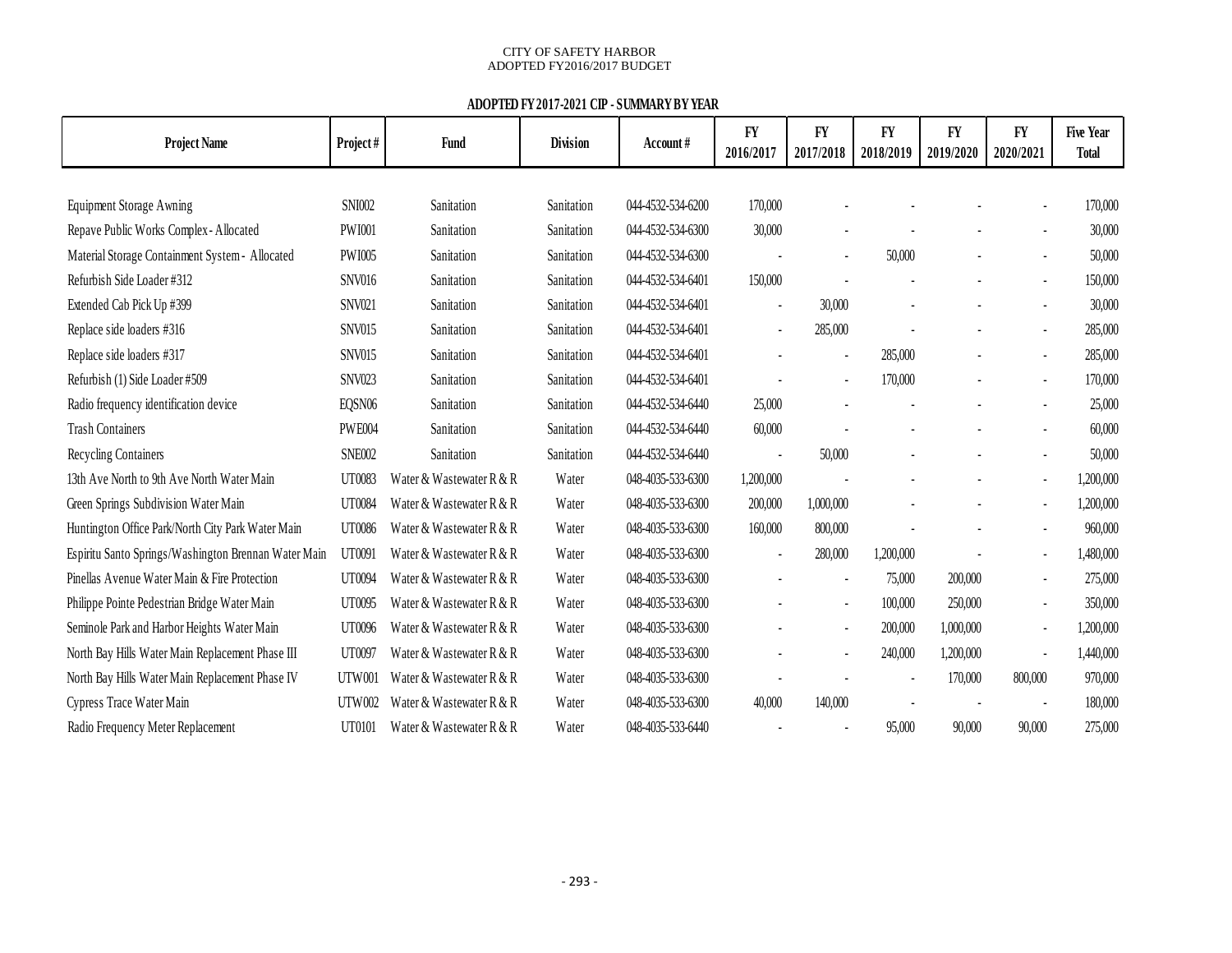| <b>Project Name</b>                                  | Project#      | <b>Fund</b>                                                               | <b>Division</b> | Account#          | <b>FY</b><br>2016/2017 | <b>FY</b><br>2017/2018                  | FY<br>2018/2019            | <b>FY</b><br>2019/2020  | FY<br>2020/2021          | <b>Five Year</b><br><b>Total</b> |
|------------------------------------------------------|---------------|---------------------------------------------------------------------------|-----------------|-------------------|------------------------|-----------------------------------------|----------------------------|-------------------------|--------------------------|----------------------------------|
| Northeast Regional Wastewater Treatment Plant        | UT0005        | Water & Wastewater R & R                                                  | Wastewater      | 048-4036-535-6300 | 2,900,000              | 829,630                                 | 847,800                    | 890,000                 |                          | 5,467,430                        |
| Joyce & Irwin Street Sewer Line                      | UT0074        | Water & Wastewater R & R                                                  | Wastewater      | 048-4036-535-6300 |                        |                                         | 1,500,000                  |                         |                          | 1,500,000                        |
| Baywoods I Sewer Replacement                         | UT0054        | Water & Wastewater R & R                                                  | Wastewater      | 048-4036-535-6300 | 200,000                |                                         |                            |                         |                          | 200,000                          |
| Washington-Brennan/N. Bayshore Sewer Replacement     | UT0085        | Water & Wastewater R & R                                                  | Wastewater      | 048-4036-535-6300 |                        | 1,200,000<br>÷.                         |                            |                         |                          | 1,200,000                        |
| South Bayshore Lift Station Pumps & Generator        | <b>UT0088</b> | Water & Wastewater R & R                                                  | Wastewater      | 048-4036-535-6300 | 125,000                |                                         |                            |                         |                          | 125,000                          |
| Sanitary Sewer Main Relining                         | UT0077        | Water & Wastewater R & R                                                  | Wastewater      | 048-4036-535-6300 | 1,000,000              |                                         |                            |                         |                          | 1,000,000                        |
| Briar Creek Mobile Home Community Reline Sewer Main  | UT0087        | Water & Wastewater R & R                                                  | Wastewater      | 048-4036-535-6300 |                        | 700,000<br>ä,                           |                            |                         |                          | 700,000                          |
| North Bayshore Lift Station Repair                   | UT0089        | Water & Wastewater R & R                                                  | Wastewater      | 048-4036-535-6300 |                        | 60,000<br>ä,                            |                            |                         |                          | 60,000                           |
| South Green Springs Subdivision Reline Sewer Main    | UT0078        | Water & Wastewater R & R                                                  | Wastewater      | 048-4036-535-6300 |                        |                                         | 1,000,000                  |                         |                          | 1,000,000                        |
| Highlands Lift Station Repair                        | UT0093        | Water & Wastewater R & R                                                  | Wastewater      | 048-4036-535-6300 |                        |                                         | 60,000                     |                         |                          | 60,000                           |
| Baywoods I, II & III Subdivisions Reline Sewer Mains | UT0092        | Water & Wastewater R & R                                                  | Wastewater      | 048-4036-535-6300 |                        |                                         |                            | 800,000                 |                          | 800,000                          |
| North Bayshore Lift Station Force Main Repair        | UT0102        | Water & Wastewater R & R                                                  | Wastewater      | 048-4036-535-6300 | 200,000                | 720,000                                 |                            |                         |                          | 920,000                          |
| Cypress Hollow Lift Station Repair                   | UT0100        | Water & Wastewater R & R                                                  | Wastewater      | 048-4036-535-6300 |                        |                                         |                            | 60,000                  |                          | 60,000                           |
| Harbor Woods Lift Station Repair                     | UT0103        | Water & Wastewater R & R                                                  | Wastewater      | 048-4036-535-6300 |                        |                                         |                            |                         | 75,000                   | 75,000                           |
| Southwest Sanitary Sewer Main Relining               | <b>UTS001</b> | Water & Wastewater R & R                                                  | Wastewater      | 048-4036-535-6300 |                        |                                         |                            |                         | 900,000                  | 900,000                          |
| <b>Cypress Trace Force Main Relocation</b>           | <b>UTS002</b> | Water & Wastewater R & R                                                  | Wastewater      | 048-4036-535-6300 | 40,000                 | 140,000                                 |                            |                         |                          | 180,000                          |
| <b>TOTAL ENTERPRISE FUNDS</b>                        |               |                                                                           |                 |                   | 7,428,600              | $\mathbf{\hat{S}}$<br>7,054,630         | 6,646,800<br><sup>\$</sup> | 5,132,000<br>\$         | \$<br>2,375,000          | 28,637,030<br>S                  |
|                                                      |               |                                                                           |                 |                   |                        |                                         |                            |                         |                          |                                  |
| TOTAL FUNDED CIP PROJECTS                            |               |                                                                           |                 |                   |                        | $$10,278,320$ $$8,618,130$ $$7,774,800$ |                            | \$6,699,000 \$4,903,000 |                          | 38,273,250                       |
|                                                      |               | <b>UNFUNDED PROJECTS</b>                                                  |                 |                   |                        |                                         |                            |                         |                          |                                  |
|                                                      |               | Replace 2002 3/4 ton dump truck (Vehicle #348)                            |                 | <b>SMV003</b>     | \$                     | - \$<br>60,000 S                        | $\omega$                   | - S                     | - \$                     | $-$ \$<br>60,000                 |
|                                                      |               | Replace 1982 International 5-yard dump (Vehicle #357)                     |                 | <b>SMV004</b>     |                        |                                         | 85,000                     |                         |                          | 85,000                           |
|                                                      |               | Replace 1991 Ford 12-yard dump truck (Vehicle #337)                       |                 | <b>SMV006</b>     |                        |                                         |                            | 205,000                 |                          | 205,000                          |
|                                                      |               | Replace 1990 Chevy Flat Bed Dump (Vehicle #341)                           |                 | <b>SMV007</b>     |                        |                                         |                            |                         | 91,000                   | 91,000                           |
|                                                      |               | <b>Street Resurfacing Program</b>                                         |                 | ST0013            |                        | 225,000<br>÷,                           |                            | 110,000                 |                          | 335,000                          |
|                                                      |               | Miscellaneous Street Repair<br>Miscellaneours Bicycle/Pedestrian Projects |                 | ST0039<br>ST0044  | 50,080                 | 100,000<br>ä,                           | $\sim$                     | ÷,                      | $\sim$                   | 50,080<br>100,000                |
|                                                      |               | Sidewalk Repair and Replacement                                           |                 | ST0001            |                        | 5,000<br>$\sim$                         | 5,000                      | 5,000                   | 5,000                    | 20,000                           |
|                                                      |               | <b>Bridge Improvements</b>                                                |                 | ST0031            |                        | 5,000                                   | 5,000                      | 5,000                   | 5,000                    | 20,000                           |
|                                                      |               | New Sidewalk Construction                                                 |                 | ST0032            |                        | 5,000                                   | 5,000                      | 5,000                   | 5,000                    | 20,000                           |
|                                                      |               | Street Sign Improvement                                                   |                 | ST0038            |                        | 5,000                                   | 5,000                      | 5,000                   | 5,000                    | 20,000                           |
|                                                      |               | Dumpster Transporter (Vehicle #318)                                       |                 | <b>SNV022</b>     |                        |                                         | J.                         | 93,000                  | $\overline{\phantom{a}}$ | 93,000                           |
|                                                      |               | Replace Side Loader #308                                                  |                 | SNV024            |                        |                                         |                            | 290,000                 |                          | 290,000                          |
|                                                      |               | Replace Side Loader #309                                                  |                 | <b>SNV024</b>     |                        |                                         |                            |                         | 290,000                  | 290,000                          |
|                                                      |               | Replace Front Loader #514                                                 |                 | SNV025            |                        |                                         |                            | ä,                      | 300,000                  | 300,000                          |
|                                                      |               | <b>CNG Filling Station</b>                                                |                 | <b>FLE006</b>     |                        |                                         |                            |                         | 300,000                  | 300,000                          |
|                                                      |               | <b>TOTAL UNFUNDED PROJECTS</b>                                            |                 |                   | $50,080$ \$<br>-S      | 405,000                                 | \$<br>105,000              |                         | $$718,000$ $$1,001,000$  | \$2,279,080                      |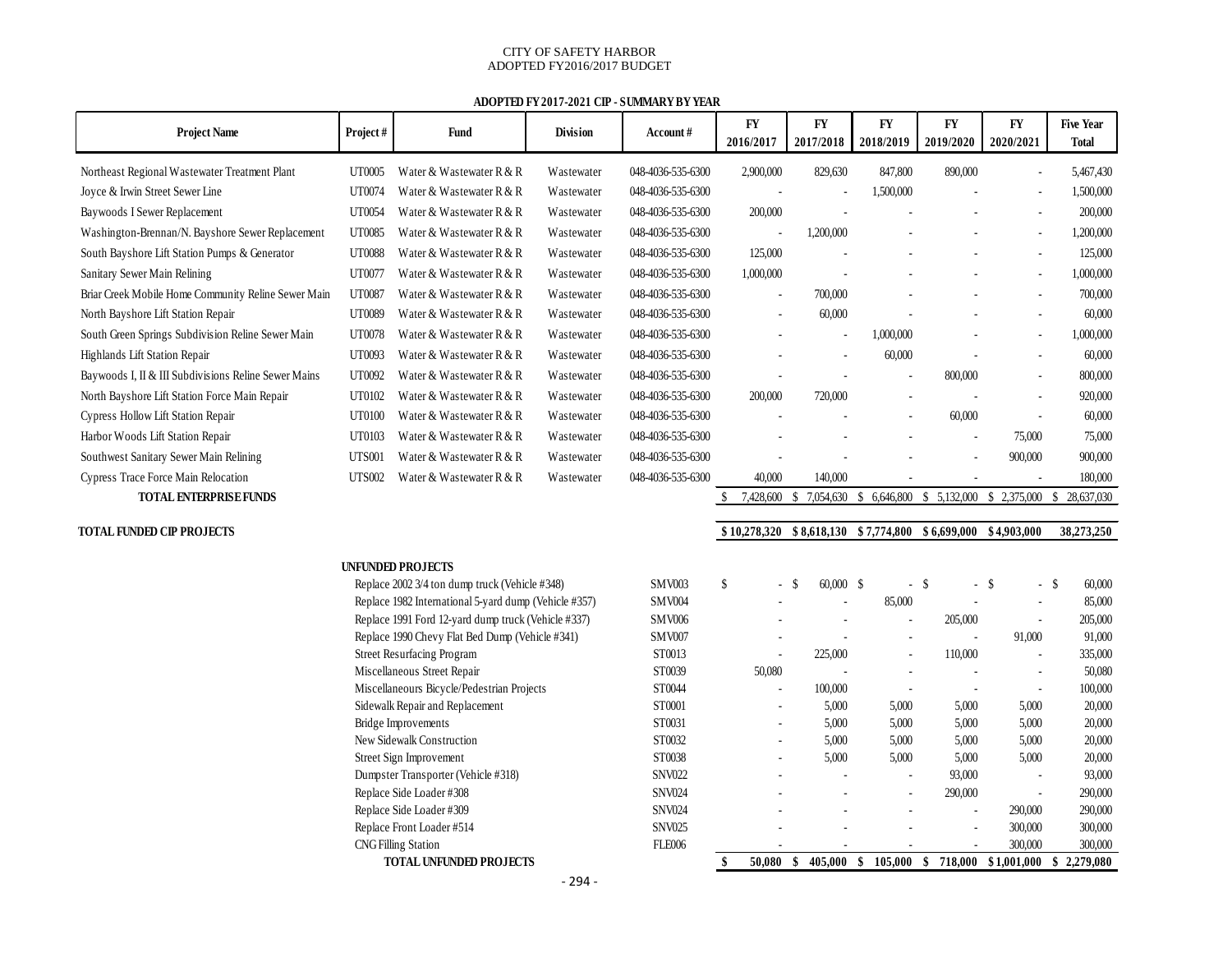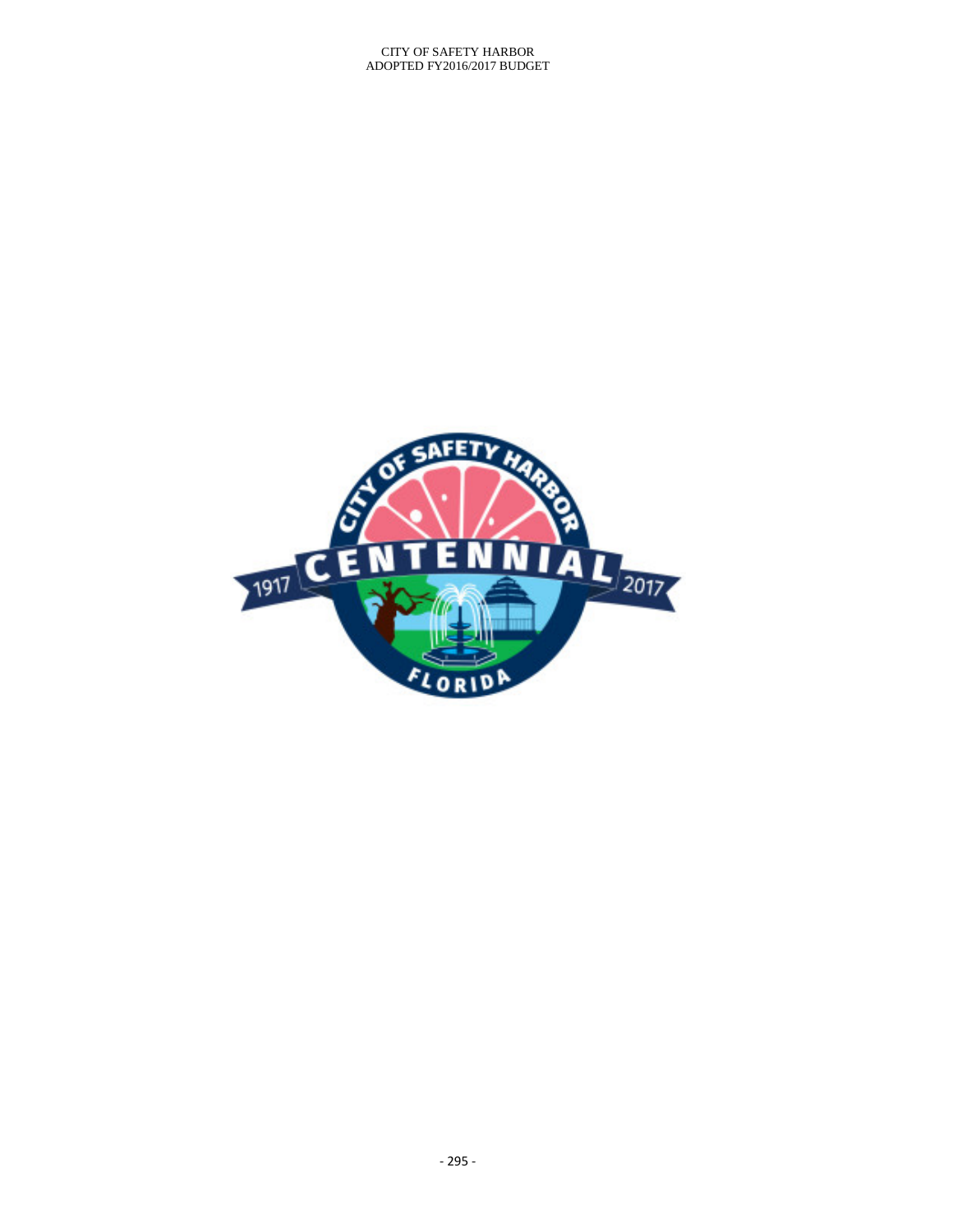### **5-YEAR REVENUE FOR CIP PROJECTS BY SOURCE**

|                                            |    |            |    |           |                 |    |           |    |                          |               | TOTAL      |
|--------------------------------------------|----|------------|----|-----------|-----------------|----|-----------|----|--------------------------|---------------|------------|
|                                            |    | 2016/17    |    | 2017/18   | 2018/19         |    | 2019/20   |    | 2020/21                  |               | 5 YR CIP   |
|                                            |    |            |    |           |                 |    |           |    |                          |               |            |
| Penny for Pinellas *                       | \$ | 1,239,120  | S  | 1,022,260 | \$<br>787,080   | -S | 1,002,770 | -S | 2,003,650                | <sup>\$</sup> | 6,054,880  |
| Local Option Gas Tax                       |    | 249,600    |    | 217,500   | 42,500          |    | 332,500   |    | 42,500                   |               | 884,600    |
| Ad Valorem Taxes - CRA                     |    | 269,500    |    | 7,000     | 7,000           |    |           |    |                          |               | 283,500    |
| Grants                                     |    | 511,680    |    |           |                 |    |           |    |                          |               | 511,680    |
| Interest Income                            |    |            |    | 31,740    | 31,420          |    | 31,730    |    | 36,970                   |               | 131,860    |
| Interfund Transfers In                     |    | 237,000    |    | 285,000   | 200,000         |    | 2,055,000 |    | 2,105,000                |               | 4,882,000  |
| Debt Proceeds (Stormwater)                 |    | 575,000    |    | 710,000   | 694,000         |    | 220,000   |    | 330,000                  |               | 2,529,000  |
| Debt Proceeds (Water/Wastewater)           |    | 4,753,600  |    | 4,610,000 | 4,895,000       |    | 3,057,000 |    | 180,000                  |               | 17,495,600 |
| Balance Carryforward (Capital Improvement) |    |            |    |           |                 |    |           |    | 124,800                  |               | 124,800    |
| Balance Carryforward (Stormwater)          |    | 165,000    |    |           |                 |    |           |    |                          |               | 165,000    |
| Balance Carryforward (Street Improvement)  |    | 42,820     |    |           |                 |    |           |    |                          |               | 42,820     |
| Balance Carryforward (Marina)              |    |            |    |           | 60,000          |    |           |    | 80,080                   |               | 140,080    |
| Balance Carryforward (Water/Wastewater)    |    | 1,500,000  |    | 1,369,630 | 552,800         |    |           |    | $\overline{\phantom{a}}$ |               | 3,422,430  |
| Balance Carryforward (Sanitation)          |    | 435,000    |    | 365,000   | 505,000         |    |           |    |                          |               | 1,305,000  |
| Balance Carryforward (Parkland)            |    | 300,000    |    |           |                 |    |           |    |                          |               | 300,000    |
| Total                                      | S  | 10,278,320 | \$ | 8,618,130 | \$<br>7,774,800 | \$ | 6,699,000 | \$ | 4,903,000                |               | 38,273,250 |

#### **5-YEAR CAPITAL EXPENDITURES BY TYPE**

|                      |                  |           |                          |   |                          |   |                          | <b>TOTAL</b>  |
|----------------------|------------------|-----------|--------------------------|---|--------------------------|---|--------------------------|---------------|
|                      | 2016/17          | 2017/18   | 2018/19                  |   | 2019/20                  |   | 2020/21                  | 5 YR CIP      |
|                      |                  |           |                          |   |                          |   |                          |               |
| General Government   | \$<br>191,600 \$ | 25,000 \$ | $\overline{\phantom{a}}$ | S | $\overline{\phantom{a}}$ | S | $\overline{\phantom{a}}$ | \$<br>216,600 |
| Public Safety        | 299,800          | 84,000    | 67,000                   |   | $\overline{\phantom{a}}$ |   | $\overline{\phantom{a}}$ | 450,800       |
| Physical Environment | 7,397,000        | 7,054,630 | 6,646,800                |   | 5,132,000                |   | 2,375,000                | 28,605,430    |
| Transportation       | 434,920          | 535,000   | 750,000                  |   | 630,000                  |   | 280,000                  | 2,629,920     |
| Culture/Recreation   | 1,955,000        | 919,500   | 311,000                  |   | 937,000                  |   | 2,248,000                | 6,370,500     |
| Total                | \$<br>10,278,320 | 8,618,130 | 7,774,800                |   | 6,699,000                |   | 4,903,000                | 38,273,250    |

\* Penny for Pinellas is scheduled to sunset in 2020. The assumption is that it will be renewed for an additional ten years.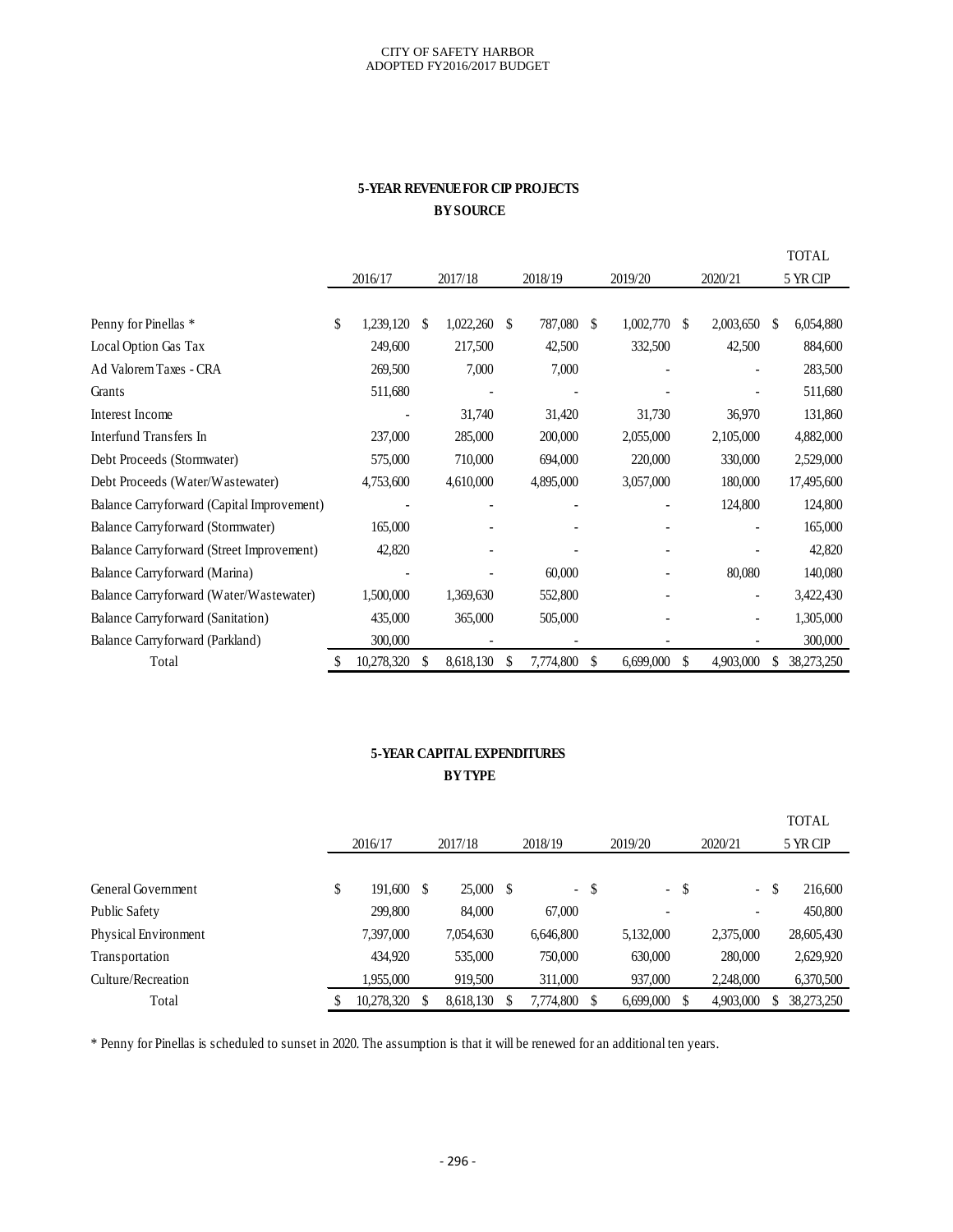

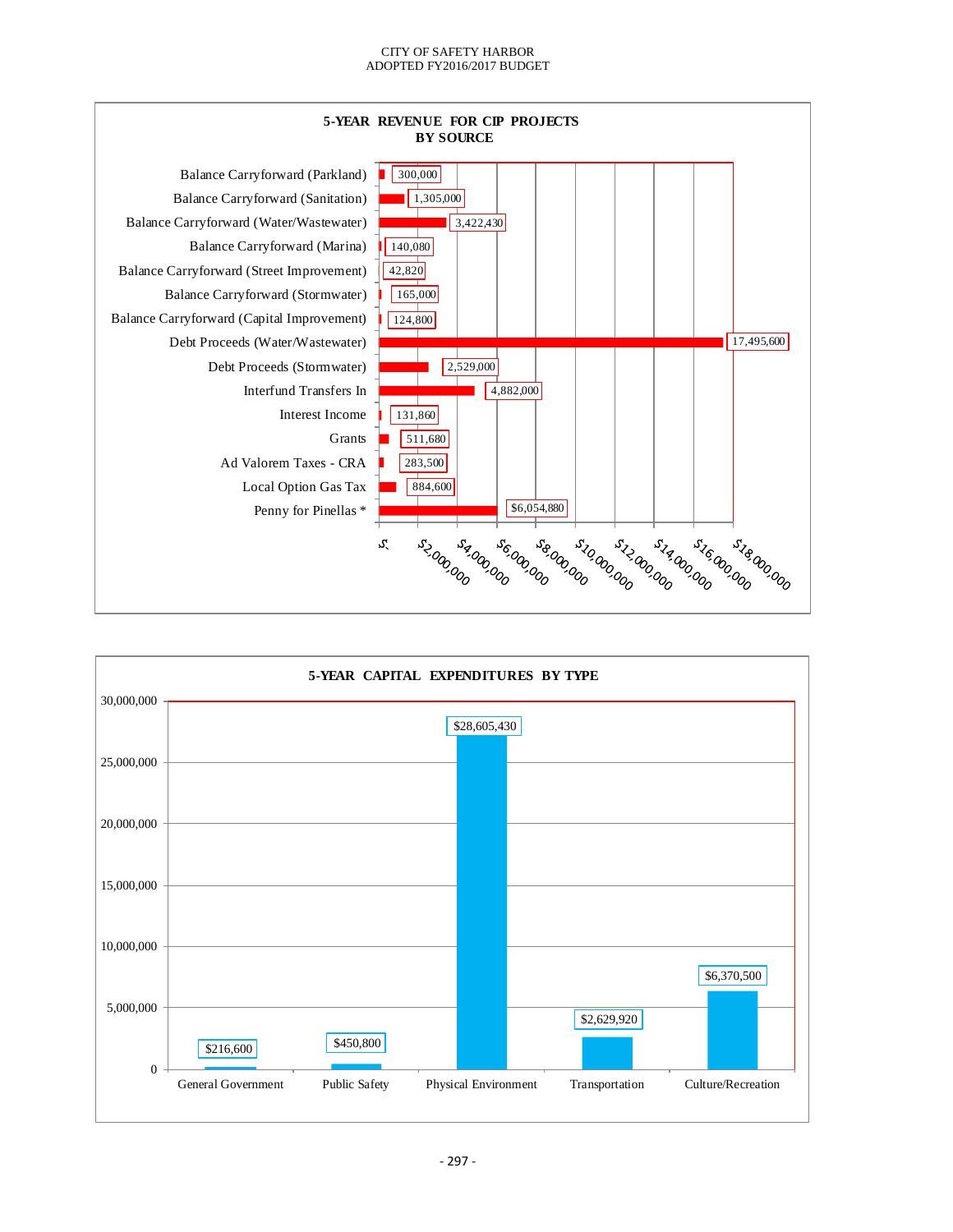#### **5-YEAR CAPITAL EXPENDITURES BY FUND**

|                                |               |    |                          |           |         |           |                          |     | <b>TOTAL 5 YR</b> |  |
|--------------------------------|---------------|----|--------------------------|-----------|---------|-----------|--------------------------|-----|-------------------|--|
|                                | 2016/17       |    | 2017/18                  | 2018/19   | 2019/20 |           | 2020/21                  | CIP |                   |  |
|                                |               |    |                          |           |         |           |                          |     |                   |  |
| Stormwater                     | \$<br>740,000 | \$ | 710,000 \$               | 694,000   | \$      | 220,000   | \$<br>330,000            | \$  | 2,694,000         |  |
| Street Improvement             | 312,420       |    | 417.500                  | 242,500   |         | 532,500   | 242,500                  | \$  | 1,747,420         |  |
| Marina Boat Basin              |               |    |                          | 60,000    |         |           | 125,000                  | -\$ | 185,000           |  |
| Capital Projects               | 1,717,800     |    | 1,139,000                | 818,500   |         | 1,034,500 | 2,160,500                | S   | 6,870,300         |  |
| Water & Wastewater             | 188,600       |    | 110,000                  | 130,000   |         | 252,000   | 180,000                  | \$  | 860,600           |  |
| Sanitation                     | 435,000       |    | 365,000                  | 505,000   |         |           | ٠                        | \$  | 1,305,000         |  |
| Water $\&$ Wastewater R $\&$ R | 6,065,000     |    | 5,869,630                | 5,317,800 |         | 4,660,000 | 1,865,000                | \$  | 23,777,430        |  |
| Parkland                       | 550,000       |    | $\overline{\phantom{0}}$ | ٠         |         |           | ٠                        | \$  | 550,000           |  |
| Community Redevelopment        | 269,500       |    | 7,000                    | 7,000     |         |           | $\overline{\phantom{0}}$ | \$  | 283,500           |  |
| Total                          | 10,278,320    |    | 8,618,130                | 7,774,800 | \$      | 6,699,000 | 4,903,000                | \$  | 38,273,250        |  |

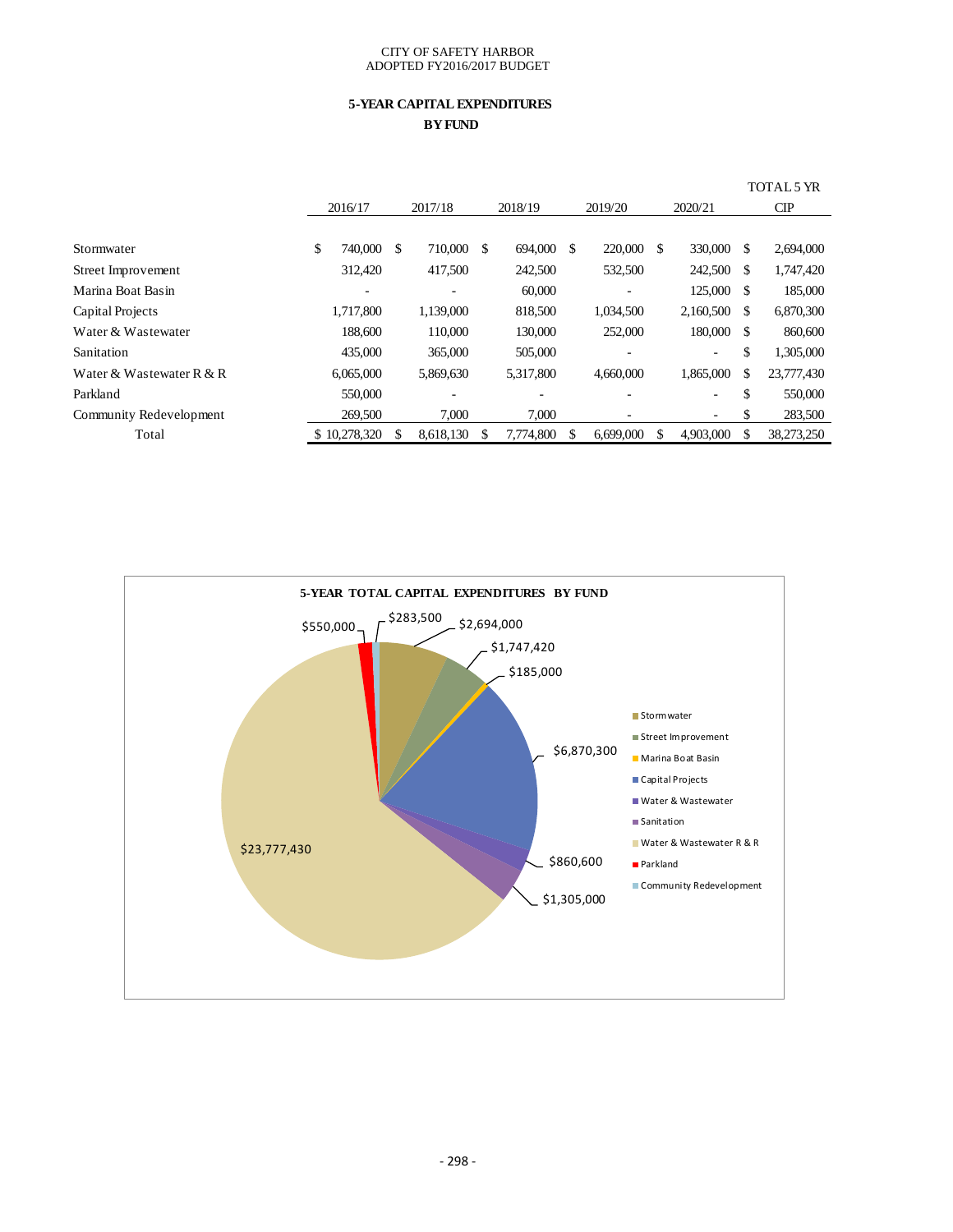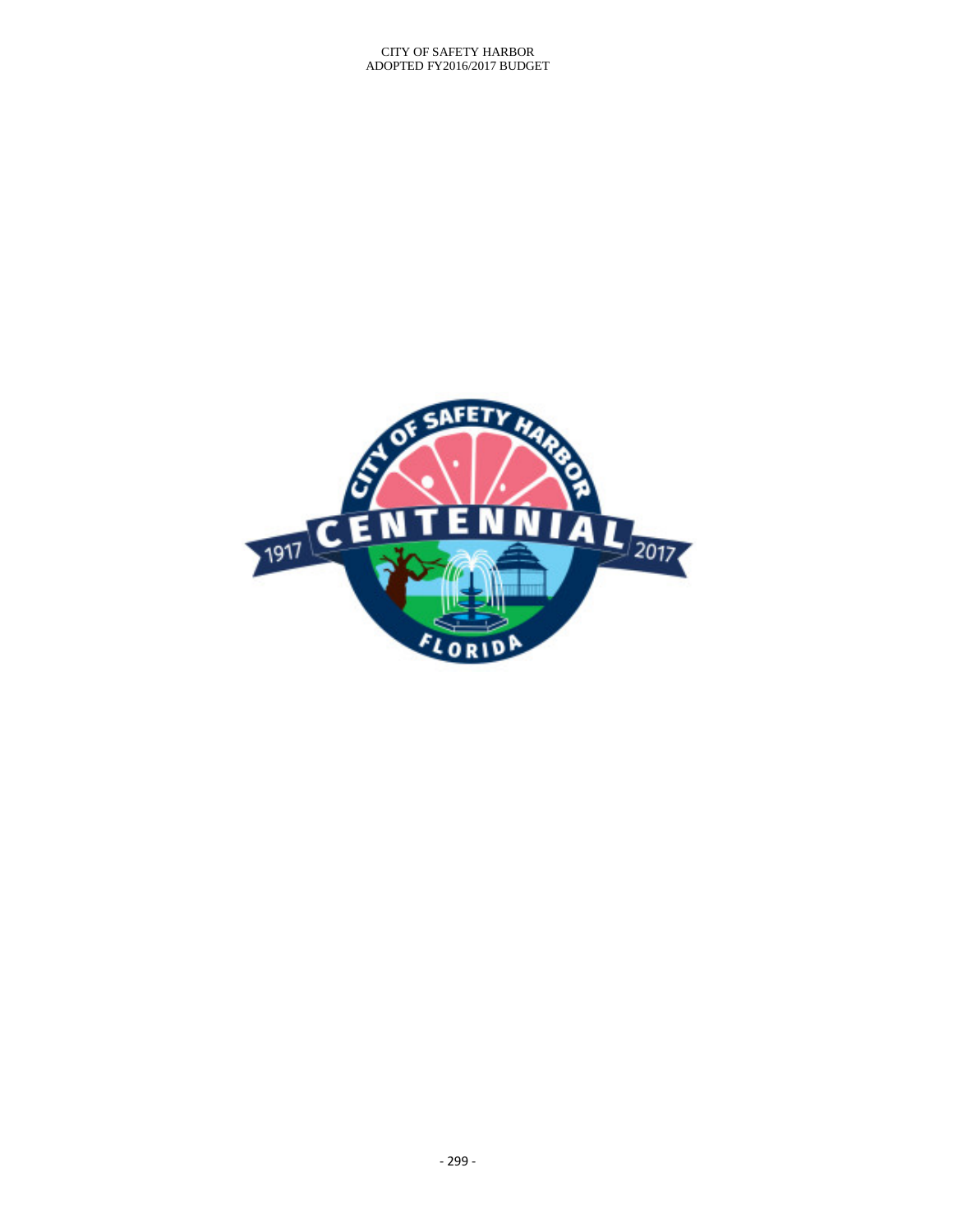#### **FUND # 011 - STORMWATER**

|                                                       |               | 2016/17            | 2017/18     |     | 2018/19                  | 2019/20         |   | 2020/21     |
|-------------------------------------------------------|---------------|--------------------|-------------|-----|--------------------------|-----------------|---|-------------|
| <b>REVENUES:</b>                                      |               |                    |             |     |                          |                 |   |             |
| <b>Stormwater Revenue</b>                             |               | \$<br>1,011,370 \$ | 1,013,898   | - S | 1,016,433                | \$<br>1,018,974 | S | 1,021,522   |
| Interest                                              |               | 23,330             | 23,600      |     | 23,800                   | 24,000          |   | 24,200      |
| Debt Proceeds                                         |               | 575,000            | 710,000     |     | 644,000                  | 220,000         |   | 330,000     |
| Other                                                 |               |                    | 87,250      |     | 87,250                   | 87,250          |   | 87,250      |
| <b>Total Revenues</b>                                 |               | 1,609,700          | 1,834,748   |     | 1,771,483                | 1,350,224       |   | 1,462,972   |
| Carry Over                                            |               | 640,950            | 517,840     |     | 566,238                  | 557,572         |   | 596,646     |
| <b>TOTAL REVENUES</b>                                 |               | \$2,250,650        | \$2,352,588 |     | \$2,337,722              | \$1,907,796     |   | \$2,059,618 |
| <b>APPROPRIATIONS:</b>                                |               |                    |             |     |                          |                 |   |             |
| Capital Improvements                                  | Proj#         |                    |             |     |                          |                 |   |             |
| Stormwater improvements                               | DR0006        | \$<br>80,000 \$    | 500,000 \$  |     | 500,000 \$               | 65,000 \$       |   | 180,000     |
| Pond maintenance program                              | DR0040        | 70,000             | 60,000      |     | 30,000                   | 50,000          |   | 40,000      |
| Pipe relining                                         | DR0050        | 95,000             | 150,000     |     | 114,000                  | 105,000         |   | 110,000     |
| North Bayshore Water Quality and Drainage Improve.    | DR0048        | 330,000            |             |     |                          |                 |   |             |
| Repave Public Works Complex - Allocated               | <b>PWI001</b> | 15,000             |             |     |                          |                 |   |             |
| Material Storage Containment System - Allocated       | <b>PWI005</b> | ÷,                 |             |     | 50,000                   |                 |   |             |
| Replace Elgin Whirlwind street sweeper                | <b>SMV001</b> | 150,000            |             |     | $\overline{\phantom{a}}$ |                 |   |             |
| Capital Improvements Total                            |               | 740,000            | 710,000     |     | 694,000                  | 220,000         |   | 330,000     |
| Stormwater Dept. Costs                                |               | 970,940            | 980,600     |     | 990,400                  | 995,400         |   | 1,000,400   |
| <b>Interfund Transfers Out</b>                        |               |                    |             |     |                          |                 |   |             |
| To Debt Service Funds                                 |               | 21,870             | 95,750      |     | 95,750                   | 95,750          |   | 95,750      |
| <b>Total Interfund Transfers Out</b>                  |               | 21,870             | 95,750      |     | 95,750                   | 95,750          |   | 95,750      |
| <b>FUND RESERVE</b>                                   |               | 517,840            | 566,238     |     | 557,572                  | 596,646         |   | 633,468     |
| <b>BUDGETED APPROPRIATIONS</b>                        |               | \$2,250,650        | \$2,352,588 |     | \$2,337,722              | \$1,907,796     |   | \$2,059,618 |
|                                                       |               |                    |             |     |                          |                 |   |             |
| <b>UNFUNDED PROJECTS</b>                              |               |                    |             |     |                          |                 |   |             |
| Replace 2002 3/4 ton dump truck (Vehicle #348)        | <b>SMV003</b> |                    | 60,000      |     |                          |                 |   |             |
| Replace 1982 International 5-yard dump (Vehicle #357) | <b>SMV004</b> |                    |             |     | 85,000                   |                 |   |             |
| Replace 1991 Ford 12-yard dump truck (Vehicle #337)   | <b>SMV006</b> |                    |             |     |                          | 205,000         |   |             |
| Replace 1990 Chevy Flat Bed Dump (Vehicle #341)       | <b>SMV007</b> |                    |             |     |                          |                 |   | 91,000      |
| TOTAL UNFUNDED PROJECTS                               |               |                    | 60,000      |     | 85,000                   | 205,000         |   | 91,000      |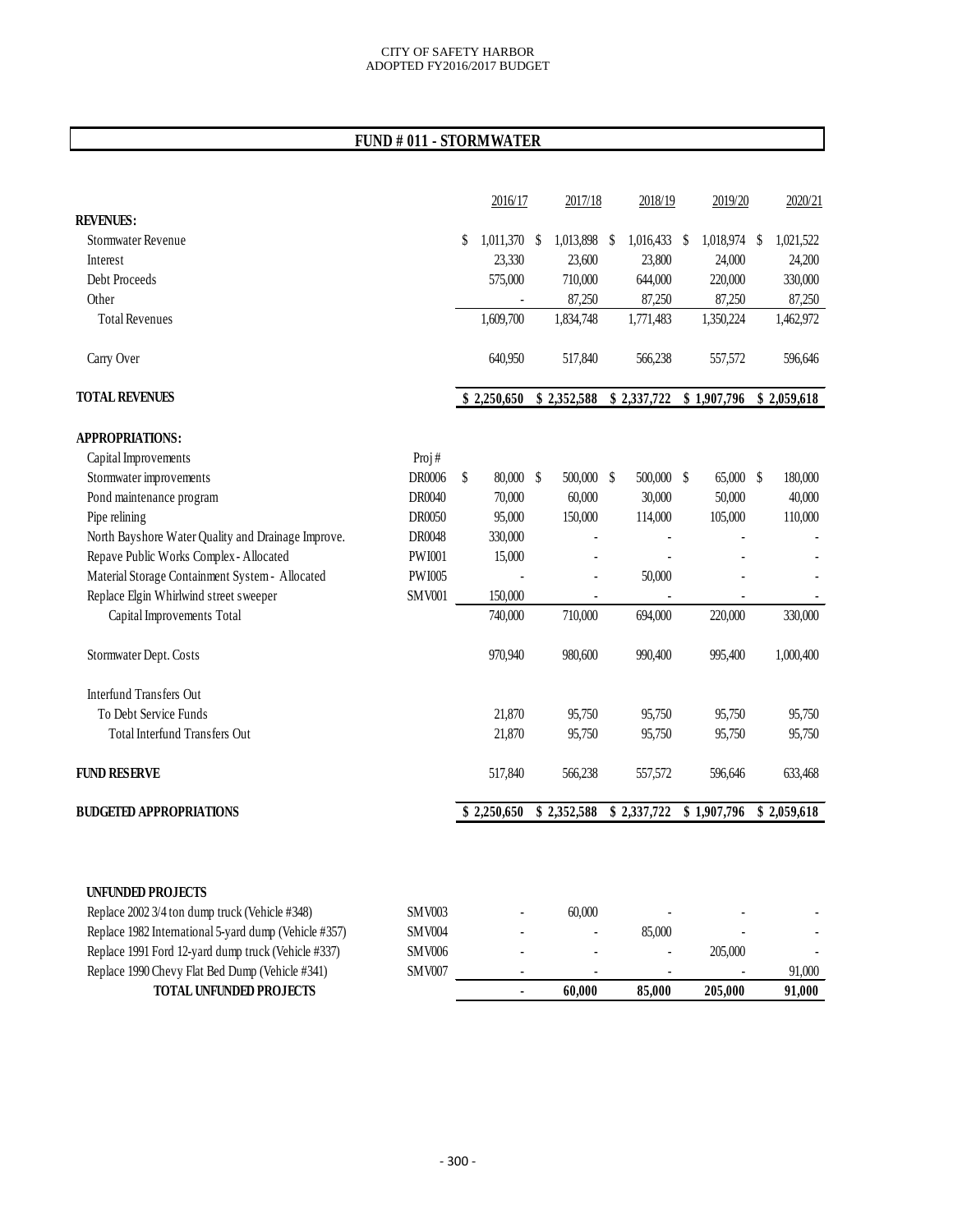**Fund No: 011**

**Department: 37 -Stormwater**

**Project Title: Stormwater Drainage**

**Funding Source: Stormwater Revenuee, Other**

**Location: Citywide**

**Account: 011-2037-538-5330**

| PROJECT COSTS              |           |          |          |              |          |               |                   |  |  |  |  |  |  |
|----------------------------|-----------|----------|----------|--------------|----------|---------------|-------------------|--|--|--|--|--|--|
| <b>Project Description</b> | Project # | FY 16/17 | FY 17/18 | FY 18/19     | FY 19/20 | FY 20/21      | <b>5 YR TOTAL</b> |  |  |  |  |  |  |
| Stormwater Improvements    | DR0006    | 80,000   | 500,000  | 500,000      | 65,000   | 180,000       | 1,325,000         |  |  |  |  |  |  |
| Pond Maintenance           | DR0040    | 70,000   | 60,000   | 30,000       | 50,000   | 40,000        | 250,000           |  |  |  |  |  |  |
| Pipe Relining              | DR0050    | 95,000   | 150,000  | 114,000      | 105,000  | 110,000       | 574,000           |  |  |  |  |  |  |
| <b>TOTAL</b>               |           | 245,000  | 710,000  | 644,000<br>J | 220,000  | 330,000<br>\$ | 2,149,000<br>S.   |  |  |  |  |  |  |

#### **JUSTIFICATIONS**

#### **ONGOING**

**Citywide Stormwater Improvements:** Provides the minor improvements to storm drain system at various locations throughout the city. Provides for short stretches of pipe, ditch work and drainage structures, i.e. catch basins. EST

**Pipe Relining:** Existing drainage pipes, especially corrugated metal pipes are deteriorating at various locations throughout the city. These funds will allow repair of pipes on an as needed basis.

**STORMWATER IMPROVEMENTS (DR0006):** Development and implementation of specific creek/ditch bank or other stormwater structure repair or replacement projects where erosion issues are causing damage to the existing bank, both private and public property, the drainage area and overall stormwater system. The goal of this program is to provide improvements to the citywide storm drainage system at various locations throughout the City as the need arises.

#### **FY 16/17**

**Mullet Creek @ Harbor Lake Drive:** Erosion along private property has realigned the creek located in a City stormwater easement and displaced soil into the flow line. The soil needs to be removed, both directions of location need stabilized, and the creek straightened. This ditch carries stormwater flow from other areas of the city and helps prevent various localized flooding.

#### **FY 17/18**

**Tall Pines Drive: Construction:** Years of stormwater flow and time itself is eroding the banks of the ditch within the right-of-way of Tall Pine Drive. Stormwater from this ditch flows directly into the Bishop Creek attenuation pond. This site needs 650' of dredging and bank stabilization behind Rainbow Court. A block wall on private property adjacent to the right-of-way is showing signs of undermining and potential collapse. Should the wall collapse, it would block the flow and flooding could occur. This ditch carries stormwater flow from other areas of the City and helps prevent various localized flooding. These funds will allow the banks of the ditch to be stabilized.

#### **FY 19/20**

**Bishop Creek Harbor Woods:** Due to the volume of stormwater that travels this section of Bishop Creek silt and sediment are deposited in this area from up stream. Periodic dredging is needed to obtain flow to Tampa Bay.

#### **FY 20/21**

**Mullet Creek @ Meldrum Street Pedestrian Bridge:** Erosion along mullet creek, located in a City stormwater easement, has displaced soil into the flow line and the banks have become unstable. The soil needs to be removed and the banks stabilized. This area of creek is near the discharge of Mullet Creek into Tampa Bay.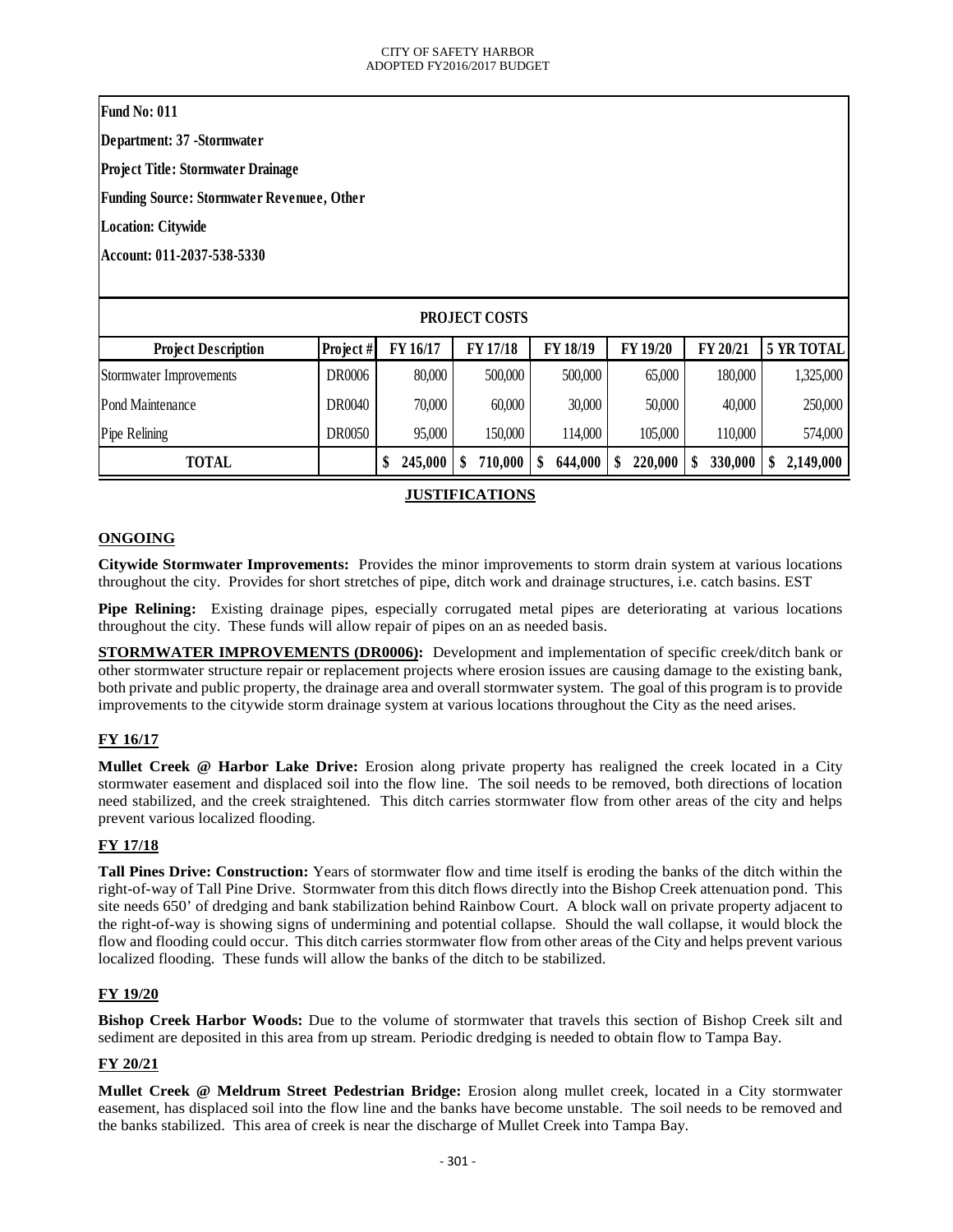**PIPE RELINING (DR0050):** This project entails the annual rehabilitation/reconstruction of salvageable, deteriorated storm drain lines. Existing corrugated metal pipes are deteriorating at various locations throughout the City. These funds will allow for the repair of the deteriorated and collapsing pipes.

#### **FY16/17**

**Country Villas Pipe Relining:** Approximately 900 feet (700 feet x 36 inch + 200 feet x 24 inch) of corrugated metal pipe have begun to fail creating holes and voids within the public drainage easement. These funds are for the re-lining of the pipes within this subdivision. These pipes drain the public roadways.

#### **FY 17/18**

**North Bay Hills Boulevard:** Re-line (2) - 235' x 50" pipes.

#### **FY 18/19**

**Railroad Storm Pipe Crossings:** The stormwater drainage pipes that convey the City's stormwater flow from west to east under the railroad are of utmost importance. We plan on investigating and repairing approximately 400 feet of these aging pipes to keep them in good working condition. APP

- Alligator Lake 50 feet of 36 inch RCP
- 9<sup>th</sup> Avenue North and Main Street 70 feet of 24 inch RCP
- 9th Avenue North 100 feet of 24 inch RCP<br>Widgeon Avenue 60 feet of 50 inch
- $60$  feet of 50 inch steel pipe
- 60 feet of 60 inch RCP
- Bridgeport 40 feet of 30 inch RCP

#### **FY 19/20**

**Park Street:** Approximately 325 feet of 24 inch RCP is starting to crack and showing signs of failure. This pipe drains the public roadway of Park Street.

#### **FY 20/21**

**9th Avenue South Pipe Relining:** Approximately 880 feet (510 feet x 15 inch + 75 feet x 18 inch + 295 feet x 24 inch) of corrugated metal pipe have begun to fail creating holes and voids within the public drainage easement. These funds are for the re-lining of the pipes within this subdivision. These pipes drain the public roadways.

#### **ONGOING**

**POND MAINTENANCE PROGRAM (DR0040):** City owned ponds are inspected annually to be in compliance with the Department of Environmental MS4 permit. Periodically, dredging, bank erosion repair, outlet and inlet structures repair, and top-of-bank maintenance is required to stay in compliance with the mandates of the MS4 permit. These funds provide for the work to be accomplished and thereby stay in compliance with the mandates.

#### **FY 16/17**

**a. Mullet Creek Swim Pond:** The City's maintenance program requires that the operation and maintenance of such facilities include the dredging of materials transported via water flow. This material creates a dam that can cause upstream flooding.

#### **FY 17/18**

**a. Valencia Pond:** The City's maintenance program requires that the operation and maintenance of such facilities include the dredging of materials transported via water flow. This material creates a dam that can cause up-stream flooding.

**b. 7<sup>th</sup> Street South Pond:** The City's maintenance program requires that the operation and maintenance of such facilities include the dredging of materials transported via water flow. This material creates a dam that can cause upstream flooding.

#### **FY 18/19**

**a. Bridgeport Pond:** The City's maintenance program requires that the operation and maintenance of such facilities include the dredging of materials transported via water flow. This material creates a dam that can cause up-stream flooding.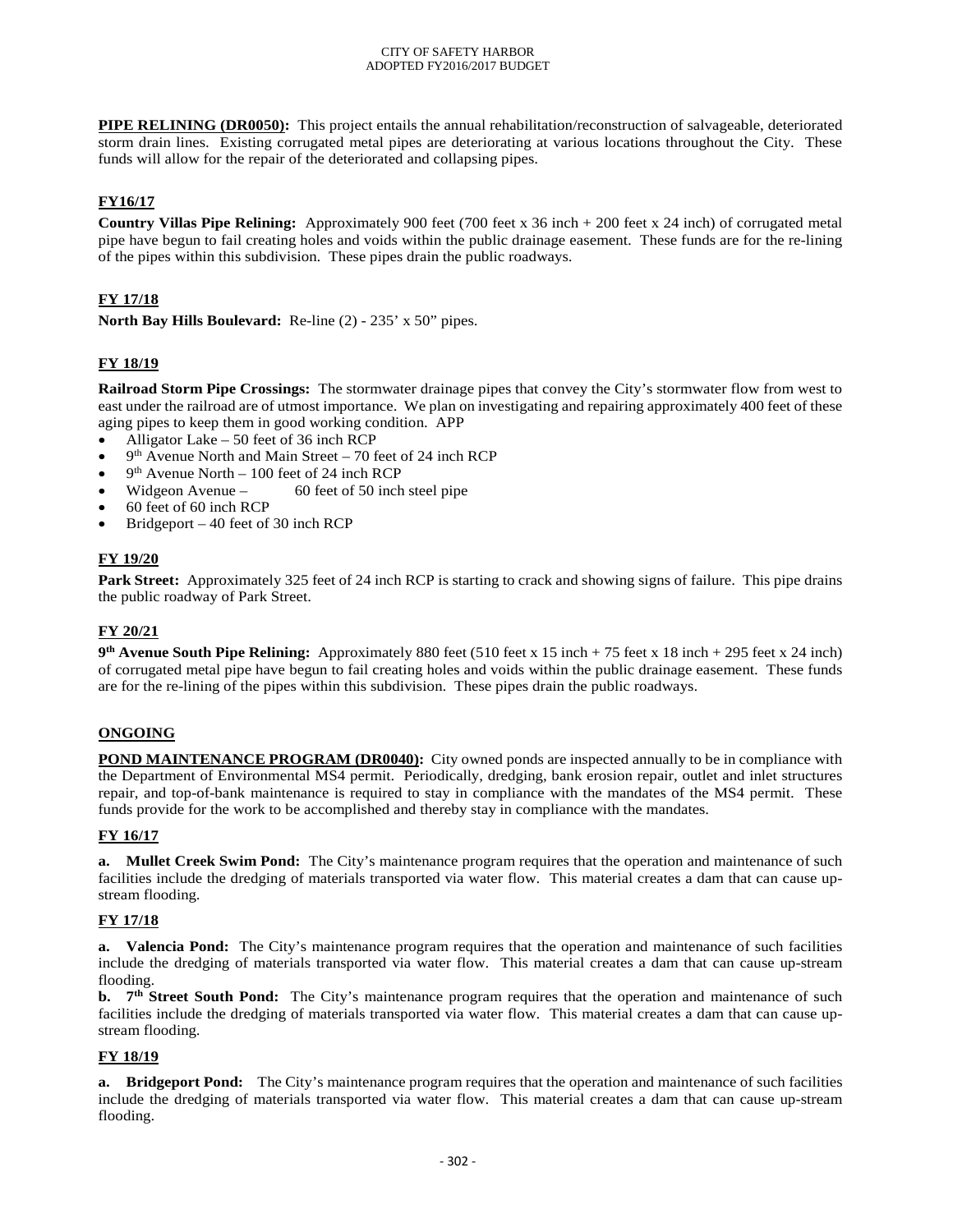#### **FY 19/20**

**a. 5<sup>th</sup> Street North pond:** The City's maintenance program requires that the operation and maintenance of such facilities include the dredging of materials transported via water flow. This material creates a dam that can cause up-stream flooding.

#### **FY 20/21**

**4th Street North Pond:** The City's maintenance program requires that the operation and maintenance of such facilities include the dredging of materials transported via water flow. This material creates a dam that can cause up-stream flooding.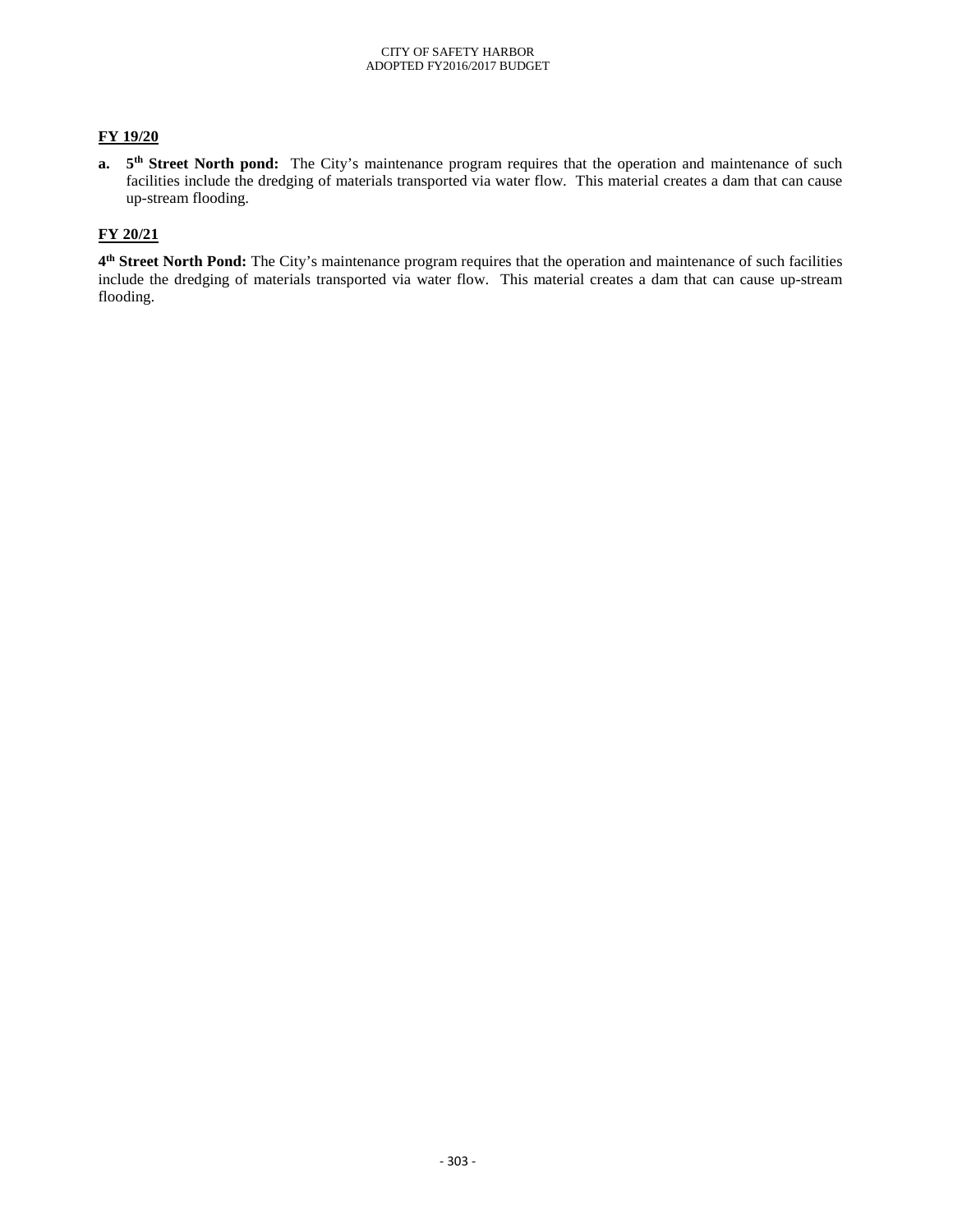**Fund No: 011**

**Department: 37 - Stormwater**

**Project Title: Stormwater Improvements**

**Funding Source: Stormwater Revenues**

**Location: Public Works Complex/1200 Railroad Avenue**

**Account: 011-2037-538-6300**

| <b>PROJECT COSTS</b>                                      |               |          |          |          |          |          |            |  |  |  |  |  |  |  |
|-----------------------------------------------------------|---------------|----------|----------|----------|----------|----------|------------|--|--|--|--|--|--|--|
| <b>Project Description</b>                                | Project#      | FY 16/17 | FY 17/18 | FY 18/19 | FY 19/20 | FY 20/21 | 5 YR TOTAL |  |  |  |  |  |  |  |
| North Bayshore Water Quality and<br>Drainage Improvements | DR0048        | 330,000  |          |          |          |          | 330,000    |  |  |  |  |  |  |  |
| Repave Public Works Complex                               | <b>PWI001</b> | 15,000   |          |          |          |          | 15,000     |  |  |  |  |  |  |  |
| Material Storage Containment System                       | <b>PWI005</b> |          |          | 50,000   |          |          | 50,000     |  |  |  |  |  |  |  |
| <b>TOTAL</b>                                              |               | 345,000  | ۰        | 50,000   | \$<br>٠  | - 10     | 395,000    |  |  |  |  |  |  |  |

| REPAVE PUBLIC WORKS COMPLEX - PWI001 |                         |   |         |  |  |  |  |  |  |
|--------------------------------------|-------------------------|---|---------|--|--|--|--|--|--|
| 032-3031-541-6300                    | <b>Capital Projects</b> | S | 15,000  |  |  |  |  |  |  |
| 032-3033-519-6300                    | <b>Capital Projects</b> |   | 10,000  |  |  |  |  |  |  |
| 011-2037-538-6300                    | <b>Stormwater</b>       |   | 15,000  |  |  |  |  |  |  |
| 041-4035-533-6300                    | Wtr/Wastewater          |   | 30,000  |  |  |  |  |  |  |
| 041-4036-535-6300                    | Wtr/Wastewater          |   | 30,000  |  |  |  |  |  |  |
| 044-4532-534-6300                    | Sanitation              |   | 30,000  |  |  |  |  |  |  |
| <b>Total Cost Project</b>            |                         |   | 130,000 |  |  |  |  |  |  |

#### **ACCOUNTING DISTRIBUTION ACCOUNTING DISTRIBUTION**

MATERIAL STORAGE CONTAINMENT SYSTEM - PWI005

| 032-3031-541-6300 Capital Projects |                   | 15,000 | 032-3031-541-6300 Capital Projects | 50,000  |
|------------------------------------|-------------------|--------|------------------------------------|---------|
| 032-3033-519-6300                  | Capital Projects  | 10,000 | 011-2037-538-6300 Stormwater       | 50,000  |
| 011-2037-538-6300                  | <b>Stormwater</b> | 15,000 | 041-4035-533-6300 Wtr/Wastewater   | 25,000  |
| 041-4035-533-6300                  | Wtr/Wastewater    | 30,000 | 041-4036-535-6300 Wtr/Wastewater   | 25,000  |
| 041-4036-535-6300                  | Wtr/Wastewater    | 30,000 | 044-4532-534-6300 Sanitation       | 50,000  |
| 044-4532-534-6300                  | <b>Sanitation</b> | 30,000 | <b>Total Cost Project</b>          | 200,000 |
|                                    |                   |        |                                    |         |

### **JUSTIFICATIONS**

#### **FY 16/17**

**DR0048 - North Bayshore Drainage Improvements:** Begin construction of drainage improvements consisting of storm sewer, swale grading and pavement improvements.

**PWI001 - Repave Public Works Complex:** The Public Works Complex asphalt surface was applied in 1994. The life expectancy of asphalt is approximately 10 years and use and sun has denigrated the surface to a point that by FY 16/17, the asphalt mat will require resurfacing. This is the Stormwater Division's share of the \$130,000 total project cost.

#### **FY 18/19**

**PWI005 - Material Storage Containment System:** The 100' x 25' storage containment system would be used to keep materials such as street sweeping debris, rock aggregate for pipe bedding, sediment from manholes and catch basins, asphalt millings, road base, and occasional discharge from sanitation/recycling trucks.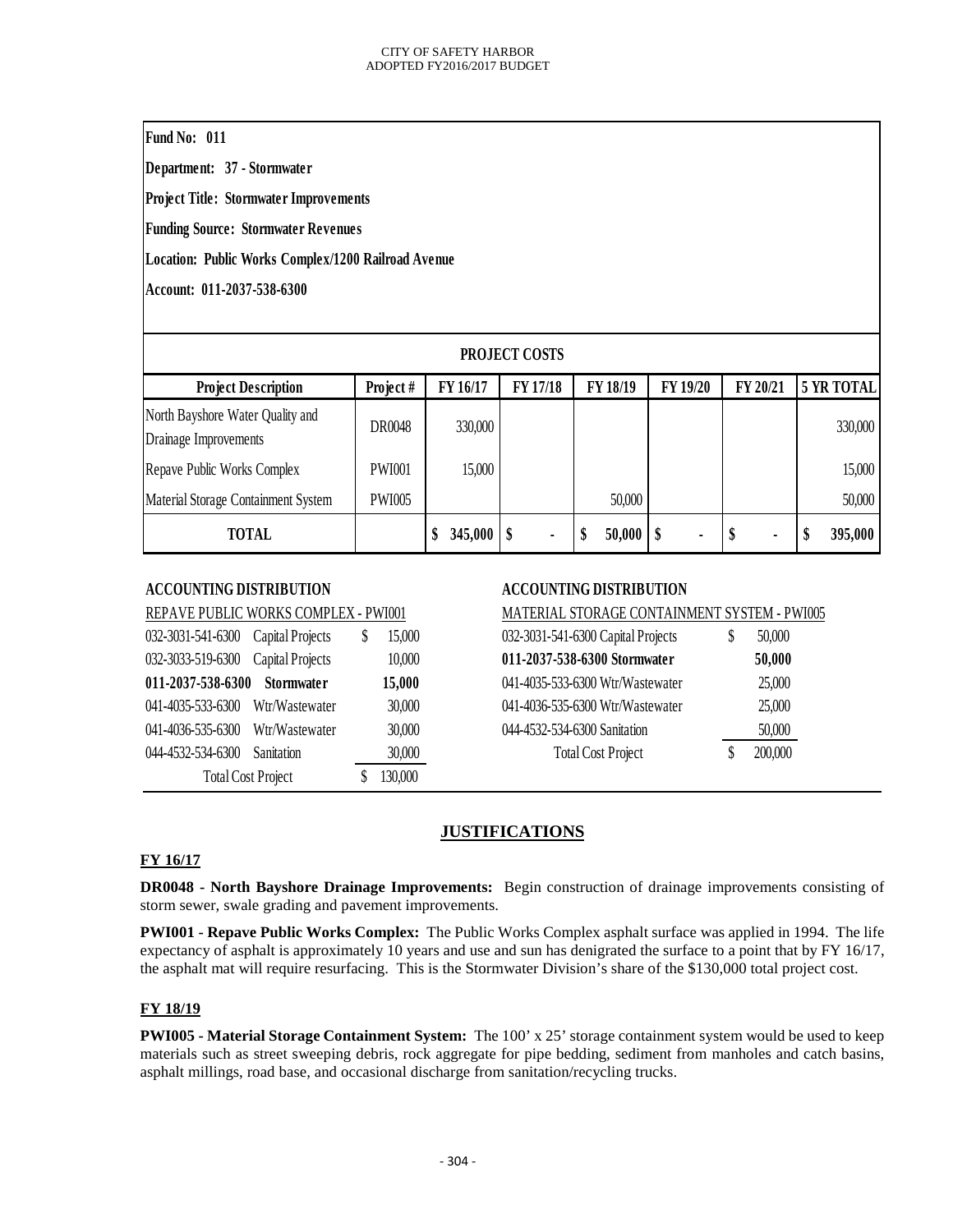**Fund No: 011 Department: 37 - Stormwater Account: 011-2037-538-6401 Project Title: Vehicles Funding Source: Stormwater Revenues Location: Public Works Complex/1200 Railroad Avenue**

| <b>PROJECT COSTS</b>                    |               |          |          |          |          |          |                   |  |  |  |  |
|-----------------------------------------|---------------|----------|----------|----------|----------|----------|-------------------|--|--|--|--|
| <b>Project Description</b>              | Project #     | FY 16/17 | FY 17/18 | FY 18/19 | FY 19/20 | FY 20/21 | <b>5 YR TOTAL</b> |  |  |  |  |
| Replace Elgin Street Sweeper            | <b>SMV001</b> | 150,000  |          |          |          |          | 150,000           |  |  |  |  |
| Replace 2002 3/4 Ton Dump Truck (#348)  | <b>SMV003</b> |          | 60,000   |          |          |          | 60,000            |  |  |  |  |
| Replace 1982 5-Yard Box Dump (#357)     | <b>SMV004</b> |          |          | 85,000   |          |          | 85,000            |  |  |  |  |
| Replace 1991 12-Yard Dump Truck (#337)  | <b>SMV006</b> |          |          |          | 205,000  |          | 205,000           |  |  |  |  |
| Replace 1990 Chevy Flat Bed Dump (#341) | <b>SMV007</b> |          |          |          |          | 91,000   | 91,000            |  |  |  |  |
| TOTAL                                   |               | 150,000  | 60,000   | 85,000   | 205,000  | 91,000   | 591,000           |  |  |  |  |



### **JUSTIFICATIONS**

### **FY16/17**

**SMV001 - Replace Elgin Whirlwind Street Sweeper:** The current street sweeper was purchased in 2004, making it 13 years old by FY 16/17. This vehicle will be used for clean up before and after special events. It will be available on an as needed basis for inadvertent spills.

#### **FY17/18**

**SMV003 - Replace Vehicle #348 with 2017 GMC Sierra TC3100:** Vehicle #348 is a 2002 ¾ ton dump truck used daily by the Stormwater crew to transport equipment and materials to the field. Typical useful life of these types of vehicles is 8 years. By the FY 13/14 budget, this vehicle will be 16 years old. (Unfunded).

#### **FY 18/19**

**SMV004 - Replace Vehicle #357 with 25,000 lb. GVWR Cab & Chassis 4 x 2:** Vehicle #357 is a 1982 International 5 Yard Box Dump. By the year 2018, this truck will be 34 years old. This vehicle is used for hauling wet debris from ditches. (Unfunded).

**SMV006 - Replace Vehicle #337:** Vehicle #337 is a 1991 Ford 12-yard dump truck used by the Stormwater crew to transport debris to the landfill. By FY 17/18, this vehicle will be 28 years old. (Unfunded).

#### **FY 20/21**

**SMV007 - Replace Vehicle #341:** Vehicle #341 is a 1990 Chevy Flat Bed Dump Truck used by the Stormwater crew to transport materials to and from the field. By FY 18/19, this vehicle will be 30 years old. (Unfunded).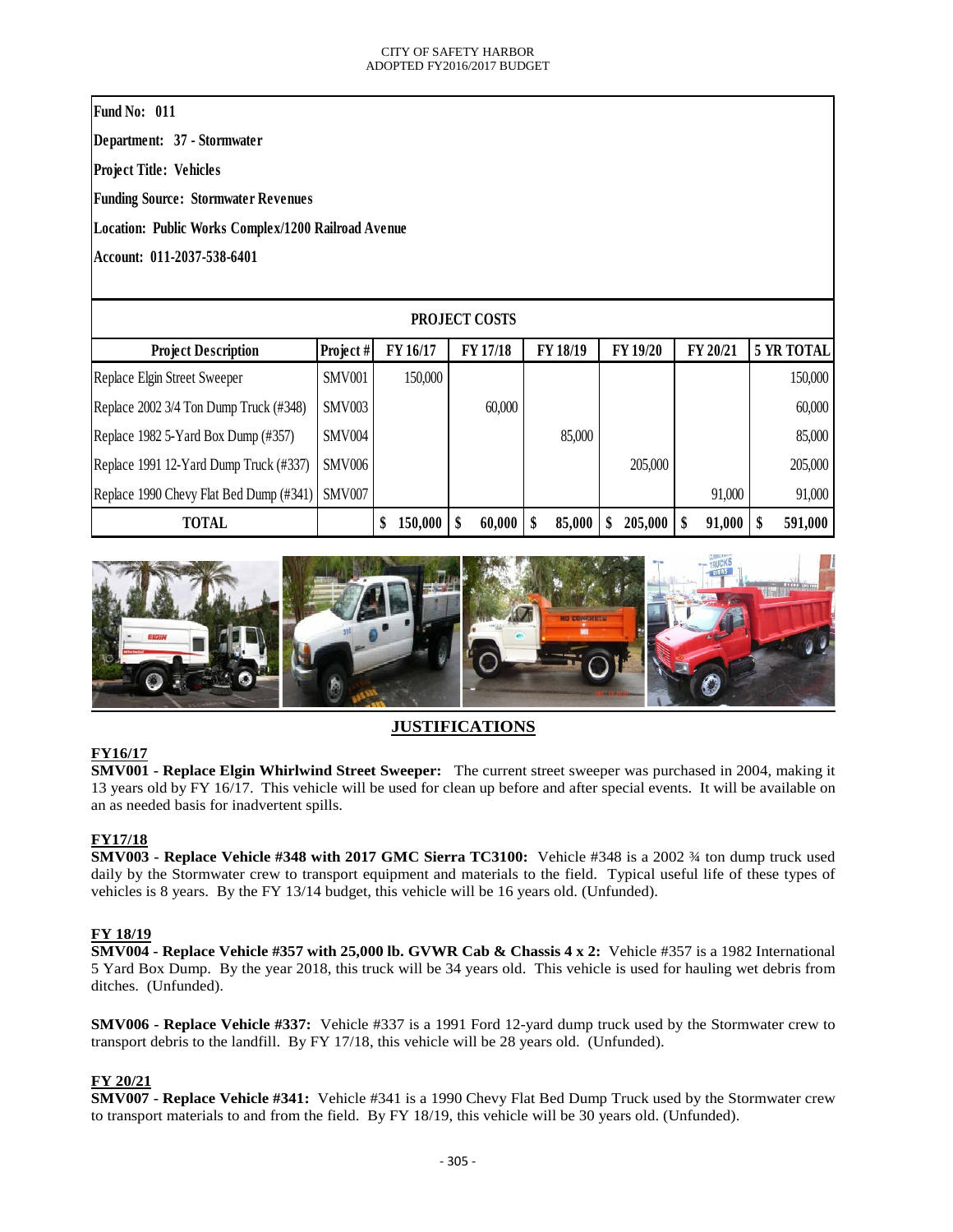### **FUND # 014 - STREET IMPROVEMENT**

|                                            |        | 2016/17                        |               | 2017/18    |     | 2018/19        | 2019/20       |               | 2020/21 |
|--------------------------------------------|--------|--------------------------------|---------------|------------|-----|----------------|---------------|---------------|---------|
| <b>REVENUES:</b>                           |        |                                |               |            |     |                |               |               |         |
| Local Option Gas Tax                       |        | \$<br>249,600 \$               |               | 250,800 \$ |     | 252,100 \$     | 253,400 \$    |               | 254,700 |
| Interfund Transfer In From General Fund    |        | 20,000                         |               | 200,000    |     | 200,000        | 200,000       |               | 200,000 |
| Interest                                   |        | 11,040                         |               | 11,200     |     | 11,300         | 11,400        |               | 11,500  |
| <b>Total Revenues</b>                      |        | 280,640                        |               | 462,000    |     | 463,400        | 464,800       |               | 466,200 |
| Carry Over                                 |        | 86,340                         |               | 20,400     |     | 30,700         | 217,400       |               | 115,500 |
| <b>TOTAL REVENUES</b>                      |        | \$<br>366,980                  | \$            | 482,400    | \$  | 494,100        | \$<br>682,200 | \$            | 581,700 |
| <b>APPROPRIATIONS:</b>                     |        |                                |               |            |     |                |               |               |         |
| Capital Improvements                       | Proj#  |                                |               |            |     |                |               |               |         |
| <b>Street Resurfacing Program</b>          | ST0013 | \$                             | $\mathcal{S}$ | 275,000    | -\$ |                | \$<br>390,000 | $\mathcal{S}$ |         |
| Sidewalk Repair and Replacement            | ST0001 | 45,000                         |               | 40,000     |     | 40,000         | 40,000        |               | 40,000  |
| Traffic Analysis and Implementation        | ST0024 | 2,500                          |               | 2,500      |     | 2,500          | 2,500         |               | 2,500   |
| <b>Bridge Improvements</b>                 | ST0031 | 25,000                         |               | 20,000     |     | 20,000         | 20,000        |               | 20,000  |
| New Sidewalk Construction                  | ST0032 | 25,000                         |               | 20,000     |     | 20,000         | 20,000        |               | 20,000  |
| Street Sign Improvement                    | ST0038 | 15,000                         |               | 10,000     |     | 10,000         | 10,000        |               | 10,000  |
| Miscellaneous Street Repair                | ST0039 | 99,920                         |               | 50,000     |     | 150,000        | 50,000        |               | 150,000 |
| Curb Replacement in Harbor Heights         | ST0043 | 100,000                        |               |            |     |                |               |               |         |
| Capital Improvements Total                 |        | 312,420                        |               | 417,500    |     | 242,500        | 532,500       |               | 242,500 |
| Street Improvement Dept Costs              |        | 34,160                         |               | 34,200     |     | 34,200         | 34,200        |               | 34,200  |
| <b>FUND RESERVE</b>                        |        | 20,400                         |               | 30,700     |     | 217,400        | 115,500       |               | 305,000 |
| <b>BUDGETED APPROPRIATIONS</b>             |        | \$<br>366,980                  | \$            | 482,400    | \$  | 494,100        | \$<br>682,200 | \$            | 581,700 |
|                                            |        |                                |               |            |     |                |               |               |         |
| <b>UNFUNDED PROJECTS</b>                   |        |                                |               |            |     |                |               |               |         |
| <b>Street Resurfacing Program</b>          | ST0013 | \$<br>$\overline{\phantom{a}}$ | \$            | 225,000    | \$  | $\overline{a}$ | \$<br>110,000 | <sup>\$</sup> |         |
| Miscellaneours Bicycle/Pedestrian Projects | ST0044 |                                |               | 100,000    |     |                |               |               |         |
| Sidewalk Repair and Replacement            | ST0001 |                                |               | 5,000      |     | 5,000          | 5,000         |               | 5,000   |
| <b>Bridge Improvements</b>                 | ST0031 |                                |               | 5,000      |     | 5,000          | 5,000         |               | 5,000   |
| New Sidewalk Construction                  | ST0032 |                                |               | 5,000      |     | 5,000          | 5,000         |               | 5,000   |
| Street Sign Improvement                    | ST0038 |                                |               | 5,000      |     | 5,000          | 5,000         |               | 5,000   |
| <b>TOTAL UNFUNDED PROJECTS</b>             |        | $\overline{a}$                 |               | 345,000    |     | 20,000         | 130,000       |               | 20,000  |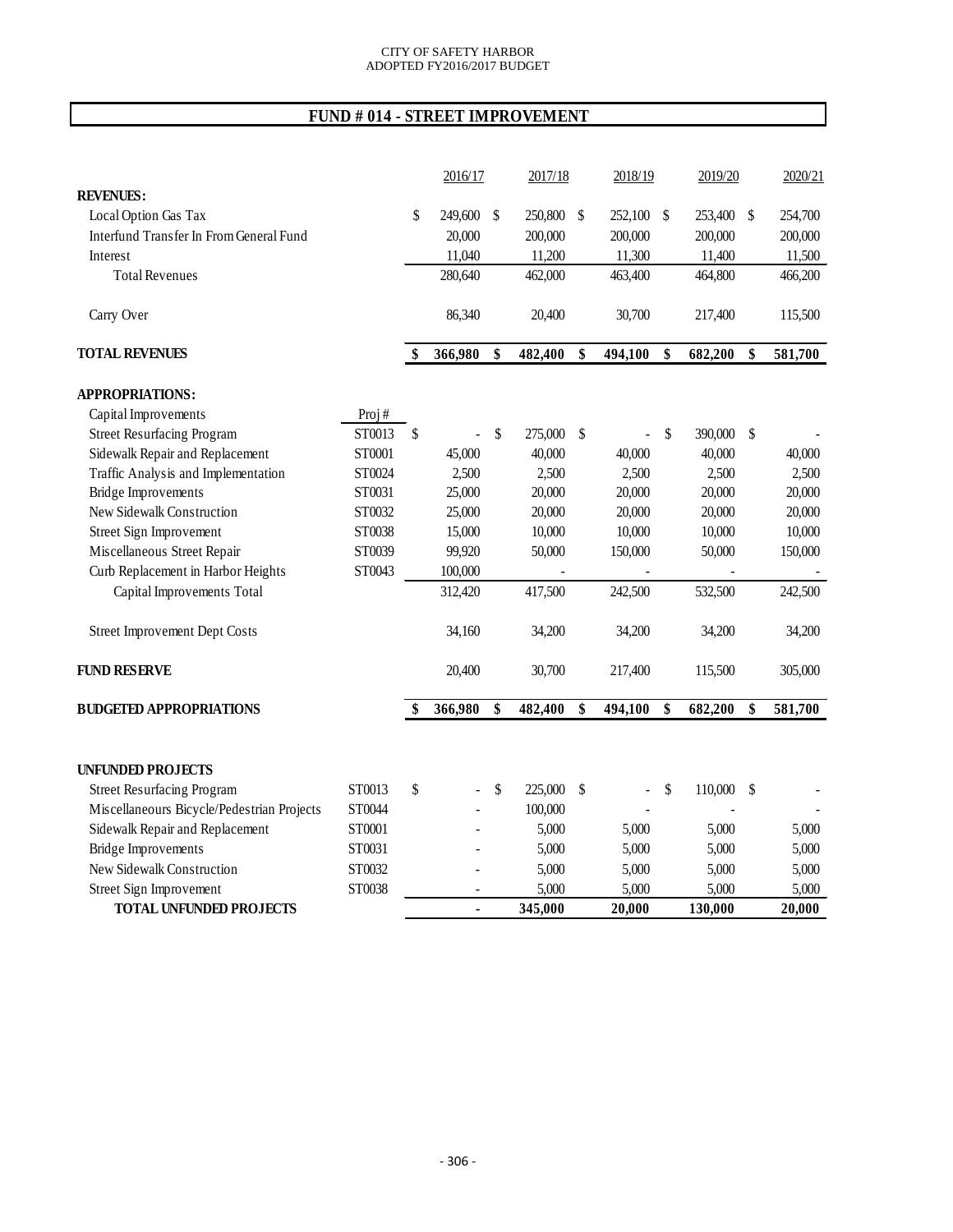| Fund No: 014                                                           |          |          |               |          |          |          |                 |  |  |  |
|------------------------------------------------------------------------|----------|----------|---------------|----------|----------|----------|-----------------|--|--|--|
| Department: 31 - Street                                                |          |          |               |          |          |          |                 |  |  |  |
| <b>Project Title: Street Resurfacing Program</b>                       |          |          |               |          |          |          |                 |  |  |  |
| <b>Funding Source:</b> Local Option Gas Tax, Penny for Pinellas, Other |          |          |               |          |          |          |                 |  |  |  |
| Location: Citywide                                                     |          |          |               |          |          |          |                 |  |  |  |
| Account: 014-2031-541-3470                                             |          |          |               |          |          |          |                 |  |  |  |
|                                                                        |          |          |               |          |          |          |                 |  |  |  |
|                                                                        |          |          | PROJECT COSTS |          |          |          |                 |  |  |  |
| <b>Project Description</b>                                             | Project# | FY 16/17 | FY 17/18      | FY 18/19 | FY 19/20 | FY 20/21 | 5 YR TOTAL      |  |  |  |
| <b>Street Resurfacing Program</b>                                      | ST0013   |          | 500,000       | ٠        | 500,000  |          | 1,000,000       |  |  |  |
| <b>TOTAL</b>                                                           |          | \$       | \$<br>500,000 | \$<br>٠  | 500,000  | \$       | 1,000,000<br>\$ |  |  |  |

#### **ONGOING**

**ST0013 – Street Resurfacing Program:** Extends the life of street system, prevents deterioration of pavement and maintains safe roads. (FY 17/18 is programmed for \$500,000; however, \$225,000 is unfunded: FY19/20 is programmed for \$500,000; however, \$110,000 is unfunded).

There are approximately 60 miles of asphalt streets in Safety Harbor. If an asphalt street has adequate base material underlying the asphalt surface, it can be expected to last anywhere from 7 to 15 years before requiring attention. Over time the asphalt surface will oxidize, wear thin, crack, allow water to get into the base material, lose its structural integrity and deteriorate.

The most effective and oft-employed street maintenance methodology is to overlay or resurface the street with an inch depth of new asphalt. Failure to resurface before deterioration begins can result in the expensive necessity to entirely rebuild the street with new base and surface courses.

The simplest of logic dictates that if streets can be expected to serve an average of ten years before resurfacing is required, then in order to have each street resurfaced at a ten-year frequency, one-tenth of the streets in Safety Harbor should be resurfaced each year which means an annual resurfacing budget sufficient to resurface six miles of streets should be provided each year.

In the actual practice of this ten-year cycle scheme streets are chosen for resurfacing on a "most-needed" basis and each street is not resurfaced every ten years – some will be resurfaced more frequently than every ten years while some will be resurfaced less frequently; however if one-tenth of the total mileage is chosen each year there will be an average recurrence of ten years. By choosing streets on a most- needed basis instead of a ten-year scheduling basis, we take advantage of those streets which last in the fifteen year range and pick up earlier those which fall in the seven year range.

With 60 miles of streets we would need to resurface 6 miles per year. At \$100,000 per mile, which allows for utility cover adjustments and restriping, we will need \$600,000 per year to maintain a ten-year resurfacing cycle.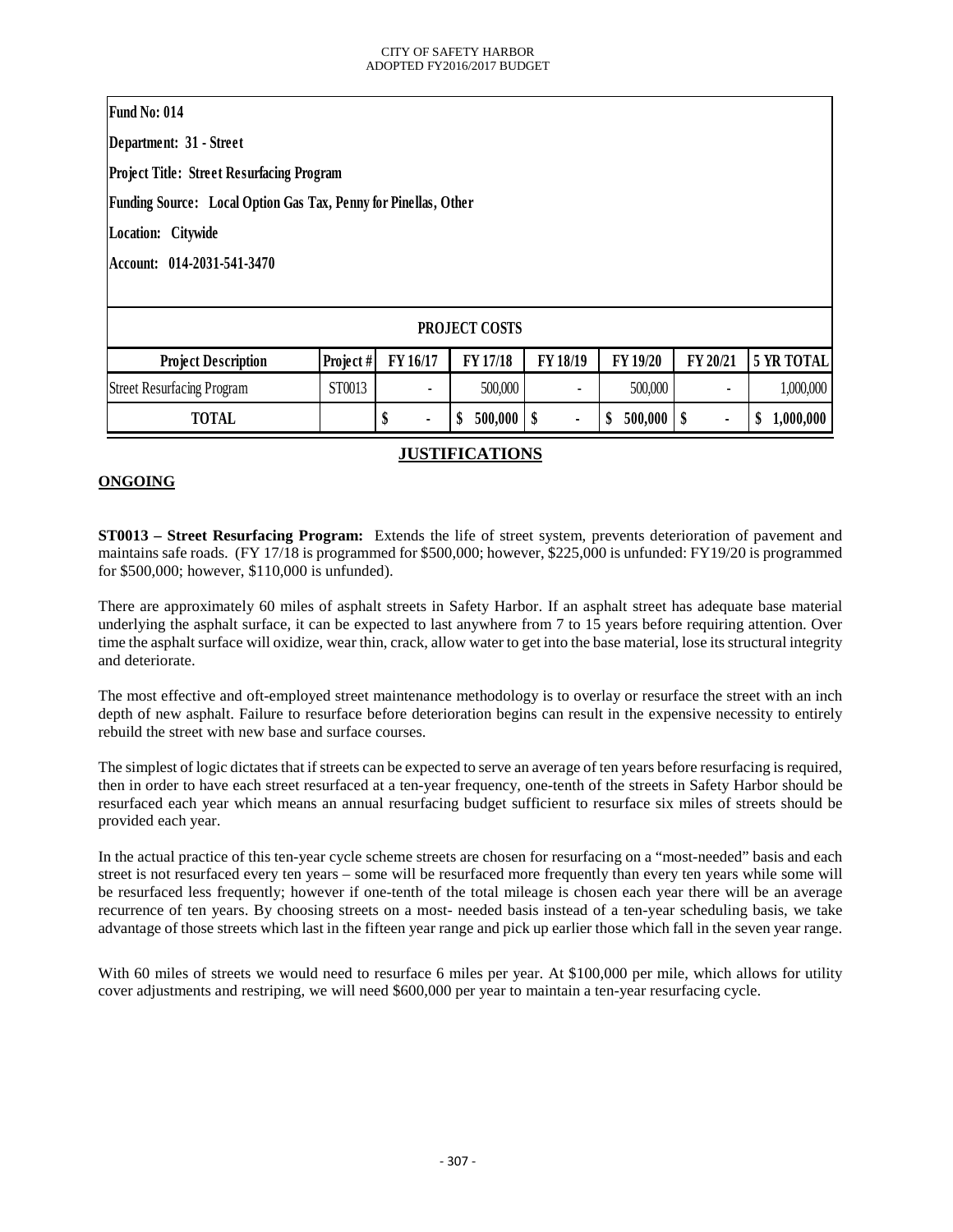**Fund No: 014**

**Department: 31 - Street**

**Project Title: Miscellaneous Street Work**

**Funding Source: Gas Tax, Other**

**Location: Public Works Department/1200 Railroad Avenue**

**Account: 014-2031-541-6300**

| PROJECT COSTS                                           |          |               |          |                          |          |          |                 |  |  |  |  |
|---------------------------------------------------------|----------|---------------|----------|--------------------------|----------|----------|-----------------|--|--|--|--|
| <b>Project Description</b>                              | Project# | FY 16/17      | FY 17/18 | FY 18/19                 | FY 19/20 | FY 20/21 | 5 YR TOTAL      |  |  |  |  |
| Sidewalk Repair and Replacement                         | ST0001   | 45,000        | 45,000   | 45,000                   | 45,000   | 45,000   | 225,000         |  |  |  |  |
| Traffic Analysis and Implementation                     | ST0024   | 2,500         | 2,500    | 2,500                    | 2,500    | 2,500    | 12,500          |  |  |  |  |
| <b>Bridge Improvements</b>                              | ST0031   | 25,000        | 25,000   | 110,000                  | 25,000   | 25,000   | 210,000         |  |  |  |  |
| New Sidewalk Construction                               | ST0032   | 25,000        | 25,000   | 25,000                   | 25,000   | 25,000   | 125,000         |  |  |  |  |
| Miscellaneous Bicycle/Pedestrian Projects               | ST0044   |               | 100,000  | $\overline{\phantom{0}}$ |          | 0        | 100,000         |  |  |  |  |
| Street Sign Improvement                                 | ST0038   | 15,000        | 15,000   | 15,000                   | 15,000   | 15,000   | 75,000          |  |  |  |  |
| Miscellaneous Street Repair (Hazardous<br>Tree Removal) | ST0039   | 99,920        | 50,000   | 150,000                  | 50,000   | 150,000  | 499,920         |  |  |  |  |
| Curb Replacement in Harbor Heights                      | ST0043   | 100,000       |          |                          |          |          | 100,000         |  |  |  |  |
| <b>TOTAL</b>                                            |          | 312,420<br>\$ | 262,500  | 347,500                  | 162,500  | 262,500  | 1,347,420<br>\$ |  |  |  |  |

### **JUSTIFICATIONS**

#### **ONGOING**

**ST0001 - Sidewalk Repair and Replacement:** Provide for repair and replacement of existing sidewalks which have been broken up or up-heaved by tree roots. (Due to current ongoing budget constraints, \$5,000 is reflected as unfunded for each year).

**ST0024 – Traffic Analysis and Implementation:** Traffic study i.e., speed, volume, road conditions, accident history and the installation of various calming devices approved by commission.

**ST0031 – Bridge Improvements:** Improvements required for all traffic-bearing and pedestrian boardwalks. The amount budgeted represents an average needed annually for minor repairs. Bridges are not necessarily improved each year. (Due to current ongoing budget constraints, \$5,000 is reflected as unfunded for each year except for FY18/19).

**ST0032 – New Sidewalk Construction:** Provides safe travel ways throughout the city for the motoring public and pedestrians. (Due to current ongoing budget constraints, \$5,000 is reflected as unfunded for each year).

**ST0038 – Street Sign Improvement:** Provide safe travel ways throughout the city for the motoring public and pedestrians. (Due to current ongoing budget constraints, \$5,000 is reflected as unfunded for each year).

**ST0039 – Miscellaneous Street Repair and Hazardous Tree Removal:** These funds will allow contract work for unanticipated road repair throughout the city.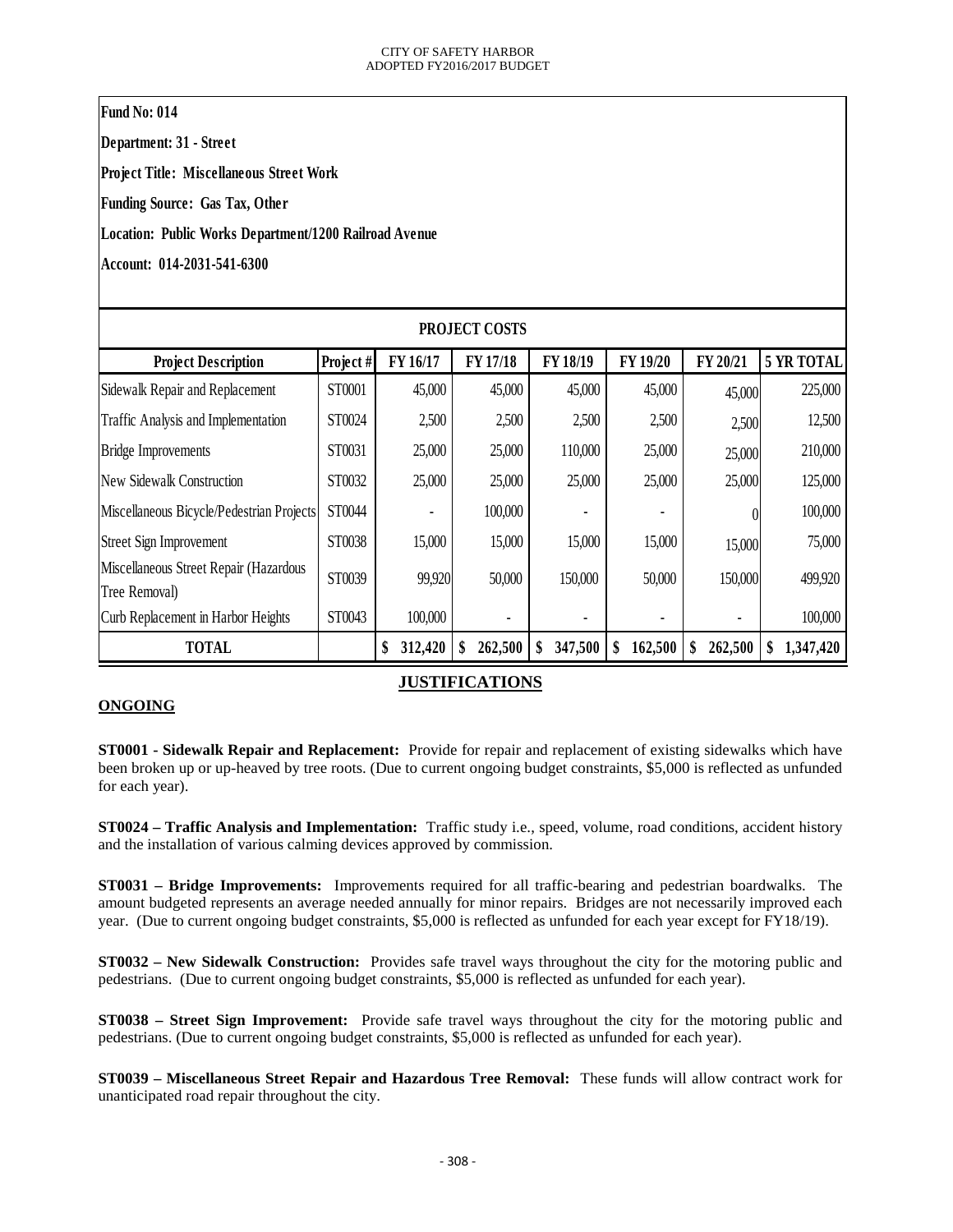#### **FY 16/17**

**ST0039 - Miscellaneous Street Repair and Hazardous Tree Removal:** These funds will allow contract work for unanticipated road repair throughout the city and removal of hazardous Trees when needed.

**ST0043 - Curb Replacement in Harbor Heights:** Provide for replacement of the existing curbing which has disintegrated over the years.

#### **FY17/18**

**ST0039 - Miscellaneous Street Repair and Hazardous Tree Removal:** These funds will allow contract work for unanticipated road repair throughout the city and removal of hazardous Trees when needed.

**ST0044 – Miscellaneous Bicycle/Pedestrian Improvements:** During FY 2015-2016, the City Commission goals included the preparation of a bicycle/pedestrian master plan. This budget item is a placeholder to allow for the implementation of capital projects that are identified as part of the master plan process. (Unfunded).

#### **FY 18/19**

**ST0031 - Bridge Improvements:** Replace wooden boardwalk on east side of State Road 590 crossing Bishop Creek with metal bridge.

**ST0039 - Miscellaneous Street Repair and Hazardous Tree Removal:** These funds will allow contract work for unanticipated road repair throughout the city and removal of hazardous Trees when needed.

#### **FY 19/20**

**ST0039 - Miscellaneous Street Repair and Hazardous Tree Removal:** These funds will allow contract work for unanticipated road repair throughout the city and removal of hazardous Trees when needed.

#### **FY20/21**

**ST0039 - Miscellaneous Street Repair and Hazardous Tree Removal:** These funds will allow contract work for unanticipated road repair throughout the city and removal of hazardous Trees when needed.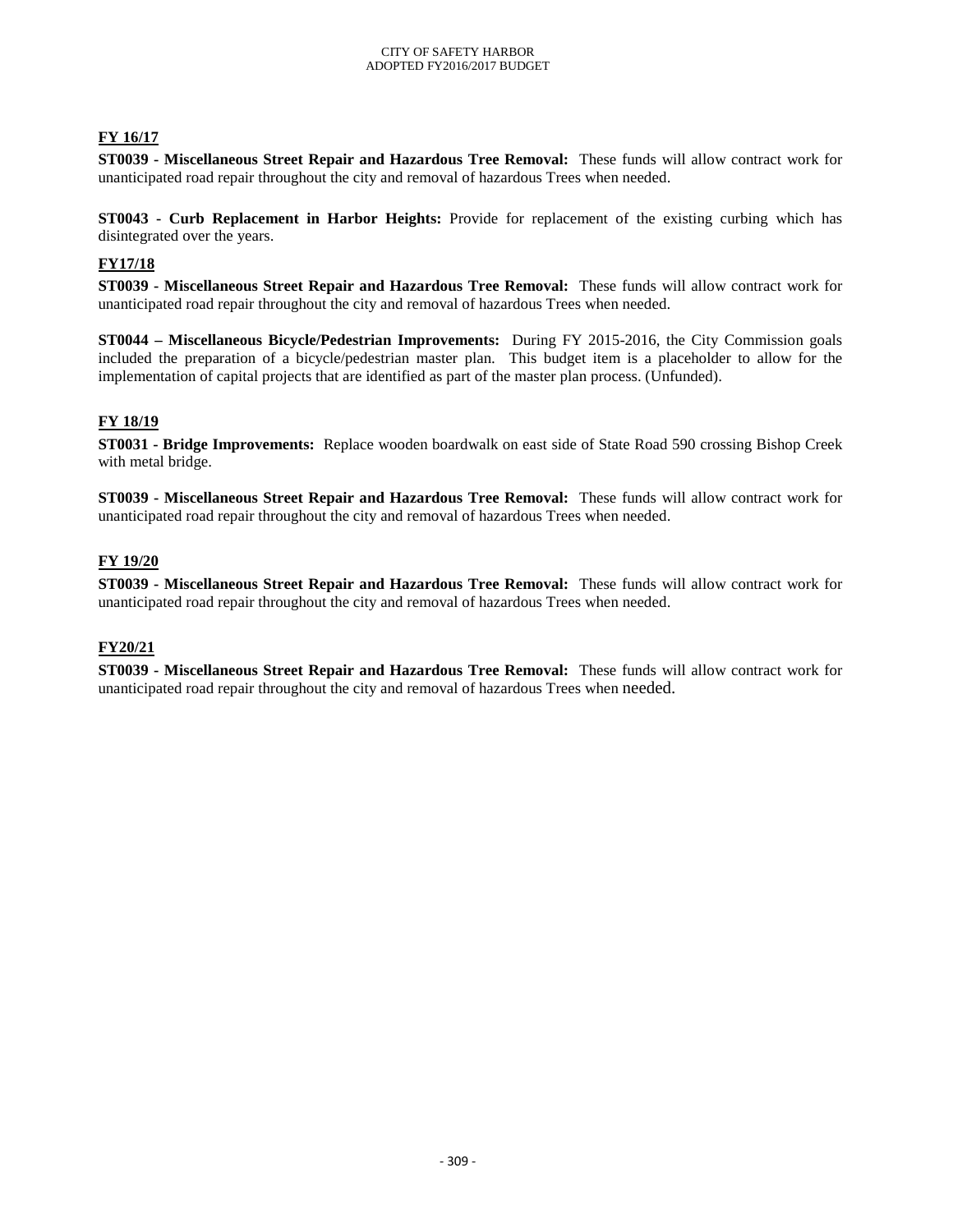### **FUND # 015 - MARINA BOAT BASIN**

|                                         |               | 2016/17      |               | 2017/18 |               | 2018/19 | 2019/20      | 2020/21     |
|-----------------------------------------|---------------|--------------|---------------|---------|---------------|---------|--------------|-------------|
| <b>REVENUES:</b>                        |               |              |               |         |               |         |              |             |
| Rent - Marina Slips                     |               | \$<br>45,600 | <sup>\$</sup> | 45,600  | <sup>\$</sup> | 45,600  | 45,600<br>-S | 45,600<br>S |
| Interest                                |               | 5,860        |               | 5,900   |               | 6,000   | 6,100        | 6,200       |
| Interfund transfer in from General Fund |               |              |               |         |               |         |              | 40,000      |
| <b>Total Revenues</b>                   |               | 51,460       |               | 51,500  |               | 51,600  | 51,700       | 91,800      |
| Carry Over                              |               | 115,410      |               | 122,080 |               | 128,380 | 74,280       | 80,080      |
| <b>TOTAL REVENUES</b>                   |               | \$166,870    | \$            | 173,580 | \$            | 179,980 | \$125,980    | \$171,880   |
| <b>APPROPRIATIONS:</b>                  |               |              |               |         |               |         |              |             |
| Capital Improvements                    | Proj#         |              |               |         |               |         |              |             |
| Marina channel dredging                 | <b>MAR010</b> |              |               |         |               | 60,000  |              | 125,000     |
| Capital Improvements Total              |               |              |               |         |               | 60,000  |              | 125,000     |
| Marina Boat Basin Dept Costs            |               | 44,790       |               | 45,200  |               | 45,700  | 45,900       | 46,100      |
| <b>FUND RESERVE</b>                     |               | 122,080      |               | 128,380 |               | 74,280  | 80,080       | 780         |
| <b>BUDGETED APPROPRIATIONS</b>          |               | \$166,870    | \$            | 173,580 | \$            | 179,980 | \$125,980    | \$171,880   |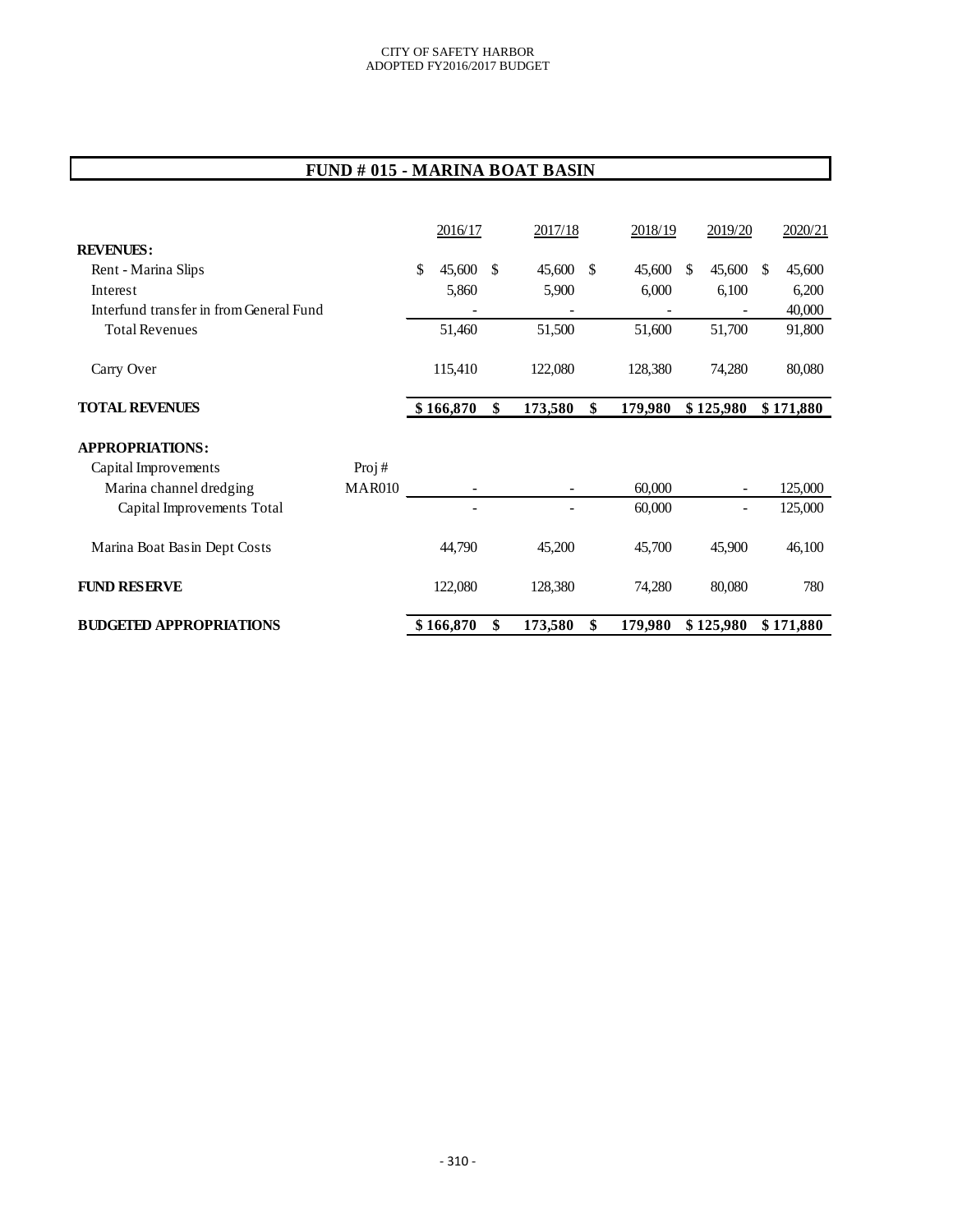**Fund No: 15 - Marina Fund**

**Department: 57 - Marina**

**Project Title: Marina Channel Dredging**

**Funding Source: Marina Reserve Fund**

**Location: Veteran's Memorial Lane**

**Account: 015-2057-575-6300**

| PROJECT COSTS              |               |          |          |          |          |               |            |  |  |  |
|----------------------------|---------------|----------|----------|----------|----------|---------------|------------|--|--|--|
| <b>Project Description</b> | Project#      | FY 16/17 | FY 17/18 | FY 18/19 | FY 19/20 | FY 20/21      | 5 YR TOTAL |  |  |  |
| <b>Channel Dredging</b>    | <b>MAR010</b> |          |          |          |          |               |            |  |  |  |
| Design & Permitting        |               |          |          | 60,000   |          |               | 60,000     |  |  |  |
| Construction               |               |          |          |          |          | 125,000       | 125,000    |  |  |  |
| <b>TOTAL</b>               |               |          |          | 60,000   | ٠        | 125,000<br>\$ | 185,000    |  |  |  |



### **JUSTIFICATIONS**

#### **FY 18/19**

**MAR010 - Marina Channel Dredge Permitting:** Maintenance dredging of the channel to a depth of 4 feet below mean sea level. Permitting & depth sounding costs are required for the channel, and a suitable spoil site may need to be identified. Moving forward the acquired maintenance dredge permit acquired and will need to be performed every 5-10 years depending on the amount of siltation; with a maintenance dredge permit issued.

#### **FY 19/20**

**MAR010 - Marina Channel Maintenance Dredge Construction:** Re-occurring maintenance dredging of the Marina channel to a depth of 4 feet below mean sea level. A suitable spoil site may need to be identified or costs for project must reflect transporting dredge material to designated spoil site. Maintenance dredging needs to be performed every 5-10 years depending on the amount of siltation.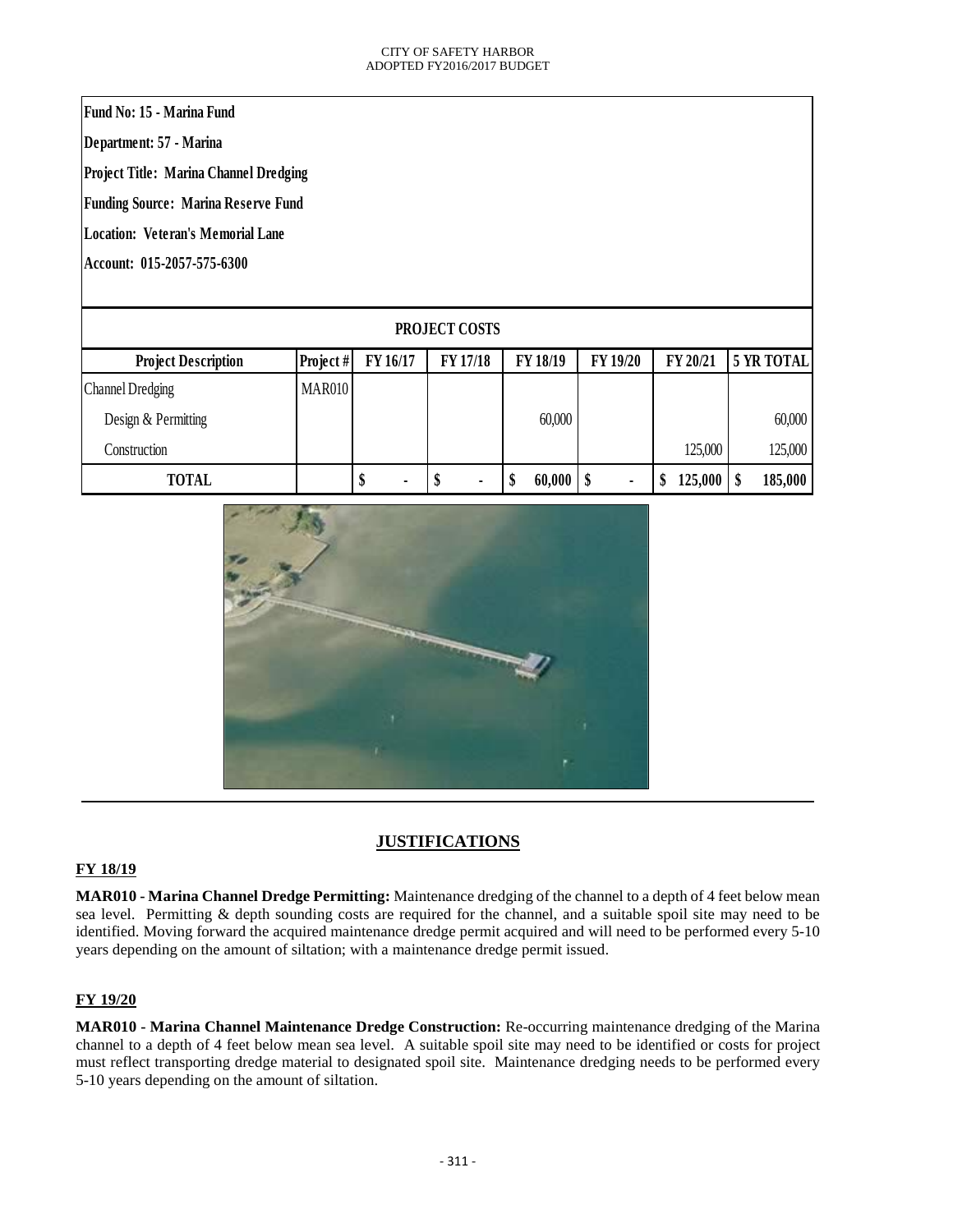### **FUND # 032 - CAPITAL PROJECTS**

|                                                         |                |    | 2016/17      |      | 2017/18      |        | 2018/19      |          | 2019/20      | 2020/21         |
|---------------------------------------------------------|----------------|----|--------------|------|--------------|--------|--------------|----------|--------------|-----------------|
| <b>REVENUES:</b>                                        |                |    |              |      |              |        |              |          |              |                 |
| Penny For Pinellas                                      |                | \$ | 1,824,180 \$ |      | 1,888,000 \$ |        | 1,954,100 \$ |          | 2,022,500 \$ | 2,093,300       |
| Florirda Greenways and Trails Grant                     |                |    | 177,000      |      |              |        |              |          |              |                 |
| Florida Land and Water Conservation Grant (applied for) |                |    | 14,680       |      |              |        |              |          |              |                 |
| Tampa Bay Estuary Grant                                 |                |    | 70,000       |      |              |        |              |          |              |                 |
| Interfund Transfer In From General Fund                 |                |    | 217,000      |      | 85,000       |        |              |          |              |                 |
| Interest                                                |                |    | 32,060       |      | 31,740       |        | 31,420       |          | 31,730       | 32,050          |
| Debt Proceeds/Other                                     |                |    |              |      |              |        |              |          |              | 2,000,000       |
| <b>Total Revenues</b>                                   |                |    | 2,334,920    |      | 2,004,740    |        | 1,985,520    |          | 2,054,230    | 4,125,350       |
| Carry Over                                              |                |    | 514,080      |      | 127,980      |        | 2,320        |          | 178,900      | 209,800         |
| <b>TOTAL REVENUES</b>                                   |                | S  | 2,849,000    | - \$ | 2,132,720    | \$     | 1,987,840    | <b>S</b> | 2,233,130    | \$<br>4,335,150 |
| APPROPRIATIONS:                                         |                |    |              |      |              |        |              |          |              |                 |
| Capital Improvements                                    | Proj#          |    |              |      |              |        |              |          |              |                 |
| General government                                      |                |    |              |      |              |        |              |          |              |                 |
| Replace Vehicle #500                                    | <b>PDV003</b>  | \$ | 23,300 \$    |      |              | $-$ \$ |              | S        |              | \$              |
| CH Window Replacement                                   | GEN007         |    | 150,000      |      |              |        |              |          |              |                 |
| Fire                                                    |                |    |              |      |              |        |              |          |              |                 |
| Fire Station 53/EOC Building Improvements               | <b>PSI003</b>  |    | 32,000       |      |              |        |              |          |              |                 |
| Self Contained Breathing Apparatus FS 52 and 53         | PS0015         |    | 190,000      |      |              |        |              |          |              |                 |
| Replacement of Extraction Tools                         | PS0016         |    | 35,000       |      |              |        |              |          |              |                 |
| SCBA Air Compressor                                     | PS0017         |    |              |      | 42,000       |        |              |          |              |                 |
| Replacement of vehicle 801                              | <b>PSV006</b>  |    |              |      | 35,000       |        |              |          |              |                 |
| Replacement of vehicle 804                              | <b>PSV007</b>  |    |              |      |              |        | 60,000       |          |              |                 |
| <b>Streets</b>                                          |                |    |              |      |              |        |              |          |              |                 |
| Neighborhood Projects & Beautification Grants           | NP0001         |    | 17,500       |      | 17,500       |        | 17,500       |          | 17,500       | 17,500          |
| Citywide Brick Street Restoration                       | ST0028         |    | 20,000       |      | 20,000       |        | 20,000       |          | 20,000       | 20,000          |
| Repave Public Works Complex - Allocated                 | <b>PWI001</b>  |    | 15,000       |      |              |        |              |          |              |                 |
| <b>Stationary Concrete Dispenser</b>                    | ${\rm STE006}$ |    | 70,000       |      |              |        |              |          |              |                 |
| Main Street Intersections Brick Street Reconstruction   | ST0041         |    |              |      | 50,000       |        | 250,000      |          |              |                 |
| West Side of Philippe Parkway South of Enterprise Imp.  | ST0042         |    |              |      | 30,000       |        | 170,000      |          |              |                 |
| Material Storage Containment System - Allocated         | <b>PWI005</b>  |    |              |      |              |        | 50,000       |          |              |                 |
| Replace 2004 1 Ton Dump Truck (Vehicle #350)            | STV004         |    |              |      |              |        |              |          | 60,000       |                 |
| Fleet                                                   |                |    |              |      |              |        |              |          |              |                 |
| Repave Public Works Complex - Allocated                 | <b>PWI001</b>  |    | 10,000       |      |              |        |              |          |              |                 |
| Fuel tank monitoring system                             | <b>FLE003</b>  |    |              |      | 25,000       |        |              |          |              |                 |
| Library                                                 |                |    |              |      |              |        |              |          |              |                 |
| Library 2nd Floor Meeting Room Addition                 | LB2020         |    |              |      |              |        |              |          | 300,000      | 2,000,000       |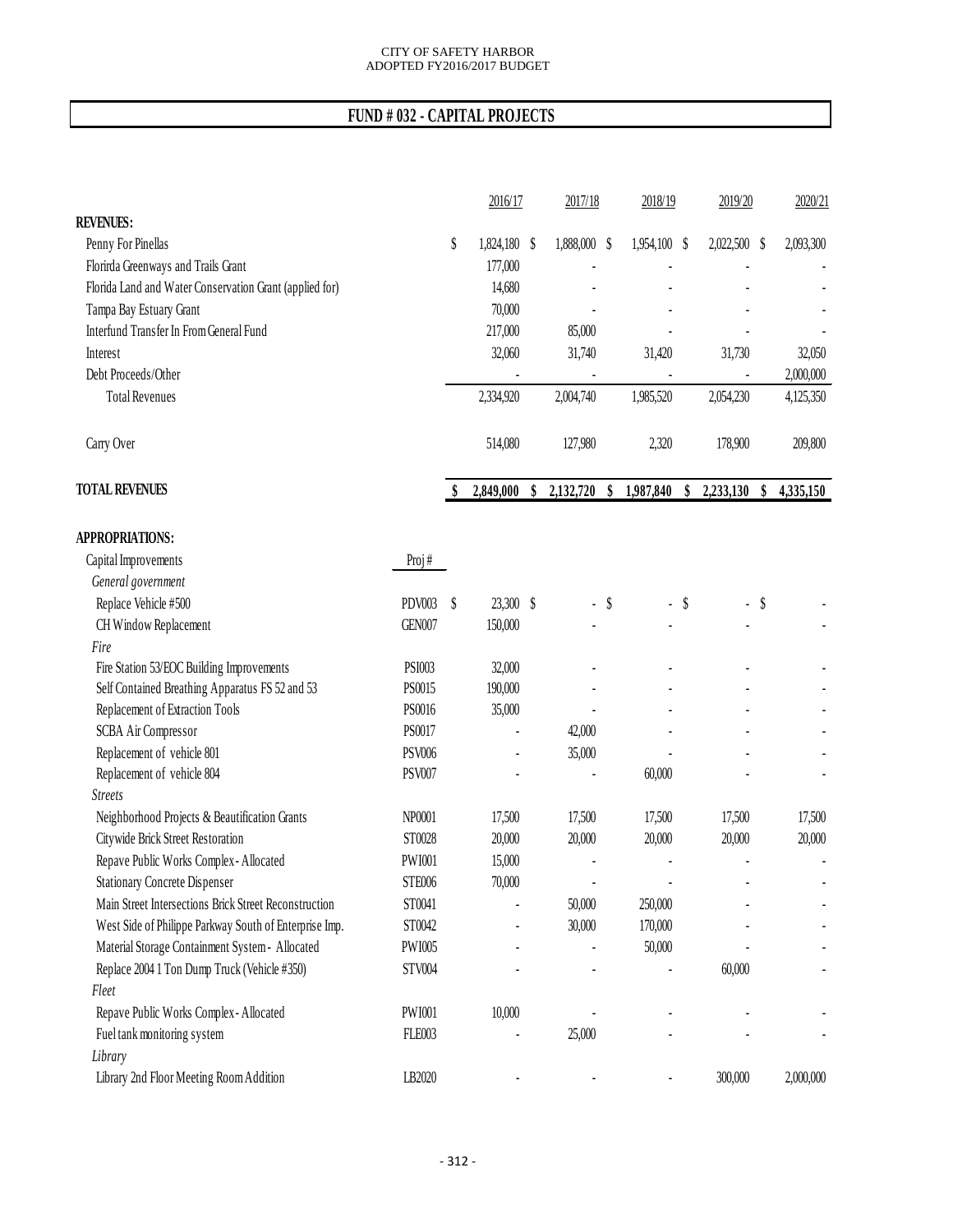### **FUND # 032 - CAPITAL PROJECTS**

| <b>BUDGETED APPROPRIATIONS</b>                                                                        | \$<br>2,849,000   | \$<br>2,132,720          | 1,987,840<br>S | \$<br>2,233,130 | 4,335,150<br>\$ |
|-------------------------------------------------------------------------------------------------------|-------------------|--------------------------|----------------|-----------------|-----------------|
| FUND RESERVE                                                                                          | 127,980           | 2,320                    | 178,900        | 209,800         | 1,186,800       |
| Transfers Out Total                                                                                   | 1,003,220         | 991,400                  | 990,440        | 988,830         | 987,850         |
| To General Fund*                                                                                      | 100,000           | 100,000                  | 100,000        | 100,000         | 100,000         |
| To Capital Improvements debt service (Series 2006)                                                    | 25,050            | 25,020                   | 25,020         | 25,020          | 25,020          |
| To Library debt service (Series 2008)                                                                 | 559,170           | 546,630                  | 547,160        | 547,160         | 546,180         |
| To Waterfront Park debt service (Series 2012)                                                         | 319,000           | 319,750                  | 318,260        | 316,650         | 316,650         |
| Transfers Out                                                                                         |                   |                          |                |                 |                 |
|                                                                                                       |                   |                          |                |                 |                 |
| Capital Improvements Total                                                                            | 1,717,800         | 1,139,000                | 818,500        | 1,034,500       | 2,160,500       |
| Kubota Backhoe Replacement<br><b>PKE009</b>                                                           |                   |                          |                |                 | 45,000          |
| Portable Generator Replacements<br>PR0040                                                             |                   |                          |                | 80,000          |                 |
| Parks Utility Vehicle<br><b>PKE008</b>                                                                |                   | 11,500                   |                |                 |                 |
| Parks Bobcat & Trailer<br>PKE007                                                                      |                   | 45,000                   |                |                 |                 |
| Parks Equipment Replacement & Renewal<br><b>PKE006</b>                                                | 35,000            | $\frac{1}{2}$            | 51,000         | 32,000          | 28,000          |
| Replace Vehicle #400<br><b>PKV010</b>                                                                 |                   | $\overline{a}$           | 25,000         |                 |                 |
| <b>SHCP Dugout Improvements</b><br><b>PKI028</b><br>Ian Tillmann Skate Park Shade Structure<br>PR0033 |                   | $\overline{\phantom{a}}$ | 80,000         | 25,000          |                 |
| SHCP Turf Replacement & Additions<br>PR0064                                                           |                   |                          | 80,000         |                 |                 |
| MSP tennis Court Light Replacement<br>PR0039                                                          |                   | 20,000                   |                |                 |                 |
| SHCP Ball Field Improvements<br><b>PKI027</b>                                                         |                   | 15,000                   | 15,000         |                 |                 |
| SHCP Ball Field Light Replacement<br><b>PKI024</b>                                                    |                   | 250,000                  |                |                 |                 |
| Folly Farms Improvements (Weiss property)<br><b>FOLLY</b>                                             | 80,000            |                          |                |                 |                 |
| SHCP Restroom & Concession Stand Improvements<br><b>PKI023</b>                                        | 25,000            |                          |                |                 |                 |
| Mease Park Playground Replacement<br><b>PKI005</b>                                                    | 75,000            |                          |                |                 |                 |
| Waterfront Park Phase II<br><b>CRAWPD</b>                                                             |                   |                          |                | 500,000         |                 |
| Fishing Pier Shelter Improvements<br>PR0057                                                           |                   | 155,000                  |                |                 |                 |
| NCP Storage Improvements<br>PR0022                                                                    |                   | 20,000                   |                |                 |                 |
| PR0048<br>Parks Security & Lighting                                                                   | 40,000            |                          |                |                 |                 |
| PR0022<br><b>MSP</b> Storage Improvements                                                             |                   | 20,000                   |                |                 |                 |
| Parks                                                                                                 |                   |                          |                |                 |                 |
| Replacement of Vehicle #447<br><b>PKV011</b>                                                          |                   |                          |                |                 | 25,000          |
| Replacement of Vehicle #450<br><b>PKV008</b>                                                          |                   | 98,000                   |                |                 |                 |
| Rigsby Center Improvements                                                                            |                   |                          |                |                 | 25,000          |
| PR0038                                                                                                |                   |                          |                |                 |                 |
| Museum Storage<br>Community Center Improvements - Other than Building<br>PR0052                       |                   | 285,000                  |                |                 |                 |
| Community Center Improvements - Building<br>PR0061                                                    | 850,000<br>50,000 |                          |                |                 |                 |
| Recreation<br>PR0052                                                                                  |                   |                          |                |                 |                 |

\*Transfers of \$100,000 to General Fund for 5 years beginning in FY 2016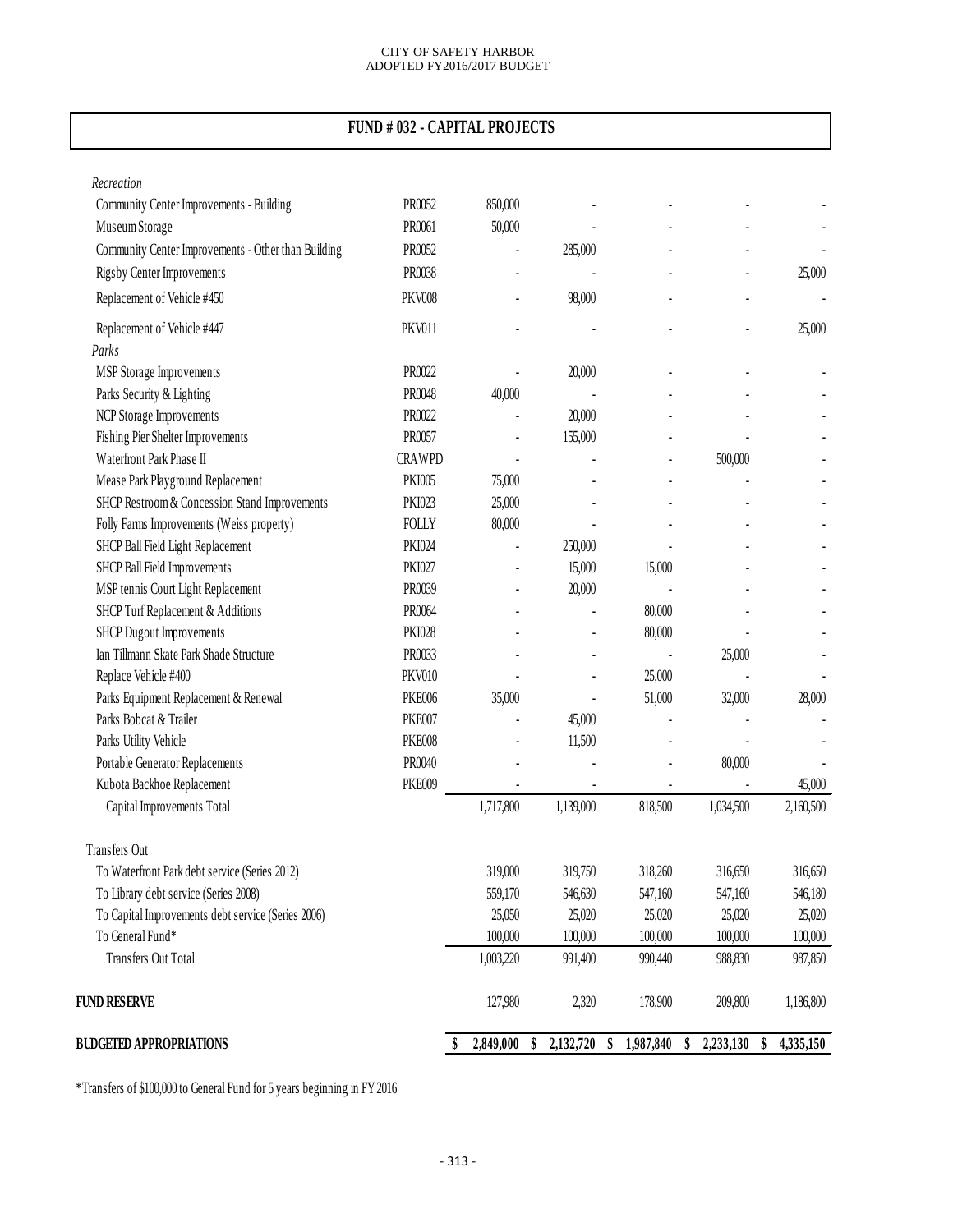| Fund No: 032                                             |               |              |               |          |          |          |            |
|----------------------------------------------------------|---------------|--------------|---------------|----------|----------|----------|------------|
| Department: 3017-Planning Department (Building Division) |               |              |               |          |          |          |            |
| <b>Project Title: Building Division Vehicle</b>          |               |              |               |          |          |          |            |
| <b>Funding Source: Penny for Pinellas</b>                |               |              |               |          |          |          |            |
| <b>Location: City Hall-Building Division</b>             |               |              |               |          |          |          |            |
| Account: 032-3017-515-6401                               |               |              |               |          |          |          |            |
|                                                          |               |              |               |          |          |          |            |
|                                                          |               |              | PROJECT COSTS |          |          |          |            |
| <b>Project Description</b>                               | Project#      | FY 16/17     | FY 17/18      | FY 18/19 | FY 19/20 | FY 20/21 | 5 YR TOTAL |
| Replace Vehicle #500                                     | <b>PDV003</b> | 23,300       |               |          |          |          | 23,300     |
| <b>TOTAL</b>                                             |               | 23,300<br>\$ |               | \$       | \$<br>٠  | \$       | 23,300     |

### **FY 16/17**

**PDV003 - Replace Vehicle # 500:** This 2002 Chevrolet pickup truck is used by the Building Division to make building inspections within the city. The vehicle will be 14 years old by FY16/17, having surpassed its intended useful life.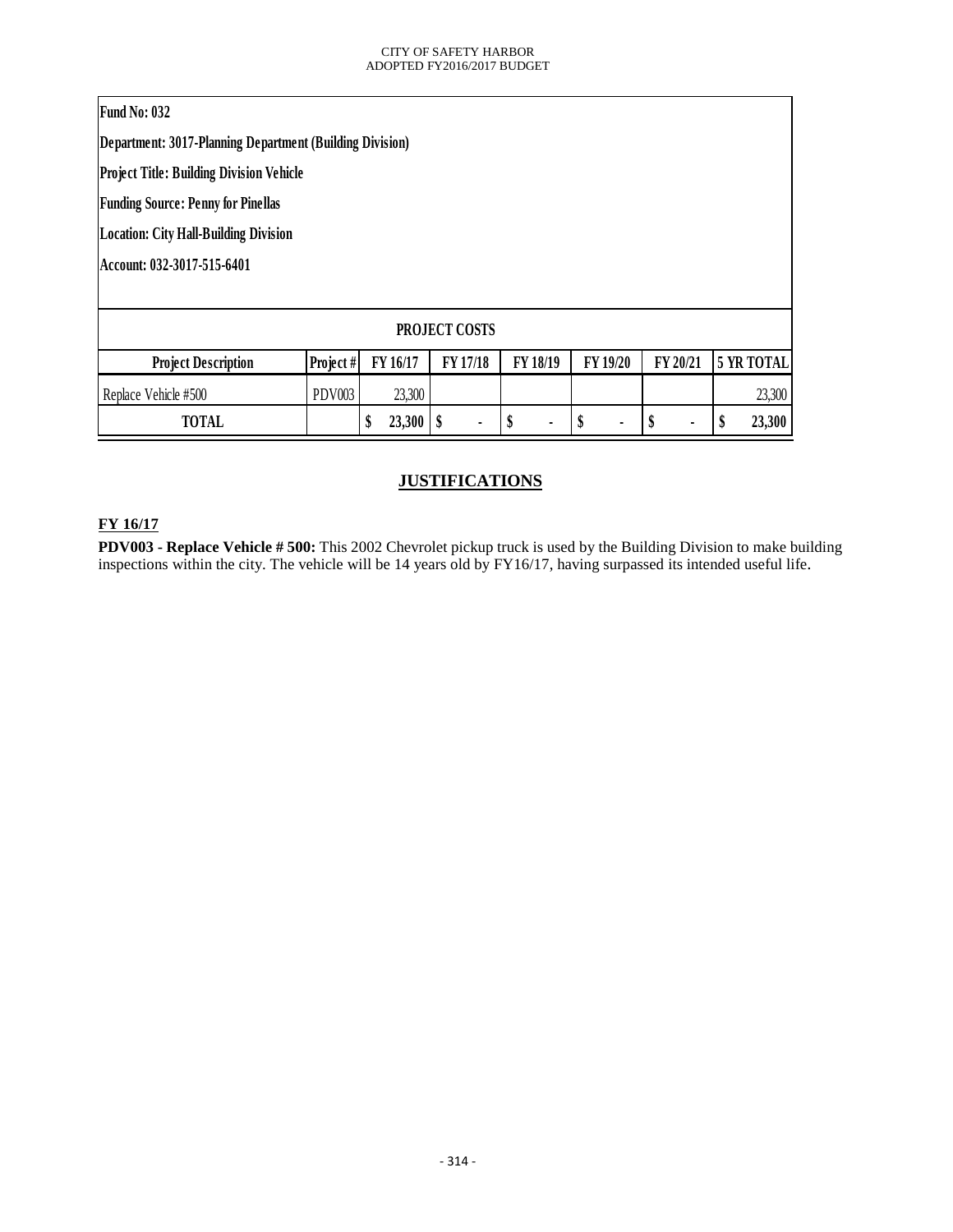| <b>Fund No: 32- Capital Projects</b>        |               |               |                      |          |          |          |               |
|---------------------------------------------|---------------|---------------|----------------------|----------|----------|----------|---------------|
| Department: 20 - General Government         |               |               |                      |          |          |          |               |
| <b>Project Title: Building Improvements</b> |               |               |                      |          |          |          |               |
| <b>Funding Source: Penny for Pinellas</b>   |               |               |                      |          |          |          |               |
| Location: City Hall                         |               |               |                      |          |          |          |               |
| Account: 032-3020-519-6200                  |               |               |                      |          |          |          |               |
|                                             |               |               |                      |          |          |          |               |
|                                             |               |               | <b>PROJECT COSTS</b> |          |          |          |               |
| <b>Project Description</b>                  | Project#      | FY 15/16      | FY 16/17             | FY 17/18 | FY 18/19 | FY 19/20 | 5 YR TOTAL    |
| City Hall Window Replacement                | <b>GEN007</b> | 150,000       |                      |          |          |          | 150,000       |
| <b>TOTAL</b>                                |               | \$<br>150,000 | \$<br>٠              | \$<br>٠  | \$<br>٠  |          | 150,000<br>\$ |

#### **FY 17/18**

**GEN007 - CH Window Replacement:** The existing windows are in the original state, continue to deteriorate and leak due to age. Replacement windows would meet necessary wind resistant hurricane code, and not require covering in hazardous conditions.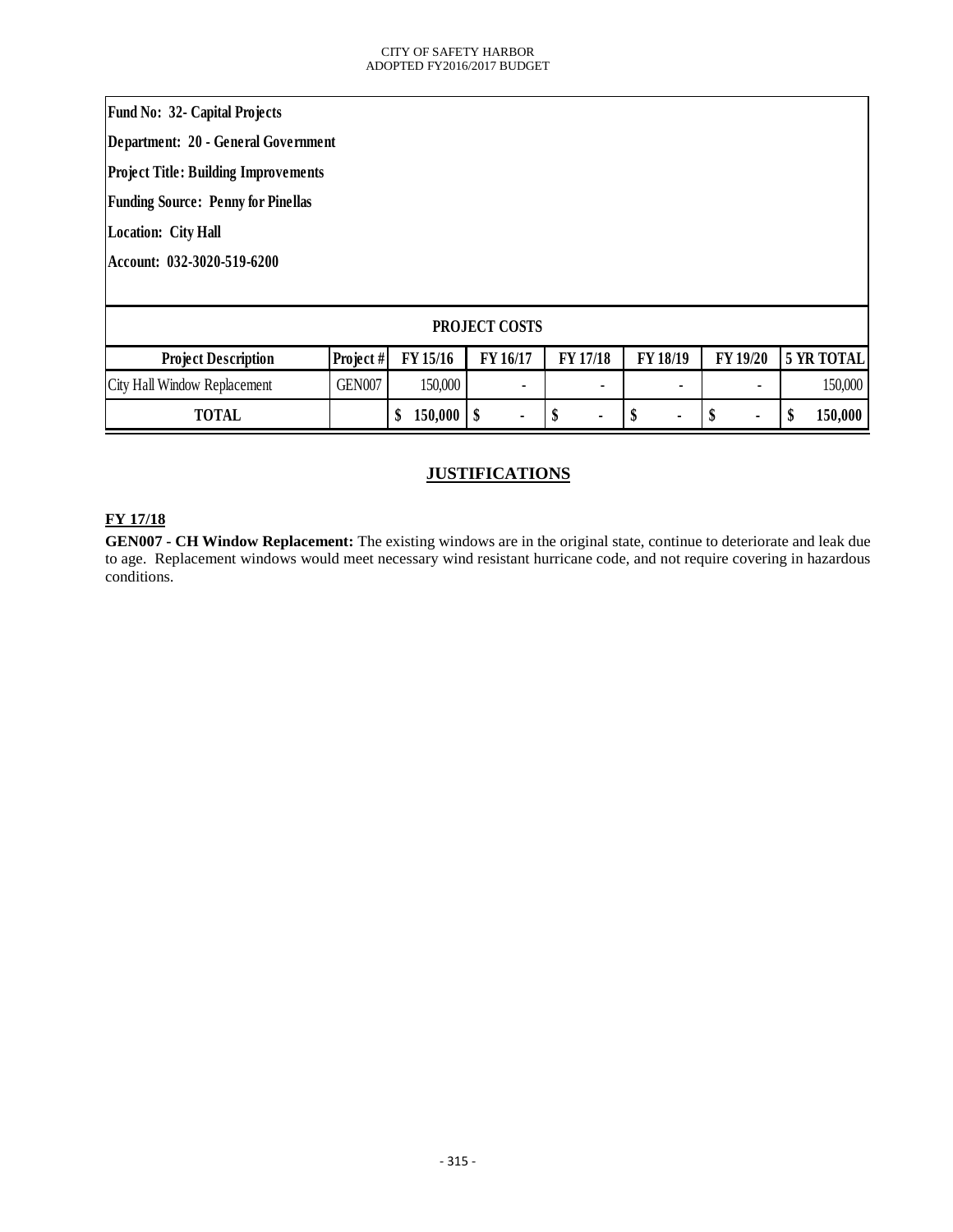| <b>Fund No: 032</b>                       |               |              |                          |          |          |          |              |  |
|-------------------------------------------|---------------|--------------|--------------------------|----------|----------|----------|--------------|--|
| <b>Department: Fire</b>                   |               |              |                          |          |          |          |              |  |
| Project Title: Fire Station 53/EOC Repair |               |              |                          |          |          |          |              |  |
| <b>Funding Source: Penny for Pinellas</b> |               |              |                          |          |          |          |              |  |
| Location: Fire Station 53/EOC             |               |              |                          |          |          |          |              |  |
| Account: 032-3022-522-6200                |               |              |                          |          |          |          |              |  |
|                                           |               |              |                          |          |          |          |              |  |
|                                           |               |              | PROJECT COSTS            |          |          |          |              |  |
| <b>Project Description</b>                | Project#      | FY 16/17     | FY 17/18                 | FY 18/19 | FY 19/20 | FY 20/21 | 5 YR TOTAL   |  |
| Fire Station 53/EOC Repair                | <b>PSI003</b> | 32,000       | $\overline{\phantom{a}}$ |          |          |          | 32,000       |  |
| <b>TOTAL</b>                              |               | \$<br>32,000 | \$<br>٠                  | \$<br>٠  | S<br>٠   | \$       | 32,000<br>\$ |  |

#### **FY17/18**

**PSI003 - Fire Station 53/EOC Repair:** Fire station 53 is need of repair. Current fascia shows signs of cracking and budging. Station is 33 years old and functions as the city's Emergency Operation Center. During construction, crews will ensure building meets or exceeds hurricane building code. Once repairs are complete, station will be painted to match the same colors as fire station 52.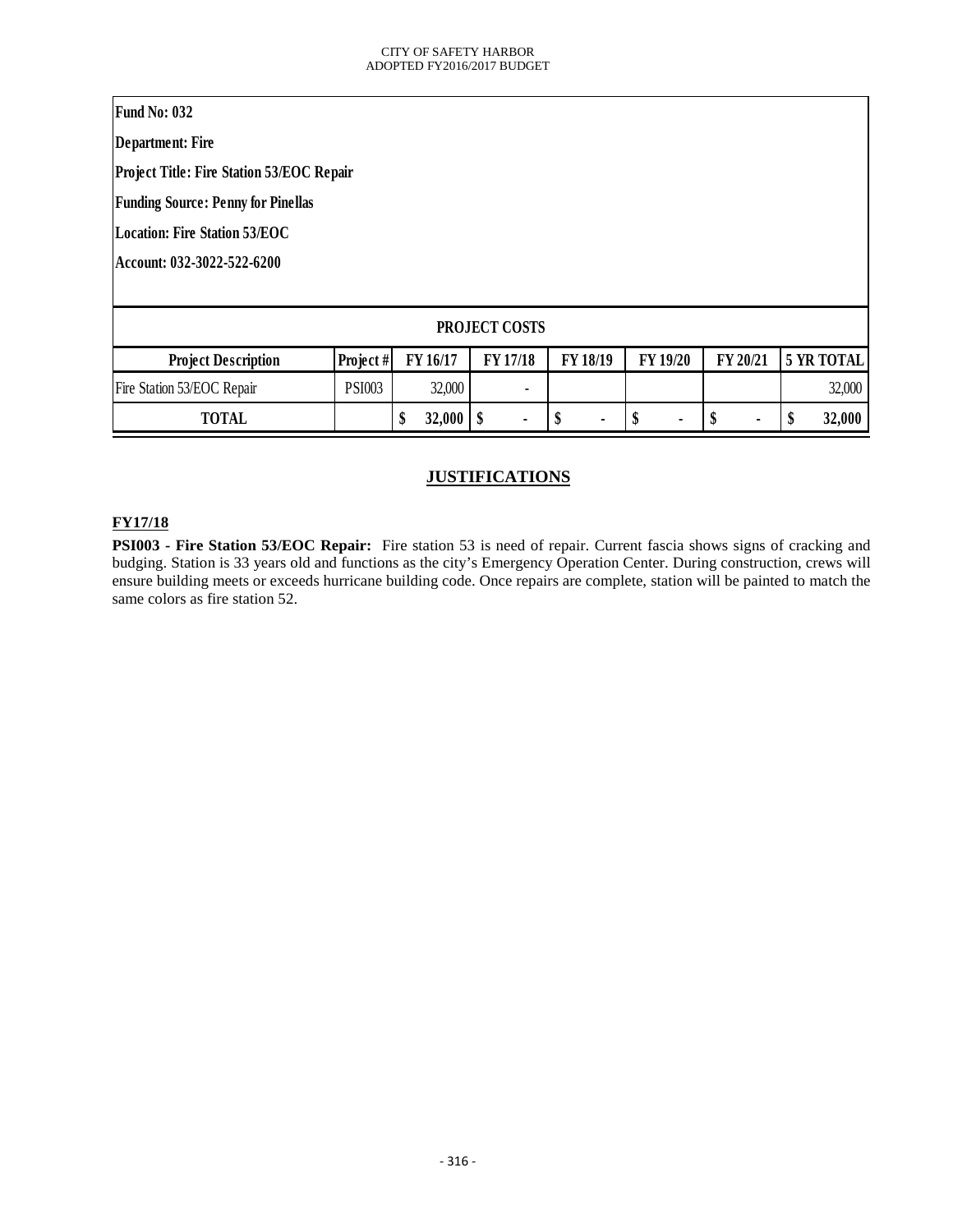| Fund No: 032                                   |               |          |              |              |          |          |              |
|------------------------------------------------|---------------|----------|--------------|--------------|----------|----------|--------------|
| <b>Department: Fire</b>                        |               |          |              |              |          |          |              |
| <b>Project Title: Fire Department Vehicles</b> |               |          |              |              |          |          |              |
| <b>Funding Source: Penny for Pinellas</b>      |               |          |              |              |          |          |              |
| <b>Location: Fire Station</b>                  |               |          |              |              |          |          |              |
| Account: 032-3022-522-6401                     |               |          |              |              |          |          |              |
|                                                |               |          |              |              |          |          |              |
| PROJECT COSTS                                  |               |          |              |              |          |          |              |
| <b>Project Description</b>                     | Project#      | FY 16/17 | FY 17/18     | FY 18/19     | FY 19/20 | FY 20/21 | 5 YR TOTAL   |
| Replacement for Vehicle 801                    | <b>PSV006</b> |          | 35,000       |              |          |          | 35,000       |
| Replacement for Vehicle 804                    | <b>PSV007</b> |          |              | 60,000       |          |          | 60,000       |
| <b>TOTAL</b>                                   |               | \$       | \$<br>35,000 | 60,000<br>\$ | -S       |          | 95,000<br>\$ |

### **FY17/18**

**PSV006 - Replacement of Vehicle 801:** The vehicle is a 2001 Jeep Cherokee and is 16 years old with 80,000 miles and beyond its life span. Pinellas County will fund approx. 5.5% of total cost.

#### **FY 18/19**

**PSV007 - Replacement for vehicle 804:** The vehicle is a 2007 Chevy Suburban and is 15 years old with 110,000 miles and beyond its life span. Pinellas County will fund approx. 5.5% of total cost.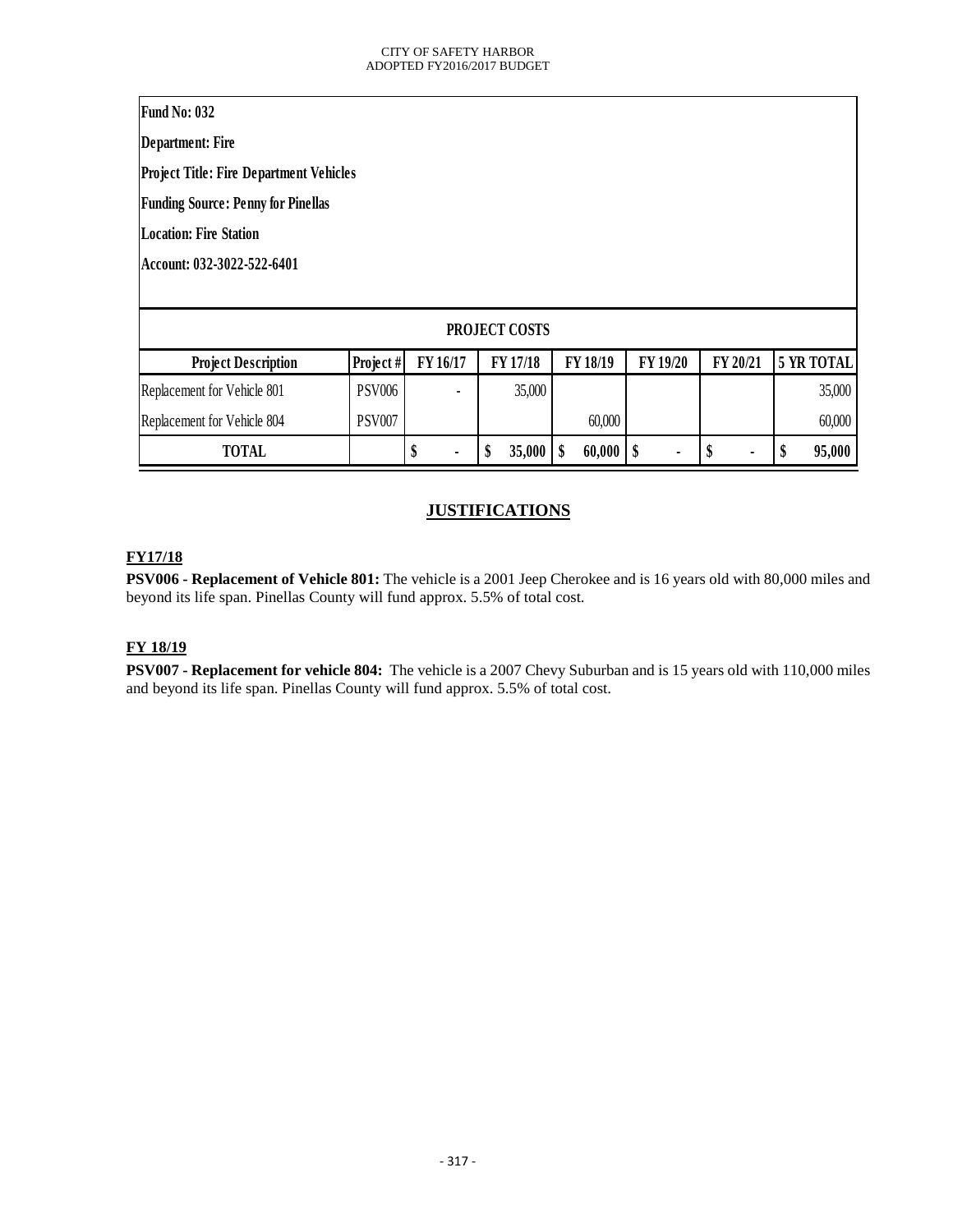| <b>Fund No: 032</b>                                                    |          |               |              |          |          |          |               |
|------------------------------------------------------------------------|----------|---------------|--------------|----------|----------|----------|---------------|
| <b>Department: Fire</b>                                                |          |               |              |          |          |          |               |
| <b>Project Title: Fire Department Special Equipment</b>                |          |               |              |          |          |          |               |
| <b>Funding Source: Grant funding, if available; Penny for Pinellas</b> |          |               |              |          |          |          |               |
| <b>Location: Fire Station</b>                                          |          |               |              |          |          |          |               |
| Account: 032-3022-522-6440                                             |          |               |              |          |          |          |               |
|                                                                        |          |               |              |          |          |          |               |
| PROJECT COSTS                                                          |          |               |              |          |          |          |               |
| <b>Project Description</b>                                             | Project# | FY 16/17      | FY 17/18     | FY 18/19 | FY 19/20 | FY 20/21 | 5 YR TOTAL    |
| Replacement for Self Contained Breathing<br>Apparatus (SCBA)           | PS0015   | 190,000       |              |          |          |          | 190,000       |
| Replacement of Extrication Tools                                       | PS0016   | 35,000        |              |          |          |          | 35,000        |
| <b>SCBA Air Compressor</b>                                             | PS0017   |               | 42,000       |          |          |          | 42,000        |
| <b>TOTAL</b>                                                           |          | \$<br>225,000 | \$<br>42,000 | \$<br>٠  | \$       | \$       | 267,000<br>\$ |

#### **FY 16/17**

**PS0015 - Replacement for Self Contained breathing Apparatus (SCBA):** Current SCBA's are approaching the end of their life span. These life saving devices are constantly being repaired. They are mandatory for fire operations in an Immediate to Life Atmosphere (IDLH). In the past, we applied for Federal Fire Act Grant funding. If grants are available, we will seek federal funding.

**PS0016 - Replacement of Extrication Tools:** Current tools are ten years or older. Today's vehicle design are making tools obsolete as the tools are nor powerful enough to cut the new metal allodes.

#### **FY17/18**

**PS0017 – SCBA Air Compressor:** Currently we are relying on other outside fire departments to fill our bottles weekly. This practice has worked for a while, but as we get busier it becomes a burden on the other departments.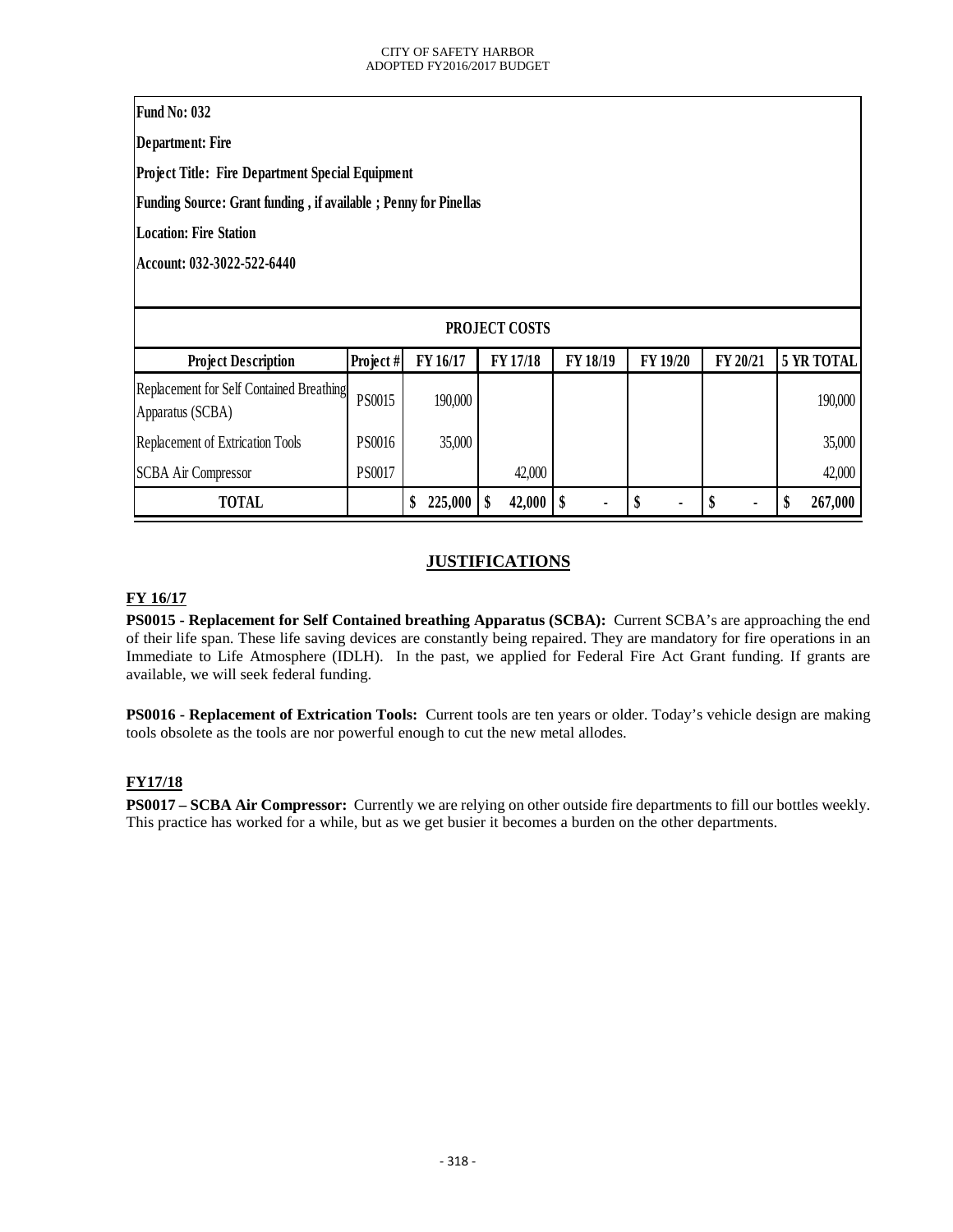**Fund No: 032**

**Department: 31 - Street**

**Project Title: Improvements Other Than Building**

**Funding Source: Penny for Pinellas, Other**

**Location: Various Citywide, Public Works Complex/1200 Railroad Avenue**

**Account: 032-3031-541-6300**

| <b>PROJECT COSTS</b>                                              |               |              |          |              |              |             |                   |
|-------------------------------------------------------------------|---------------|--------------|----------|--------------|--------------|-------------|-------------------|
| <b>Project Description</b>                                        | Project#      | FY 16/17     | FY 17/18 | FY 18/19     | FY 19/20     | FY 20/21    | <b>5 YR TOTAL</b> |
| Neighborhood Projects & Beautifications<br>Grants                 | NP0001        | 17,500       | 17,500   | 17,500       | 17,500       | 17,500      | 87,500            |
| <b>Citywide Brick Street Restoration</b>                          | ST0028        | 20,000       | 20,000   | 20,000       | 20,000       | 20,000      | 100,000           |
| Repave Public Works Complex                                       | <b>PWI001</b> | 15,000       |          |              |              |             | 15,000            |
| Material Storage Containment System                               | <b>PWI005</b> |              |          | 50,000       |              |             | 50,000            |
| <b>Main Street Intersections Brick Street</b><br>Reconstruction   | ST0041        |              | 50,000   | 250,000      |              |             | 300,000           |
| West side of Philippe Parkway south of<br>Enterprise Road roadway | ST0042        |              | 30,000   | 170,000      |              |             | 200,000           |
| <b>TOTAL</b>                                                      |               | 52,500<br>\$ | 117,500  | 507,500<br>S | 37,500<br>\$ | 37,500<br>S | 752,500           |

#### **ACCOUNTING DISTRIBUTION ACCOUNTING DISTRIBUTION**

| REPAVE PUBLIC WORKS COMPLEX - PWI001 |                         |           | MATERIAL STORAGE CONTAINMENT SYSTEM - PWI005 |
|--------------------------------------|-------------------------|-----------|----------------------------------------------|
| 032-3031-541-6300                    | <b>Capital Projects</b> | \$15,000  | 032-3031-541-6300 Capital Projects<br>50,000 |
| 032-3033-519-6300                    | Capital Projects        | 10,000    | 011-2037-538-6300 Stormwater<br>50,000       |
| 011-2037-538-6300                    | Stormwater              | 15,000    | 25,000<br>041-4035-533-6300 Wtr/Wastewater   |
| 041-4035-533-6300                    | Wtr/Wastewater          | 30,000    | 041-4036-535-6300 Wtr/Wastewater<br>25,000   |
| 041-4036-535-6300                    | Wtr/Wastewater          | 30,000    | 044-4532-534-6300 Sanitation<br>50,000       |
| 044-4532-534-6300                    | Sanitation              | 30,000    | 200,000<br><b>Total Cost Project</b>         |
| <b>Total Cost Project</b>            |                         | \$130,000 |                                              |

### **JUSTIFICATIONS**

#### **ONGOING**

**NP0001 - Neighborhood Projects & Beautification Grants:** Provide grants to groups who improve the aesthetic quality and beautification at locations readily seen by the public. Provides for the Free Tree Program and Mayor's Award costs.

**ST0028 – Citywide Brick Street Restoration:** Provides for brick construction in small areas within city right-of-ways and needed replacement for setting.

#### **FY 16/17**

**PWI001 - Repave Public Works Complex:** The Public Works Complex asphalt surface was applied in 1994. The life expectancy of asphalt is approximately 10 years and use and sun had denigrated the surface to a point that by FY 16/17, the asphalt mat will require resurfacing.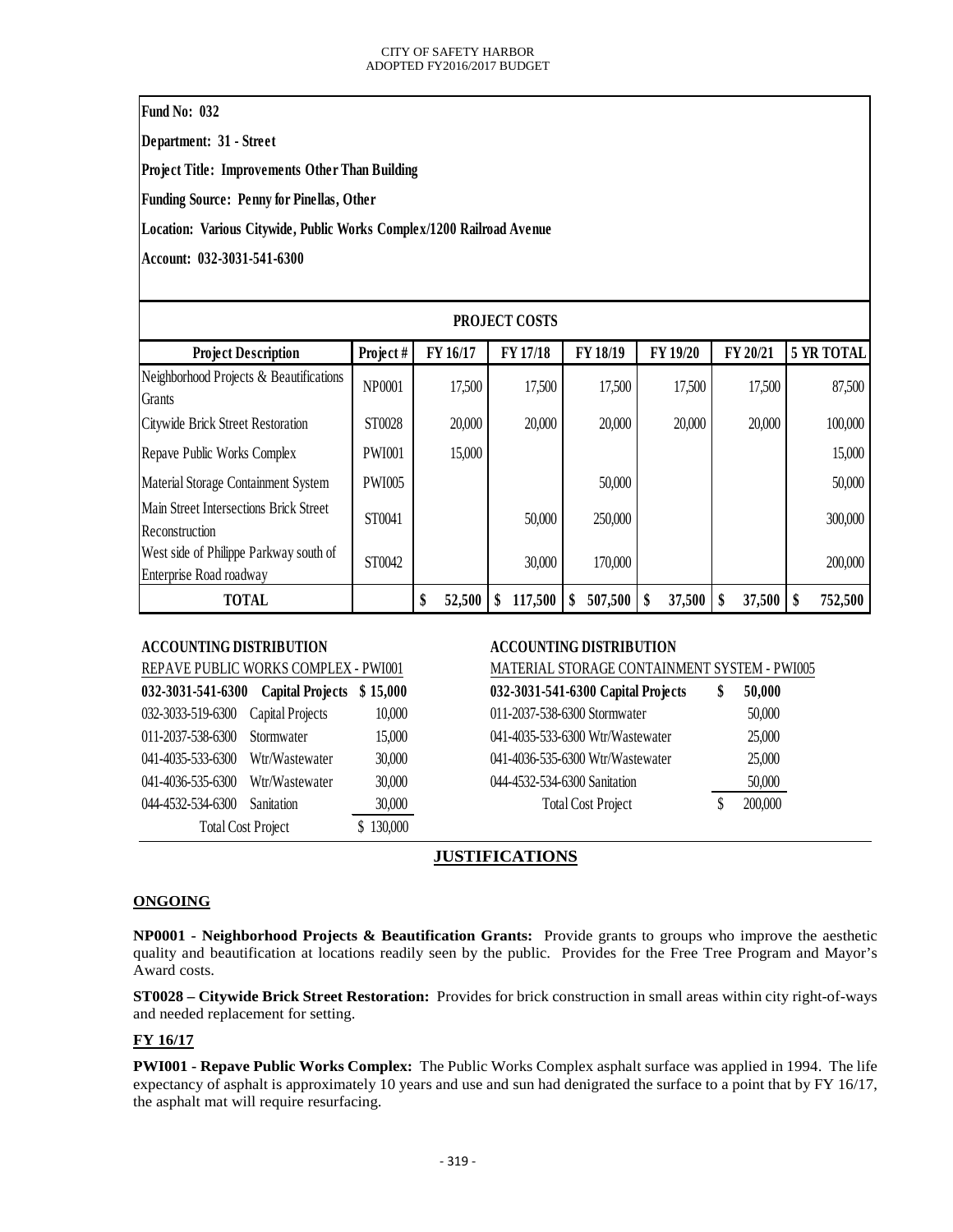#### **FY17/18**

**ST0041 – Main Street Intersections Brick Street Reconstruction:** Due to inadequate surface and subsurface drainage, the brick work at the Main Street intersections of 2<sup>nd</sup>, 3<sup>rd</sup>, 4<sup>th</sup>, 6<sup>th</sup>, 7<sup>th</sup>, and 8<sup>th</sup> Avenues require frequent maintenance. To improve drainage on Main Street and thus reduce the amount of brick work maintenance, the additional inlets and stormsewer are to be installed and brick intersections reconstructed to allow for adequate surface and subsurface drainage. Topographic survey and design services are proposed in FY 17/18.

**ST0042 - West side of Philippe Parkway south of Enterprise Road roadway recovery area improvements:** Recovery area slopes on the west side of Philippe Parkway for approximately 400 feet south of Enterprise Road do not meet the minimum design standards for roadside recovery. Reconstruction is proposed to meet standards. Topographic survey and design is to be performed in FY 17/18.

#### **FY 18/19**

**PWI005 - Material Storage Containment System:** The 100' x 25' storage containment system would be used to keep materials such as street sweeping debris, rock aggregate for pipe bedding, sediment from manholes and catch basins, asphalt millings, road base, and occasional discharge from sanitation/recycling trucks.

**ST0041 – Main Street Intersections Brick Street Reconstruction:** Following completion of topographic survey and design services in FY 17/18 as noted above, construction of drainage improvements and reconstruction of the brick intersections are proposed in FY 18/19.

**ST0042 - West side of Philippe Parkway south of Enterprise Road roadway recovery area improvements:** Construction is proposed in FY 18/19.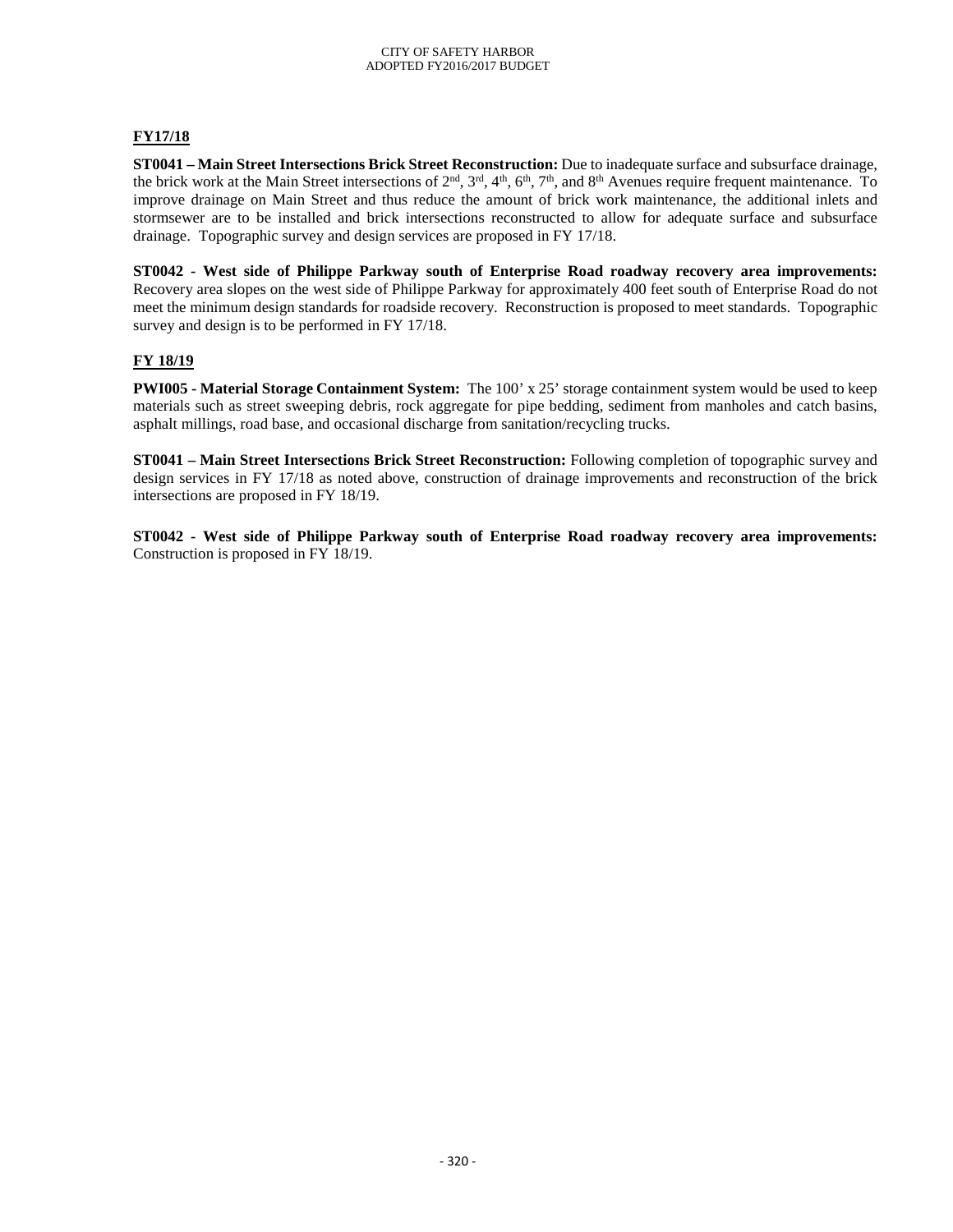| Fund No: 032                                            |               |    |          |    |               |  |          |  |          |          |  |            |
|---------------------------------------------------------|---------------|----|----------|----|---------------|--|----------|--|----------|----------|--|------------|
| Department: 31 - Street                                 |               |    |          |    |               |  |          |  |          |          |  |            |
| <b>Project Title: Street Division Vehicles</b>          |               |    |          |    |               |  |          |  |          |          |  |            |
| <b>Funding Source: Penny for Pinellas, Other</b>        |               |    |          |    |               |  |          |  |          |          |  |            |
| Location: Public Works Department/1200 Railroad Avenue  |               |    |          |    |               |  |          |  |          |          |  |            |
| Account: 032-3031-541-6401                              |               |    |          |    |               |  |          |  |          |          |  |            |
|                                                         |               |    |          |    |               |  |          |  |          |          |  |            |
|                                                         |               |    |          |    | PROJECT COSTS |  |          |  |          |          |  |            |
| <b>Project Description</b>                              | Project#      |    | FY 16/17 |    | FY 17/18      |  | FY 18/19 |  | FY 19/20 | FY 20/21 |  | 5 YR TOTAL |
| Replace 2004 1 ton flat bed dump truck<br>(vehicle 350) | <b>STV004</b> |    |          |    |               |  |          |  | 60,000   |          |  | 60,000     |
| <b>TOTAL</b>                                            |               | \$ |          | \$ |               |  | ۰        |  | 60,000   | \$       |  | 60,000     |

# **FY 19/20**

**STV004 - Replace vehicle 350**: This vehicle is a 2004 GMC Flatbed dump truck used by the Street Department to transport materials to and from the field. By FY 19/20, this vehicle will be 16 years old and will have met its life expectancy.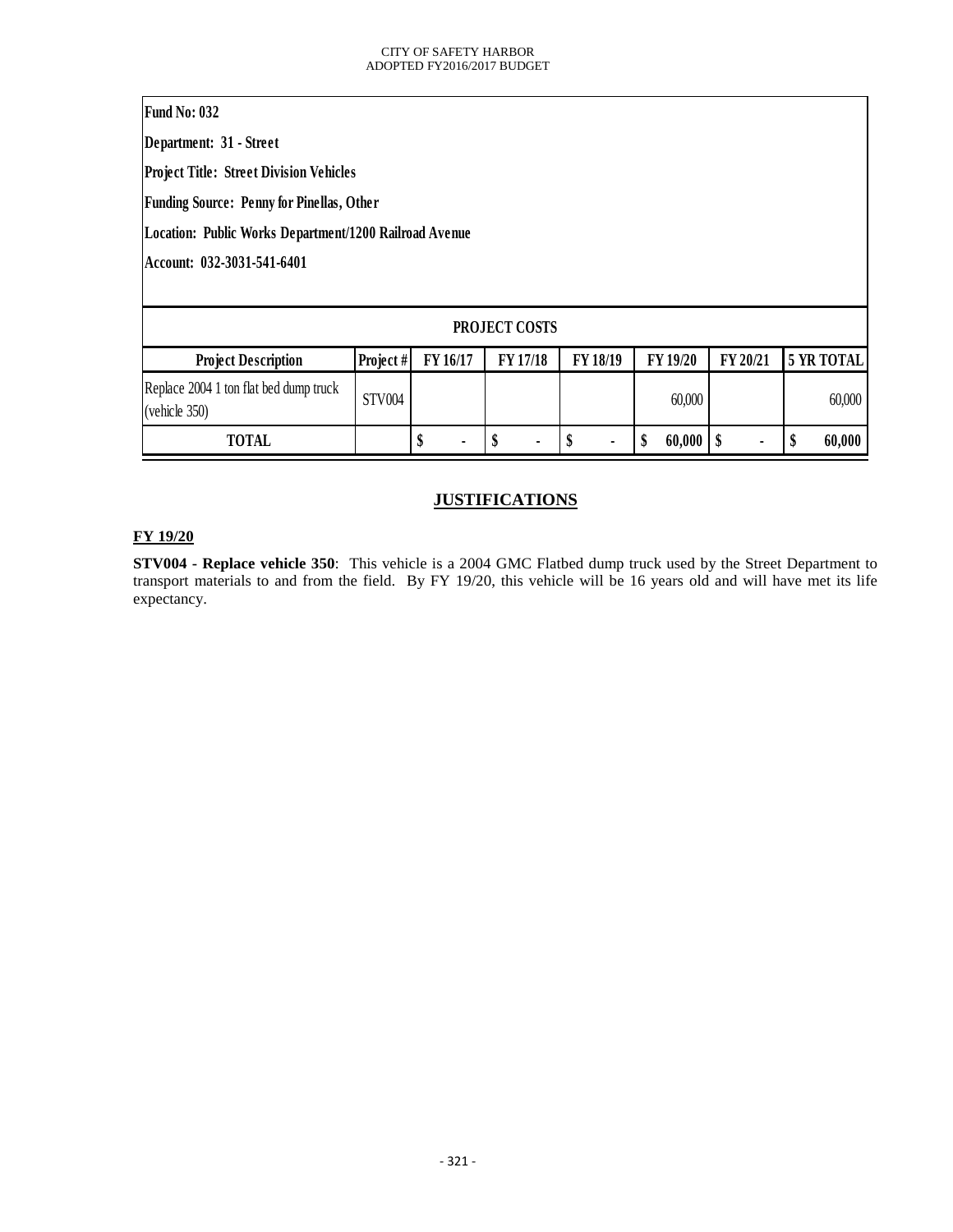**Fund No: 032**

**Department: 31 - Street**

**Project Title: Street Division Equipment**

**Funding Source: Penny for Pinellas, Other**

**Location: Public Works Department/1200 Railroad Avenue**

**Account: 032-3031-541-6440**

| PROJECT COSTS                        |           |          |          |          |         |          |            |  |  |  |  |
|--------------------------------------|-----------|----------|----------|----------|---------|----------|------------|--|--|--|--|
| <b>Project Description</b>           | Project # | FY 16/17 | FY 17/18 | FY 18/19 | FY19/20 | FY 20/21 | 5 YR TOTAL |  |  |  |  |
| <b>Stationary Concrete Dispenser</b> | STE006    | 70,000   |          |          |         |          | 70,000     |  |  |  |  |
| <b>TOTAL</b>                         |           | 70,000   | S        | ٠        |         |          | 70,000     |  |  |  |  |



# **JUSTIFICATIONS**

# **FY 16/17**

**STE006 - Stationary Concrete Dispenser:** By the year 2017, the existing concrete dispenser will be 17 years old. Estimated life span of this type of equipment is 15 years. The current stationary dispenser is beginning to show signs of mechanical wear.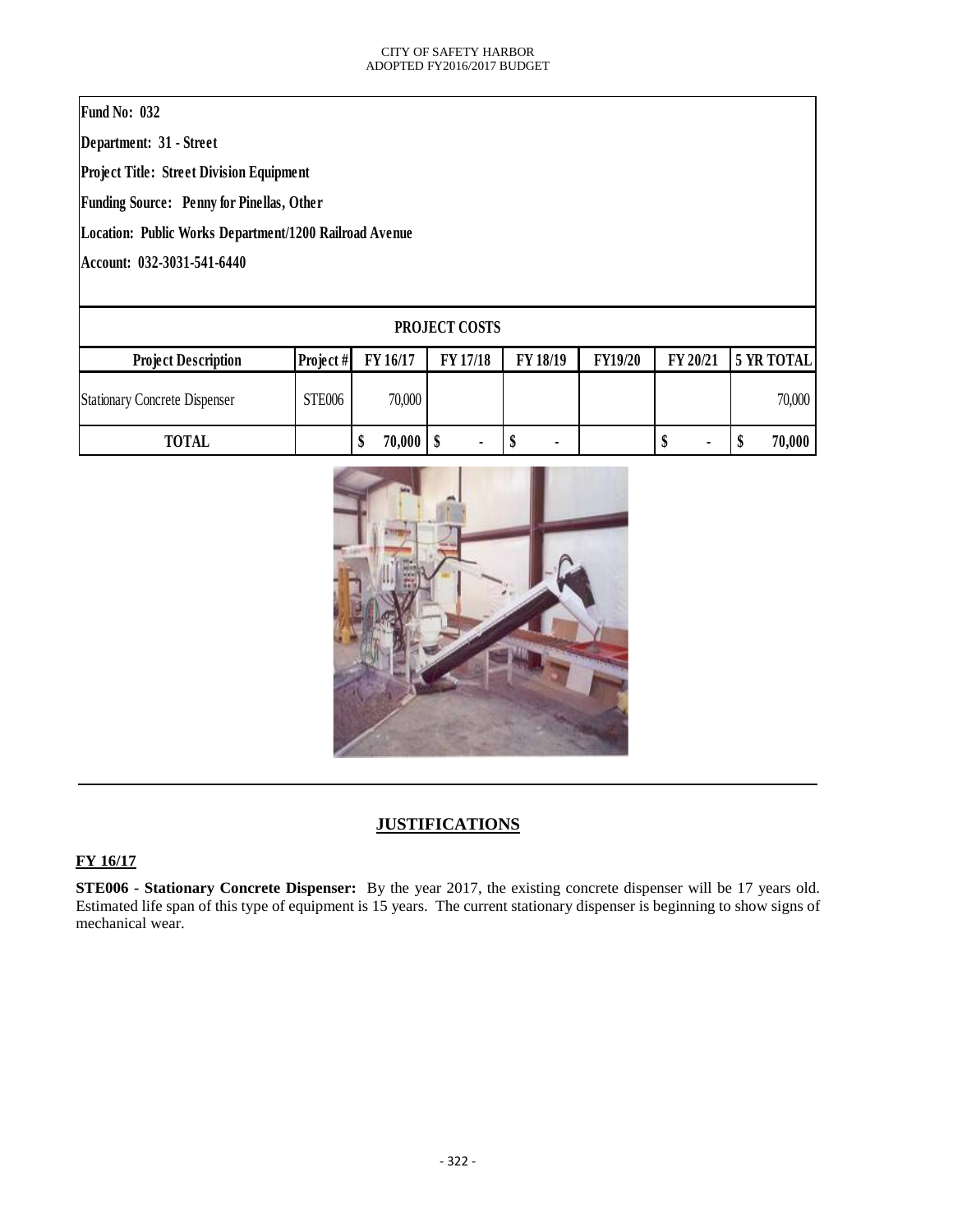**Fund No: 032 Department: 33 - Fleet Division Account: 032-3033-519-6300 Project Title: Repave Public Works Complex Funding Source: Penny for Pinellas, Other Location: Public Works Department/1200 Railroad Avenue**

| <b>PROJECT COSTS</b> |  |
|----------------------|--|
|----------------------|--|

| <b>Project Description</b>  | Project #     | FY 16/17   | <b>FY 17/18</b> | FY 18/19 | FY 19/20 | FY 20/21 | 5 YR TOTAL |
|-----------------------------|---------------|------------|-----------------|----------|----------|----------|------------|
| Repave Public Works Complex | <b>PWI001</b> | 10,000     |                 |          |          |          | 10,000     |
| <b>TOTAL</b>                |               | $10{,}000$ |                 |          |          |          | 10,000     |

# **ACCOUNTING DISTRIBUTION**

| REPAVE PUBLIC WORKS COMPLEX - PWI001 |   |        |
|--------------------------------------|---|--------|
| 032-3031-541-6300 Capital Projects   | S | 15,000 |
| 032-3033-519-6300 Capital Projects   |   | 10,000 |
| 011-2037-538-6300<br>Stormwater      |   | 15,000 |
| 041-4035-533-6300<br>Wtr/Wastewater  |   | 30,000 |
| 041-4036-535-6300<br>Wtr/Wastewater  |   | 30,000 |

Total Cost Project \$ 130,000

044-4532-534-6300 Sanitation 30,000

# **JUSTIFICATIONS**

# **FY 16/17**

Repave Public Works Complex: The Public Works Complex asphalt surface was applies in 1994. The life expectancy of asphalt is approximately 10 years and use and sun has denigrated the surface to a point that by FY 16/17, the asphalt mat will require resurfacing. This is the Fleet Division's share of the \$130,000 project.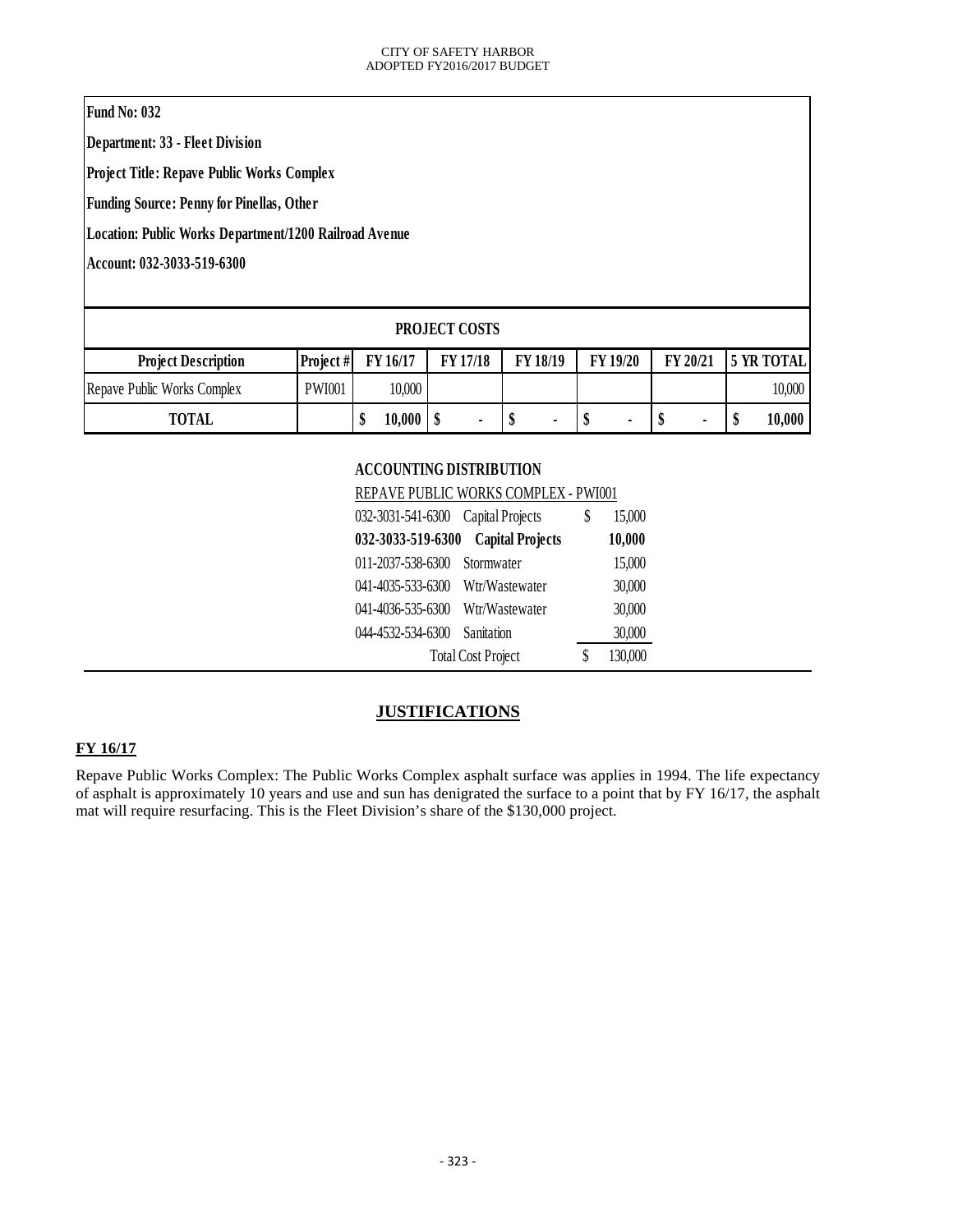| <b>Fund No: 032</b>                                    |               |    |          |    |               |          |   |          |  |  |          |            |
|--------------------------------------------------------|---------------|----|----------|----|---------------|----------|---|----------|--|--|----------|------------|
| Department: 33 - Fleet Division                        |               |    |          |    |               |          |   |          |  |  |          |            |
| <b>Project Title: Fleet Equipment</b>                  |               |    |          |    |               |          |   |          |  |  |          |            |
| <b>Funding Source: Penny for Pinellas, Other</b>       |               |    |          |    |               |          |   |          |  |  |          |            |
| Location: Public Works Department/1200 Railroad Avenue |               |    |          |    |               |          |   |          |  |  |          |            |
| Account: 032-3033-519-6440                             |               |    |          |    |               |          |   |          |  |  |          |            |
|                                                        |               |    |          |    |               |          |   |          |  |  |          |            |
|                                                        |               |    |          |    | PROJECT COSTS |          |   |          |  |  |          |            |
| <b>Project Description</b>                             | Project#      |    | FY 16/17 |    | FY 17/18      | FY 18/19 |   | FY 19/20 |  |  | FY 20/21 | 5 YR TOTAL |
| <b>Fuel Tank Monitoring System</b>                     | <b>FLE003</b> |    |          |    | 25,000        |          |   |          |  |  |          | 25,000     |
| <b>TOTAL</b>                                           |               | \$ |          | \$ | 25,000        | \$       | ۰ |          |  |  |          | 25,000     |
|                                                        |               |    |          |    |               |          |   |          |  |  |          |            |

# **FY 17/18**

**FLE003 - Fuel tank monitoring system:** Existing monitoring system is over 20 years old. This system is used for leak detection and fuel level monitoring. An upgrade is necessary for proper monitoring of the underground storage tanks for the next 20 years.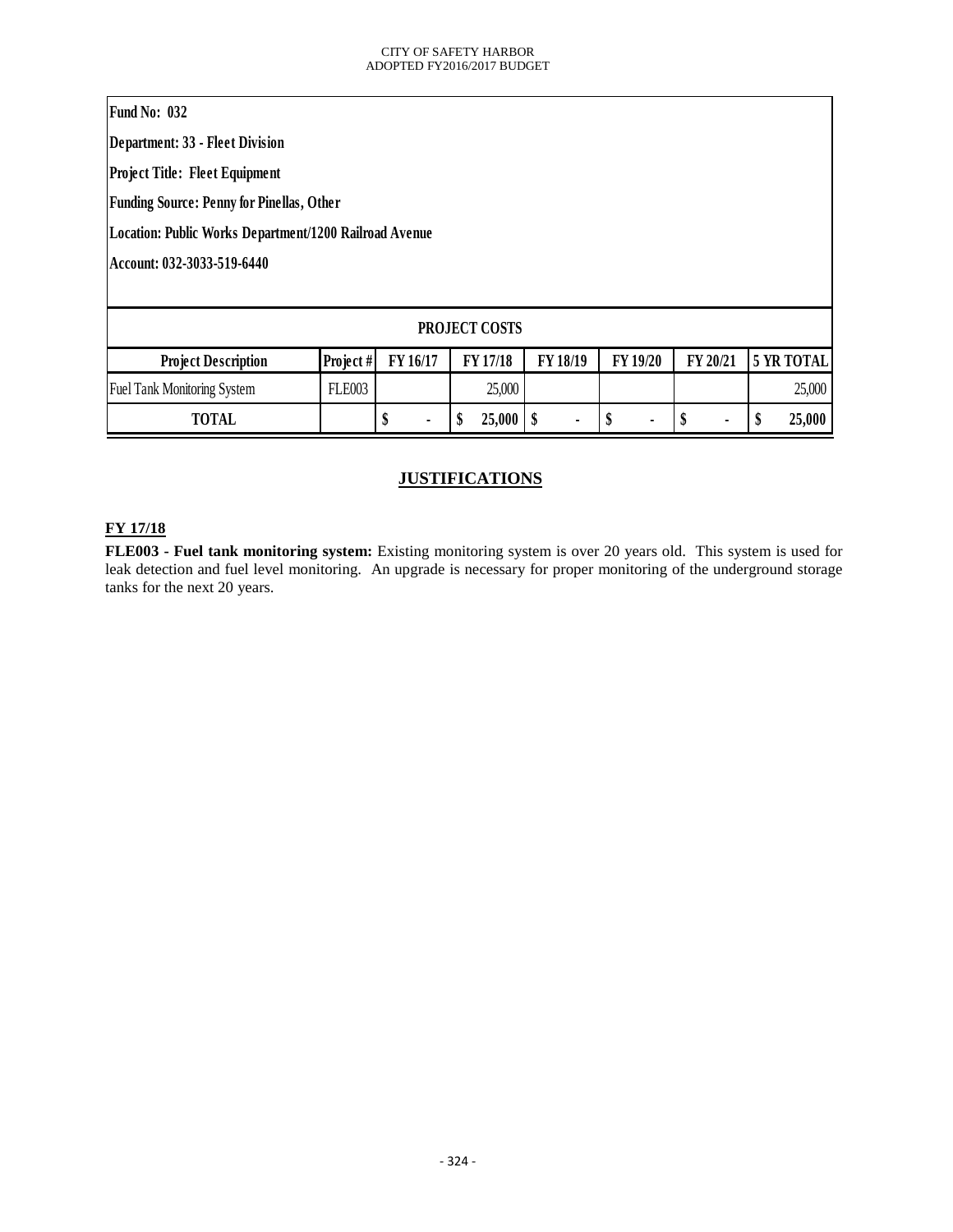| Fund No: 032                                                                                              |          |          |               |          |          |             |                |  |  |  |
|-----------------------------------------------------------------------------------------------------------|----------|----------|---------------|----------|----------|-------------|----------------|--|--|--|
| Department: Capital Projects-Library                                                                      |          |          |               |          |          |             |                |  |  |  |
| <b>Project Title: Second Floor Meeting Room Addition</b>                                                  |          |          |               |          |          |             |                |  |  |  |
| <b>Funding Source: Penny for Pinellas, Coop Grant, Chrissie Elmore Grant, Library Revenues, Donations</b> |          |          |               |          |          |             |                |  |  |  |
| <b>Location: Library</b>                                                                                  |          |          |               |          |          |             |                |  |  |  |
| Account: 032-3055-571-6200                                                                                |          |          |               |          |          |             |                |  |  |  |
|                                                                                                           |          |          |               |          |          |             |                |  |  |  |
|                                                                                                           |          |          | PROJECT COSTS |          |          |             |                |  |  |  |
| <b>Project Description</b>                                                                                | Project# | FY 16/17 | FY 17/18      | FY 18/19 | FY 19/20 | FY 20/21    | 5 YR TOTAL     |  |  |  |
| LB2020<br>300,000<br>2,000,000<br>2,300,000<br>Second Floor Meeting Room Addition<br>۰                    |          |          |               |          |          |             |                |  |  |  |
| <b>TOTAL</b>                                                                                              |          | \$       |               | \$       | 300,000  | \$2,000,000 | 2,300,000<br>S |  |  |  |

#### **FY 19/20**

**LB2020 - Second Floor Meeting Room Addition:** FY19/20 expenditures of \$300,000 for design and architectural fees are anticipated. In 2006, Long & Associates, the architects for the 2008/09 library expansion project prepared a master plan to include a projected 4,900 square foot upgrade to provide a second floor over existing meeting room space. Total estimated project costs for this project slated to begin in FY 20/21 is \$2,000,000. This budgetary figure includes estimated construction costs and fees for the 2<sup>nd</sup> floor addition, an elevator, two new stair towers, professional fees, a furniture allowance, and a percentage for city administrative costs. Completion of the design work in FY 19/20 will provide a more current construction cost estimate. The Library Foundation will work toward a six year fundraising goal of \$500,000 to pay for technology and furniture for the second story facility, and Chrissie Elmore Library Trust funds will also be earmarked for this project. We anticipate that partial funding from the Penny for Pinellas would be available, however, that tax is set to expire December 31, 2019. A vote extending the tax is expected to occur in 2018. The Capital Improvement Revenue Note, Series 2008, obtained for the 2008/09 construction project will be paid off October 1, 2020. A new bond issue may be required to fully fund this new project.

#### **FY 20/21**

**LB2020 - Second Floor Meeting Room Addition:** Construction is anticipated to begin on the second floor addition. FY20/21 budget is estimated at \$2,000,000 per the 2006 estimate prepared by the architectural firm of Long & Associates. Completion of the design work in FY 19/20 will provide a more current construction cost estimate. The Library Foundation will work toward a six year fundraising goal of \$500,000 to pay for technology and furniture for the second story facility, and the Chrissie Elmore Library Trust funds will also be earmarked for this project. We anticipate that partial funding from the Penny for Pinellas would be available, however, that tax is set to expire December 31, 2019. A vote extending the tax is expected to occur in 2018. The Capital Improvement Revenue Note, Series 2008, obtained for the 2008/09 construction project will be paid off October 1, 2020. A new bond issue may be required to fully fund this new project.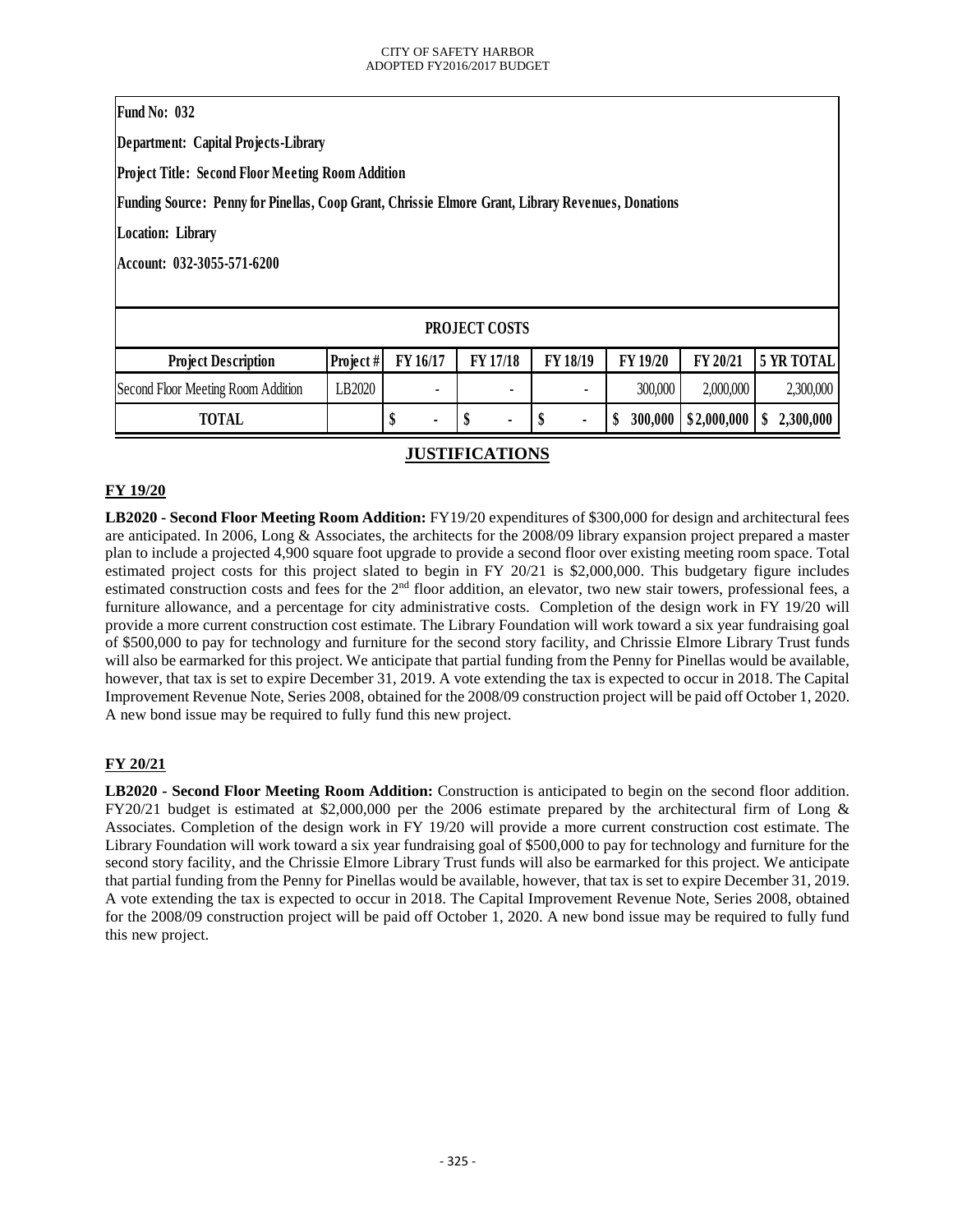**Fund No: 32 - Capital Projects**

**Department: 56 - Recreation**

**Project Title: Improvements Building**

**Funding Source: Penny for Pinellas**

**Location: Community Center, Risgby Center, Musuem**

**Account: 032-3056-572-6200**

|                           | PROJECT COSTS              |              |          |          |          |          |          |          |            |  |  |  |
|---------------------------|----------------------------|--------------|----------|----------|----------|----------|----------|----------|------------|--|--|--|
|                           | <b>Project Description</b> |              | Project# | FY 16/17 | FY 17/18 | FY 18/19 | FY 19/20 | FY 20/21 | 5 YR TOTAL |  |  |  |
| Community<br>Construction | Center                     | Improvements | PR0052   | 850,000  |          |          |          |          | 850,000    |  |  |  |
| Museum Storage            |                            |              | PR0061   | 50,000   |          |          |          |          | 50,000     |  |  |  |
|                           | <b>TOTAL</b>               |              |          | 900,000  | ۰        | ٠        |          |          | 900,000    |  |  |  |



# **JUSTIFICATIONS**

#### **FY 16/17**

**Community Center Improvements**: Current building was renovated in FY 02/03, and due to use is in need of improving the following areas: construction of enclosing the back deck for a fitness center (mobilization, demolition, construction, HVAC, electrical, roofing, flooring), additional ingress/egress door from gyms 2/3, gyms 2/3 lobby window expansion, reconfiguration of lobby/reception desk area.

**Museum Storage**: Building renovated in 2013, with no prospect for storage space. Storage space needed for program & rental tables, chairs, and equipment. Project to include an additional room built off the back wall that enclosing the shelter. The shelter area will be renovated into a classroom with open air access.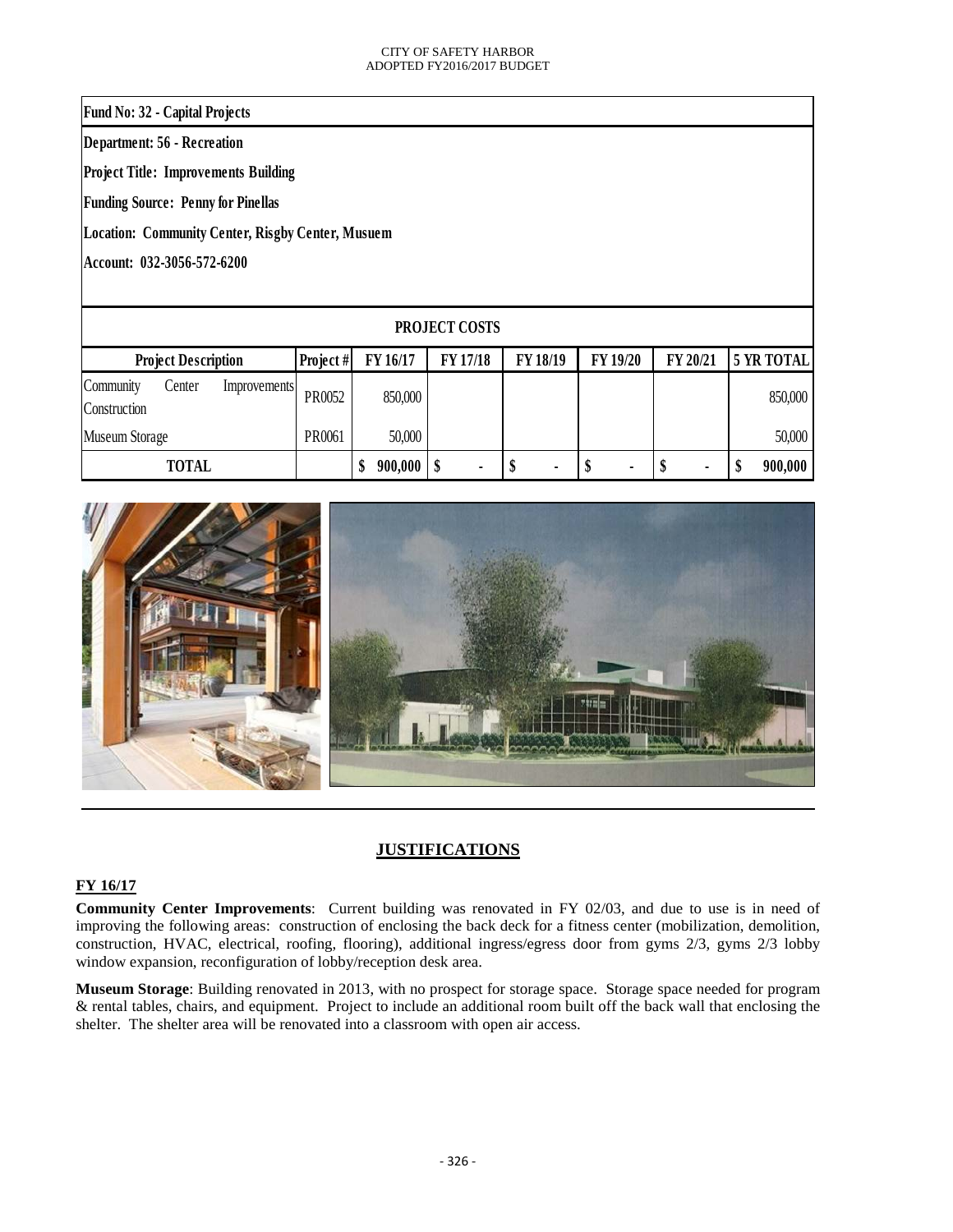**Fund No: 32 - Capital Projects**

**Department: 56 - Recreation**

**Project Title: Improvements Other than Buildings**

**Funding Source: Penny for Pinellas**

**Location: Community Center, Rigsby Center, Main Street**

**Account: 032-3056-572-6300**

| <b>PROJECT COSTS</b>              |          |          |          |          |          |          |                   |  |  |  |  |
|-----------------------------------|----------|----------|----------|----------|----------|----------|-------------------|--|--|--|--|
| <b>Project Description</b>        | Project# | FY 16/17 | FY 17/18 | FY 18/19 | FY 19/20 | FY 20/21 | <b>5 YR TOTAL</b> |  |  |  |  |
| Community Center Improvements     | PR0052   |          | 285,000  |          |          |          | 285,000           |  |  |  |  |
| <b>Rigbsy Center Improvements</b> | PR0038   |          |          |          |          | 25,000   | 25,000            |  |  |  |  |
| <b>TOTAL</b>                      |          |          | 285,000  | ٠        | ۰        | 25,000   | 310,000           |  |  |  |  |



# **JUSTIFICATIONS**

# **FY 17/18**

**PR0052 - Community Center Improvements**: With the 16/17 building renovations, the following were identified to continue building maximum programming use: fitness center equipment & internet capabilities, lobby & reception desk reconfiguration, interior paint, water fountain replacement, floor cleaner, interior/exterior public art, gymnasium acoustic panels, Rec Trac scanner & key fobs, additional computer & printer.

# **FY 20/21**

**PR0038 - Rigsby Center Improvements**: Building renovated in 05/06. The following have reached the end of their useful life due to increased user hours & rentals. Improvements to include the following: flooring replacement, kitchen improvements, appliance replacement and office furniture.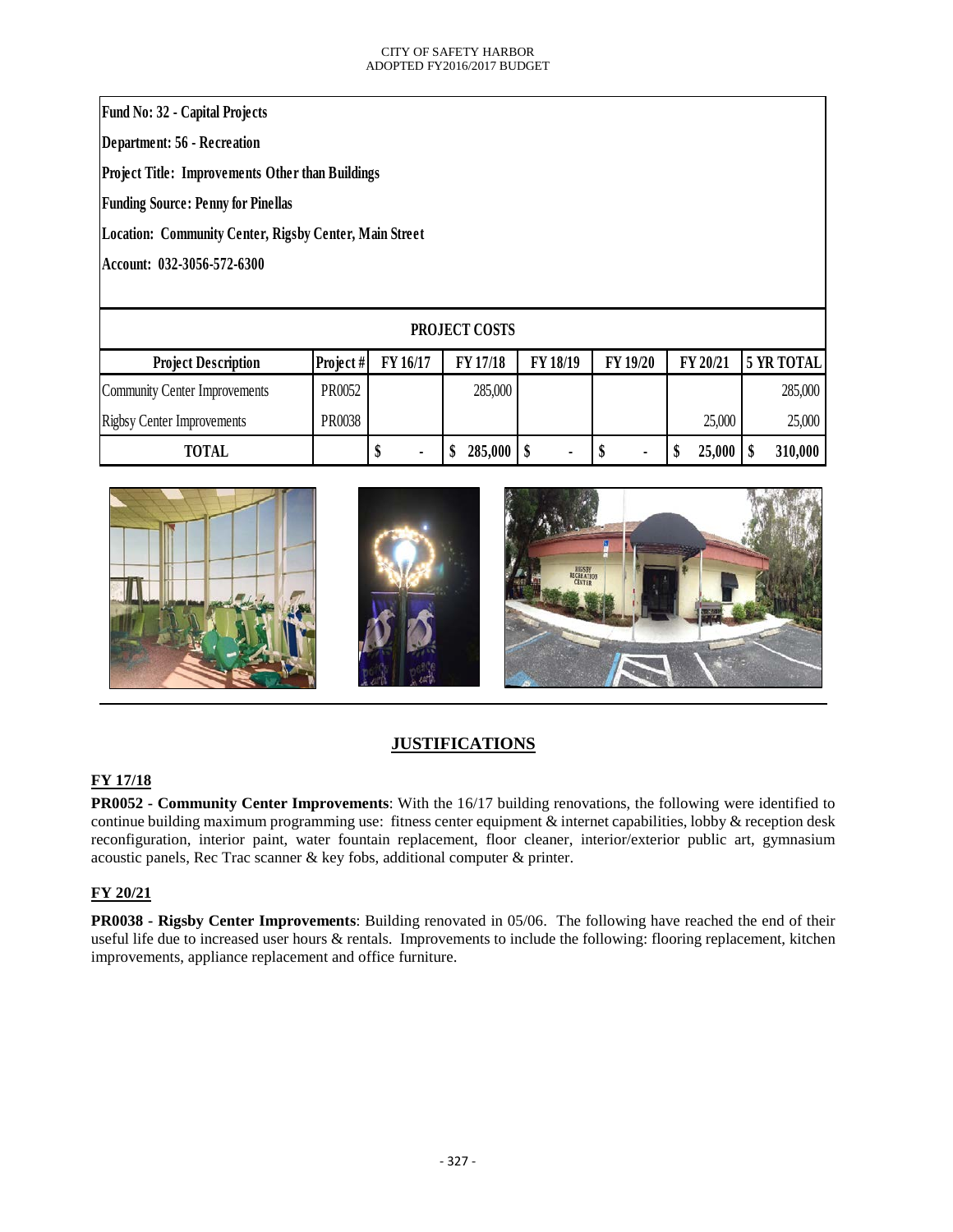| Fund No: 32 - Capital Projects                    |               |          |                      |          |          |          |               |  |  |  |
|---------------------------------------------------|---------------|----------|----------------------|----------|----------|----------|---------------|--|--|--|
| Department: 56 - Recreation                       |               |          |                      |          |          |          |               |  |  |  |
| <b>Project Title: Automotive Equipment</b>        |               |          |                      |          |          |          |               |  |  |  |
| <b>Funding Source: Penny for Pinellas</b>         |               |          |                      |          |          |          |               |  |  |  |
| Location: Community Center, Risgby Center, Musuem |               |          |                      |          |          |          |               |  |  |  |
| Account: 032-3056-572-6401                        |               |          |                      |          |          |          |               |  |  |  |
|                                                   |               |          |                      |          |          |          |               |  |  |  |
|                                                   |               |          | <b>PROJECT COSTS</b> |          |          |          |               |  |  |  |
| <b>Project Description</b>                        | Project#      | FY 16/17 | FY 17/18             | FY 18/19 | FY 19/20 | FY 20/21 | 5 YR TOTAL    |  |  |  |
| Vehicle Replacement #450                          | <b>PKV008</b> |          | 98,000               |          |          |          | 98,000        |  |  |  |
| Vehicle Replacement #447                          | <b>PKV011</b> |          |                      |          |          | 25,000   | 25,000        |  |  |  |
| <b>TOTAL</b>                                      |               | \$       | \$<br>98,000         | \$<br>٠  | \$       | 25,000   | 123,000<br>\$ |  |  |  |

# **FY17/18**

**PKV008 - Vehicle Replacement #450:** Current vehicle is a 2007 Ford E-450 Glaval Bus. 25 passenger. Vehicle used for senior day & overnight trips, and luncheon trips. Fleet recommends replacement in FY 17/18.

# **FY 20/21**

**PKV011 - Vehicle Replacement #447**: Current vehicle is a 2005 Savana 2500 3/4 ton cargo van. Vehicle used for special event & recreation division equipment and supplies transport. Fleet recommends replacement in FY 20/21. Vehicle requires marketing wrap.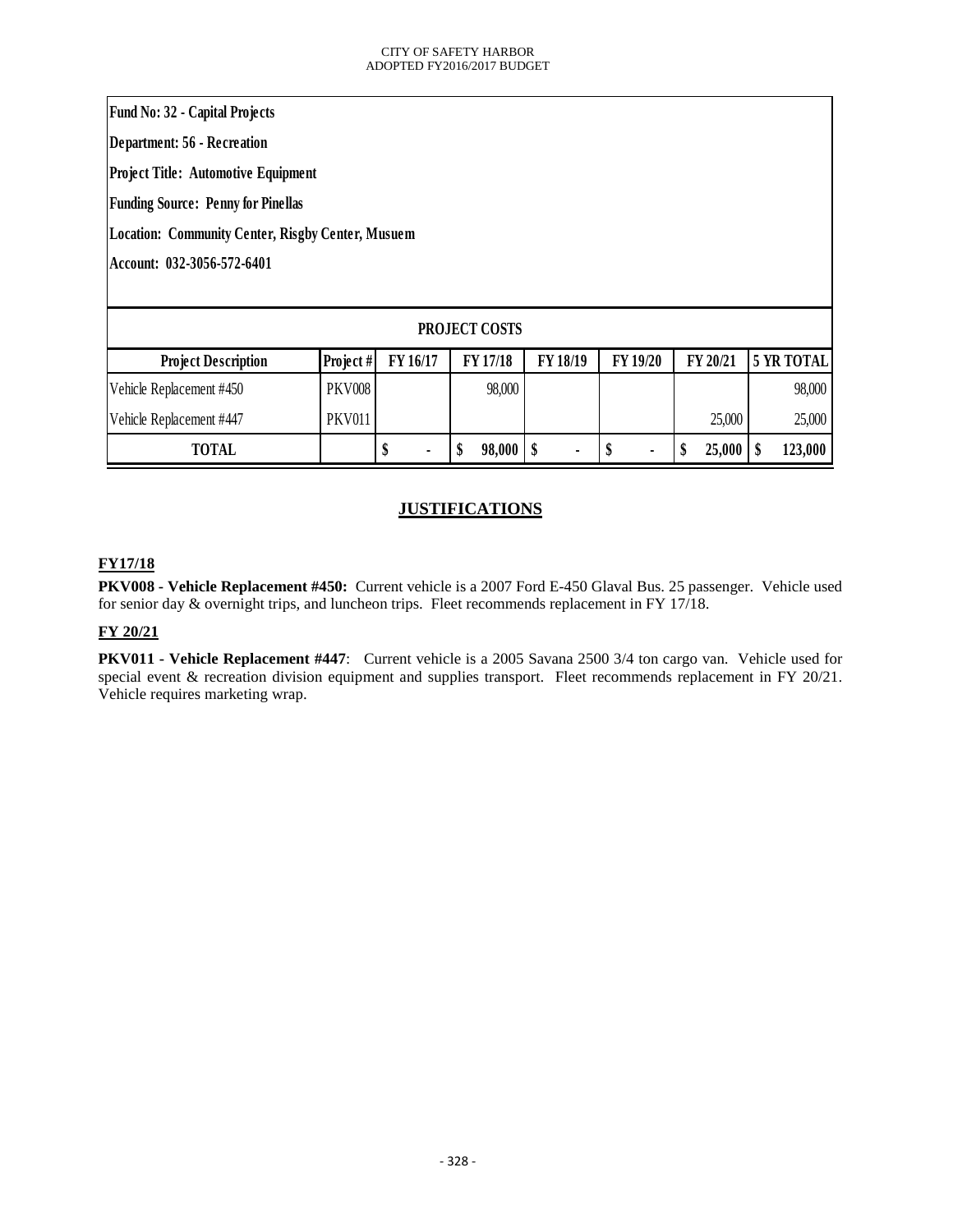#### CITY OF SAFETY HARBOR ADOPTED FY2016/2017 BUDGET

| <b>Fund No: 32 - Capital Projects</b>       |          |          |               |          |          |          |                   |
|---------------------------------------------|----------|----------|---------------|----------|----------|----------|-------------------|
| Department: 58 - Parks                      |          |          |               |          |          |          |                   |
| <b>Project Title: Improvements Building</b> |          |          |               |          |          |          |                   |
| <b>Funding Source: Penny for Pinellas</b>   |          |          |               |          |          |          |                   |
| <b>Location: Various Parkland Locations</b> |          |          |               |          |          |          |                   |
| Account: 032-3058-572-6200                  |          |          |               |          |          |          |                   |
|                                             |          |          |               |          |          |          |                   |
|                                             |          |          | PROJECT COSTS |          |          |          |                   |
| <b>Project Description</b>                  | Project# | FY 16/17 | FY 17/18      | FY 18/19 | FY 19/20 | FY 20/21 | <b>5 YR TOTAL</b> |
| <b>MSP</b> Storage Improvements             | PR0022   |          | 20,000        |          |          |          | 20,000            |
| Parks Security & Lighting                   | PR0048   | 40,000   |               |          |          |          | 40,000            |
| <b>NCP</b> Storage Improvements             | PR0022   |          | 20,000        |          |          |          | 20,000            |
|                                             |          |          |               |          |          |          |                   |



Fishing Pier Improvements PR0057 155,000 155,000 155,000 155,000

**TOTAL \$ 40,000 \$ 195,000 \$ - \$ - \$ - \$ 235,000**

# **JUSTIFICATIONS**

# **FY 16/17**

**PR0040 - Parks Security & Lighting**: Install automatic locking devices on restroom facilities (NCP, MSP, DDP), and additional security lighting per PCSO request.

#### **FY17/18**

**PR0022 - MSP Storage Improvements**: The current storage room will be renovated to proper secure the building and added climate control.

**PR0022 - NCP Storage Improvements**: The current storage room will be renovated to proper secure the building and added climate control.

**PR0057 - Fishing Pier Improvements**: Current shelter & pier (stringers) were built in 1996, both will reach the useful life in FY 17/18. Improvements include replacement of pier shelter, and the 415 linear foot of support stringers.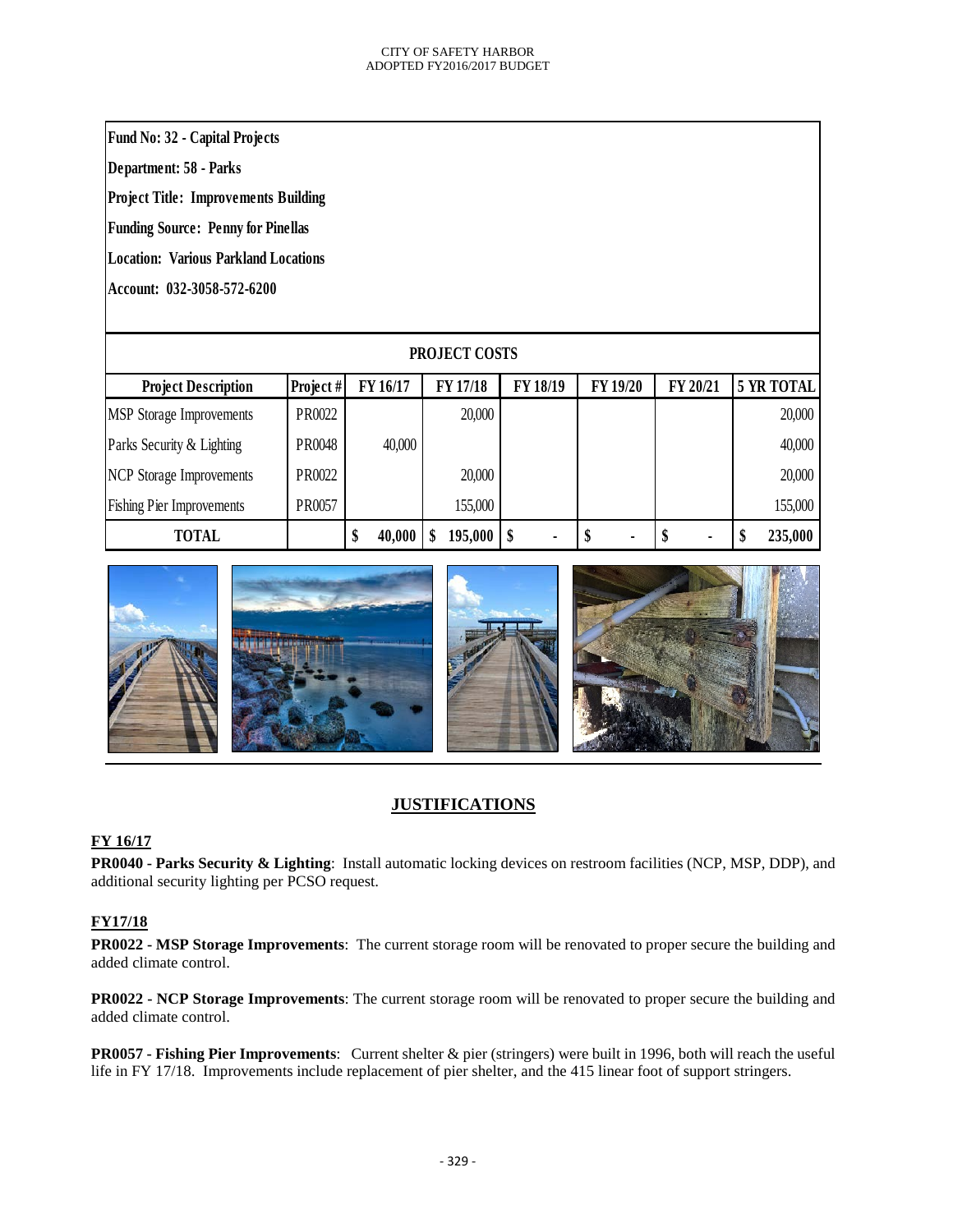**Fund No: 32 - Capital Projects**

**Department: 58 - Parks**

**Project Title: Improvements Other than Building**

**Funding Source: Penny for Pinellas**

**Location: Various Parkland Locations**

**Account: 032-3058-572-6300**

| <b>PROJECT COSTS</b>                                       |               |          |                 |               |              |          |                 |  |  |  |  |
|------------------------------------------------------------|---------------|----------|-----------------|---------------|--------------|----------|-----------------|--|--|--|--|
| <b>Project Description</b>                                 | Project#      | FY 16/17 | <b>FY 17/18</b> | FY 18/19      | FY 19/20     | FY 20/21 | 5 YR TOTAL      |  |  |  |  |
| Waterfront Park Phase II                                   | <b>CRAWPD</b> |          |                 |               | 500,000      |          | 500,000         |  |  |  |  |
| Mease Park Playground Replacement                          | <b>PKI005</b> | 75,000   |                 |               |              |          | 75,000          |  |  |  |  |
| Restroom & Concession Stand<br><b>SHCP</b><br>Improvements | <b>PKI023</b> | 25,000   |                 |               |              |          | 25,000          |  |  |  |  |
| <b>Folly Farms Improvemets</b>                             | <b>PKI025</b> | 80,000   |                 |               |              |          | 80,000          |  |  |  |  |
| <b>SHCP Ball Field Light Replacement</b>                   | <b>PKI024</b> |          | 250,000         |               |              |          | 250,000         |  |  |  |  |
| <b>SHCP</b> Turf Replacement & Additions                   | PR0064        |          |                 | 80,000        |              |          | 80,000          |  |  |  |  |
| <b>SHCP Ball Field Improvements</b>                        | <b>PKI027</b> |          | 15,000          | 15,000        |              |          | 30,000          |  |  |  |  |
| <b>SHCP Dugout Improvements</b>                            | <b>PKI028</b> |          |                 | 80,000        |              |          | 80,000          |  |  |  |  |
| <b>MSP Tennis Court Light Replacement</b>                  | PR0039        |          | 20,000          |               |              |          | 20,000          |  |  |  |  |
| <b>Skate Park Shade Structure</b>                          | PR0033        |          |                 |               | 25,000       |          | 25,000          |  |  |  |  |
| <b>TOTAL</b>                                               |               | 180,000  | 285,000<br>\$   | 175,000<br>\$ | 525,000<br>S | \$<br>٠  | 1,165,000<br>\$ |  |  |  |  |



# **JUSTIFICATIONS**

# **FY 16/17**

**PKI005 - Mease Area Playground Replacement:** Current equipment installed in FY 96/97. Land lease with Trustees of Mease Hospital, Inc. scheduled for renewal in October 2016.

**PKI023 - SHCP Restroom & Concession Stand Improvements**: The existing restroom doors, partitions, tile floors, tile walls, toilets and sinks as well as the concession stand cabinets and storage areas are in need of replacement from normal operating usage.

**PKI025 - Folly Farms Improvements**: Funding for future growth of parkland facilities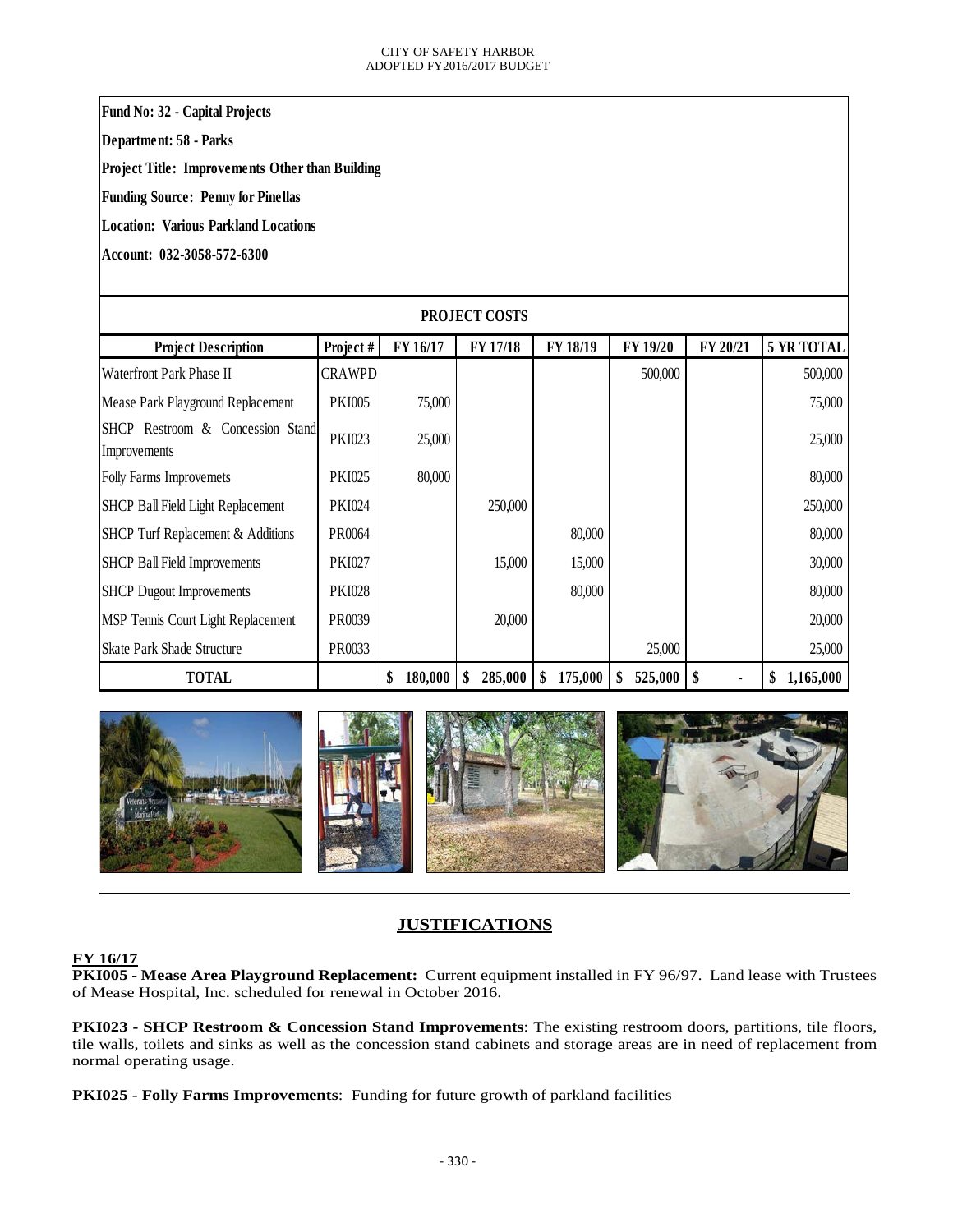# **FY17/18**

**PKI024 - SHCP Ball Field Lighting Replacement:** Existing lights (10+ years) have reached the end of useful life, combined with current technology require replacement.

**PKI027 - SHCP Ball Field Improvements:** Re-build of the infield and up to 30' of the outfield on two ball fields. The re-build is needed to keep consistent drainage of fields and ultimately the overall park; and improved playing surfaces for participants.

**PR0039 - MSP Tennis Court Light Replacement:** The tennis courts were built with the original park in 1990; and the lights have reached the end of their useful life, requiring numerous repairs. With enhanced technology, the replacement lights will have an LED factor for energy savings, and will be a downward directed style to eliminate the "glow" for neighboring residents.

# **FY 18/19**

**CRAWPD - Waterfront Park Phase II:** Phase II of the Waterfront Park includes boat trailer parking, realigning east Veterans Memorial Lane to grass, installation of water misters, and construction of a living shoreline.

**PR0064 - SHCP Turf Replacement & Additions**: Turf will reach the end of its useful life in FY 18; requiring replacement. Staff recommends installing additional turf in heavily used areas

**PKI027 - SHCP Ball Field Improvements:** Re-build of the infield and up to 30' of the outfield on two ball fields. The re-build is needed to keep consistent drainage of fields and ultimately the overall park; and improved playing surfaces for participants.

**PKI028 - SHCP Dugout Improvements:** The existing dugouts on fields 1-4 have reached the end of useful life; the replacements will be the concrete models as on field #5, making all the fields consistent.

#### **FY 19/20**

**CRAWPD - Waterfront Park Phase II:** Phase II of the Waterfront Park includes boat trailer parking, realigning east Veterans Memorial Lane to grass, installation of water misters, and construction of a living shoreline.

**PR0033 - Skate Park Shade Structure:** The renovated skate park from a wood structure to concrete has enhanced the heating factor for most of the year. The exposure to full sun throughout the park requires a shaded area for the athletes.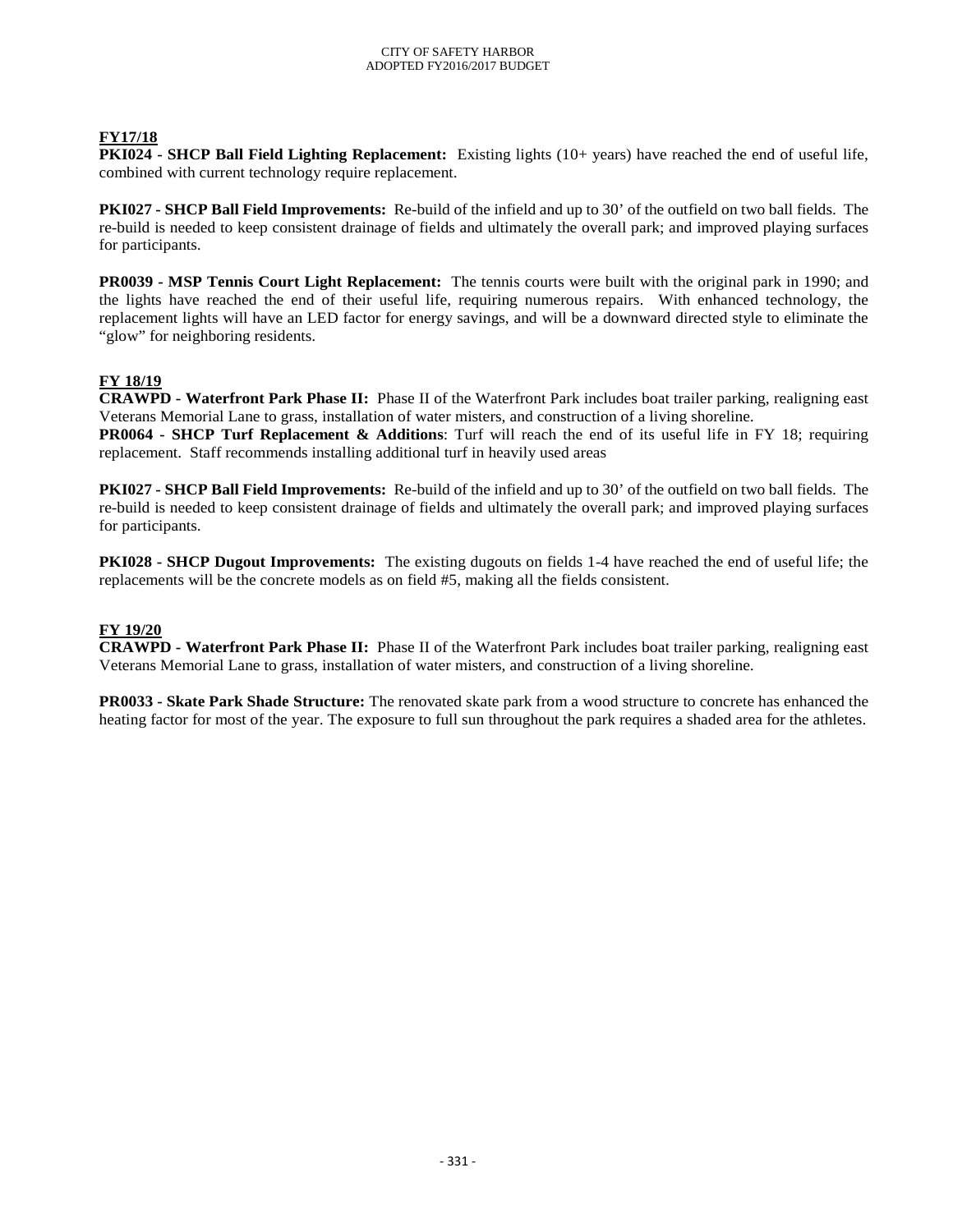| Fund No: 32 - Capital Projects                    |               |          |               |              |          |          |              |
|---------------------------------------------------|---------------|----------|---------------|--------------|----------|----------|--------------|
| Department: 58 - Parks                            |               |          |               |              |          |          |              |
| <b>Project Title: Automotive Equipment</b>        |               |          |               |              |          |          |              |
| <b>Funding Source: Penny for Pinellas</b>         |               |          |               |              |          |          |              |
| <b>Location: Parks &amp; Building Maintenance</b> |               |          |               |              |          |          |              |
| Account: 032-3058-572-6401                        |               |          |               |              |          |          |              |
|                                                   |               |          |               |              |          |          |              |
|                                                   |               |          | PROJECT COSTS |              |          |          |              |
| <b>Project Description</b>                        | Project#      | FY 16/17 | FY 17/18      | FY 18/19     | FY 19/20 | FY 20/21 | 5 YR TOTAL   |
| Vehicle Replacement #400                          | <b>PKV010</b> |          |               | 25,000       |          |          | 25,000       |
| <b>TOTAL</b>                                      |               | \$       | \$            | \$<br>25,000 | \$<br>۰  | \$       | 25,000<br>\$ |

#### **FY 16/17**

**PKV010 - Vehicle Replacement #400:** Current vehicle is 2003 Chevy S-10 pickup truck. Fleet recommends replacement in FY 18/19.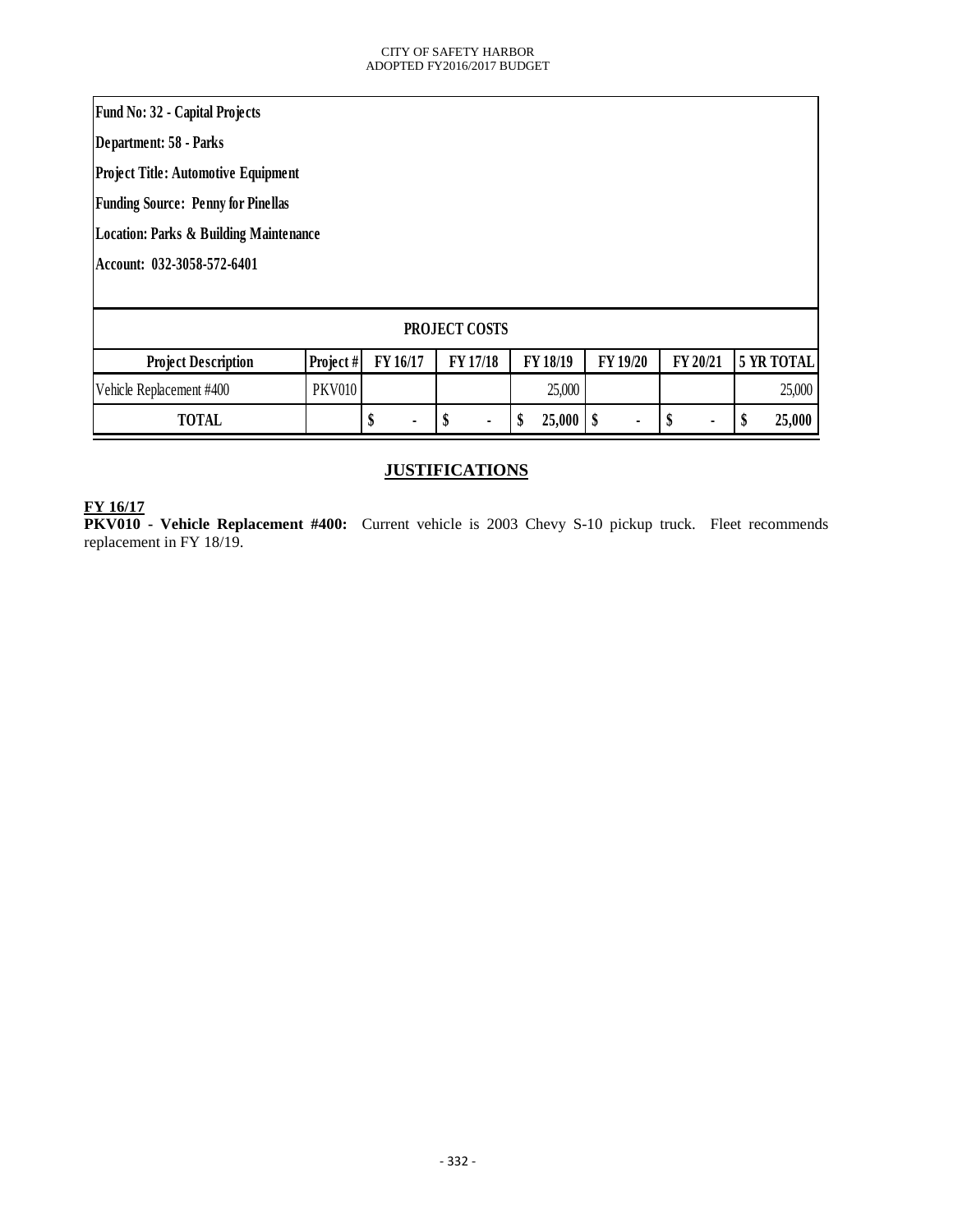| Fund No: 32 - Capital Projects                    |               |              |              |              |               |              |               |  |  |  |  |  |
|---------------------------------------------------|---------------|--------------|--------------|--------------|---------------|--------------|---------------|--|--|--|--|--|
| Department: 58 - Parks                            |               |              |              |              |               |              |               |  |  |  |  |  |
| <b>Project Title: Machinery &amp; Equipment</b>   |               |              |              |              |               |              |               |  |  |  |  |  |
| <b>Funding Source: Penny for Pinellas</b>         |               |              |              |              |               |              |               |  |  |  |  |  |
| <b>Location: Various Parkland Locations</b>       |               |              |              |              |               |              |               |  |  |  |  |  |
| Account: 032-3058-572-6440                        |               |              |              |              |               |              |               |  |  |  |  |  |
|                                                   |               |              |              |              |               |              |               |  |  |  |  |  |
| PROJECT COSTS                                     |               |              |              |              |               |              |               |  |  |  |  |  |
| <b>Project Description</b>                        | Project#      | FY 16/17     | FY 17/18     | FY 18/19     | FY 19/20      | FY 20/21     | 5 YR TOTAL    |  |  |  |  |  |
| Parks<br>Equipment<br>Replacement<br>&<br>Renewal | <b>PKE006</b> | 35,000       |              | 51,000       | 32,000        | 28,000       | 146,000       |  |  |  |  |  |
| Parks Bobcat & Trailer                            | <b>PKE007</b> |              | 45,000       |              |               |              | 45,000        |  |  |  |  |  |
| Parks Utility Vehicle                             | <b>PKE008</b> |              | 11,500       |              |               |              | 11,500        |  |  |  |  |  |
| Portable Generator Replacements                   | PR0040        |              |              |              | 80,000        |              | 80,000        |  |  |  |  |  |
| Kubota Backhoe Replacement                        | <b>PKE009</b> |              |              |              |               | 45,000       | 45,000        |  |  |  |  |  |
| <b>TOTAL</b>                                      |               | 35,000<br>\$ | 56,500<br>\$ | 51,000<br>\$ | 112,000<br>\$ | 73,000<br>\$ | 327,500<br>\$ |  |  |  |  |  |

#### **FY 16/17**

**PKE006 - Parks Equipment Replacement & Renewal**: The initial equipment purchased between 2008 have now reached the end of useful life. The equipment needing replaced is a 2008 52" ExMark. The Flail Fine-cut mower, a new mower, has been identified to purchase for the Bermuda turf maintenance to enhance the health and longevity of the turf.

#### **FY 17/18**

**PKE007 - Parks Bobcat & Trailer**: A new purchase, identified through need for maintenance on various parkland & beautification properties. Currently utilizing a PW machine; which has created scheduling issues for all departments with deadlines.

**PKE008 - Parks Utility Vehicle**: Replaces a golf cart currently in use; a utility vehicle provides the needed power to sustain use of Main Street events, and parkland maintenance.

#### **FY 18/19**

**PKE006 - Parks Equipment Replacement & Renewal**: The initial equipment purchased between 2008-2013 will have reached the end of useful life. The equipment needing replaced will be Gravely mowers #1006, #1007, #1008 and #1009.

#### **FY 19/20**

**PKE006 - Parks Equipment Replacement & Renewal**: The initial equipment purchased between 2010-2014 will have reached the end of useful life. The equipment needing replaced will be Toro mowers #1016, #1017.

**PR0040 - Portable Generator Replacement**: The portable generator is utilized for special event power and a reserve unit for emergency purposes.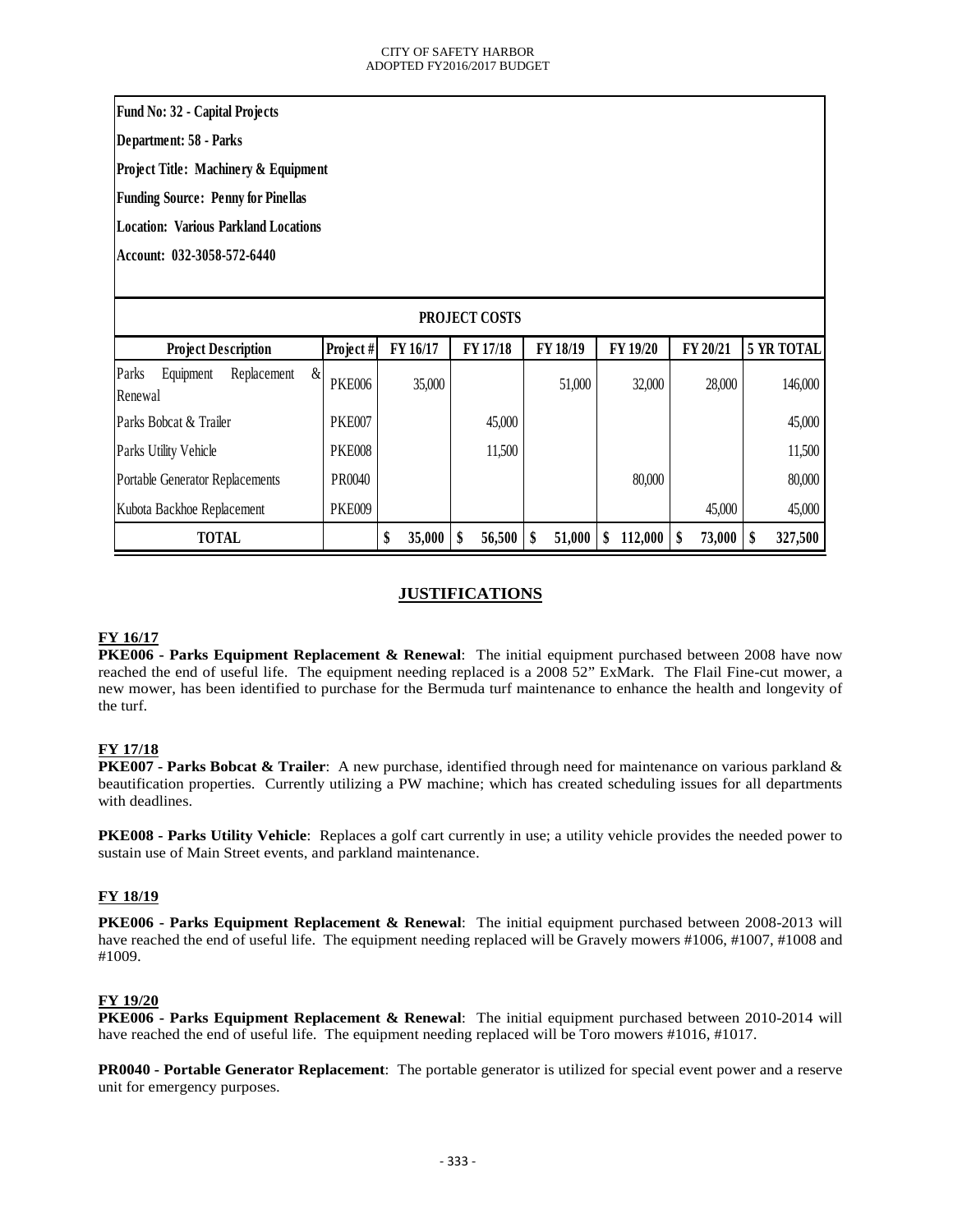# **FY 20/21**

**PKE006 - Parks Equipment Replacement & Renewal**: The initial equipment purchased between 2011-2015 will have reached the end of useful life. The equipment needing replaced will be ExMark mowers #1023, #1024

**PKE009 - Kubota Backhoe Replacement**: Current equipment is a 2008 Kubota backhoe utilized for maintenance eon parklands and beautification areas, and will reach the end of useful life.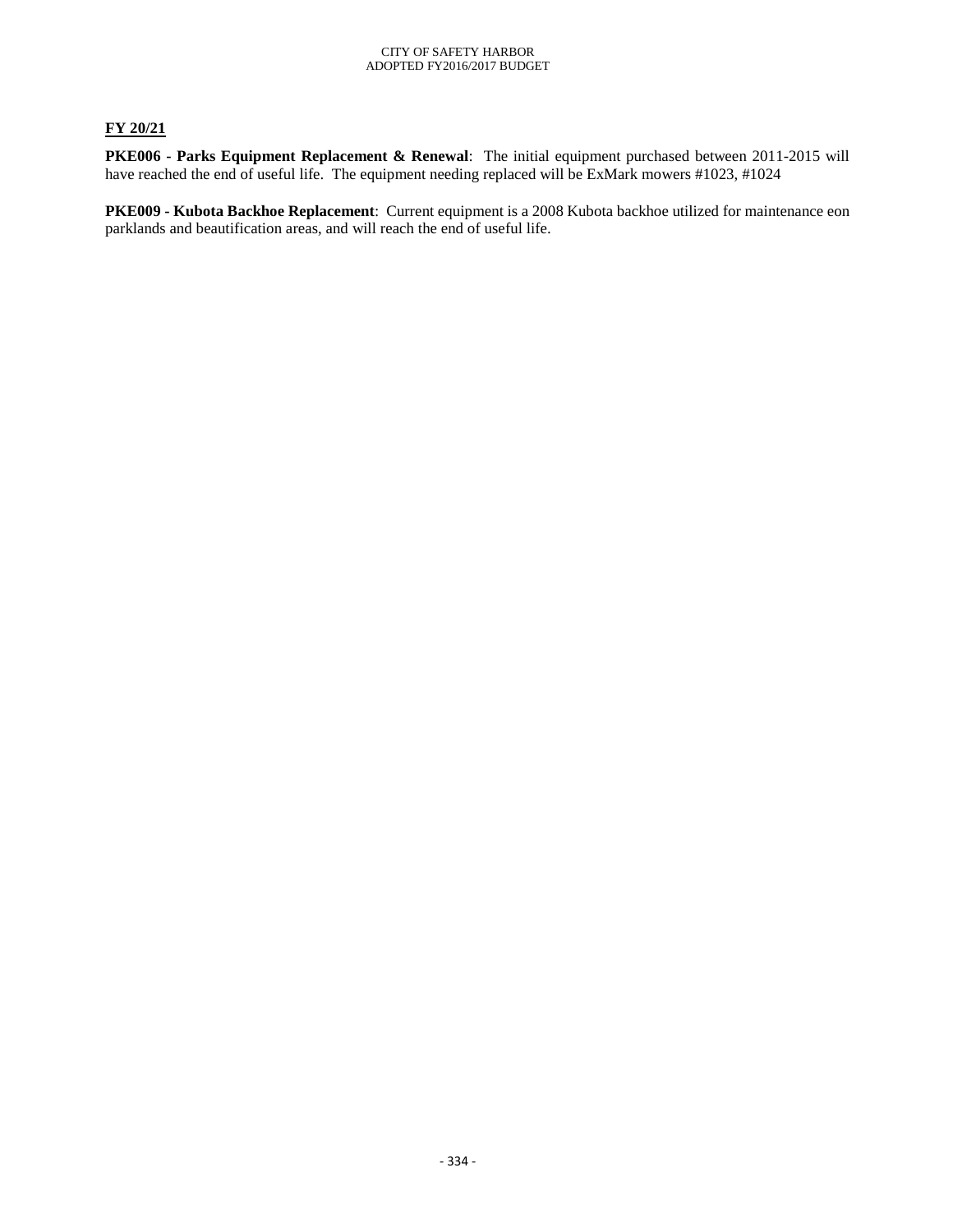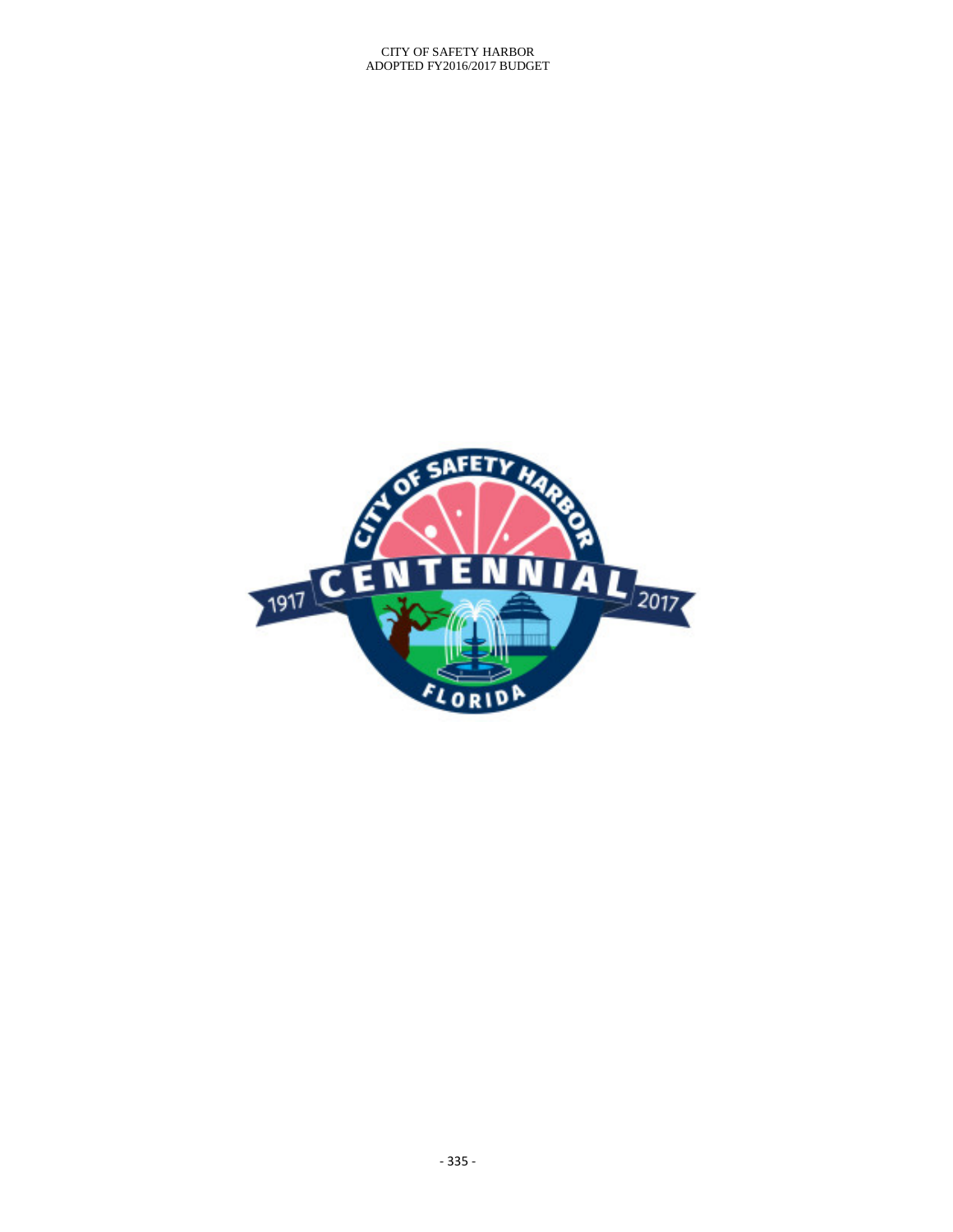#### CITY OF SAFETY HARBOR ADOPTED FY2016/2017 BUDGET

# **FUND # 041 - WATER & WASTEWATER**

|                                                                 |                |              | 2016/17    | 2017/18          |               | 2018/19                  |               | 2019/20                  |    | 2020/21    |
|-----------------------------------------------------------------|----------------|--------------|------------|------------------|---------------|--------------------------|---------------|--------------------------|----|------------|
| <b>REVENUES:</b>                                                |                |              |            |                  |               |                          |               |                          |    |            |
| Water Revenue                                                   |                | \$           | 3,069,660  | \$<br>3,100,400  | S             | 3,131,400 \$             |               | $3,162,700$ \$           |    | 3,194,300  |
| Water Tap Fees                                                  |                |              | 4,000      | 4,000            |               | 4,000                    |               | 4,000                    |    | 4,000      |
| Sewer Services                                                  |                |              | 4,003,290  | 4,043,300        |               | 4,083,700                |               | 4,124,500                |    | 4,165,700  |
| Late Charges-Utilities                                          |                |              | 95,000     | 96,000           |               | 97,000                   |               | 98,000                   |    | 99,000     |
| <b>Industrial Surchage</b>                                      |                |              | 250        | 300              |               | 300                      |               | 300                      |    | 300        |
| <b>Utility Fixtures</b>                                         |                |              | 1,500      | 1,500            |               | 1,500                    |               | 1,500                    |    | 1,500      |
| Interest                                                        |                |              | 88,210     | 89,090           |               | 90,000                   |               | 90,900                   |    | 91,800     |
| Miscellaneous Revenue                                           |                |              | 40,000     | 40,400           |               | 40,800                   |               | 41,210                   |    | 41,620     |
| Non-Operating Dept Reimb                                        |                |              | 668,590    | 668,600          |               | 668,600                  |               | 668,600                  |    | 668,600    |
| Other (unidentified)                                            |                |              |            |                  |               | 500,000                  |               | 2,000,000                |    | 2,500,000  |
| Debt Proceeds                                                   |                |              | 4,565,000  | 4,500,000        |               | 4,765,000                |               | 2,805,000                |    |            |
| <b>Total Revenues</b>                                           |                |              | 12,535,500 | 12,543,590       |               | 13,382,300               |               | 12,996,710               |    | 10,766,820 |
| Carry Over                                                      |                |              | 1,706,740  | 1,028,150        |               | 426,520                  |               | 338,170                  |    | 660,280    |
| <b>TOTAL REVENUES</b>                                           |                | 14,242,240   |            | \$<br>13,571,740 |               | $\overline{$}3,808,820$  | \$            | 13,334,880               | \$ | 11,427,100 |
| <b>APPROPRIATIONS:</b>                                          |                |              |            |                  |               |                          |               |                          |    |            |
| Capital Improvements                                            | PROJ#          |              |            |                  |               |                          |               |                          |    |            |
| Water & Sewer Finance                                           |                |              |            |                  |               |                          |               |                          |    |            |
| Office Addition for Assistant Finance Director-Allocated        | WSFB01         | \$           | $2,500$ \$ | $\blacksquare$   | $\mathcal{S}$ | $\overline{\phantom{a}}$ | <sup>\$</sup> | $\overline{\phantom{a}}$ | \$ |            |
| Replace Meter Reader Pickup (Vehicle #100)                      | WSFV01         |              | 18,400     |                  |               |                          |               |                          |    |            |
| Water & Sewer Information Technology                            |                |              |            |                  |               |                          |               |                          |    |            |
| Fire Suppression System for Server Room<br>Water                | WSIE01         |              | 10,700     |                  |               |                          |               |                          |    |            |
| Repave Public Works complex - Water                             | <b>PWI001</b>  |              | 30,000     |                  |               |                          |               |                          |    |            |
| Material Storage Containment System - Allocated                 | <b>PWI005</b>  |              |            |                  |               | 25,000                   |               |                          |    |            |
| Replace 1997 3/4 Ton Utility Truck (Vehicle #215)               | <b>WTV004</b>  |              | 28,000     |                  |               |                          |               |                          |    |            |
| Replace 1991 1 Ton Dump Truck (Vehicle #211)                    | <b>WTV002</b>  |              |            | 60,000           |               |                          |               |                          |    |            |
| Replace 3/4 Ton Pick Up Truck (Vehicle #203)                    | WTV005         |              |            |                  |               | 30,000                   |               |                          |    |            |
| Replace Water Quality Utility Van (Vehicle #236)                | <b>WTV006</b>  |              |            |                  |               |                          |               | 32,000                   |    |            |
| Utility Body (for Vehicle #215)                                 | WTE009         |              | 9,000      |                  |               |                          |               |                          |    |            |
| Replace Portable Light Towers #618 and #639                     | WTE005         |              |            |                  |               | 30,000                   |               |                          |    |            |
| Replace Portable Air Compressor #629                            | WTE006         |              |            |                  |               | 20,000                   |               |                          |    |            |
| Replace Wellpoint Pump                                          | WTE002         |              |            |                  |               |                          |               | 50,000                   |    |            |
| Directional Boring Machine                                      | WTE003         |              |            |                  |               |                          |               | 50,000                   |    |            |
| Replace Forklift (Vehicle #993)                                 | WTE008         |              |            |                  |               |                          |               |                          |    | 75,000     |
| Wastewater                                                      |                |              |            |                  |               |                          |               |                          |    |            |
| Repave Public Works Complex - Allocated                         | <b>PWI001</b>  |              | 30,000     |                  |               |                          |               |                          |    |            |
| Material Storage Containment System - Allocated                 | <b>PWI005</b>  |              |            |                  |               | 25,000                   |               |                          |    |            |
| Replace 2005 1-Ton Hydro Jet Truck (Vehicle #274)               | <b>SWV003</b>  |              |            |                  |               |                          |               | 120,000                  |    |            |
| Replace 5-Yard Dump Truck (Vehicle #217)                        | <b>SW V004</b> |              |            |                  |               |                          |               |                          |    | 105,000    |
| Replace #906 Skid Steer Loader                                  | <b>SWE005</b>  |              | 60,000     |                  |               |                          |               |                          |    |            |
| Replace Portable Pump #620                                      | <b>SWE006</b>  |              |            | 50,000           |               |                          |               |                          |    |            |
| Capital Improvements Total                                      |                |              | 188,600    | 110,000          |               | 130,000                  |               | 252,000                  |    | 180,000    |
| Water & Wastewater Dept. Costs                                  |                |              | 8,306,380  | 8,347,917        |               | 8,389,653                |               | 8,431,601                |    | 8,473,759  |
| Interfund Transfers Out                                         |                |              |            |                  |               |                          |               |                          |    |            |
| To Water & Wastewater/Renewal & Replacement Fund (DEBT SERVICE) |                |              | 4,565,000  | 4,500,000        |               | 4,765,000                |               | 2,805,000                |    |            |
| To Water & Wastewater/Renewal & Replacement Fund                |                |              |            |                  |               |                          |               | 1,000,000                |    | 2,000,000  |
| To Debt Service Funds                                           |                |              |            |                  |               |                          |               |                          |    |            |
| 2012 Refunding                                                  |                |              | 24,000     | 33,410           |               | 30,000                   |               | 30,000                   |    | 30,000     |
| 2006 Revenue Note                                               |                |              | 130,110    | 153,890          |               | 156,000                  |               | 156,000                  |    | 156,000    |
| <b>Total Interfund Transfers Out</b>                            |                |              | 4,719,110  | 4,687,300        |               | 4,951,000                |               | 3,991,000                |    | 2,186,000  |
| <b>FUND RESERVE</b>                                             |                |              | 1,028,150  | 426,520          |               | 338,170                  |               | 660,280                  |    | 587,341    |
| <b>BUDGETED APPROPRIATIONS</b>                                  |                | \$14,242,240 |            | \$<br>13,571,740 |               | \$13,808,820             | \$            | 13,334,880               | -S | 11,427,100 |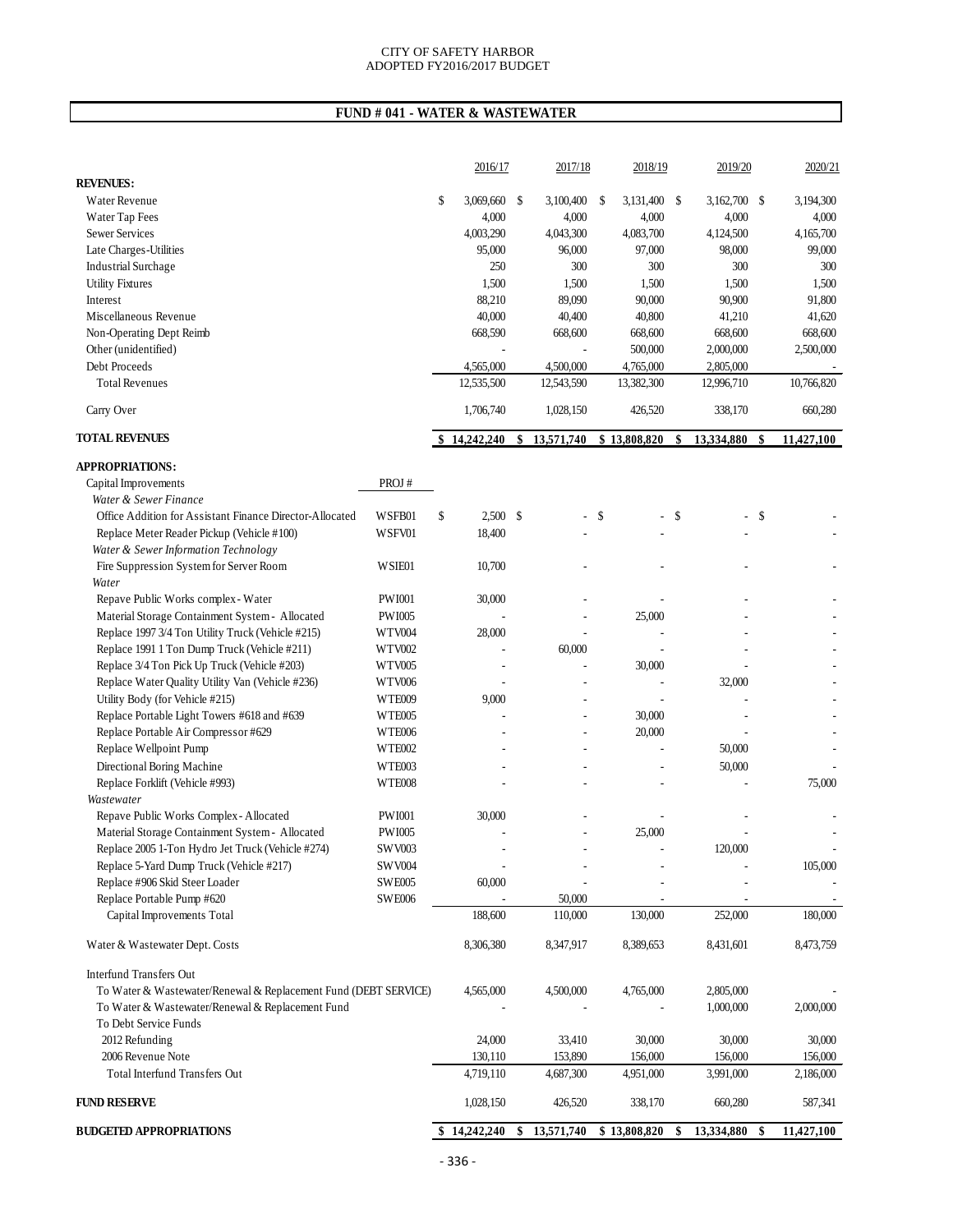| <b>Fund No: 041</b>                                                  |          |            |                      |          |          |          |            |  |  |  |
|----------------------------------------------------------------------|----------|------------|----------------------|----------|----------|----------|------------|--|--|--|
| Department: Water and Sewer Finance                                  |          |            |                      |          |          |          |            |  |  |  |
| <b>Project Title: Office Addition for Assistant Finance Director</b> |          |            |                      |          |          |          |            |  |  |  |
| <b>Funding Source: Water and Wastewater Revenues, Other</b>          |          |            |                      |          |          |          |            |  |  |  |
| <b>Location: City Hall-Finance</b>                                   |          |            |                      |          |          |          |            |  |  |  |
| Account: 041-4015-513-6200                                           |          |            |                      |          |          |          |            |  |  |  |
|                                                                      |          |            |                      |          |          |          |            |  |  |  |
|                                                                      |          |            | <b>PROJECT COSTS</b> |          |          |          |            |  |  |  |
| <b>Project Description</b>                                           | Project# | FY 16/17   | FY 17/18             | FY 18/19 | FY 19/20 | FY 20/21 | 5 YR TOTAL |  |  |  |
| Addition for Assistant Finance<br>Office<br>Director                 | WSFB01   | 2,500      |                      |          |          |          | 2,500      |  |  |  |
| <b>TOTAL</b>                                                         |          | 2,500<br>S | S                    | \$<br>٠  | \$       |          | 2,500      |  |  |  |

# **FY 16/17**

**WSFB01 - Office Addition for Assistant Finance Director:** Separate work space is needed for the Assistant Finance Director position to facilitate confidentiality of conversations with staff, a quiet work area and a secure area for city records. The costs of the improvements will be split 50/50 between the Finance Department and the Water and Sewer Finance Division. The total project cost is estimated at \$5,000.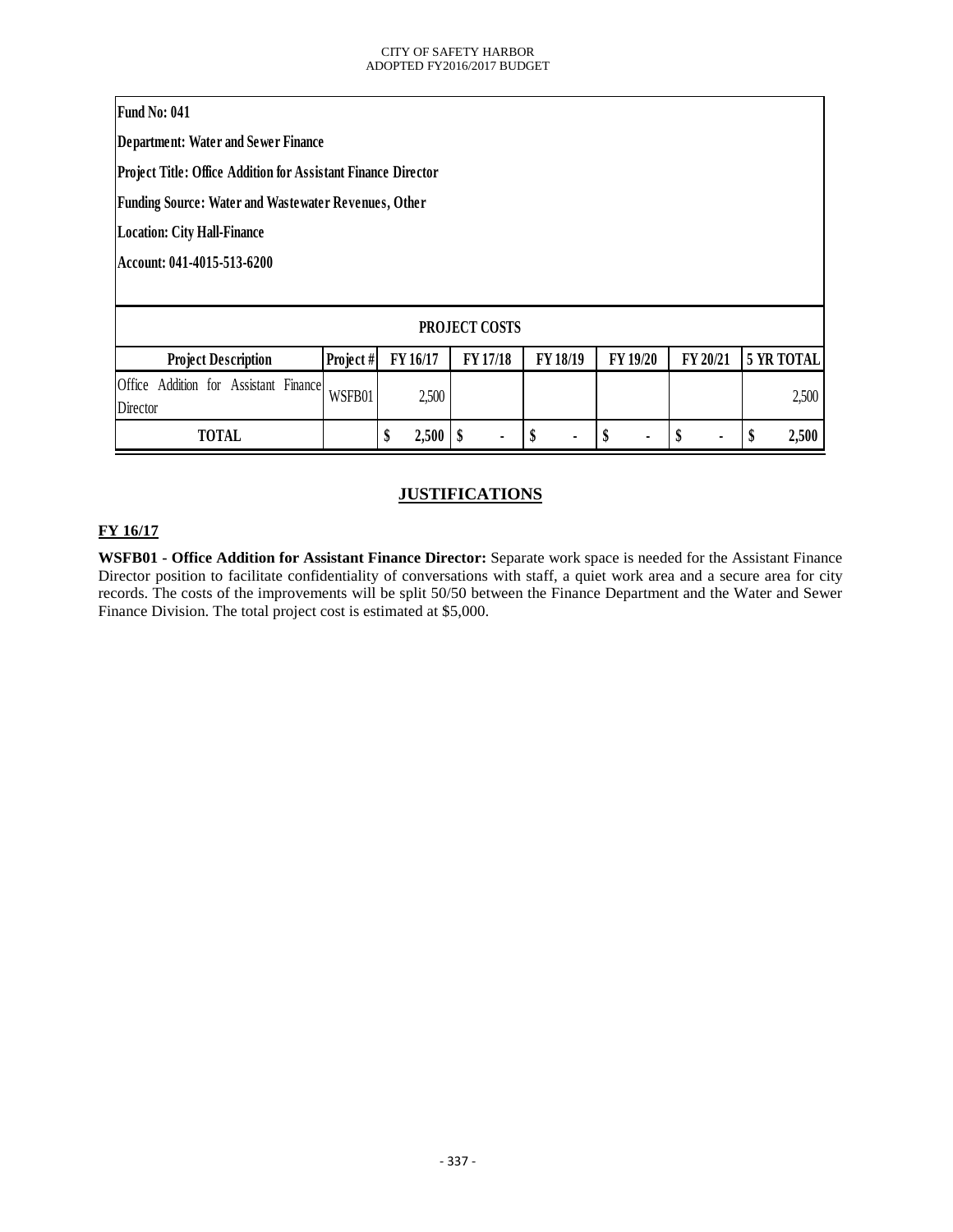| Fund No: 041                                                 |          |              |               |          |          |          |            |
|--------------------------------------------------------------|----------|--------------|---------------|----------|----------|----------|------------|
| Department: 4015-Water & Wastewater Finance                  |          |              |               |          |          |          |            |
| <b>Project Title: W&amp;S Finance Division Vehicle</b>       |          |              |               |          |          |          |            |
| <b>Funding Source: Water &amp; Wastewater Revenue, Other</b> |          |              |               |          |          |          |            |
| <b>Location: City Hall-Finance</b>                           |          |              |               |          |          |          |            |
| Account: 041-4015-513-6401                                   |          |              |               |          |          |          |            |
|                                                              |          |              |               |          |          |          |            |
|                                                              |          |              | PROJECT COSTS |          |          |          |            |
| <b>Project Description</b>                                   | Project# | FY 16/17     | FY 17/18      | FY 18/19 | FY 19/20 | FY 20/21 | 5 YR TOTAL |
| Replace Vehicle #100 (Meter Reader Pickup)                   | WSFV01   | 18,400       |               |          |          |          | 18,400     |
| <b>TOTAL</b>                                                 |          | \$<br>18,400 |               |          | ٠        |          | 18,400     |

# **FY 16/17**

**WSFV01 - Replace Vehicle # 100 (Meter Reader Pickup):** This 2002 pickup truck is used by the Water and Sewer Finance Division meter readers to perform meter readings, turn-on and turn-off of water service, trouble-shooting for possible water leaks, and other necessary daily field operations. The vehicle will be 14 years old by FY16/17, having surpassed its intended useful life.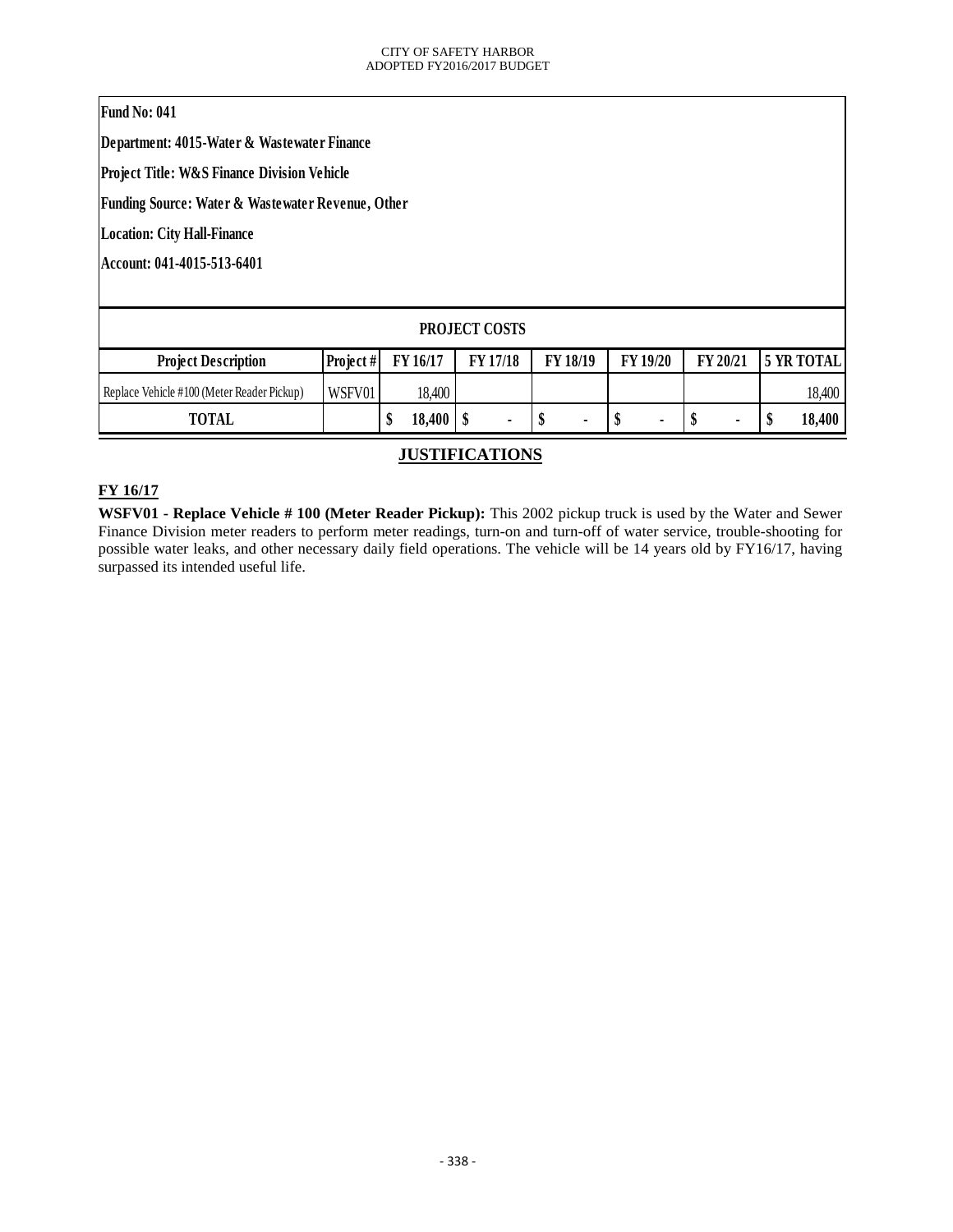| Fund No: 041                                                |          |              |               |          |          |          |            |  |  |  |
|-------------------------------------------------------------|----------|--------------|---------------|----------|----------|----------|------------|--|--|--|
| Department: Water and Sewer Information Technology          |          |              |               |          |          |          |            |  |  |  |
| <b>Project Title: Fire Suppression System</b>               |          |              |               |          |          |          |            |  |  |  |
| <b>Funding Source: Water and Wastewater Revenues, Other</b> |          |              |               |          |          |          |            |  |  |  |
| <b>Location: City Hall-Finance</b>                          |          |              |               |          |          |          |            |  |  |  |
| Account: 041-4016-513-6440                                  |          |              |               |          |          |          |            |  |  |  |
|                                                             |          |              |               |          |          |          |            |  |  |  |
|                                                             |          |              | PROJECT COSTS |          |          |          |            |  |  |  |
| <b>Project Description</b>                                  | Project# | FY 16/17     | FY 17/18      | FY 18/19 | FY 19/20 | FY 20/21 | 5 YR TOTAL |  |  |  |
| Fire Suppression System I.T. Server Room                    | WSIE01   | 10,700       |               |          |          |          | 10,700     |  |  |  |
| <b>TOTAL</b>                                                |          | \$<br>10,700 |               |          |          |          | 10,700     |  |  |  |

# **FY 16/17**

**WSIE01 – Fire Suppression System for I.T. Server Room:** In past audits of the Information Technology department, it has been noted that there is not an automated fire suppression system in the City Hall server room. If a fire were to start in that room and destroyed all the equipment, there would be a serious interruption in City business. The equipment in that room enables all City computer services and much of the telephone service.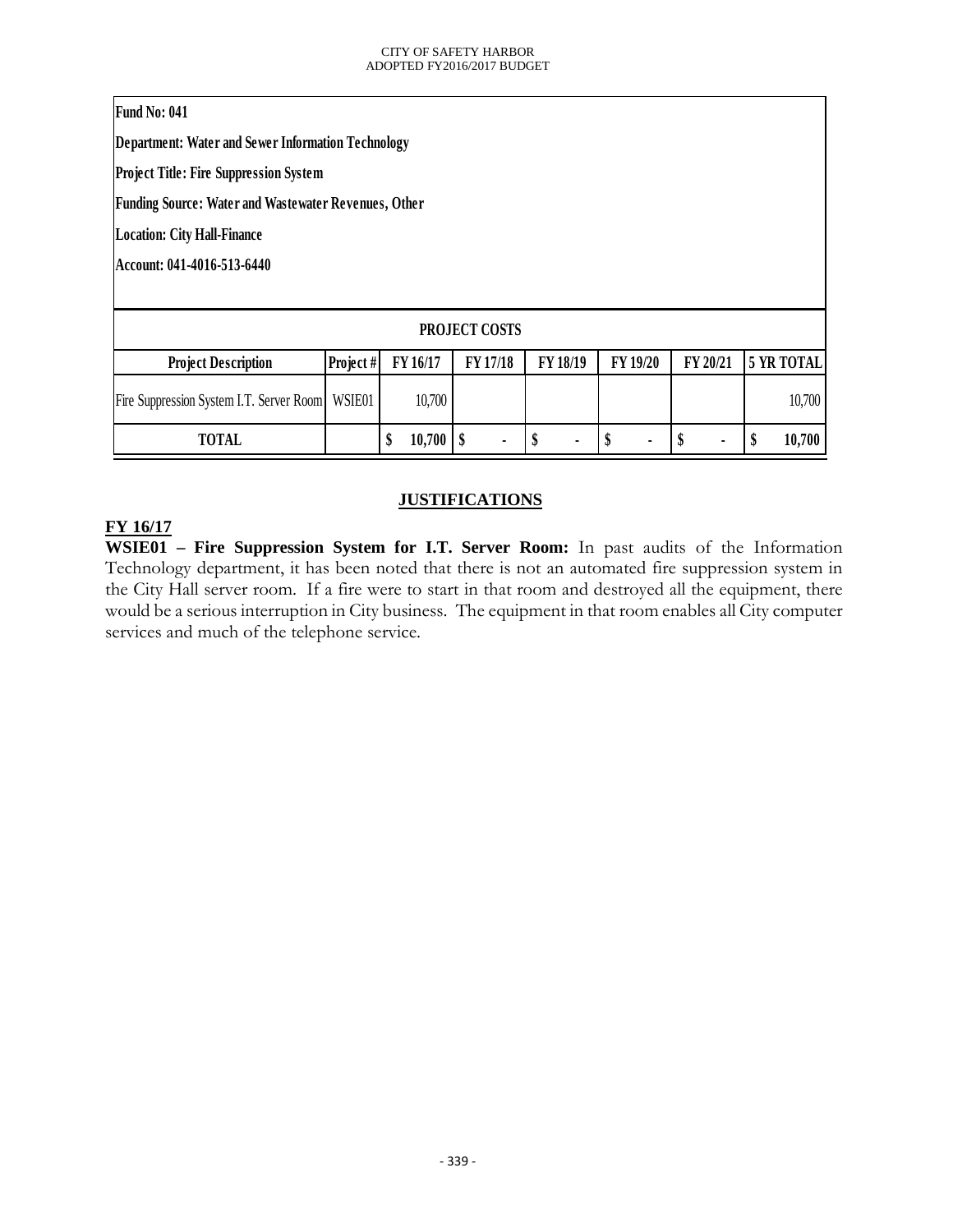**Fund No: 041**

**Department: 35-Water**

**Project Title: Public Works Complex Improvements**

**Funding Source: Water & Wastewater Revenue, Other** 

**Location: Public Works Department**

**Account: 041-4035-533-6300**

| <b>PROJECT COSTS</b>                |               |          |          |          |          |          |            |  |  |  |  |
|-------------------------------------|---------------|----------|----------|----------|----------|----------|------------|--|--|--|--|
| <b>Project Description</b>          | Project#      | FY 16/17 | FY 17/18 | FY 18/19 | FY 19/20 | FY 20/21 | 5 YR TOTAL |  |  |  |  |
| Repave Public Works Complex         | <b>PWI001</b> | 30,000   |          |          |          |          | 30,000     |  |  |  |  |
| Material Storage Containment System | <b>PWI005</b> |          |          | 25,000   |          |          | 25,000     |  |  |  |  |
| <b>TOTAL</b>                        |               | 30,000   |          | 25,000   | ٠        | ٠        | 55,000     |  |  |  |  |

# **ACCOUNTING DISTRIBUTION ACCOUNTING DISTRIBUTION**

| REPAVE PUBLIC WORKS COMPLEX - PWI001 |                         |    |        |  |  |  |  |  |  |  |
|--------------------------------------|-------------------------|----|--------|--|--|--|--|--|--|--|
| 032-3031-541-6300                    | Capital Projects        | \$ | 15,000 |  |  |  |  |  |  |  |
| 032-3033-519-6300                    | <b>Capital Projects</b> |    | 10,000 |  |  |  |  |  |  |  |
| 011-2037-538-6300                    | Stormwater              |    | 15,000 |  |  |  |  |  |  |  |
|                                      |                         |    |        |  |  |  |  |  |  |  |
| 041-4035-533-6300                    | Wtr/Wastewater          |    | 30,000 |  |  |  |  |  |  |  |
| 041-4036-535-6300                    | Wtr/Wastewater          |    | 30,000 |  |  |  |  |  |  |  |
| 044-4532-534-6300                    | Sanitation              |    | 30,000 |  |  |  |  |  |  |  |

|                                       | REPAVE PUBLIC WORKS COMPLEX - PWI001 |        | MATERIAL STORAGE CONTAINMENT SYSTEM - PWI005 |        |
|---------------------------------------|--------------------------------------|--------|----------------------------------------------|--------|
| 032-3031-541-6300 Capital Projects    |                                      | 15.000 | 032-3031-541-6300 Capital Projects           | 50,000 |
| 032-3033-519-6300    Capital Projects |                                      | 10.000 | 011-2037-538-6300 Stormwater                 | 50,000 |

| 011-2037-538-6300 | Stormwater     | 15,000 | 041-4035-533-6300 Wtr/Wastewater | 25,000  |
|-------------------|----------------|--------|----------------------------------|---------|
| 041-4035-533-6300 | Wtr/Wastewater | 30,000 | 041-4036-535-6300 Wtr/Wastewater | 25,000  |
| 041-4036-535-6300 | Wtr/Wastewater | 30,000 | 044-4532-534-6300 Sanitation     | 50,000  |
| 044-4532-534-6300 | Sanitation     | 30,000 | <b>Total Cost Project</b>        | 200,000 |
|                   |                |        |                                  |         |

# **JUSTIFICATIONS**

# **FY 16/17**

**PWI001 - Repave Public Works Complex:** The Public Works Complex asphalt surface was applied in 1994. The life expectancy of asphalt is approximately 10 years old and use and sun has denigrated the surface to a point that by FY16/17, the asphalt mat will require resurfacing. This is the Wastewater Divisions share of the \$130,000 project.

# **FY 18/19**

**PWI005 - Material Storage Containment System:** The 100' x 25' storage containment system would be used to keep materials such as street sweeping debris, rock aggregate for pipe bedding, sediment from manholes and catch basins, asphalt millings, road base, and occasional discharge from sanitation/recycling trucks.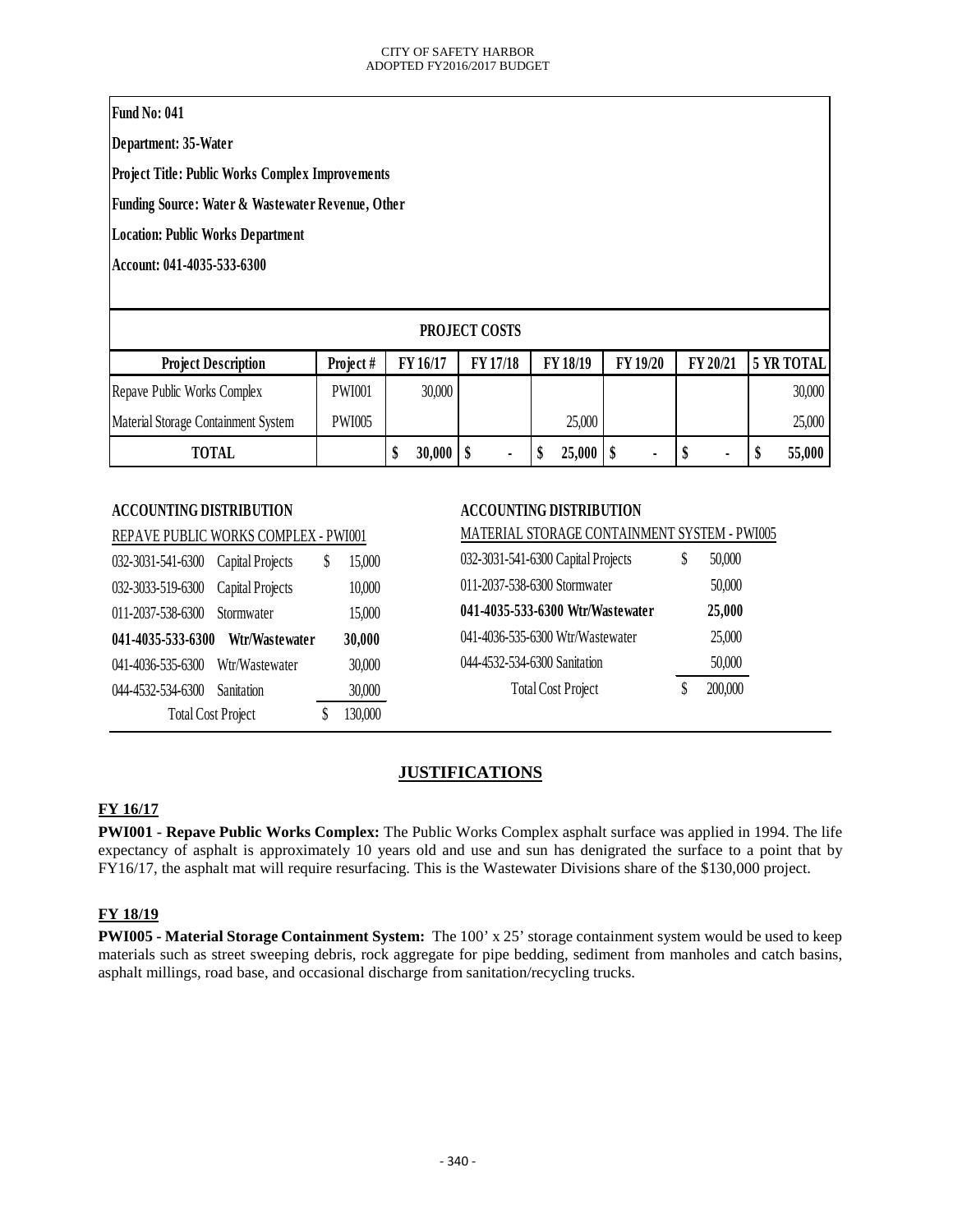| <b>Fund No: 041</b>                                                            |               |              |          |          |          |          |               |  |  |  |  |
|--------------------------------------------------------------------------------|---------------|--------------|----------|----------|----------|----------|---------------|--|--|--|--|
| Department: 35-Water                                                           |               |              |          |          |          |          |               |  |  |  |  |
| <b>Project Title: Water Division Vehicles</b>                                  |               |              |          |          |          |          |               |  |  |  |  |
| Funding Source: Water & Wastewater Revenue, Other                              |               |              |          |          |          |          |               |  |  |  |  |
| <b>Location: Public Works Complex/1200 Railroad Avenue</b>                     |               |              |          |          |          |          |               |  |  |  |  |
| Account: 041-4035-533-6401                                                     |               |              |          |          |          |          |               |  |  |  |  |
|                                                                                |               |              |          |          |          |          |               |  |  |  |  |
| PROJECT COSTS                                                                  |               |              |          |          |          |          |               |  |  |  |  |
| <b>Project Description</b>                                                     | Project#      | FY 16/17     | FY 17/18 | FY 18/19 | FY 19/20 | FY 20/21 | 5 YR TOTAL    |  |  |  |  |
| Replace Vehicle #215 (3/4 Utility Truck)                                       | WTV004        | 28,000       |          |          |          |          | 28,000        |  |  |  |  |
| Replace Vehicle #211 (1 Ton Dump Truck)                                        | WTV002        |              | 60,000   |          |          |          | 60,000        |  |  |  |  |
| Replace Vehicle #203(3/4 Ton Pick Up Truck)                                    | <b>WTV005</b> |              |          | 30,000   |          |          | 30,000        |  |  |  |  |
| Replace Vehicle #236 (water quality utility van)<br>WTV006<br>32,000<br>32,000 |               |              |          |          |          |          |               |  |  |  |  |
| <b>TOTAL</b>                                                                   |               | 28,000<br>\$ | 60,000   | 30,000   | 32,000   | \$       | 150,000<br>\$ |  |  |  |  |

# **FY 16/17**

**WTV004 - Replace vehicle # 215 (3/4 ton utility truck):** This 1997 utility truck is used by the Water and Wastewater Division to perform necessary daily field repairs. The utility body provides for storage of tools and numerous materials that are required to make repairs without having to return to the shop for the needed materials. The storage bins are also lockable for safe keeping at night. This vehicle has been repainted and refurbished and by 15/16 budget will be 19 years old.

# **FY17/18**

**WTV002 - Replace vehicle # 211 (one ton dump truck):** Vehicle 211 is a 1991 one ton dump truck that has been repainted and refurbished. The vehicle's suspension is worn. Typical useful life for this type of vehicle is 15 years. In FY 16/17 this vehicle will be 26 years old. The vehicle is used by the Water and Wastewater Division field crews to haul material to and from the job site.

# **FY 18/19**

**WTV005 - Replace vehicle #203 (3/4 ton pickup truck):** This 2004 pickup truck is used daily for pump station maintenance and by FY 18/19 will have approximately 100,000 miles and in FY 18/19 this vehicle will be 14 years old. This vehicle has exceeded its life expectancy.

#### **FY 19/20**

**WTV006 - Replace vehicle #236 (water quality utility van):** This 2005 utility van is used for potable water quality sampling, and fire hydrant maintenance. By FY19/20 it will be 15 years old and have met it's life expectancy.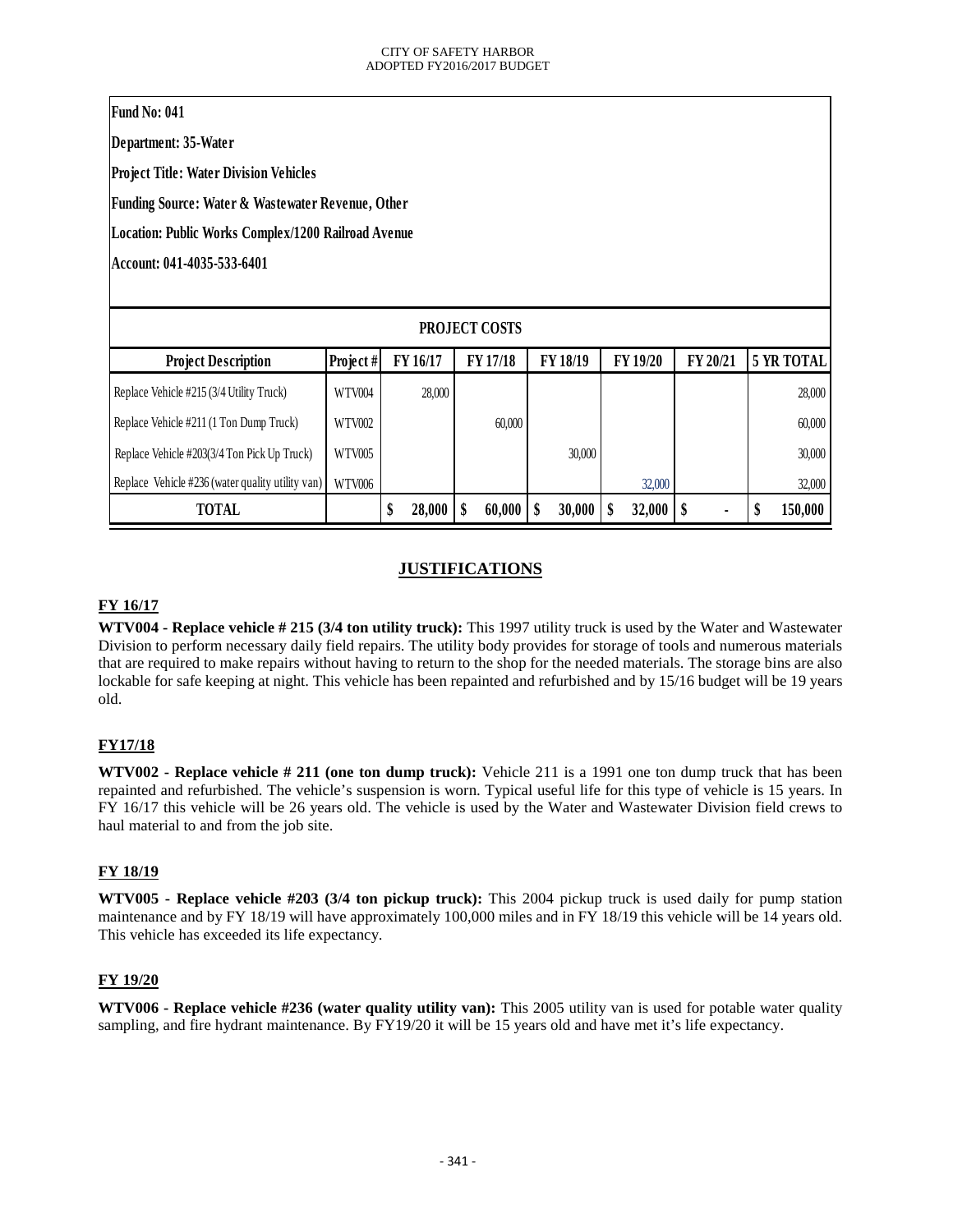| <b>Fund No: 041</b>                                          |          |             |          |              |               |              |               |  |  |  |  |
|--------------------------------------------------------------|----------|-------------|----------|--------------|---------------|--------------|---------------|--|--|--|--|
| Department: 035-Water                                        |          |             |          |              |               |              |               |  |  |  |  |
| <b>Project Title: Water Division Equipment</b>               |          |             |          |              |               |              |               |  |  |  |  |
| Funding Source: Water & Wastewater Revenues, Other           |          |             |          |              |               |              |               |  |  |  |  |
| <b>Location: Public Works Complex / 1200 Railroad Avenue</b> |          |             |          |              |               |              |               |  |  |  |  |
| Account: 041-4035-533-6440                                   |          |             |          |              |               |              |               |  |  |  |  |
|                                                              |          |             |          |              |               |              |               |  |  |  |  |
| PROJECT COSTS                                                |          |             |          |              |               |              |               |  |  |  |  |
| <b>Project Description</b>                                   | Project# | FY 16/17    | FY 17/18 | FY 18/19     | FY 19/20      | FY 20/21     | 5 YR TOTAL    |  |  |  |  |
| Utility Body for Vehicle #215                                | WTE009   | 9,000       |          |              |               |              | 9,000         |  |  |  |  |
| Replace Portable Light Towers #618 and #639                  | WTE005   |             |          | 30,000       |               |              | 30,000        |  |  |  |  |
| Replace Portable Air Compressor #629                         | WTE006   |             |          | 20,000       |               |              | 20,000        |  |  |  |  |
| Directional Boring Machine                                   | WTE003   |             |          |              | 50,000        |              | 50,000        |  |  |  |  |
| Replace Wellpoint Pump                                       | WTE002   |             |          |              | 50,000        |              | 50,000        |  |  |  |  |
| Replace Forklift #993                                        | WTE008   |             |          |              |               | 75,000       | 75,000        |  |  |  |  |
| <b>TOTAL</b>                                                 |          | \$<br>9,000 | \$       | 50,000<br>\$ | 100,000<br>\$ | 75,000<br>\$ | 234,000<br>\$ |  |  |  |  |

#### **FY 16/17**

**WTE009 - Utility Body for Vehicle #215:** Storage o tools and numerous materials that are required to make repairs without having to return to the shop for needed materials.

#### **FY 18/19**

**WTE005 - Replace Portable Light Towers # 618 and # 639:** Existing units are 1991 models. They are necessary to provide required lighting for field crews while performing emergency repair work and for special events.

**WTE006 - Replace Portable Air Compressor # 629:** Existing unit is a 1989 model and is used for various types of jobs including sandblasting, water main tapping, jack hammers and jack and bore equipment. By 18/19 budget year the existing unit will be 30 years old.

#### **FY 19/20**

**WTE003 - Directional Boring Machine:** The current boring machine is a 1985 pipe pusher that parts are no longer available. Without directional control of the boring head damage could happen to other buried utilities.

**WTE002 - Replace Wellpoint Pump:** The current pump is a 1991 model that frequently requires repairs. By the FY 19/20 budget, it will be 29 years old. The pump is necessary to dewater the ground prior to excavating for the repair of water and sewer pipelines and is required to run continuously 24 hours a day during these repairs. The new pump will have a 70 (dba) or lower noise level so that it is more environmentally/neighborhood friendly.

#### **FY 20/21**

**WTE008 - Replace Forklift # 993:** This 1993 forklift has a 10,000 lb lifting capacity and provides for safe unloading procedures for numerous Public Works related projects. By the 20/21 budget this forklift will be 28 years old.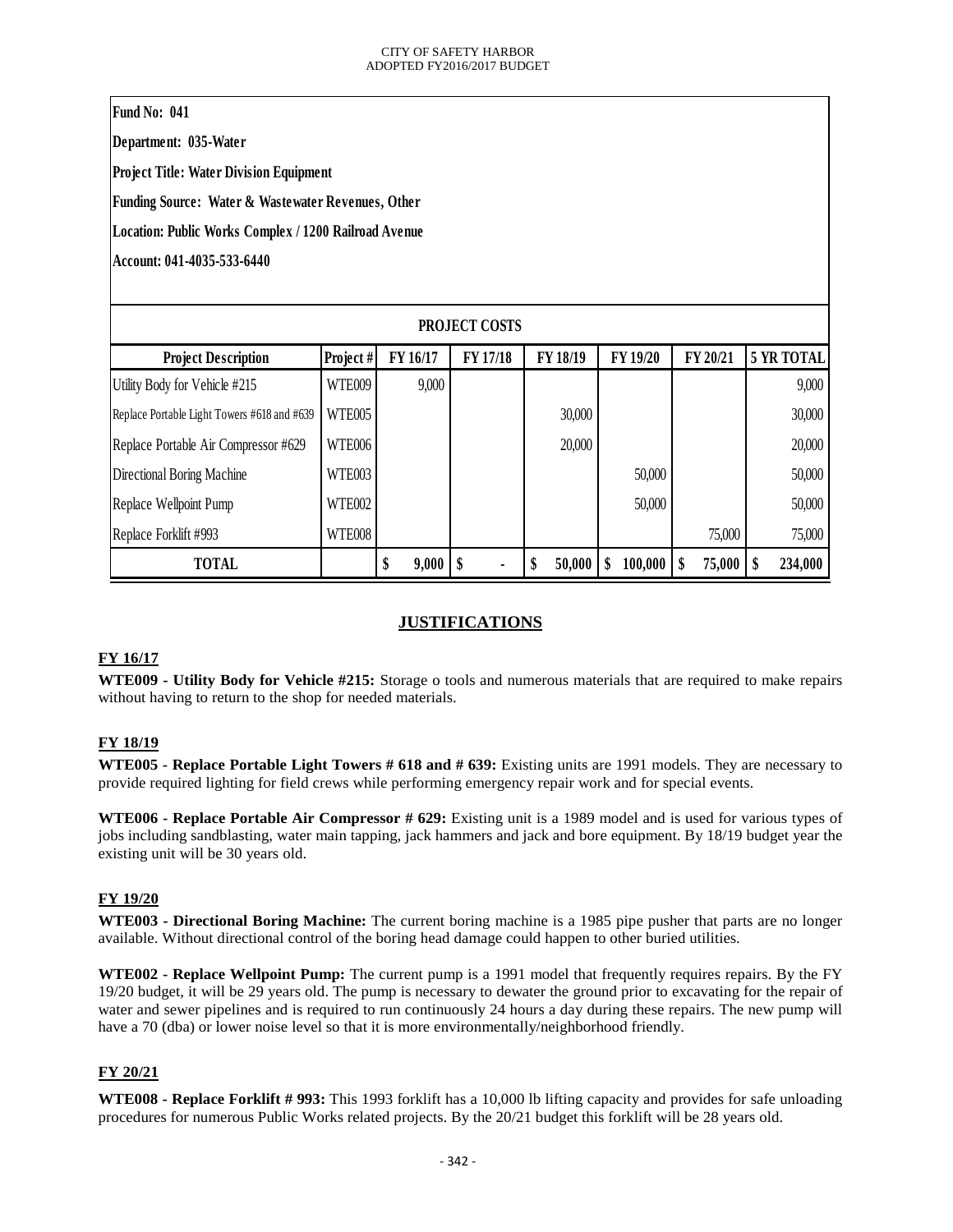#### CITY OF SAFETY HARBOR ADOPTED FY2016/2017 BUDGET

# **Fund No: 041**

**Department: 36-Wastewater**

**Project Title: Public Works Complex Improvements**

**Funding Source: Water & Wastewater Revenue, Other** 

**Location: Public Works Complex/1200 Railroad Avenue**

**Account: 041-4036-535-6300**

|                                     |               |          | <b>PROJECT COSTS</b> |               |          |          |            |
|-------------------------------------|---------------|----------|----------------------|---------------|----------|----------|------------|
| <b>Project Description</b>          | Project#      | FY 16/17 | FY 17/18             | FY 18/19      | FY 19/20 | FY 20/21 | 5 YR TOTAL |
| Repave Public Works Complex         | <b>PWI001</b> | 30,000   |                      |               |          |          | 30,000     |
| Material Storage Containment System | <b>PWI005</b> |          |                      | 25,000        |          |          | 25,000     |
| <b>TOTAL</b>                        |               | 30,000   |                      | $25,000$   \$ |          | - 10     | 55,000     |

# **ACCOUNTING DISTRIBUTION ACCOUNTING DISTRIBUTION**

|                   | REPAVE PUBLIC WORKS COMPLEX - PWI001 |    |         |
|-------------------|--------------------------------------|----|---------|
| 032-3031-541-6300 | Capital Projects                     | \$ | 15,000  |
| 032-3033-519-6300 | Capital Projects                     |    | 10,000  |
| 011-2037-538-6300 | Stormwater                           |    | 15,000  |
| 041-4035-533-6300 | Wtr/Wastewater                       |    | 30,000  |
| 041-4036-535-6300 | Wtr/Wastewater                       |    | 30,000  |
| 044-4532-534-6300 | Sanitation                           |    | 30,000  |
|                   | <b>Total Cost Project</b>            | S  | 130,000 |

| REPAVE PUBLIC WORKS COMPLEX - PWI001 |                |        | MATERIAL STORAGE CONTAINMENT SYSTEM - PWI005 |         |
|--------------------------------------|----------------|--------|----------------------------------------------|---------|
| 032-3031-541-6300 Capital Projects   |                | 15,000 | 032-3031-541-6300 Capital Projects           | 50,000  |
| 032-3033-519-6300 Capital Projects   |                | 10,000 | 011-2037-538-6300 Stormwater                 | 50,000  |
| 011-2037-538-6300                    | Stormwater     | 15,000 | 041-4035-533-6300 Wtr/Wastewater             | 25,000  |
| 041-4035-533-6300                    | Wtr/Wastewater | 30,000 | 041-4036-535-6300 Wtr/Wastewater             | 25,000  |
| 041-4036-535-6300                    | Wtr/Wastewater | 30,000 | 044-4532-534-6300 Sanitation                 | 50,000  |
| 044-4532-534-6300                    | Sanitation     | 30,000 | <b>Total Cost Project</b>                    | 200,000 |
|                                      |                |        |                                              |         |

# **JUSTIFICATIONS**

# **FY 16/17**

**PWI001 - Repave Public Works Complex:** The Public Works Complex asphalt surface was applied in 1994. The life expectancy of asphalt is approximately 10 years old and use and sun has denigrated the surface to a point that by FY16/17, the asphalt mat will require resurfacing. This is the Wastewater Divisions share of the \$130,000 project.

# **FY 18/19**

**PWI005 - Material Storage Containment System:** The 100' x 25' storage containment system would be used to keep materials such as street sweeping debris, rock aggregate for pipe bedding, sediment from manholes and catch basins, asphalt millings, road base, and occasional discharge from sanitation/recycling trucks.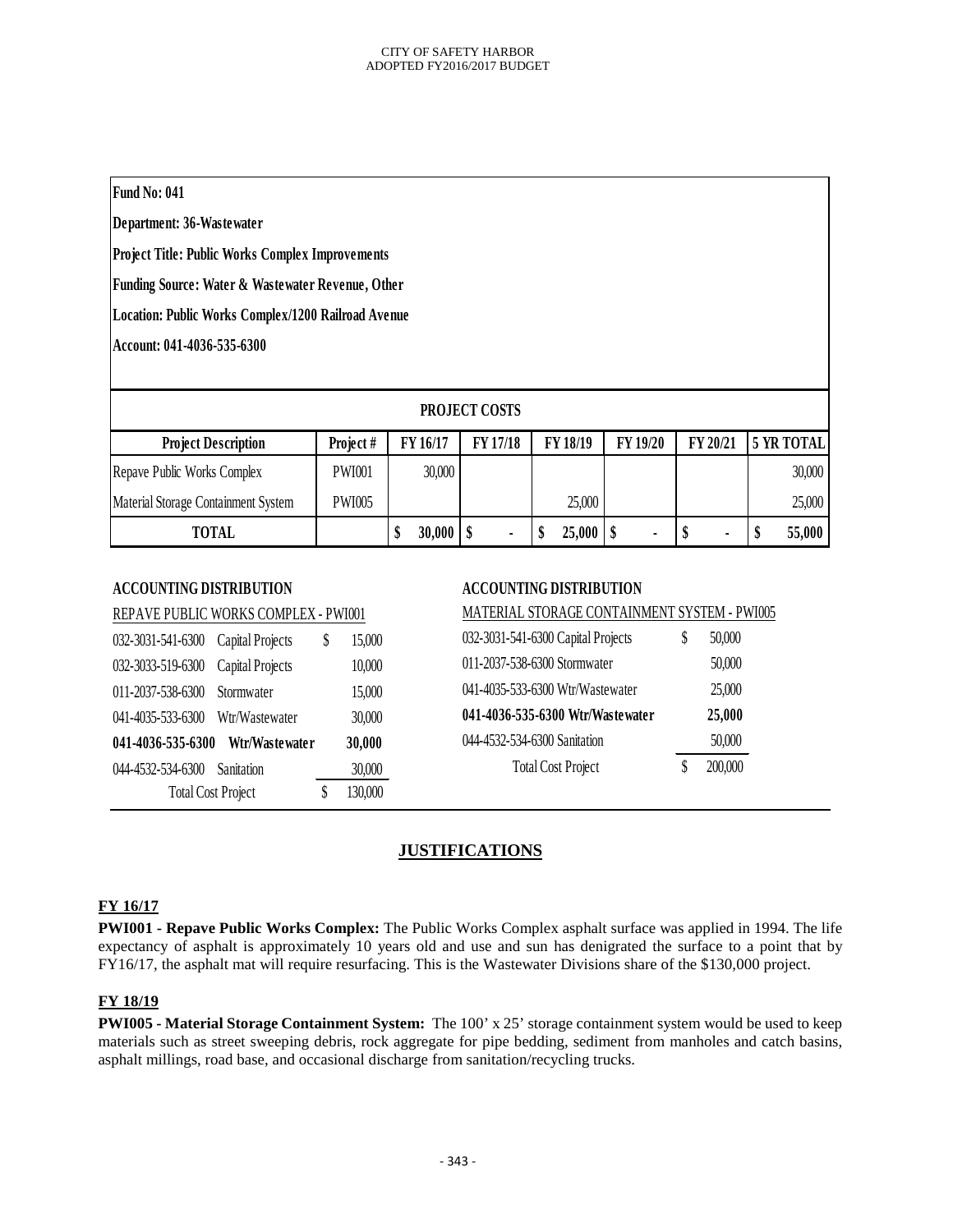| <b>Fund No: 041</b>                                 |               |          |               |          |               |              |            |
|-----------------------------------------------------|---------------|----------|---------------|----------|---------------|--------------|------------|
| Department: 036-Wastewater                          |               |          |               |          |               |              |            |
| <b>Project Title: Wastewater Division Vehicles</b>  |               |          |               |          |               |              |            |
| Funding Source: Water & Wastewater, Revenue, Other  |               |          |               |          |               |              |            |
| Location: Public Works Complex/1200 Railroad Avenue |               |          |               |          |               |              |            |
| Account: 041-4036-535-6401                          |               |          |               |          |               |              |            |
|                                                     |               |          |               |          |               |              |            |
|                                                     |               |          | PROJECT COSTS |          |               |              |            |
| <b>Project Description</b>                          | Project#      | FY 16/17 | FY 17/18      | FY 18/19 | FY 19/20      | FY 20/21     | 5 YR TOTAL |
| Replace Vehicle # 274 (One ton hydro jet<br>truck)  | <b>SWV003</b> |          |               |          | 120,000       |              | 120,000    |
| Replace Vehicle # 217 (5yard dump<br>truek)         | <b>SWV004</b> |          |               |          |               | 105,000      | 105,000    |
| <b>TOTAL</b>                                        |               | \$       | \$            | \$<br>٠  | 120,000<br>\$ | 105,000<br>S | 225,000    |

# **FY 19/20**

**SWV003 - Replace vehicle #274 (one ton hydro jet truck):** This 2005 hydro jet truck is used by the wastewater division staff to perform necessary daily maintenance, including cleaning and unclogging sewer lines and locating existing underground utilities.

# **FY 20/21**

**SWV004 - Replace vehicle #217 (5 yard dump truck):** This 1989 dump truck is used by wastewater and water personnel to transport roadway materials, and trailer necessary heavy equipment into the field. By the 20/21 budget this vehicle will be 32 years old.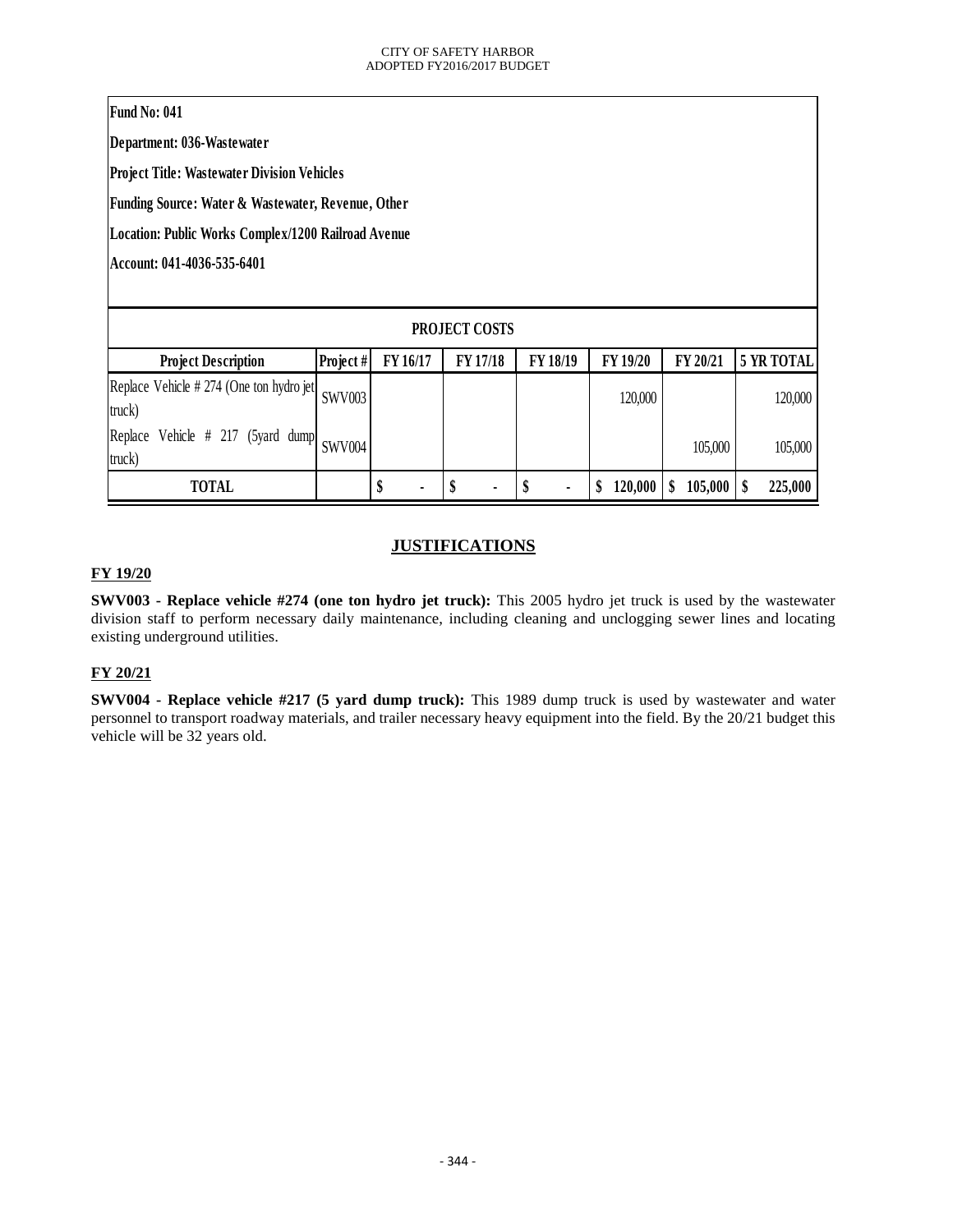| Fund No: 041                                        |               |              |                     |          |          |          |               |
|-----------------------------------------------------|---------------|--------------|---------------------|----------|----------|----------|---------------|
| Department: 036-Wastewater                          |               |              |                     |          |          |          |               |
| <b>Project Title: Wastewater Division Equipment</b> |               |              |                     |          |          |          |               |
| Funding Source: Water & Wastewater, Revenue, Other  |               |              |                     |          |          |          |               |
| Location: Public Works Complex/1200 Railroad Avenue |               |              |                     |          |          |          |               |
| Account: 041-4036-535-6440                          |               |              |                     |          |          |          |               |
|                                                     |               |              |                     |          |          |          |               |
|                                                     |               |              | PROJECT COSTS       |          |          |          |               |
| <b>Project Description</b>                          | Project#      | FY 16/17     | FY 17/18            | FY 18/19 | FY 19/20 | FY 20/21 | 5 YR TOTAL    |
| Replace Vehicle # 906 Skid-Steer Loader             | <b>SWE005</b> | 60,000       |                     |          |          |          | 60,000        |
| Replace Portable Pump # 620                         | <b>SWE006</b> |              | 50,000              |          |          |          | 50,000        |
| <b>TOTAL</b>                                        |               | \$<br>60,000 | $50,000$   \$<br>\$ | ٠        |          |          | \$<br>110,000 |

# **FY 16/17**

**SWE005 - Replace # 906 Skid Steer Loader:** Existing unit is a 2003 model and by FY 16/17 will be 14 years old. It is frequently used by the water and wastewater divisions to perform multi job tasks with a variety of existing attachments. During extended periods of running time it is beginning to break down in the field due to high hours and normal wear.

# **FY17/18**

**SWE006 - Replace portable pump #620:** Existing unit is a 1986 model, and is used to bypass sewage around lift stations during electrical or mechanical failures. The new unit will have a 70 (dba) or lower noise level so that it is more environmentally/neighborhood friendly.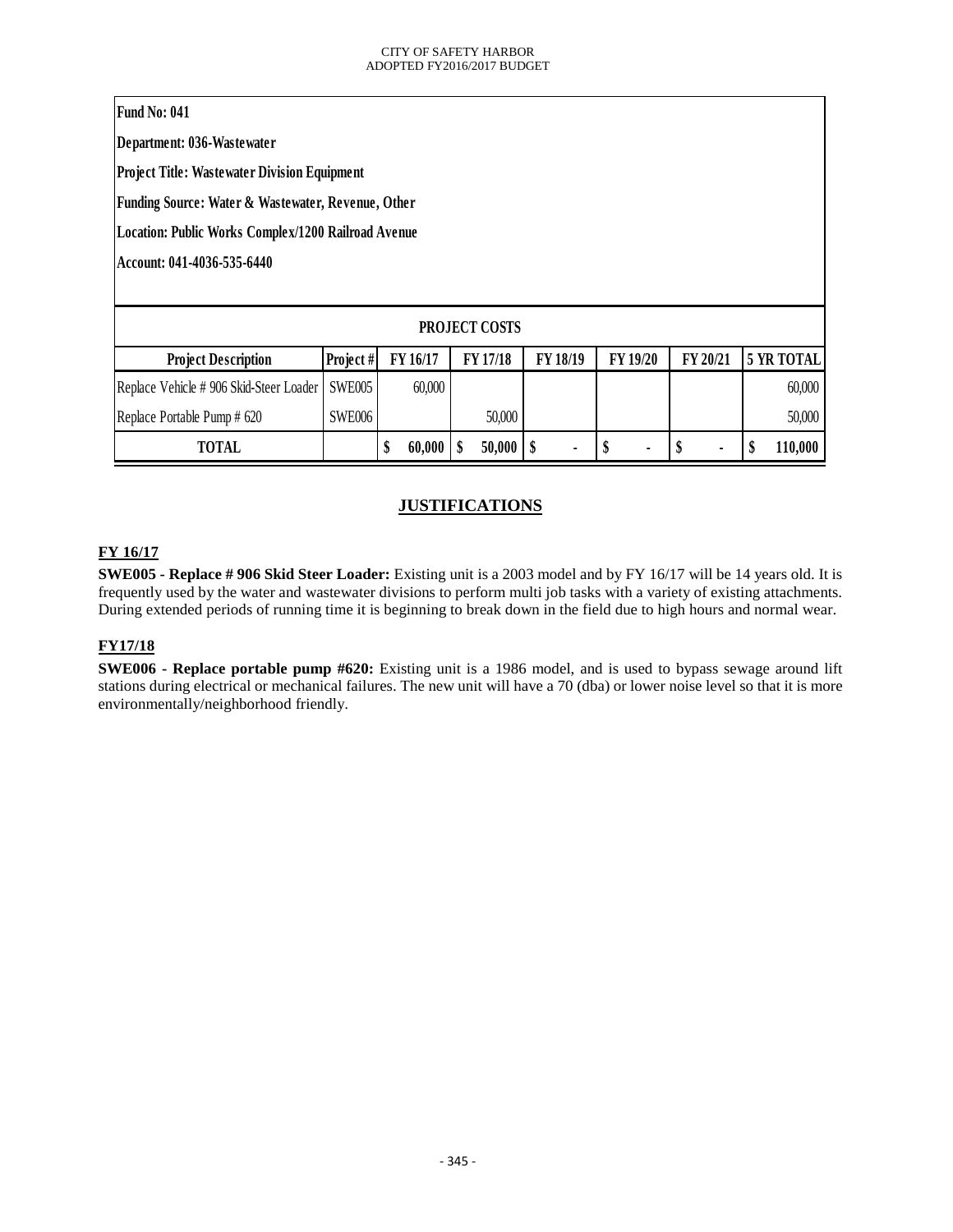#### CITY OF SAFETY HARBOR ADOPTED FY2016/2017 BUDGET

# **FUND # 044 - SANITATION FUND**

|                                                 |               | 2016/17          |               | 2017/18      |               | 2018/19     | 2019/20     |                         | 2020/21   |
|-------------------------------------------------|---------------|------------------|---------------|--------------|---------------|-------------|-------------|-------------------------|-----------|
| <b>REVENUES:</b>                                |               |                  |               |              |               |             |             |                         |           |
| Solid Waste Franchise Fee                       |               | \$<br>40,000     | \$            | 40,600       | - \$          | $41,200$ \$ | 41,800 \$   |                         | 42,400    |
| Grants                                          |               | 13,470           |               | 13,470       |               | 13,470      | 13,470      |                         | 13,470    |
| <b>Industrial Surchage</b>                      |               | 2,250            |               | 2,250        |               | 2,250       | 2,250       |                         | 2,250     |
| Sanitation/Refuse Charges                       |               | 2,856,000        |               | 2,884,560    |               | 2,913,410   | 2,942,540   |                         | 2,971,970 |
| Interest                                        |               | 32,460           |               | 32,100       |               | 32,400      | 32,700      |                         | 33,000    |
| Recycling Sales                                 |               | 10,000           |               | 10,100       |               | 10,200      | 10,300      |                         | 10,400    |
| Miscellaneous                                   |               | 10,000           |               | 1,200        |               | 11,200      | 1,200       |                         | 11,200    |
| Other                                           |               |                  |               | 60,000       |               | 60,000      | 60,000      |                         | 60,000    |
| <b>Total Revenues</b>                           |               | 2,964,180        |               | 3,044,280    |               | 3,084,130   | 3,104,260   |                         | 3,144,690 |
| Carry Over                                      |               | 1,239,670        |               | 916,240      |               | 547,500     | 63,810      |                         | 105,250   |
| <b>TOTAL REVENUES</b>                           |               | 4,203,850        | <sup>\$</sup> | 3,960,520    | $\mathbf{\$}$ | 3,631,630   | \$3,168,070 | \$                      | 3,249,940 |
| <b>APPROPRIATIONS:</b>                          |               |                  |               |              |               |             |             |                         |           |
| Capital Improvements                            | Proj#         |                  |               |              |               |             |             |                         |           |
| <b>Equipment Storage Awning</b>                 | <b>SNI002</b> | \$<br>170,000 \$ |               | ä,           | \$            |             | \$          | $\sqrt[6]{\frac{1}{2}}$ |           |
| Repave Public Works Complex - Allocated         | <b>PWI001</b> | 30,000           |               |              |               |             |             |                         |           |
| Material Storage Containment System - Allocated | <b>PWI005</b> |                  |               |              |               | 50,000      |             |                         |           |
| Refurbish Side Loader #312                      | SNV016        | 150,000          |               |              |               |             |             |                         |           |
| Extended Cab Pick Up #399                       | SNV021        |                  |               | 30,000       |               |             |             |                         |           |
| Replace side loaders #316                       | SNV015        |                  |               | 285,000      |               |             |             |                         |           |
| Replace side loaders #317                       | <b>SNV015</b> |                  |               |              |               | 285,000     |             |                         |           |
| Refurbish (1) Side Loader #509                  | SNV023        |                  |               |              |               | 170,000     |             |                         |           |
| Radio frequency identification device           | EQSN06        | 25,000           |               |              |               |             |             |                         |           |
| <b>Trash Containers</b>                         | <b>PWE004</b> | 60,000           |               |              |               |             |             |                         |           |
| Recycling Containers                            | SNE002        |                  |               | 50,000       |               |             |             |                         |           |
| Capital Improvements Total                      |               | 435,000          |               | 365,000      |               | 505,000     |             |                         |           |
| Sanitation Dept. Costs                          |               | 2,852,610        |               | 2,995,200    |               | 3,010,000   | 3,010,000   |                         | 3,010,000 |
| Interfund Transfer Out to Debt Service Fund     |               |                  |               | 52,820       |               | 52,820      | 52,820      |                         | 52,820    |
| <b>FUND RESERVE</b>                             |               | 916,240          |               | 547,500      |               | 63,810      | 105,250     |                         | 187,120   |
| <b>BUDGETED APPROPRIATIONS</b>                  |               | \$<br>4,203,850  | \$            | 3,960,520 \$ |               | 3,631,630   | \$3,168,070 | \$                      | 3,249,940 |
|                                                 |               |                  |               |              |               |             |             |                         |           |
| <b>UNFUNDED PROJECTS</b>                        |               |                  |               |              |               |             |             |                         |           |
| Dumpster Transporter (Vehicle #318)             | SNV022        |                  |               |              |               |             | 93,000      |                         |           |
| Replace Side Loader #308                        | SNV024        |                  |               |              |               |             | 290,000     |                         |           |
| Replace Side Loader #309                        | SNV024        |                  |               |              |               |             |             |                         | 290,000   |
| Replace Front Loader #514                       | SNV025        |                  |               |              |               |             |             |                         | 300,000   |
| <b>CNG Filling Station</b>                      | <b>FLE006</b> |                  |               |              |               |             |             |                         | 300,000   |
| <b>TOTAL UNFUNDED PROJECTS</b>                  |               |                  |               |              |               |             | 383,000     |                         | 890,000   |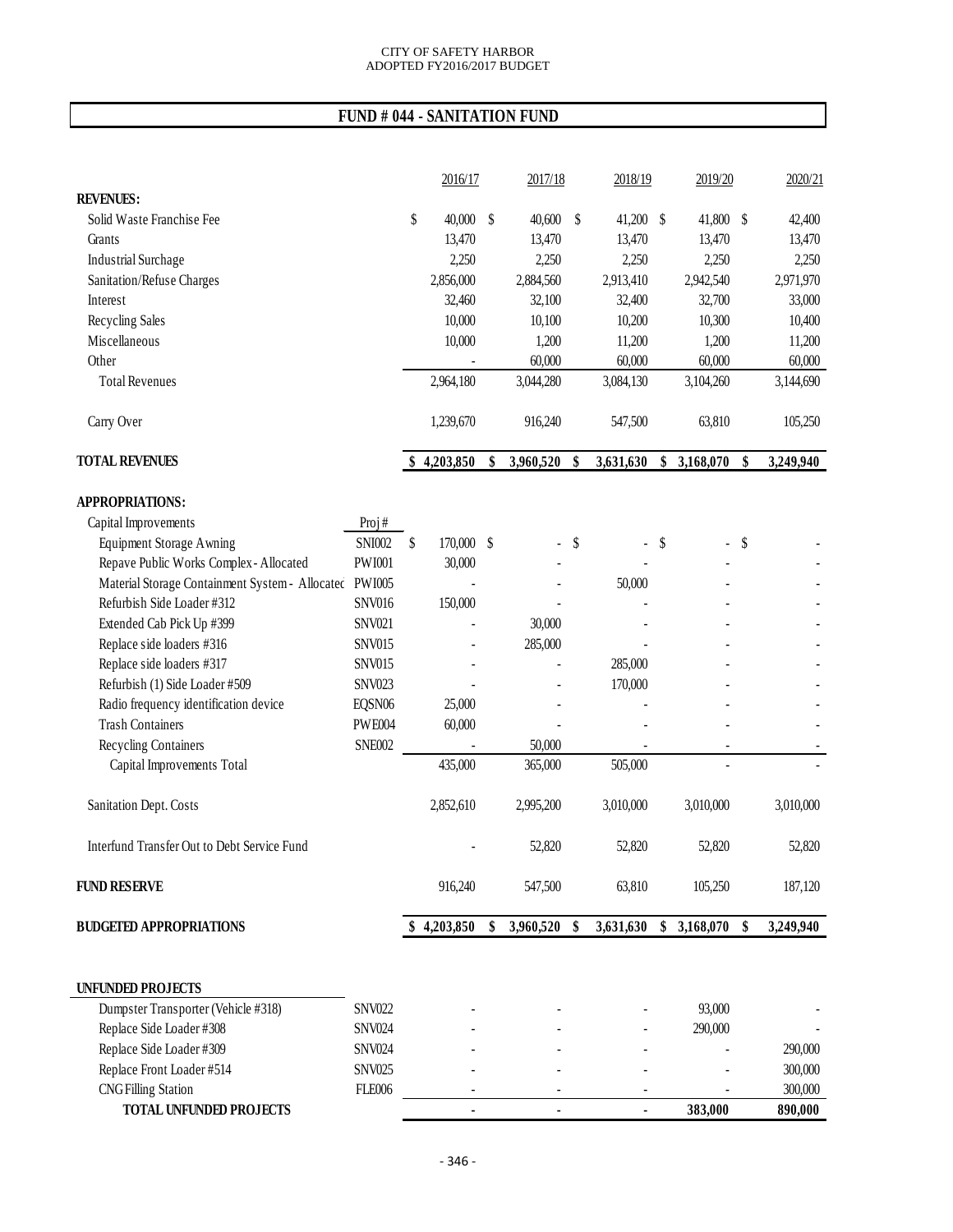| <b>Fund No: 044 Sanitation</b>                                                                                   |               |               |                      |         |  |         |
|------------------------------------------------------------------------------------------------------------------|---------------|---------------|----------------------|---------|--|---------|
| Department: 4532 Sanitation                                                                                      |               |               |                      |         |  |         |
| <b>Project Title: Improvements for Sanitation Division</b>                                                       |               |               |                      |         |  |         |
| <b>Funding Source: Sanitation Revenue</b>                                                                        |               |               |                      |         |  |         |
| Location: Public Works Department/1200 Railroad Avenue                                                           |               |               |                      |         |  |         |
| Account: 044-4532-534-6200                                                                                       |               |               |                      |         |  |         |
|                                                                                                                  |               |               |                      |         |  |         |
|                                                                                                                  |               |               | <b>PROJECT COSTS</b> |         |  |         |
| 5 YR TOTAL<br>Project#<br>FY 16/17<br>FY 17/18<br>FY 18/19<br>FY 19/20<br>FY 20/21<br><b>Project Description</b> |               |               |                      |         |  |         |
| Equipment Storage Awning                                                                                         | <b>SNI002</b> | 170,000       |                      |         |  | 170,000 |
| <b>TOTAL</b>                                                                                                     |               | 170,000<br>\$ |                      | \$<br>۰ |  | 170,000 |

# **FY 16/17**

**SNI002 - Equipment storage awning**: This awning will be used by the Sanitation Division to keep equipment out of the weather when not in use. Equipment that has been kept out of the weather has historically lasted longer. The equipment awning will be a permanent structure that will meet all current wind load requirements.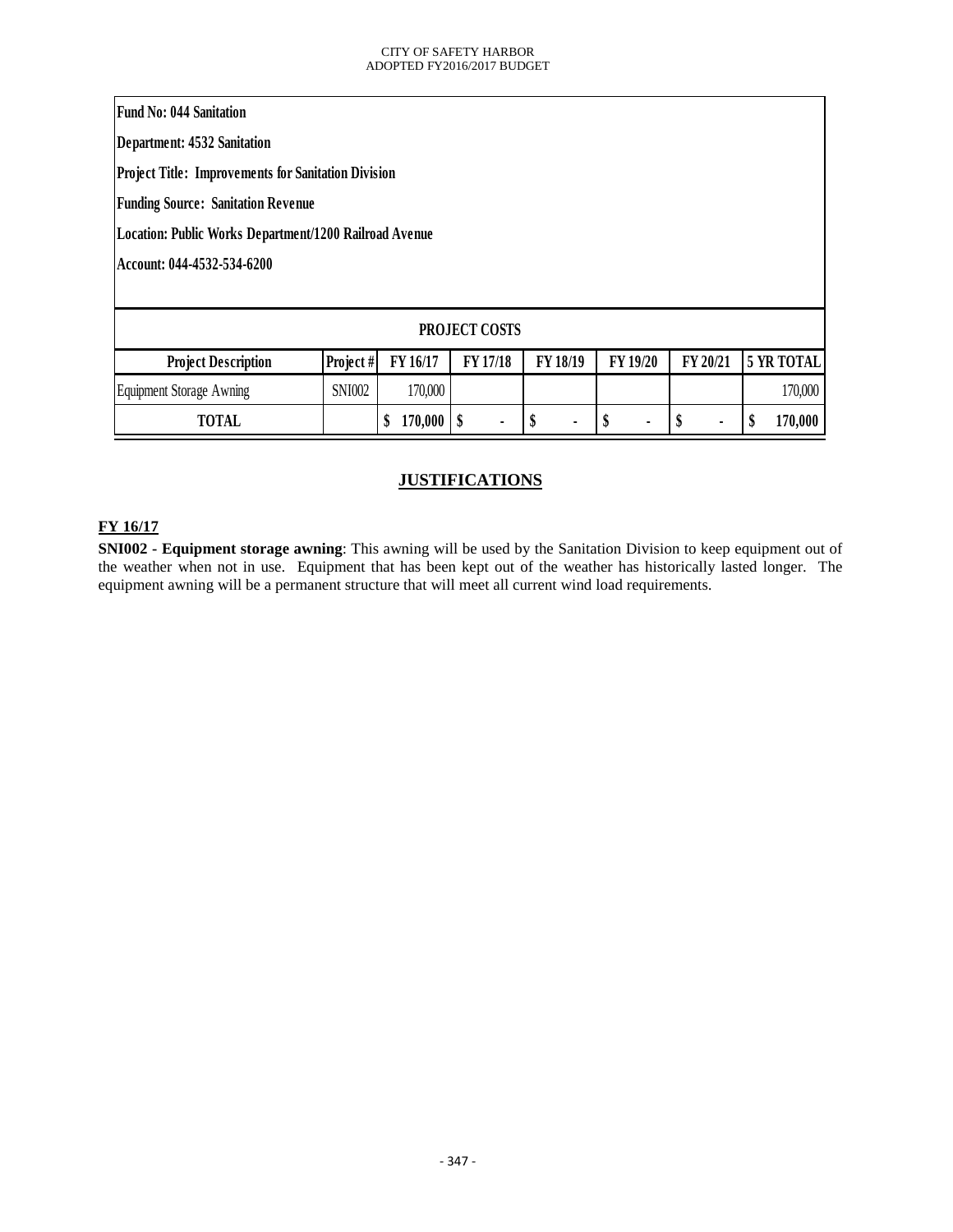|  | Fund No: 044 Sanitation |
|--|-------------------------|
|  |                         |

**Department: 4532 Sanitation**

**Project Title: Public Works Complex Improvements**

**Funding Source: Sanitaiton Revenues, Other**

**Location: Public Works Department/1200 Railroad Avenue**

**Account: 044-4532-534-6300**

|                                     |               |          | PROJECT COSTS |          |          |          |                   |
|-------------------------------------|---------------|----------|---------------|----------|----------|----------|-------------------|
| <b>Project Description</b>          | Project#      | FY 16/17 | FY 17/18      | FY 18/19 | FY 19/20 | FY 20/21 | <b>5 YR TOTAL</b> |
| Repave Public Works Complex         | <b>PWI001</b> | 30,000   |               |          |          |          | 30,000            |
| Material Storage Containment System | <b>PWI005</b> |          |               | 50,000   |          |          | 50,000            |
| <b>TOTAL</b>                        |               | 30,000   | ٠             | 50,000   | ٠        | ٠        | 80,000            |

# **ACCOUNTING DISTRIBUTION ACCOUNTING DISTRIBUTION**

| REPAVE PUBLIC WORKS COMPLEX - PWI001 |
|--------------------------------------|
|--------------------------------------|

| 032-3031-541-6300 | Capital Projects          | 15,000  | 032-3031-541-6300 Capital Projects | \$<br>50,000 |
|-------------------|---------------------------|---------|------------------------------------|--------------|
| 032-3033-519-6300 | Capital Projects          | 10,000  | 011-2037-538-6300 Stormwater       | 50,000       |
| 011-2037-538-6300 | Stormwater                | 15,000  | 041-4035-533-6300 Wtr/Wastewater   | 25,000       |
| 041-4035-533-6300 | Wtr/Wastewater            | 30,000  | 041-4036-535-6300 Wtr/Wastewater   | 25,000       |
| 041-4036-535-6300 | Wtr/Wastewater            | 30,000  | 044-4532-534-6300 Sanitation       | 50,000       |
| 044-4532-534-6300 | <b>Sanitation</b>         | 30,000  | <b>Total Cost Project</b>          | 200,000      |
|                   | <b>Total Cost Project</b> | 130,000 |                                    |              |

|--|

| 032-3031-541-6300 Capital Projects | S | 50,000  |
|------------------------------------|---|---------|
| 011-2037-538-6300 Stormwater       |   | 50,000  |
| 041-4035-533-6300 Wtr/Wastewater   |   | 25,000  |
| 041-4036-535-6300 Wtr/Wastewater   |   | 25,000  |
| 044-4532-534-6300 Sanitation       |   | 50,000  |
| <b>Total Cost Project</b>          | S | 200,000 |
|                                    |   |         |

# **JUSTIFICATIONS**

# **FY 16/17**

**PWI001 - Repave Public Works Complex**: The Public Works Complex asphalt surface was applied in 1994. The life expectancy of asphalt is approximately 10 years and use and sun has denigrated the surface to a point that by FY 16/17, the asphalt mat will require resurfacing. This is the Sanitation Division's share of the \$130,000 project.

# **FY 18/19**

**PWI005 - Material Storage Containment System:** The 100' x 25' storage containment system would be used to keep materials such as street sweeping debris, rock aggregate for pipe bedding, sediment from manholes and catch basins, asphalt millings, road base, and occasional discharge from sanitation/recycling trucks.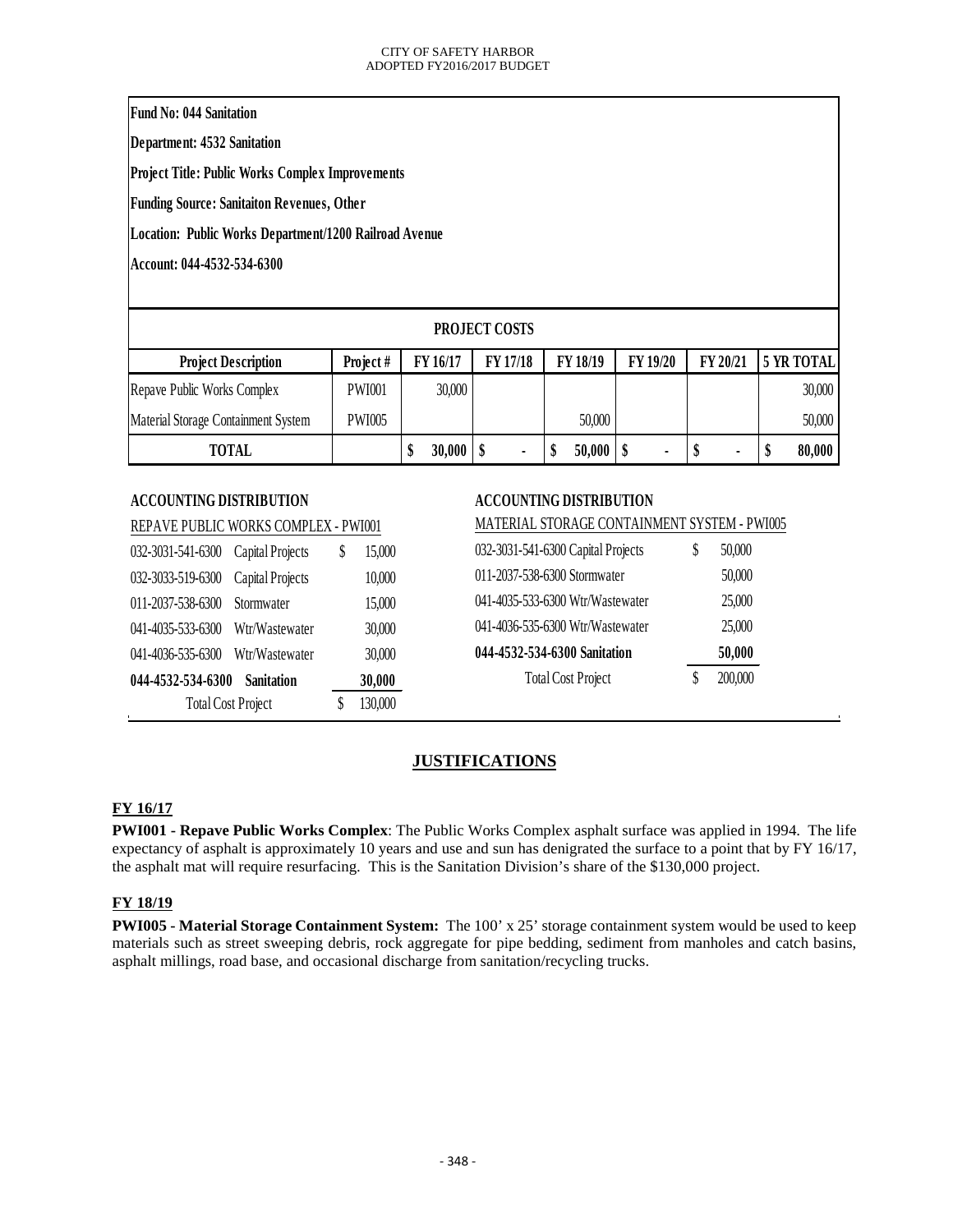**Fund No: 044 Sanitation** 

**Department: 4532 Sanitation**

**Project Title: Sanitation Division Automotive Equipment**

**Funding Source: Sanitaiton Revenues/Borrowed Funds**

**Location: Public Works Department/1200 Railroad Avenue**

**Account: 044-4532-534-6401**

| <b>PROJECT COSTS</b>            |               |               |              |              |          |               |                   |  |  |
|---------------------------------|---------------|---------------|--------------|--------------|----------|---------------|-------------------|--|--|
| <b>Project Description</b>      | Project#      | FY 16/17      | FY 17/18     | FY 18/19     | FY 19/20 | FY 20/21      | <b>5 YR TOTAL</b> |  |  |
| Refurbish side load truck #312  | <b>SNV016</b> | 150,000       |              |              |          |               | 150,000           |  |  |
| Replace side load truck #316    | <b>SNV015</b> |               | 285,000      |              |          |               | 285,000           |  |  |
| Extended cab pick-up truck #399 | <b>SNV021</b> |               | 30,000       |              |          |               | 30,000            |  |  |
| Replace side load truck #317    | <b>SNV015</b> |               |              | 285,000      |          |               | 285,000           |  |  |
| Refurbish side load truck #509  | <b>SNV023</b> |               |              | 170,000      |          |               | 170,000           |  |  |
| Replace side load truck #308    | <b>SNV024</b> |               |              |              | 290,000  |               | 290,000           |  |  |
| Dumpster transport truck #318   | <b>SNV022</b> |               |              |              | 93,000   |               | 93,000            |  |  |
| Replace side load truck #309    | SNV024        |               |              |              |          | 290,000       | 290,000           |  |  |
| Replace front load truck #514   | <b>SNV025</b> |               |              |              |          | 300,000       | 300,000           |  |  |
| <b>TOTAL</b>                    |               | 150,000<br>\$ | 315,000<br>S | 455,000<br>S | 383,000  | 590,000<br>\$ | 1,893,000         |  |  |

# **JUSTIFICATIONS**

# **FY 16/17**

**SNV016 - Refurbish side loader**: Truck 312 is a primary collection truck, running four days a week. By the proposed date, the vehicle will be 7 years old, surpassing its life expectancy of 4 to 6 years. This vehicle will be refurbished with new refuse bodies and arms, due to the low mileage on the cab and chassis. This will prolong the life of the vehicles another 4 to 6 years.

# **FY17/18**

**SNV015 - Replace (1) side loader**: Truck 316 is primary collection truck, running four days a week. The truck has a 2003 cab and chassis, with refurbished body in  $\overrightarrow{FY}$  12/13. By the proposed replacement date, this vehicle will have surpassed its life expectancy of 4 to 6 years. Upon acquiring the new vehicle, existing unit will be declared surplus.

**SNV021 - Extended cab pick-up truck**: Truck 399 is the truck used by the Sanitation Supervisor on a daily basis for various duties involving sanitation and recycling. This vehicle is also used for transporting staff between vehicles when necessary and to meetings.

#### **FY 18/19**

**SNV015 - Replace (1) side loader**: Truck 317 is primary collection truck, running four days a week. The truck has a 2003 cab and chassis, with refurbished body in FY 12/13. By the proposed replacement date, this vehicle will have surpassed its life expectancy of 4 to 6 years. Upon acquiring the new vehicle, existing unit will be declared surplus.

**SNV023 - Refurbish (1) side loader**: Truck 509 is a primary collection truck, running four days a week. By the proposed replacement date, this vehicle will be 5 years old, meeting its life expectancy of 4 to 6 years. The vehicle will be refurbished with a new refuse body and arm, due to the low mileage on the cab and chassis. Saving the City money by only replacing the body and not entire vehicle. This will prolong the life of the vehicle another 4 to 6 years.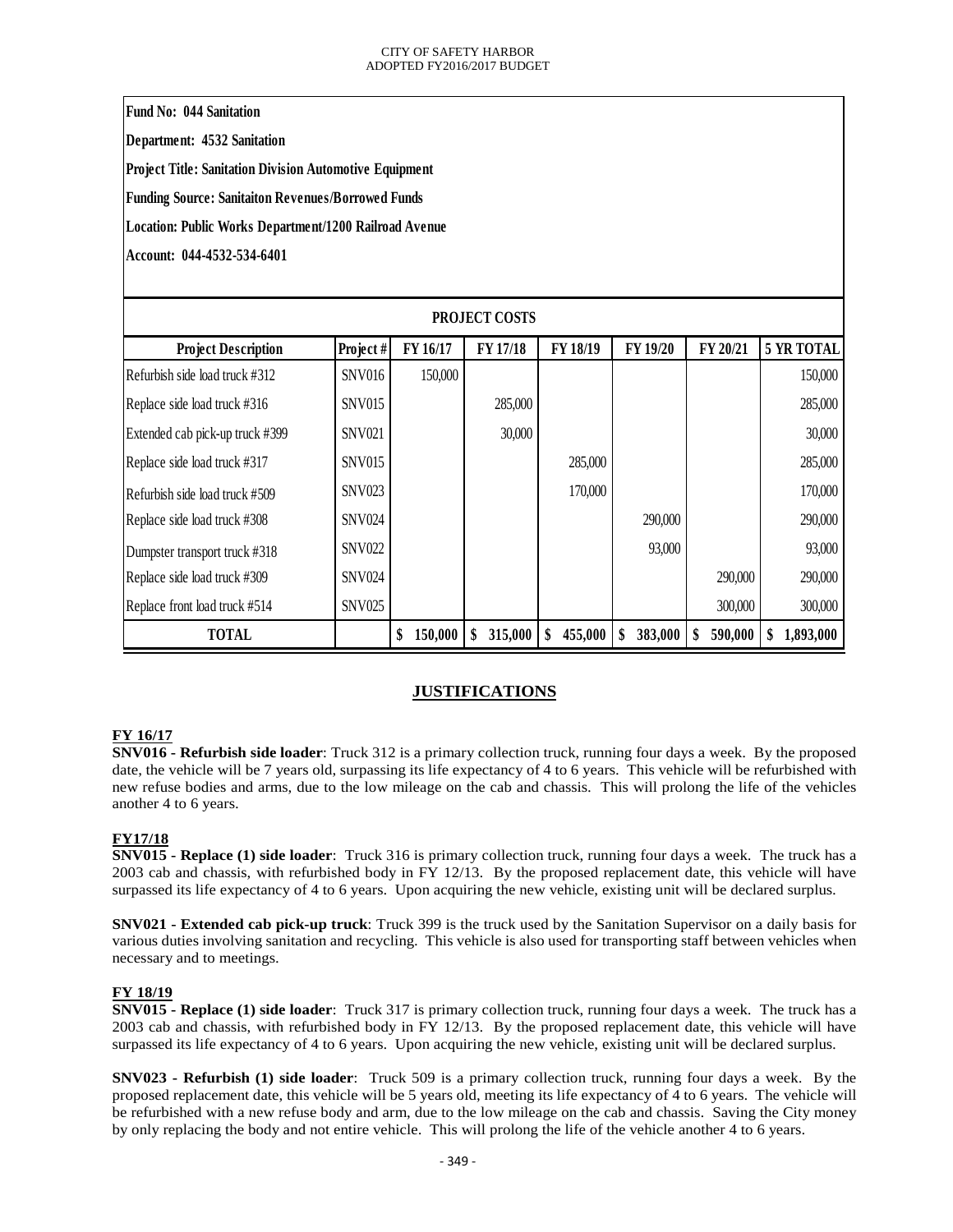# **FY 19/20**

**SNV024 - Replace (1) side loader:** Truck 308 is primary collection truck, running four days a week. The truck has a 2008 cab and chassis, with refurbished body in FY 14/15. By the proposed replacement date, this vehicle will have surpassed its life expectancy of 4 to 6 years. Upon acquiring the new vehicle, existing unit will be declared surplus.

**SNV022 - Dumpster transporter**: Truck 361 is the primary transporter that runs five days a week, 6 to 8 hours a day aiding in dumpster deliveries, temporary containers, appliance pick up and recycling drop off sites. This vehicle is a key aspect to the additional services provided to residents. By the proposed replacement date, this vehicle will be 7 years old, meeting its life expectancy of 7 to 8 years. Upon acquiring the new vehicle, existing unit (#318) will be declared surplus.

#### **FY 20/21**

**SNV024 - Replace (1) side loader:** Truck 309 is primary collection truck, running four days a week. The truck has a 2008 cab and chassis, with refurbished body in FY14/15. By the proposed replacement date, this vehicle will have surpassed its life expectancy of 4 to 6 years. Upon acquiring the new vehicle, existing unit will be declared surplus.

**SNV025 - Front loader truck**: Truck 514 is a primary collection vehicle for commercial accounts and multi-family units. It is on the road 5 days a week. Upon acquiring the new vehicle, existing truck will become the back-up unit and truck 310 will be declared surplus.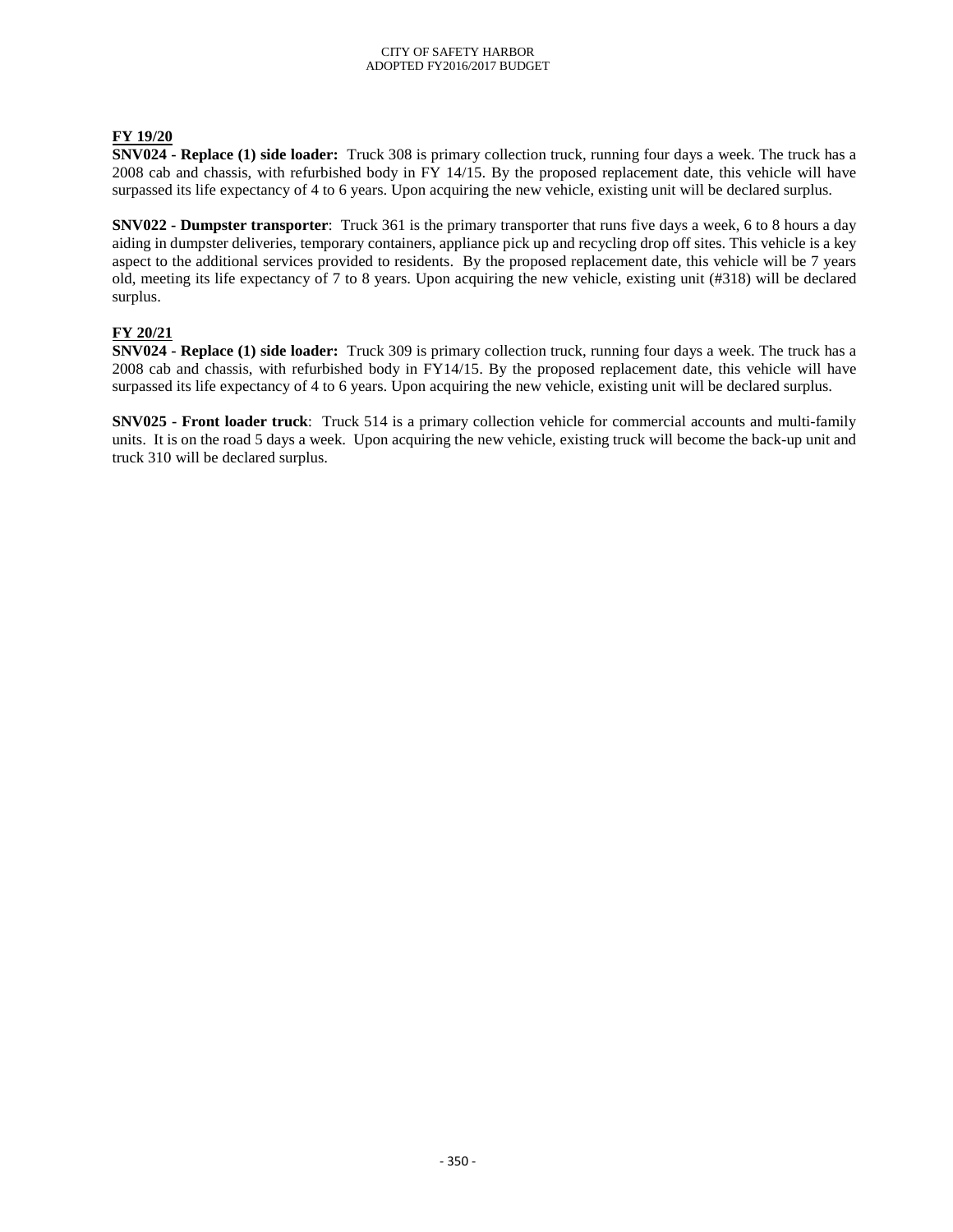| <b>Fund No: 044 Sanitation</b>                         |                                                              |              |          |          |          |               |            |  |  |  |
|--------------------------------------------------------|--------------------------------------------------------------|--------------|----------|----------|----------|---------------|------------|--|--|--|
| Department: 4532 Sanitation                            |                                                              |              |          |          |          |               |            |  |  |  |
| <b>Project Title: Sanitaiton Revenues</b>              |                                                              |              |          |          |          |               |            |  |  |  |
|                                                        | <b>Funding Source: Works Department/1200 Railroad Avenue</b> |              |          |          |          |               |            |  |  |  |
| Location: Public Works Department/1200 Railroad Avenue |                                                              |              |          |          |          |               |            |  |  |  |
| Account: 044-4532-534-6440                             |                                                              |              |          |          |          |               |            |  |  |  |
|                                                        |                                                              |              |          |          |          |               |            |  |  |  |
| PROJECT COSTS                                          |                                                              |              |          |          |          |               |            |  |  |  |
| <b>Project Description</b>                             | Project#                                                     | FY 16/17     | FY 17/18 | FY 18/19 | FY 19/20 | FY 20/21      | 5 YR TOTAL |  |  |  |
| Radio Frequency Identification Device                  | EQSN06                                                       | 25,000       |          |          |          |               | 25,000     |  |  |  |
| <b>Trash Containers</b>                                | <b>PWE004</b>                                                | 60,000       |          |          |          |               | 60,000     |  |  |  |
| <b>Recycling Containers</b>                            | <b>SNE002</b>                                                |              | 50,000   |          |          |               | 50,000     |  |  |  |
| <b>CNG Filling Station</b>                             | <b>FLE006</b>                                                |              |          |          |          | 300,000       | 300,000    |  |  |  |
| <b>TOTAL</b>                                           |                                                              | 85,000<br>\$ | 50,000   | \$       | \$       | 300,000<br>\$ | 435,000    |  |  |  |

# **FY 16/17**

**Radio Frequency Identification Device:** The RFID (radio frequency identification device) application will provide staff real-time visibility and status of all trucks, routes and customer service events depicted on a street based or satellite map. This will allow staff to track recycling habits to increase participation along with keeping track of the 5,200 recycling containers and over 6,000 trash containers. This system will also allow staff to provide more accurate customer service on "missed" collection calls by residents.

**Trash Containers:** In 2003 the Sanitation Division implemented the automated sanitation collection utilizing 90-gallon containers. The life expectancy of these containers is approximately 10 years. During the last year we have needed to replace several containers and have made multiple repairs.

# **FY17/18**

**Recycling Containers:** In 2013 the Sanitation Division implemented single stream recycling collection in 64 gallon containers. Containers will need to be purchased to replace ones that are beyond repairs.

# **FY20/21**

**CNG Filling Station:** The 10 hose slow fill Compressed Natural Gas Station will be used for the fueling needs of alternative fuel vehicles. This station will help reduce fuel costs and reduce CO2 emissions into the air. All natural gas will be provided by Clearwater Gas. Clearwater Gas currently does not have any charges for the gas to be supplied to the Public Works Complex.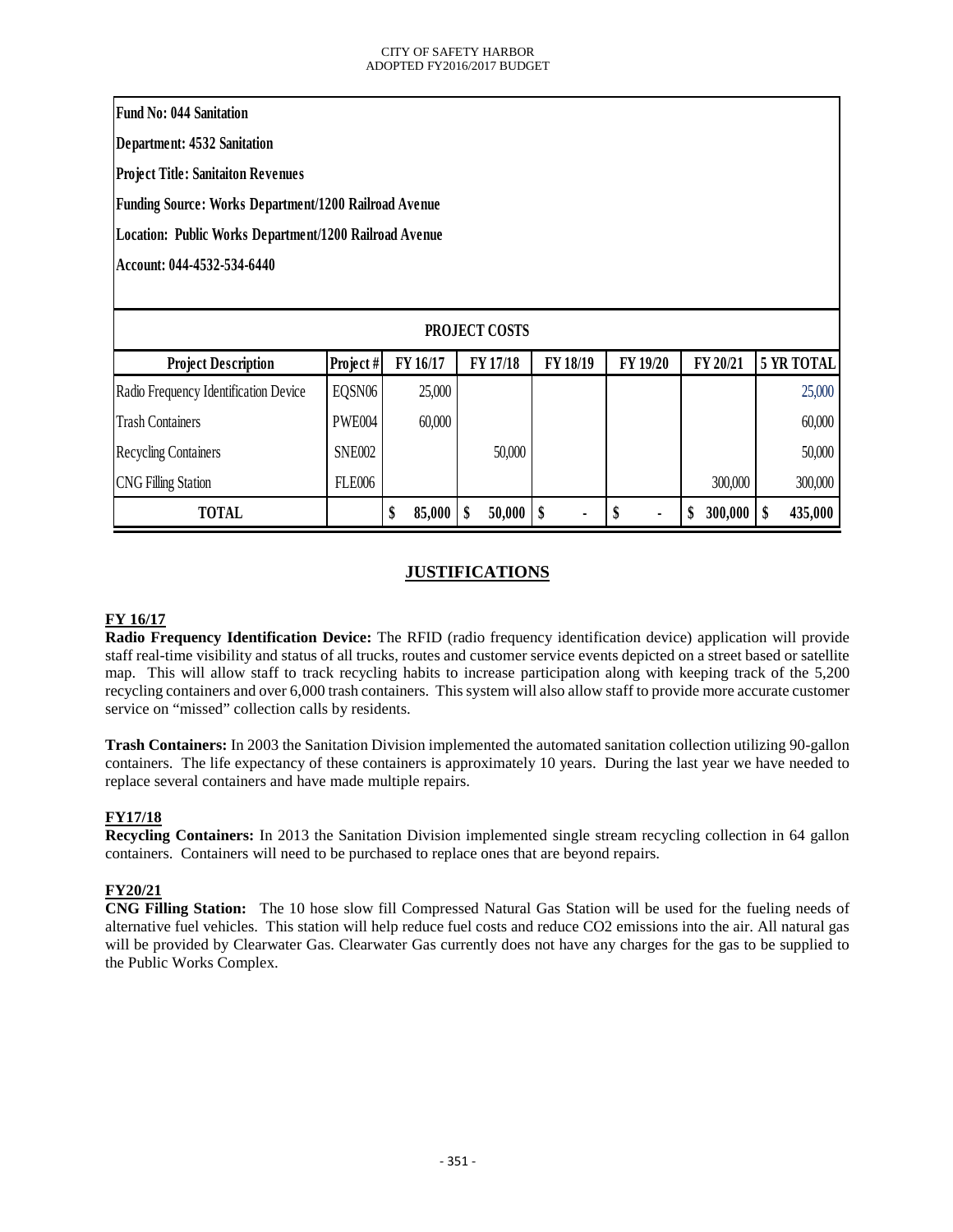# **FUND # 048 - WATER & WASTEWATER RENEWAL & REPLACEMENT**

|                                                                   |               |    | 2016/17        |    | 2017/18        |    | 2018/19                  |        | 2019/20        |   | 2020/21   |
|-------------------------------------------------------------------|---------------|----|----------------|----|----------------|----|--------------------------|--------|----------------|---|-----------|
| <b>REVENUES:</b>                                                  |               |    |                |    |                |    |                          |        |                |   |           |
| <b>Backflow Revenue</b>                                           |               | \$ | 5,500 \$       |    | 5,600 \$       |    | 5,700 \$                 |        | 5,800 \$       |   | 5,900     |
| Interest                                                          |               |    | 127,760        |    | 126,500        |    | 127,800                  |        | 129,100        |   | 130,400   |
| Interfund Transfer In From Water & Wastewater Fund                |               |    | 4,565,000      |    | 4,500,000      |    | 4,765,000                |        | 2,805,000      |   |           |
| Interfund Transfer In From Water & Wastewater Fund (DEBT SERVICE) |               |    |                |    |                |    | 500,000                  |        | 2,000,000      |   | 2,500,000 |
| <b>Total Revenues</b>                                             |               |    | 4,698,260      |    | 4,632,100      |    | 5,398,500                |        | 4,939,900      |   | 2,636,300 |
| Carry Over                                                        |               |    | 4,600,310      |    | 3,123,070      |    | 1,775,040                |        | 1,745,240      |   | 1,914,640 |
| <b>TOTAL REVENUES</b>                                             |               |    | 9,298,570      | -S | 7,755,170      | S  | 7,173,540                | \$     | $6,685,140$ \$ |   | 4,550,940 |
| <b>APPROPRIATIONS:</b>                                            |               |    |                |    |                |    |                          |        |                |   |           |
| Capital Improvements                                              | Proj#         |    |                |    |                |    |                          |        |                |   |           |
| Water                                                             |               |    |                |    |                |    |                          |        |                |   |           |
| 13th Ave North to 9th Ave North Water Main                        | UT0083        | \$ | $1,200,000$ \$ |    | $-$ \$         |    |                          | $-$ \$ | ÷.             | S |           |
| Green Springs Subdivision Water Main                              | UT0084        |    | 200,000        |    | 1,000,000      |    |                          |        |                |   |           |
| Huntington Office Park/North City Park Water Main                 | UT0086        |    | 160,000        |    | 800,000        |    |                          |        |                |   |           |
| Espiritu Santo Springs/Washington Brennan Water Main              | UT0091        |    |                |    | 280,000        |    | 1,200,000                |        |                |   |           |
| Pinellas Avenue Water Main & Fire Protection                      | UT0094        |    |                |    |                |    | 75,000                   |        | 200,000        |   |           |
| Philippe Pointe Pedestrian Bridge Water Main                      | UT0095        |    |                |    |                |    | 100,000                  |        | 250,000        |   |           |
| Seminole Park and Harbor Heights Water Main                       | UT0096        |    |                |    |                |    | 200,000                  |        | 1,000,000      |   |           |
| North Bay Hills Water Main Replacement Phase III                  | UT0097        |    |                |    |                |    | 240,000                  |        | 1,200,000      |   |           |
| North Bay Hills Water Main Replacement Phase IV                   | UTW001        |    |                |    | ÷,             |    | $\overline{\phantom{a}}$ |        | 170,000        |   | 800,000   |
| Cypress Trace Water Main                                          | UTW002        |    | 40,000         |    | 140,000        |    | $\overline{\phantom{a}}$ |        |                |   |           |
| Radio Frequency Meter Replacement                                 | UT0101        |    |                |    |                |    | 95,000                   |        | 90,000         |   | 90,000    |
| Wastewater                                                        |               |    |                |    |                |    |                          |        |                |   |           |
| Northeast Regional Wastewater Treatment Plant                     | UT0005        |    | 2,900,000      |    | 829,630        |    | 847,800                  |        | 890,000        |   |           |
| Joyce & Irwin Street Sewer Line                                   | UT0074        |    |                |    |                |    | 1,500,000                |        |                |   |           |
| Baywoods I Sewer Replacement                                      | UT0054        |    | 200,000        |    | $\overline{a}$ |    |                          |        |                |   |           |
| Washington-Brennan/N. Bayshore Sewer Replacement                  | UT0085        |    |                |    | 1,200,000      |    |                          |        |                |   |           |
| South Bayshore Lift Station Pumps & Generator                     | UT0088        |    | 125,000        |    |                |    |                          |        |                |   |           |
| Sanitary Sewer Main Relining                                      | UT0077        |    | 1,000,000      |    |                |    |                          |        |                |   |           |
| Briar Creek Mobile Home Community Reline Sewer Main               | UT0087        |    |                |    | 700,000        |    |                          |        |                |   |           |
| North Bayshore Lift Station Repair                                | UT0089        |    |                |    | 60,000         |    |                          |        |                |   |           |
| South Green Springs Subdivision Reline Sewer Main                 | UT0078        |    |                |    |                |    | 1,000,000                |        |                |   |           |
| Highlands Lift Station Repair                                     | UT0093        |    |                |    |                |    | 60,000                   |        |                |   |           |
| Baywoods I, II & III Subdivisions Reline Sewer Mains              | UT0092        |    |                |    | ÷              |    |                          |        | 800,000        |   |           |
| North Bayshore Lift Station Force Main Repair                     | UT0102        |    | 200,000        |    | 720,000        |    |                          |        | ÷,             |   |           |
| Cypress Hollow Lift Station Repair                                | UT0100        |    |                |    |                |    |                          |        | 60,000         |   |           |
| Harbor Woods Lift Station Repair                                  | UT0103        |    |                |    |                |    |                          |        |                |   | 75,000    |
| Southwest Sanitary Sewer Main Relining                            | <b>UTS001</b> |    |                |    |                |    |                          |        |                |   | 900,000   |
| Cypress Trace Force Main Relocation                               | <b>UTS002</b> |    | 40,000         |    | 140,000        |    |                          |        |                |   |           |
| Capital Improvements Total                                        |               |    | 6,065,000      |    | 5,869,630      |    | 5,317,800                |        | 4,660,000      |   | 1,865,000 |
| Water & Sewer Renewal & Replacement Dept. Costs                   |               |    | 110,500        |    | 110,500        |    | 110,500                  |        | 110,500        |   | 110,500   |
| <b>FUND RESERVE*</b>                                              |               |    | 3,123,070      |    | 1,775,040      |    | 1,745,240                |        | 1,914,640      |   | 2,575,440 |
| <b>BUDGETED APPROPRIATIONS</b>                                    |               | S  | 9,298,570      | \$ | 7,755,170      | \$ | 7,173,540                | \$     | 6,685,140      | S | 4,550,940 |

\* Requires minimum mandatory \$500,000 Fund Reserve per debt convenant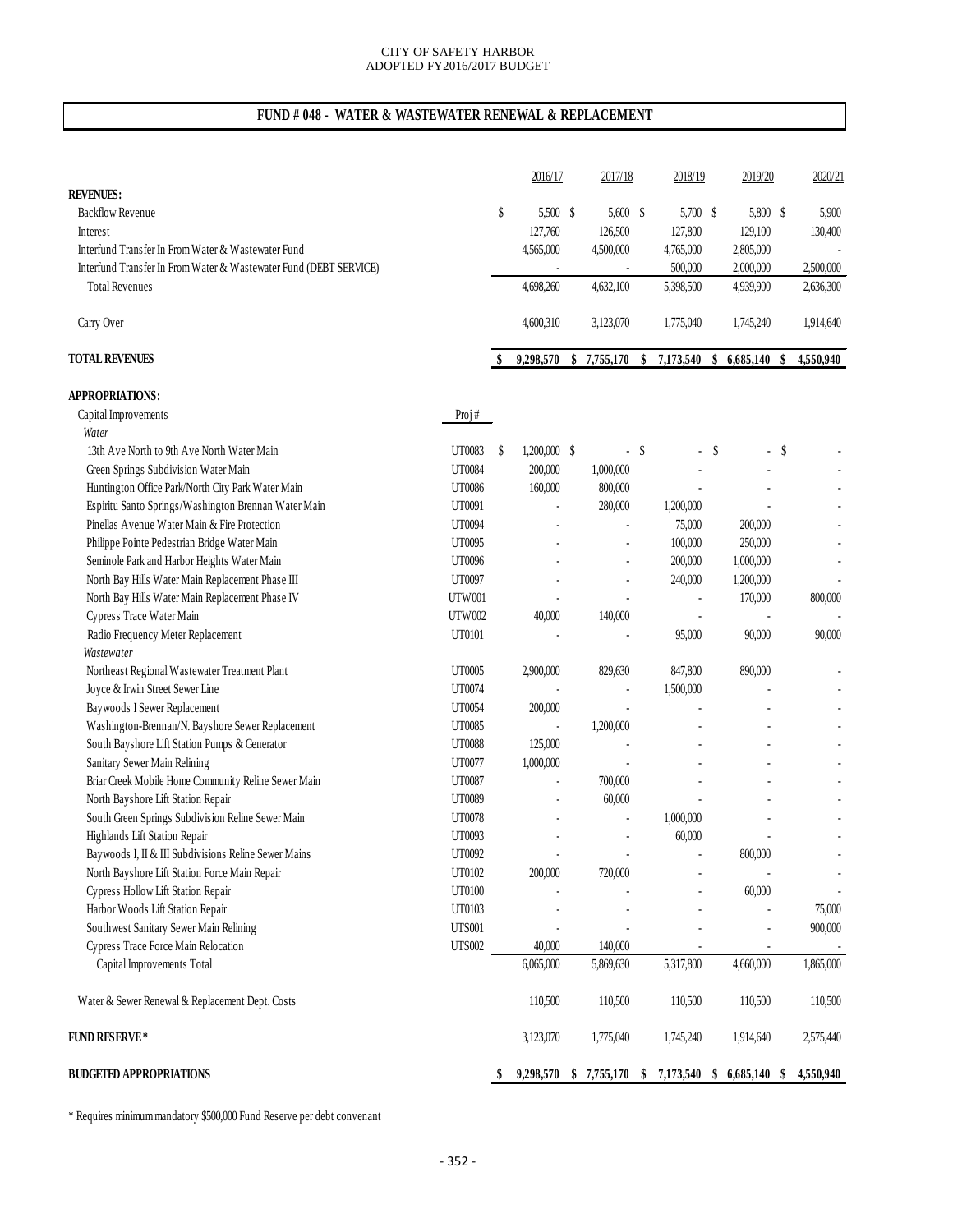**Fund No: 048**

**Department: 35-Water and 36- Wastewater**

**Project Title: Renewal and Replacement Program**

**Funding Source: Water and Wastewater Revenue/Other**

**Location: Citywide**

**Account: Various see below**

| PROJECT COSTS              |             |          |          |                               |                |                 |            |  |
|----------------------------|-------------|----------|----------|-------------------------------|----------------|-----------------|------------|--|
| <b>Project Description</b> | Project $#$ | FY 15/16 | FY 16/17 | FY 17/18                      | FY 18/19       | <b>FY 19/20</b> | 5 YR TOTAL |  |
| Renewal and Replacement    | UT0012      | 110.500  | 110,500  | 110,500                       | 110.500        | 110,500         | 552,500    |  |
| TOTAL                      |             | 110,500  |          | $110,500$   \$ $110,500$   \$ | $110,500$   \$ | 110,500         | 552,500    |  |

#### ACCOUNTING DISTRIBUTION - FY 15/16

| 048-4035-533-5220 | <b>Equipment Parts</b>   | S | 9,500   |
|-------------------|--------------------------|---|---------|
| 048-4035-533-5295 | Special Supplies W & S   |   | 60,000  |
| 048-4036-535-4620 | <b>Equipment Repairs</b> |   | 9,000   |
| 048-4036-535-5220 | <b>Equipment Parts</b>   |   | 12,000  |
| 048-4036-535-5295 | Special Supplies W & S   |   | 20,000  |
|                   | TOTAL                    |   | 110,500 |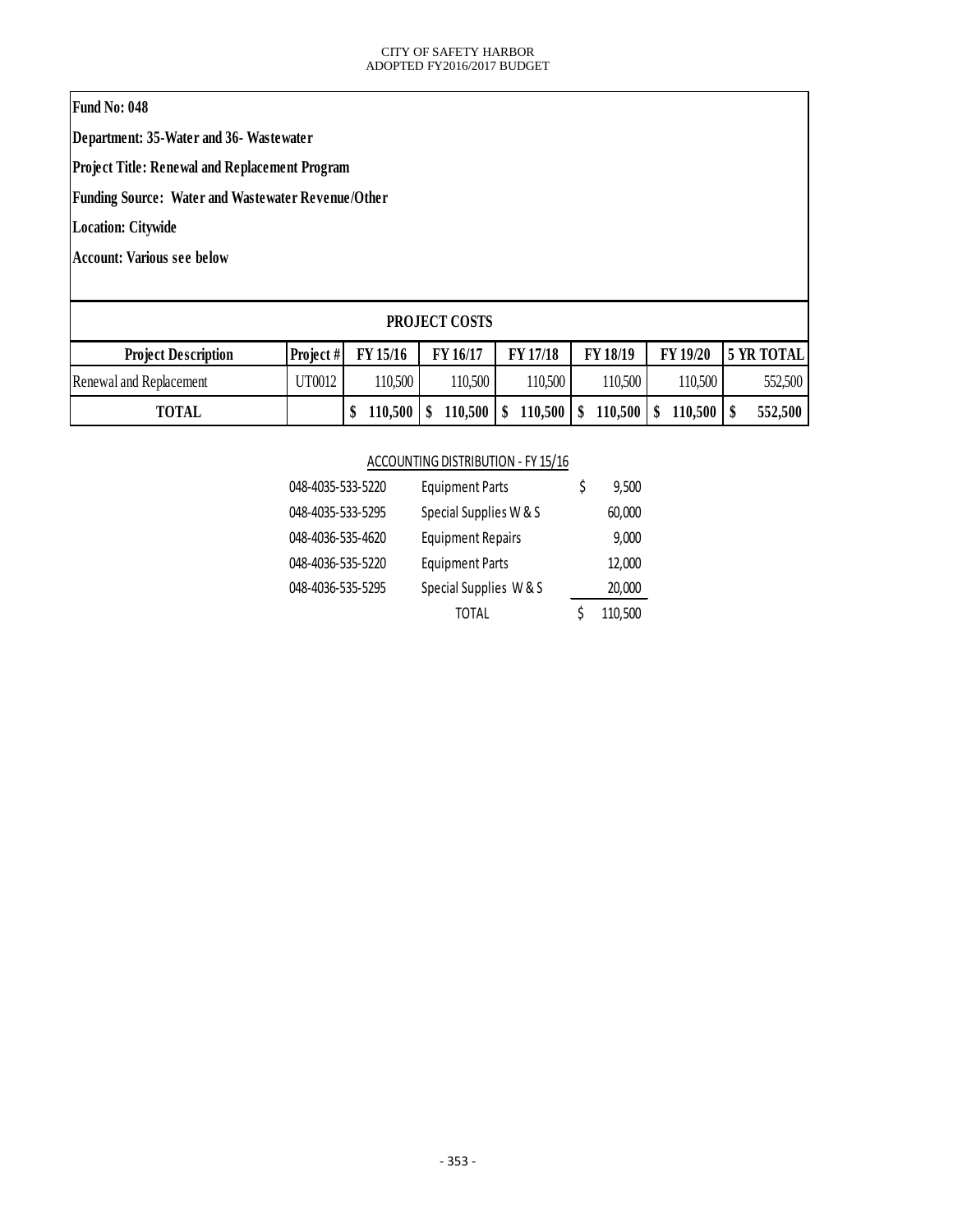**Fund No: 048**

**Department: 35- Water**

**Project Title: Citywide Water Improvements**

**Funding Source: Water & Wastewater Revenues, Other**

**Location: Various Citywide**

**Account: 048-4035-533-6300**

|                                                                           | PROJECT COSTS |             |             |             |             |           |                    |  |  |  |  |
|---------------------------------------------------------------------------|---------------|-------------|-------------|-------------|-------------|-----------|--------------------|--|--|--|--|
| <b>Project Description</b>                                                | Project#      | FY 16/17    | FY 17/18    | FY 18/19    | FY 19/20    | FY 20/21  | 5 YR TOTAL         |  |  |  |  |
| 13th Ave. N. to 9th Ave. N. main replacement<br>Construction              | UT0083        | 1,200,000   |             |             |             |           | 1,200,000          |  |  |  |  |
| Green Springs Subdivision main replacement<br>Survey and Design           | UT0084        | 200,000     |             |             |             |           | 200,000            |  |  |  |  |
| Construction                                                              |               |             | 1,000,000   |             |             |           | 1,000,000          |  |  |  |  |
| Huntington Office Park/ North City Park main<br>replacement               | UT0086        |             |             |             |             |           |                    |  |  |  |  |
| Survey and Design<br>Construction                                         |               | 160,000     | 800,000     |             |             |           | 160,000<br>800,000 |  |  |  |  |
| Espirtu Santo Springs/Washington Brennan<br>Subdivisions main replacement | UT0091        |             |             |             |             |           |                    |  |  |  |  |
| Survey and Design                                                         |               |             | 280,000     |             |             |           | 280,000            |  |  |  |  |
| Construction                                                              |               |             |             | 1,200,000   |             |           | 1,200,000          |  |  |  |  |
| Pinellas Avenue water main and fire protection<br>installation            | UT0094        |             |             |             |             |           |                    |  |  |  |  |
| Survey and Design                                                         |               |             |             | 75,000      |             |           | 75,000             |  |  |  |  |
| Construction                                                              |               |             |             |             | 200,000     |           | 200,000            |  |  |  |  |
| Philippe Pointe pedestrian bridge main relocation<br>Survey and Design    | UT0095        |             |             | 100,000     |             |           | 100,000            |  |  |  |  |
| Construction                                                              |               |             |             |             | 250,000     |           | 250,000            |  |  |  |  |
| Seminole Park and the Harbor Heights<br>Subdivisions line replacement     | UT0096        |             |             |             |             |           |                    |  |  |  |  |
| Survey and Design                                                         |               |             |             | 200,000     |             |           | 200,000            |  |  |  |  |
| Construction                                                              |               |             |             |             | 1,000,000   |           | 1,000,000          |  |  |  |  |
| North Bay Hills water main replacement Phase III                          | UT0097        |             |             |             |             |           |                    |  |  |  |  |
| Survey and Design<br>Construction                                         |               |             |             | 240,000     | 1,200,000   |           | 240,000            |  |  |  |  |
|                                                                           |               |             |             |             |             |           | 1,200,000          |  |  |  |  |
| North Bay Hills water main replacement Phase IV<br>Survey and Design      | <b>UTW001</b> |             |             |             | 170,000     |           | 170,000            |  |  |  |  |
| Construction                                                              |               |             |             |             |             | 800,000   | 800,000            |  |  |  |  |
| Cypress Trace water main relocation:                                      | UTW002        |             |             |             |             |           |                    |  |  |  |  |
| Survey & Design                                                           |               | 40,000      |             |             |             |           | 40,000             |  |  |  |  |
| Construction                                                              |               |             | 140,000     |             |             |           | 140,000            |  |  |  |  |
| <b>TOTAL</b>                                                              |               | \$1,600,000 | \$2,220,000 | \$1,815,000 | \$2,820,000 | \$800,000 | 9,255,000<br>\$    |  |  |  |  |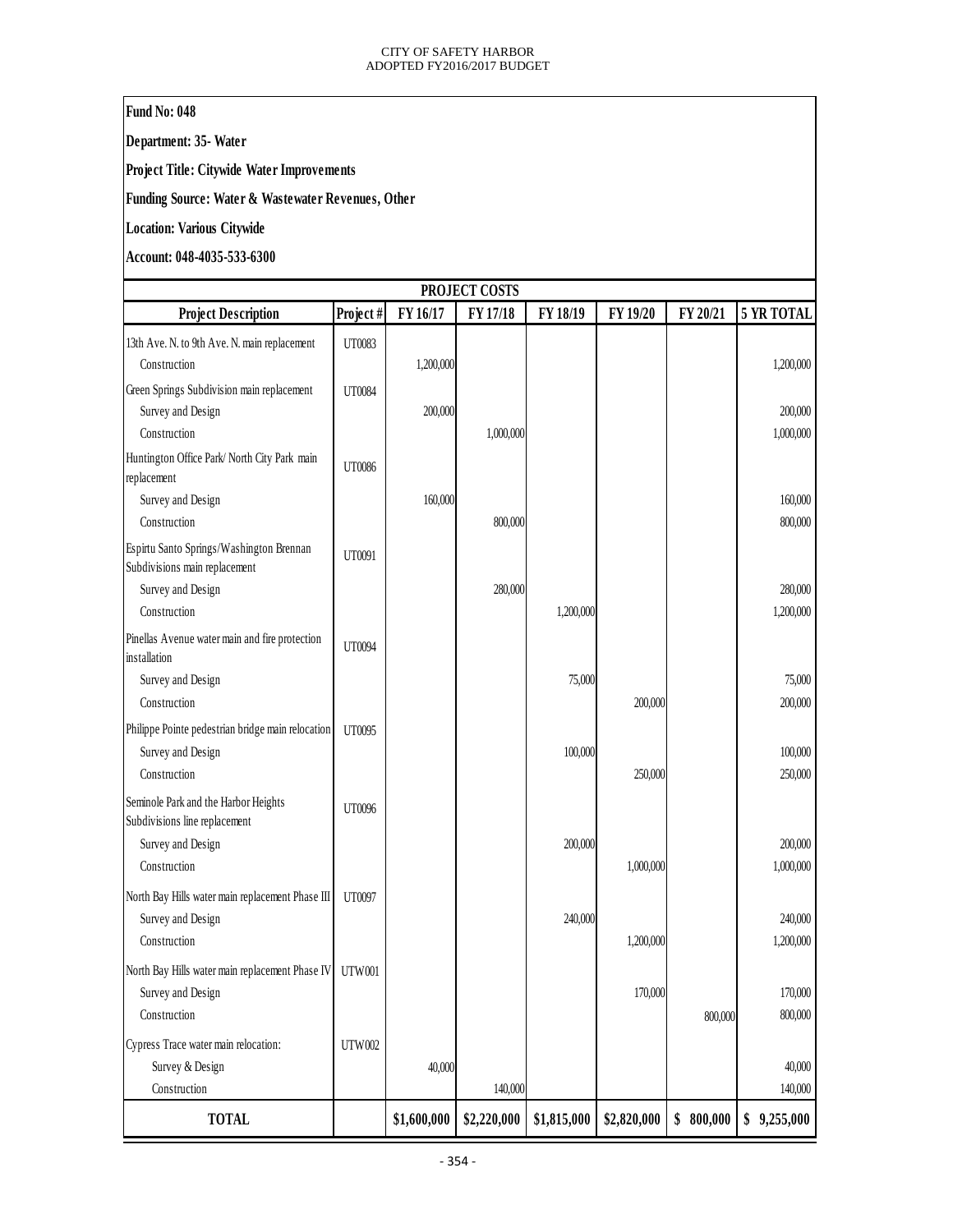#### **FY 16/17**

**UT0083 - Replace 12 inch cast iron water main from 13th Avenue North to 9th Ave North:** Replace approximately 1,750 feet of 12 inch cast iron water main that was installed in the late 1950's. This is a main distribution line for the City and has failed several times on Cherokee Street resulting in emergency repairs and interruption of service.

**UT0084 - Green Springs Subdivision:** Consultant survey and design services for 6" water main replacement in the Green Springs Subdivision.

**UT0086 - Huntington Office Park/North City Park:** Consultant survey and design services for 12" water main replacement at the Huntington Office Park/North City Park.

**UTW002 - Cypress Trace water main relocation:** This pipeline is in conflict with a stormwater restoration project of Mullet Creek. It will be necessary to lower and relocate approximately 250 feet of this water main.

#### **FY17/18**

**UT0084 - Replace 6 inch cast iron water mains in the Green Springs subdivision:** Replace 5,500 feet of 6 inch cast iron water main. This targeted area originally installed in 1927 has had multiple pipe line failures resulting in emergency repairs and the interruption of service to surrounding residents. These cast iron pipes will be replaced with PVC pipe.

**UT0086 - Replace 12 inch cast iron water main at the Huntington Office Park/ North City Park:** Replace approximately 900 feet of 12 inch cast iron water main. This is a main distribution line for the City that is in poor condition. It has been necessary to undertake emergency repairs at several locations in this targeted area to maintain system integrity. This 12 inch main line currently runs underneath the detention pond for the Huntington Office Park.

**UT0091 - Espiritu Santo Springs/Washington Brennan Subdivisions:** Consultant survey and design services for water main replacements in Espirtu Santo Springs/Washington-Brennan Subdivisions.

**UTW002 - Cypress Trace water main relocation (construction):** This pipeline is in conflict with a stormwater restoration project of Mullet Creek. It will be necessary to lower and relocate approximately 250 feet of this water main.

#### **FY 18/19**

**UT0091 - Replace water mains in the Espiritu Santo Springs/Washington Brennan subdivision:** Replace 11,000 feet of galvanized and old cast iron water line. The existing water line is in poor condition and it has been necessary to undertake repairs at various locations in order to maintain system integrity. The service connections and the main line will be replaced with PVC pipes.

**UT0094 - Pinellas Avenue:** Consultant survey and design services for 6" water main and fire hydrant installation on Pinellas Avenue.

**UT0095 - Philippe Pointe pedestrian bridge:** Consultant survey and design services for 8" water main relocation from the Philippe Pointe pedestrian bridge.

**UT0096 - Seminole Park revised and the Harbor Heights subdivision:** Consultant survey and design services for 2" line replacement in the Seminole Park Revised and the Harbor Heights subdivisions.

**UT0097 - North Bay Hills Phase III:** Consultant survey and design services for North Bay Hills water main replacement phase III.

#### **FY 19/20**

**UT0094 - Install 6 inch PVC water main and fire protection on Pinellas Avenue:** Replace 600 feet of 2 inch galvanized water line. The existing water line is in poor condition and it has become necessary to undertake repairs at various locations in order to maintain system integrity. The service connections will be replaced and the main line will be upgraded to a 6 inch water main so fire hydrants can be installed to provide additional fire protection to surrounding areas.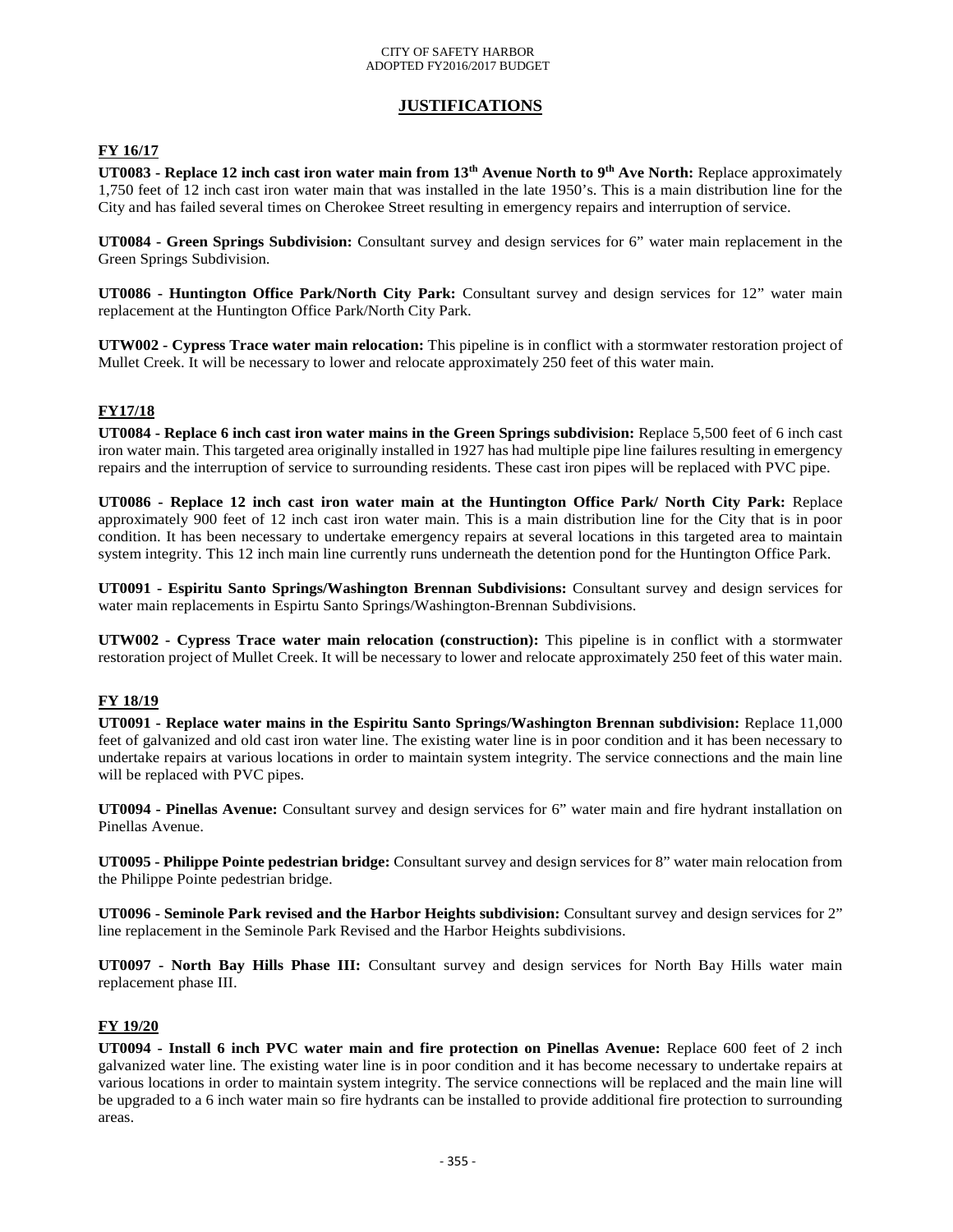#### CITY OF SAFETY HARBOR ADOPTED FY2016/2017 BUDGET

**UT0095 - Relocate 8 inch water main from the Philippe Pointe pedestrian bridge:** Replace 520 feet of 8 inch flanged pipe that is currently attached to this bridge. Occasionally repairs have been required due to the movement of the wooden boardwalk. This project will require installing the water main underground including directional boring under Bishop Creek.

**UT0096 - Replace 2 inch galvanized water lines in the Seminole Park Revised and the Harbor Heights Subdivision:** Replace 4,600 feet of galvanized water lines. The existing water line is in poor condition and it has been necessary to undertake repairs at various locations in order to maintain system integrity. The service connections and the main line will be replaced with PVC pipe.

**UT0097 - North Bay Hills water main replacement phase III:** Replace 1,400 feet of 8 inch cast iron and 5,600 feet of 6 inch cast iron water main. These targeted areas originally installed in 1974 have had multiple pipeline failures resulting in emergency repairs and the interruption of service to surrounding residents. The cast iron and galvanized water lines will be replaced with PVC pipe. Targeted areas are North Bay Hills Blvd, Teal Terrace and Mallard Drive.

**UTW001 - North Bay Hills Phase IV:** Consultant survey and design services for North Bay Hills water main replacement phase IV.

# **FY 20/21**

**UTW001 - North Bay Hills water main replacement phase IV:** Replace 2,700 feet of 8 inch cast iron and 1,400 feet of 12 inch cast iron water main. These targeted areas originally installed in 1974 have had multiple pipe line failures resulting in emergency repairs and the interruption of service to surrounding residents. The cast iron and galvanized water lines will be replaced with PVC pipe. Targeted areas are Egret Terrace, Swan Lane and Blue Heron Street. Upon the completion of this project, the 12" cast iron line behind the homes on Blue Heron Street and Swan Lane will be abandoned in place eliminating the possibility of this line rupturing and causing property damage behind these homes.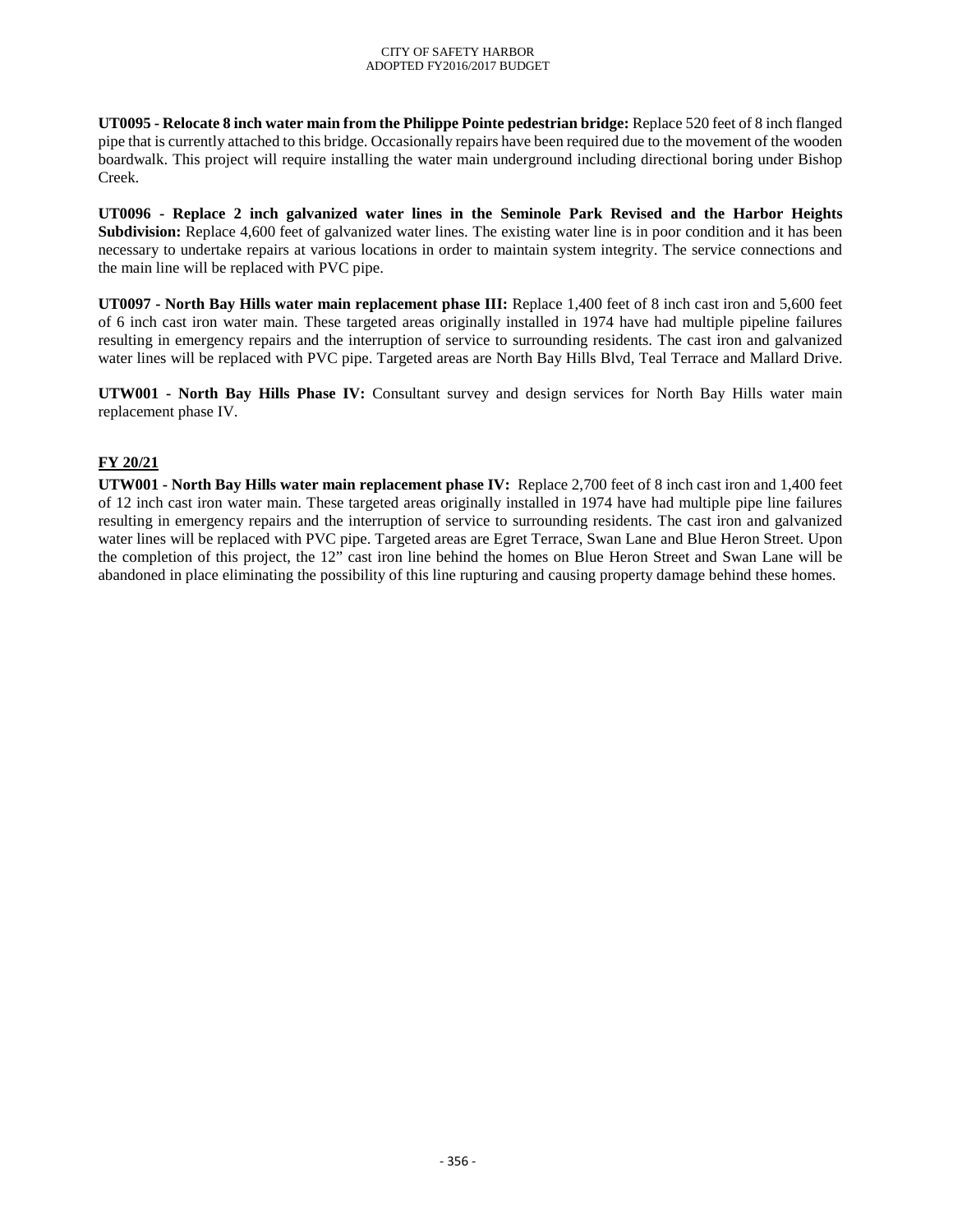| <b>Fund No: 048</b>                                                             |          |          |          |          |          |          |            |  |  |
|---------------------------------------------------------------------------------|----------|----------|----------|----------|----------|----------|------------|--|--|
| Department: 35- Water                                                           |          |          |          |          |          |          |            |  |  |
| Project Title: Radio Frequency Meter Replacements                               |          |          |          |          |          |          |            |  |  |
| <b>Funding Source: Water Revenue</b>                                            |          |          |          |          |          |          |            |  |  |
| <b>Location: Varoius Locations</b>                                              |          |          |          |          |          |          |            |  |  |
| Account: 048-4035-533-6440                                                      |          |          |          |          |          |          |            |  |  |
|                                                                                 |          |          |          |          |          |          |            |  |  |
| PROJECT COSTS                                                                   |          |          |          |          |          |          |            |  |  |
| <b>Project Description</b>                                                      | Project# | FY 16/17 | FY 17/18 | FY 18/19 | FY 19/20 | FY 20/21 | 5 YR TOTAL |  |  |
| Replace existing Radio Frequency Meters<br>that have met their life expentancy. | UT0101   |          |          | 95,000   | 90,000   | 90,000   | 275,000    |  |  |
| <b>TOTAL</b>                                                                    |          | ₼        | \$       | 95,000   | 90,000   | 90,000   | 275,000    |  |  |

### **JUSTIFICATIONS**

### **FY 18/19**

**UT0101 - Radio Frequency Meter Replacements:** It is planned to replace existing radio frequency meters that have met their life expectancy. FY 18/19 will be meter books 2 and 3. The benefits of radio frequency water meters are:

- Increases meter reader efficiency as it does not require the meter reader to leave the truck. This also results in eliminating hazards when the meter reader has to physically access the meter.
- Potential estimated meter readings are eliminated.
- Customer calls and billing cycles are reduced because the software to transfer data to the utility billing system is already being used for existing radio frequency meters.

### **FY 19/20**

**UT0101 - Radio Frequency Meter Replacements:** It is planned to replace existing radio frequency meters that have met their life expectancy. FY 19/20 will be meter books 9 and 31 and 46. The benefits of radio frequency water meters are:

- Increases meter reader efficiency as it does not require the meter reader to leave the truck. This also results in eliminating hazards when the meter reader has to physically access the meter.
- Potential estimated meter readings are eliminated.
- Customer calls and billing cycles are reduced because the software to transfer data to the utility billing system is already being used for existing radio frequency meters.

### **FY 20/21**

**UT0101 - Radio Frequency Meter Replacements:** It is planned to replace existing radio frequency meters that have met their life expectancy. FY 19/20 will be meter books 24 and 39 and 41. The benefits of radio frequency water meters are;

- Increases meter reader efficiency as it does not require the meter reader to leave the truck. This also results in eliminating hazards when the meter reader has to physically access the meter.
- Potential estimated meter readings are eliminated.
- Customer calls and billing cycles are reduced because the software to transfer data to the utility billing system is already being used for existing radio frequency meters.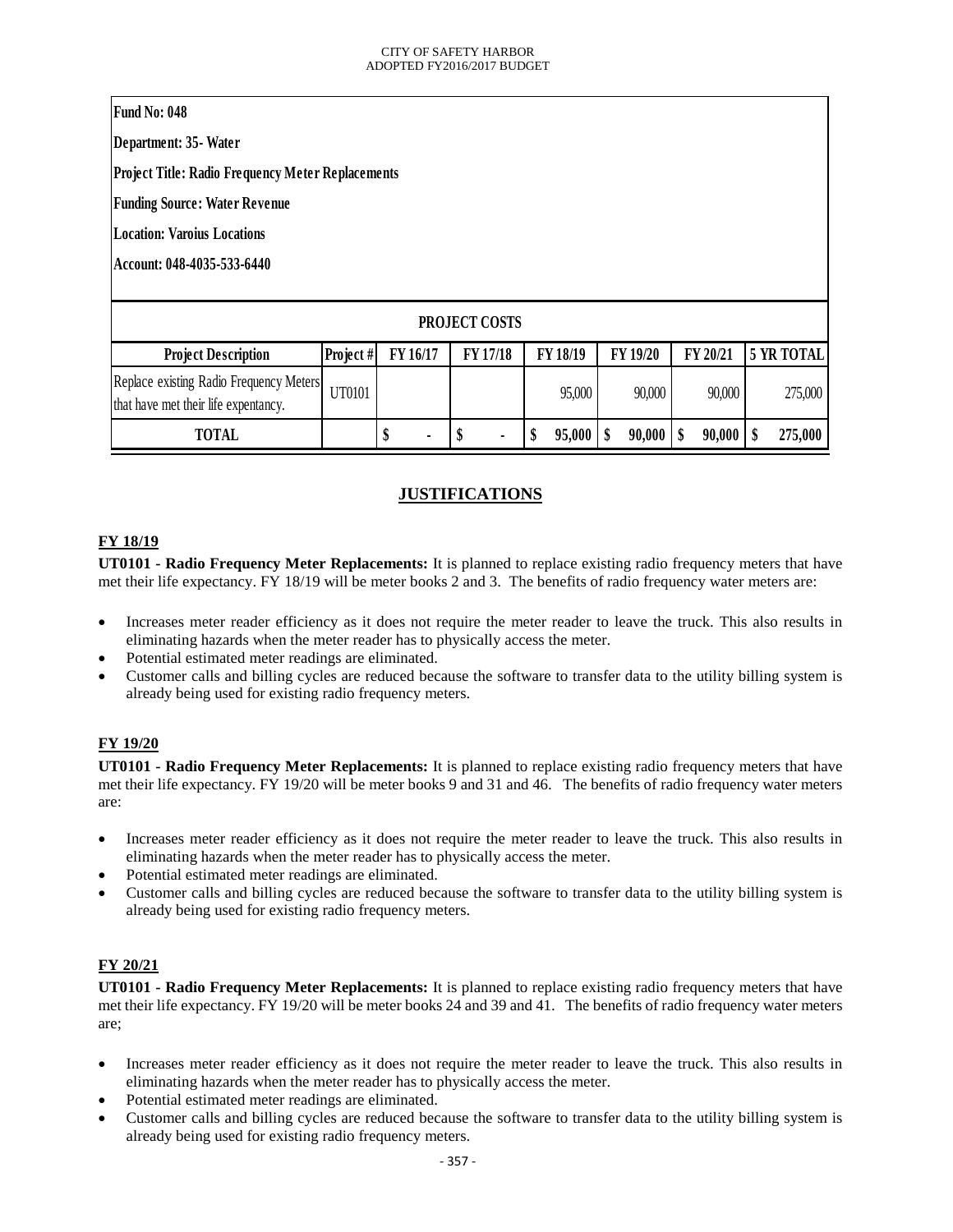**Fund No: 048**

**Department: 36-Wastewater** 

**Project Title: Sanitary Sewer Improvements**

**Funding Source: Water & Wastewater Revenues, Other**

**Location: Various Citywide**

**Account: 048-4036-535-6300**

| PROJECT COSTS                                                                                    |               |             |             |             |             |               |              |  |  |  |  |
|--------------------------------------------------------------------------------------------------|---------------|-------------|-------------|-------------|-------------|---------------|--------------|--|--|--|--|
| <b>Project Description</b>                                                                       | Project#      | FY 16/17    | FY 17/18    | FY 18/19    | FY 19/20    | FY 20/21      | 5 YR TOTAL   |  |  |  |  |
| Northeast Regional Wastewater Treatment<br>Plant Improvements                                    | UT0005        | 2,900,000   | 829,630     | 847,800     | 890,000     |               | 5,467,430    |  |  |  |  |
| Joyce & Irwin Street Sewer Line Replacement                                                      | UT0074        |             |             | 1,500,000   |             |               | 1,500,000    |  |  |  |  |
| Baywoods 1 Sewer Replacement                                                                     | UT0054        |             |             |             |             |               |              |  |  |  |  |
| Construction                                                                                     |               | 200,000     |             |             |             |               | 200,000      |  |  |  |  |
| Washington-Brennan/ North Bayshore Drive<br>Sewer Replacement                                    | UT0085        |             |             |             |             |               |              |  |  |  |  |
| Construction                                                                                     |               |             | 1,200,000   |             |             |               | 1,200,000    |  |  |  |  |
| Replace pumps and standby generator at<br>South Bayshore Lift Station                            | <b>UT0088</b> | 125,000     |             |             |             |               | 125,000      |  |  |  |  |
| Sanitary Sewer main relining                                                                     | UT0077        | 1,000,000   |             |             |             |               | 1,000,000    |  |  |  |  |
| Reline clay sewer main in the Briar Creek MH<br>Community & in the Northwood East<br>Subdivision | UT0087        |             | 700,000     |             |             |               | 700,000      |  |  |  |  |
| North Bayshore Lift Station Repair                                                               | UT0089        |             | 60,000      |             |             |               | 60,000       |  |  |  |  |
| Reline clay sewer main in the South Green<br>Springs Subdivision                                 | UT0078        |             |             | 1,000,000   |             |               | 1,000,000    |  |  |  |  |
| Highlands lift station repair                                                                    | UT0093        |             |             | 60,000      |             |               | 60,000       |  |  |  |  |
| Reline clay sewer main in Baywoods I,II & III                                                    | UT0092        |             |             |             | 800,000     |               | 800,000      |  |  |  |  |
| North Bayshore Lift Station Force Main<br>Replacement:                                           | UT0102        |             |             |             |             |               |              |  |  |  |  |
| Survey and Design                                                                                |               | 200,000     |             |             |             |               | 200,000      |  |  |  |  |
| Construction                                                                                     |               |             | 720,000     |             |             |               | 720,000      |  |  |  |  |
| Cypress Hollow Lift Station Repair                                                               | UT0100        |             |             |             | 60,000      |               | 60,000       |  |  |  |  |
| Harbor Woods Lift Station Repair                                                                 | UT0103        |             |             |             |             | 75,000        | 75,000       |  |  |  |  |
| Southwest Sanitary Sewer Main Relining                                                           | <b>UTS001</b> |             |             |             |             | 900,000       | 900,000      |  |  |  |  |
| Cypress Trace force main relocation:                                                             | <b>UTS002</b> |             |             |             |             |               |              |  |  |  |  |
| Survey & Design                                                                                  |               | 40,000      |             |             |             |               | 40,000       |  |  |  |  |
| Construction                                                                                     |               |             | 140,000     |             |             |               | 140,000      |  |  |  |  |
| <b>TOTAL</b>                                                                                     |               | \$4,465,000 | \$3,649,630 | \$3,407,800 | \$1,750,000 | \$<br>975,000 | \$14,247,430 |  |  |  |  |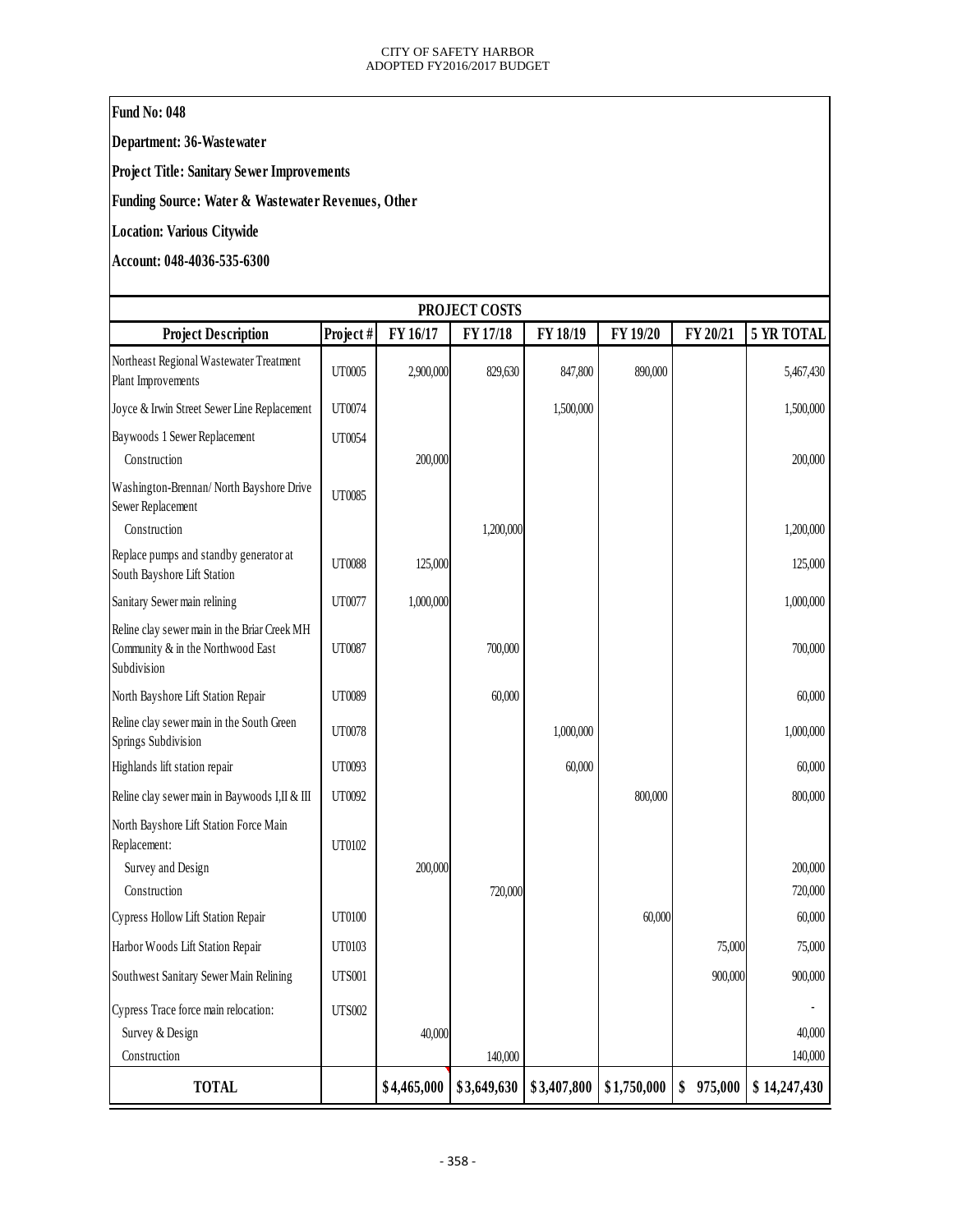### **JUSTIFICATIONS**

### **FY 16/17**

**UT0005 - Northeast Regional Wastewater Treatment Plant Improvements:** The NE Plant is a 13.5 million gallons a day advanced wastewater treatment facility. The City of Safety Harbor has the rights to 4 million gallons a day of treatment. By contractual agreement, the City of Clearwater will manage and maintain the facility and the City of Safety Harbor will assist financially with the capital improvement and maintenance cost of the facility at the pro rata rate of 4/13.5%. The funds allocated are estimates from the City of Clearwater for those capital expenses and maintenance cost that will keep this facility in working order to meet the State and Federal regulation within the years listed. These funds change periodically due to project timing, construction costs, unforeseen conditions and regulations and requirement.

**UT0054 - Baywoods I sewer replacement:** Replace 500 feet of gravity sewer line including 3 manholes. The existing old 8 - inch clay sewer main is in poor condition and requires significant maintenance. Some of the contributing problems are intruding taps - root intrusion - and dropped joints.

**UT0088 - Replace pumps and standby generator at South Bayshore Lift Station:** Current pumping equipment is 18 years old and is in need of replacement. This project consists of bypassing the sewage flows, refurbishing the wet well and valve vault, replacing the 100KW standby generator, 400 AMP transfer switch, pumps, electrical control panel and all valves and piping. Wastewater Division personnel will perform this work.

**UT0077 - Sanitary sewer main relining:** Reline approximately 15,100 feet of clay sewer mains in the Lincoln Highlands Subdivision, M.L. King Street North, Harbor Lake Industrial Park, Oak Haven Estates and South Green Springs subdivision. This type of pipe has joints every five feet that will begin to leak allowing ground water to enter the system resulting in higher running times at our pump stations and higher cost at the sewer treatment plant.

**UT0102 - North Bayshore Lift Station force main replacement:** Consultant survey and design services for North Bayshore Lift Station force main replacement.

**UTS002 - Cypress Trace force main relocation:** This pipeline is in conflict with a stormwater restoration project of Mullet Creek. It will be necessary to lower and relocate approximately 250 feet of this force main.

### **FY 17/18**

**UT0005 - Northeast Regional Wastewater Treatment Plant Improvements:** The NE Plant is a 13.5 million gallons a day advanced wastewater treatment facility. The City of Safety Harbor has the rights to 4 million gallons a day of treatment. By contractual agreement, the City of Clearwater will manage and maintain the facility and the City of Safety Harbor will assist financially with the capital improvement and maintenance cost of the facility at the pro rata rate of 4/13.5%. The funds allocated are estimates from the City of Clearwater for those capital expenses and maintenance cost that will keep this facility in working order to meet the State and Federal regulation within the years listed. These funds change periodically due to project timing, construction costs, unforeseen conditions and regulations and requirement.

**UT0085 - Washington-Brennon/ North Bayshore Drive Sewer replacement:** Replace 5,400 feet of gravity sewer line including 31 manholes. The existing old 8-inch clay sewer is in poor condition and requires significant maintenance. Some of the contributing problems are intruding taps – root intrusion – and dropped joints.

**UT0087 - Reline clay sewer main in the Briar Creek MH Community and in the Northwood East subdivision:** Reline approximately 10,100 feet of clay sewer mains. This type of pipe has joints every five feet that will begin to leak allowing ground water to enter the system resulting in higher running times at our pump stations and higher cost at the sewer treatment plant.

**UT0089 - North Bayshore Lift Station repair:** Current pumping equipment is 23 years old and is in need of replacement. This project consists of bypassing the sewage flows, refurbishing the wet well and valve vault, replacing the pumps, electrical control panel and all valves and piping. Wastewater Division personnel will perform this work.

**UT0102 - North Bayshore Lift Station Force Main Replacement:** Replace and upgrade the force main size to 6" for North Bayshore Lift Station, redirecting the flow down Church Street to  $6<sup>th</sup>$  Street North which will eliminate the force main having to cross Mullet Creek.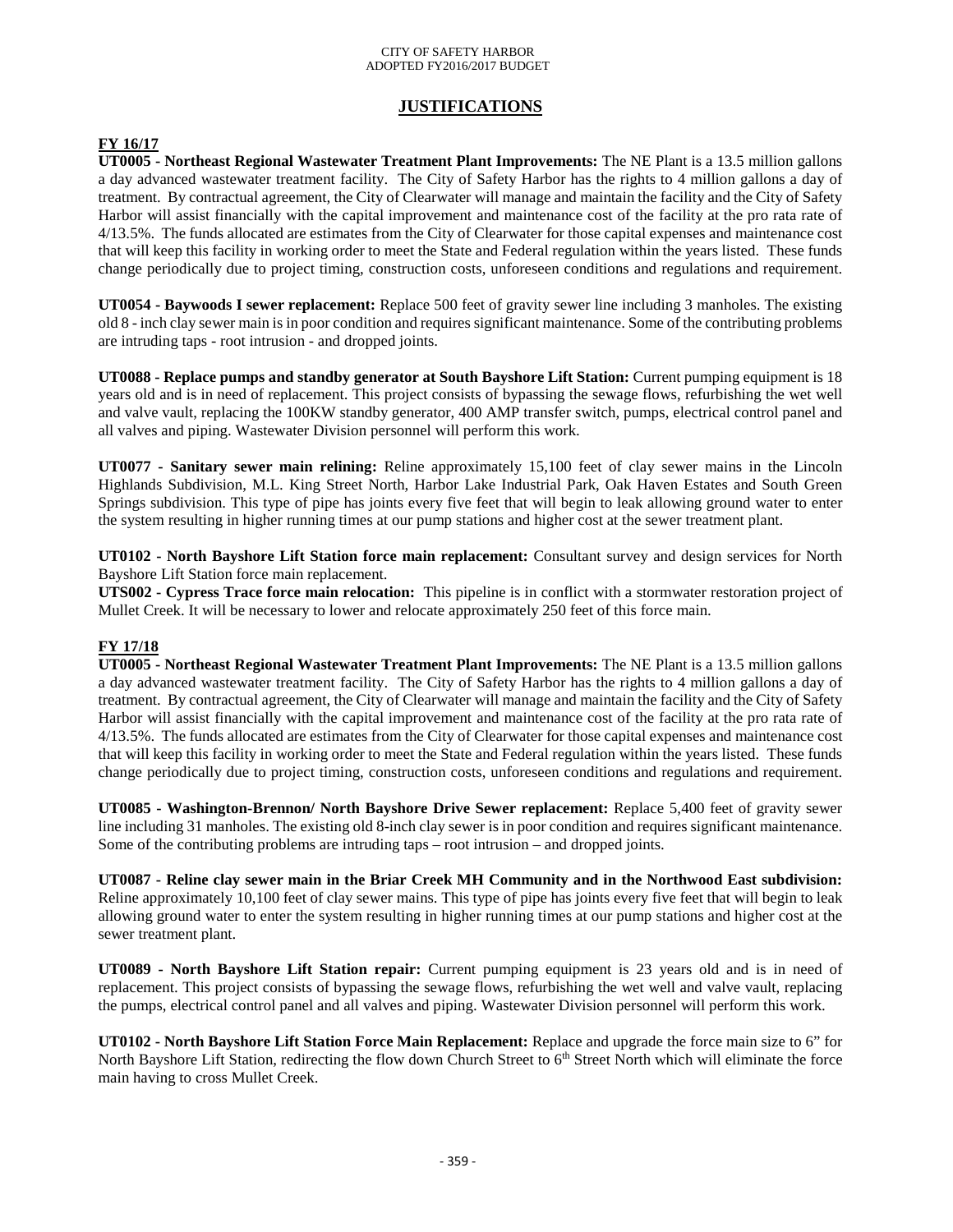### **FY18/19**

**UT0005 - Northeast Regional Wastewater Treatment Plant Improvements:** The NE Plant is a 13.5 million gallons a day advanced wastewater treatment facility. The City of Safety Harbor has the rights to 4 million gallons a day of treatment. By contractual agreement, the City of Clearwater will manage and maintain the facility and the City of Safety Harbor will assist financially with the capital improvement and maintenance cost of the facility at the pro rata rate of 4/13.5%. The funds allocated are estimates from the City of Clearwater for those capital expenses and maintenance cost that will keep this facility in working order to meet the State and Federal regulation within the years listed. These funds change periodically due to project timing, construction costs, unforeseen conditions and regulations and requirement.

**UT0074 - Joyce and Irwin Street sewer line replacement:** Replace 3,200 feet of gravity sewer line including 10 manholes. This existing old 8- inch clay sewer main is in poor condition and requires significant maintenance. Some of the contributing problems are intruding taps - root intrusion and dropped joints.

**UT0078 - Reline clay sewer main in the South Green Springs subdivision:** Reline approximately 15,500 feet of clay sewer mains. This type of pipe has joints every five feet that will begin to leak allowing ground water to enter the system resulting in higher running times at our pump stations and higher cost at the sewer treatment plant.

**UT0093 - Highlands Lift Station repair:** Current pumping equipment is 19 years old and is in need of replacement. This project consists of bypassing the sewage flows, refurbishing the wet well and valve vault, replacing the pumps, electrical control panel and all valves and piping. Wastewater Division personnel will perform this work.

### **FY 19/20**

**UT0005 - Northeast Regional Wastewater Treatment Plant Improvements:** The NE Plant is a 13.5 million gallons a day advanced wastewater treatment facility. The City of Safety Harbor has the rights to 4 million gallons a day of treatment. By contractual agreement, the City of Clearwater will manage and maintain the facility and the City of Safety Harbor will assist financially with the capital improvement and maintenance cost of the facility at the pro rata rate of 4/13.5%. The funds allocated are estimates from the City of Clearwater for those capital expenses and maintenance cost that will keep this facility in working order to meet the State and Federal regulation within the years listed. These funds change periodically due to project timing, construction costs, unforeseen conditions and regulations and requirement.

**UT0092 - Reline clay sewer main in Baywoods I, II, and III:** Reline approximately 11,200 feet of clay sewer mains. This type of pipe has joints every five feet that will begin to leak allowing ground water to enter the system resulting in higher running times at our pump stations and higher cost at the sewer treatment plant.

**UTS002 - Cypress Hollow Lift Station Repair:** Current pumping equipment is 21 years old and is in need of replacement. This project consists of bypassing the sewage flows, refurbishing the wet well and valve vault, replacing the pumps, electrical control panel and all valves and piping. Wastewater Division personnel will perform this work.

### **FY 20/21**

**UTS001 - Southwest sewer main relining:** Reline approximately 13,500 feet of clay sewer mains. This type of pipe has joints every five feet that will begin to leak allowing ground water to enter the system resulting in higher running times at our pump stations and higher cost at the sewer treatment plant.

**UT0103 - Harbor Woods lift Station repair:** Current pumping equipment is 18 years old and is in need of replacement. This project consist of bypassing the sewage flows, refurbishing the wet well and valve vault, replacing the pumps, electrical control panel and all valves and piping. Wastewater Division personnel will perform this work.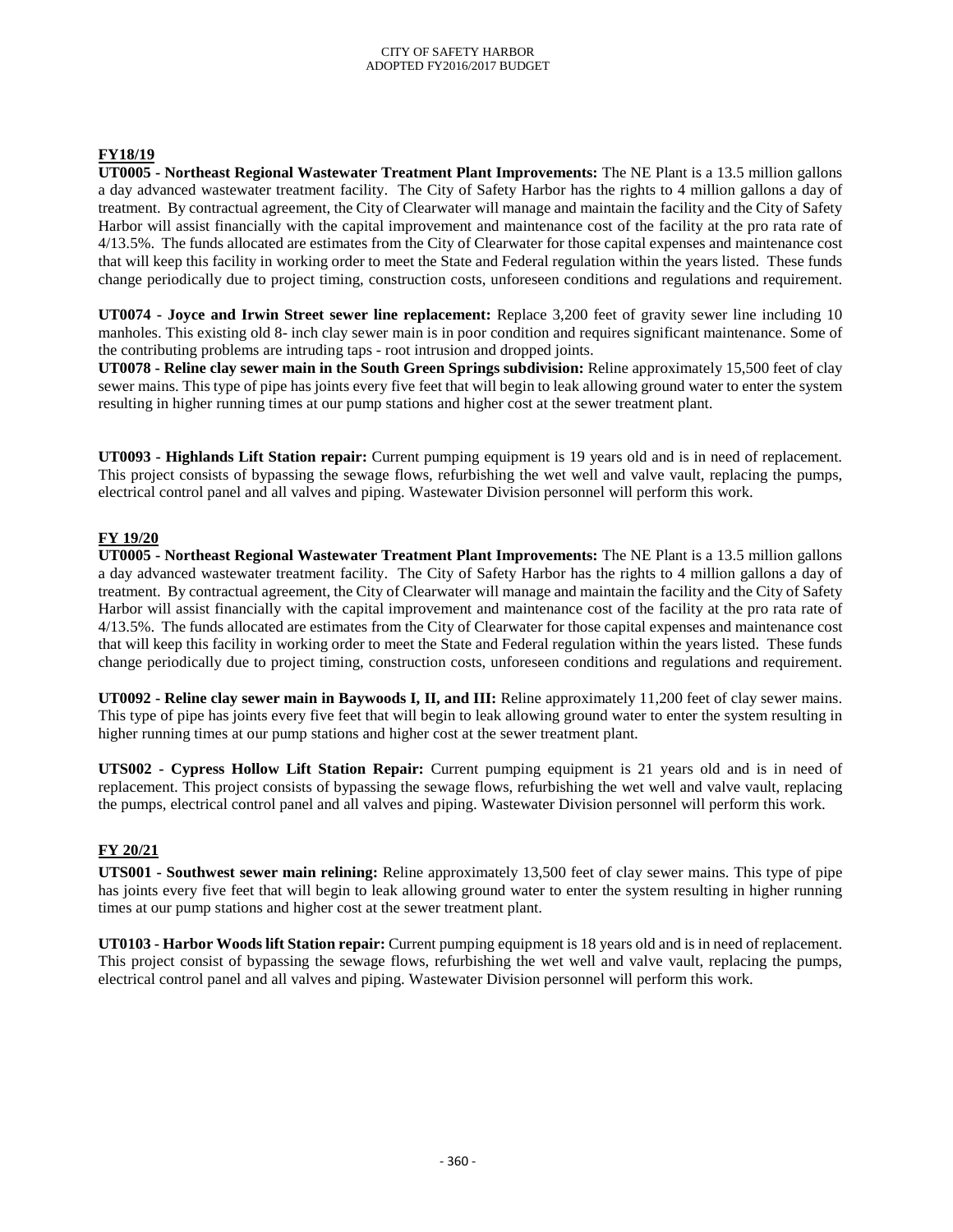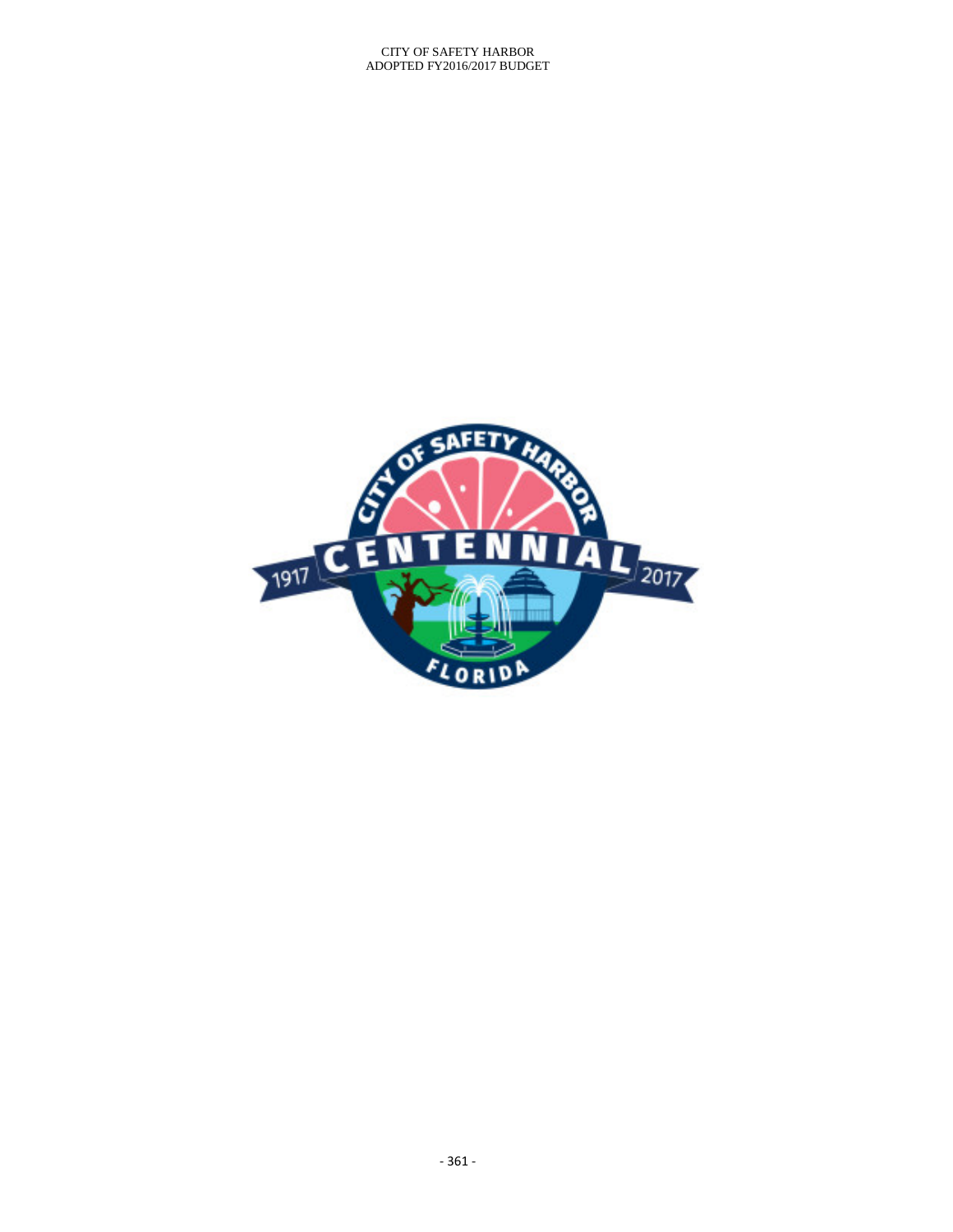#### CITY OF SAFETY HARBOR ADOPTED FY2016/2017 BUDGET

## **FUND # 063 - PARKLAND DEDICATION**

|                                    |               |      | 2016/17    | 2017/18        |    | 2018/19  |      | 2019/20  |      | 2020/21 |
|------------------------------------|---------------|------|------------|----------------|----|----------|------|----------|------|---------|
| <b>REVENUES:</b>                   |               |      |            |                |    |          |      |          |      |         |
| Residential Impact Fees            |               | \$   | $8,000$ \$ | 8,200          | -S | 8,000 \$ |      | 7,800 \$ |      | 7,600   |
| Grants                             |               |      | 250,000    |                |    |          |      |          |      |         |
| Interest                           |               |      | 13,110     | 13,000         |    | 12,900   |      | 13,000   |      | 13,100  |
| <b>Total Revenues</b>              |               |      | 271,110    | 21,200         |    | 20,900   |      | 20,800   |      | 20,700  |
| Carry Over                         |               |      | 583,700    | 272,310        |    | 261,010  |      | 248,910  |      | 236,210 |
| <b>TOTAL REVENUES</b>              |               | \$   | 854,810    | \$<br>293,510  | \$ | 281,910  | \$   | 269,710  | \$   | 256,910 |
| <b>APPROPRIATIONS:</b>             |               |      |            |                |    |          |      |          |      |         |
| Capital Improvements               | Proj#         |      |            |                |    |          |      |          |      |         |
| Elm Street Property Development*   | <b>PDI006</b> | - \$ | 550,000 \$ | $\blacksquare$ | \$ |          | - \$ |          | - \$ |         |
| Capital Improvements Total         |               |      | 550,000    |                |    |          |      |          |      |         |
| Parkland Dedication Dept. Costs    | PR0022        |      | 27,500     | 27,500         |    | 28,000   |      | 28,500   |      | 29,000  |
| Principal Payment (Lease - Elm St) |               |      | 5,000      | 5,000          |    | 5,000    |      | 5,000    |      | 5,000   |
| <b>FUND RESERVE</b>                |               |      | 272,310    | 261,010        |    | 248,910  |      | 236,210  |      | 222,910 |
| <b>BUDGETED APPROPRIATIONS</b>     |               | S    | 854,810    | 293,510        | \$ | 281,910  | \$   | 269,710  | \$   | 256,910 |

\* Contingent upon grant funding from State of Florida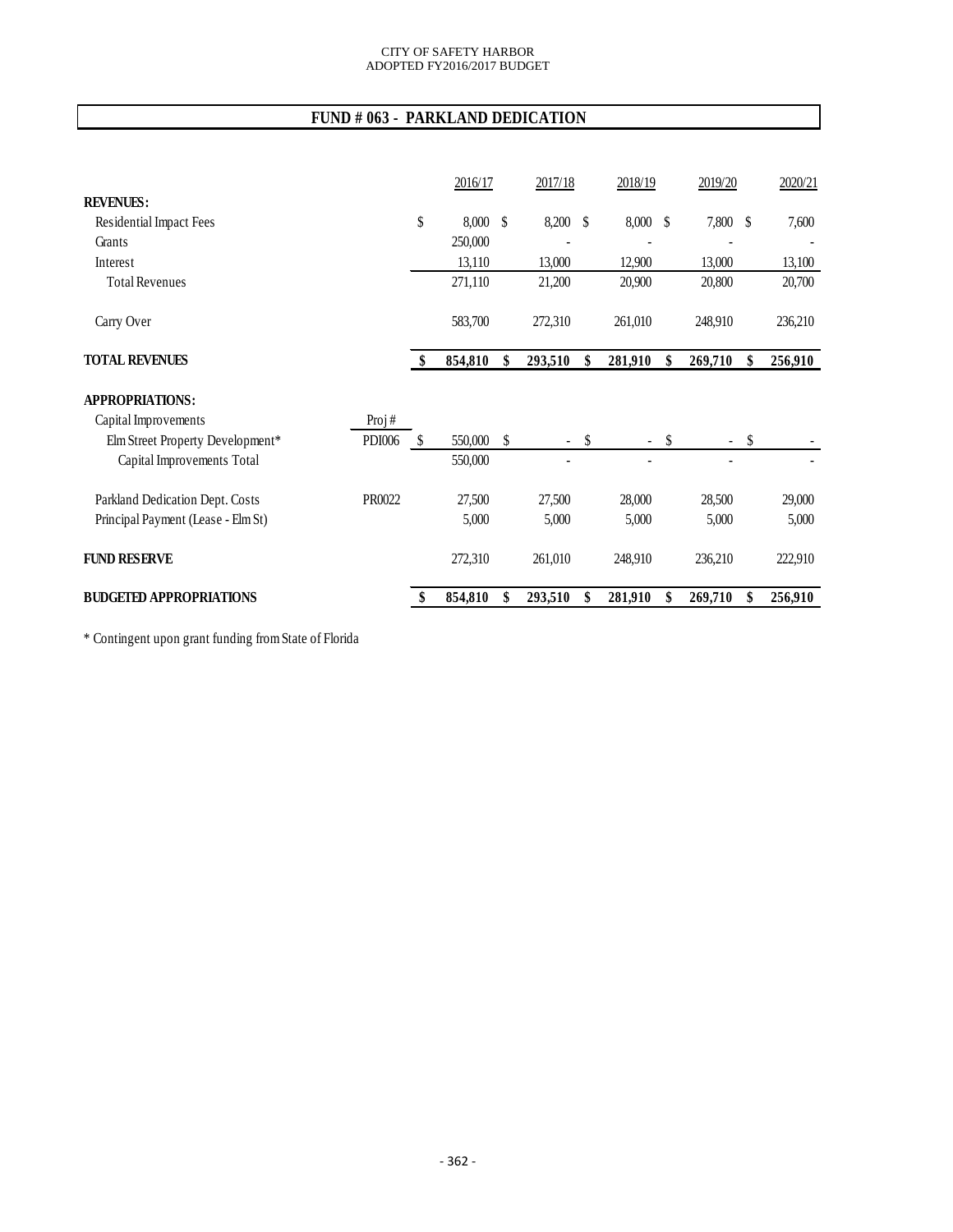**Fund No: 063 - Parkland**

**Department: 58 - Parks**

**Project Title: Park Improvements**

**Funding Source: Parkland Impact Fees**

**Location: Various Citywide**

**Account: 063-6058-572-4930**

| <b>PROJECT COSTS</b>                  |             |               |          |          |                 |          |                   |  |  |
|---------------------------------------|-------------|---------------|----------|----------|-----------------|----------|-------------------|--|--|
| <b>Project Description</b>            | Project $#$ | FY 16/17      | FY 17/18 | FY 18/19 | <b>FY 19/20</b> | FY 20/21 | <b>5 YR TOTAL</b> |  |  |
| <b>Parkland Dedication Dept Costs</b> | PR0022      | 27,500        | 28,000   | 28,500   | 29,000          | 29,500   | 142,500           |  |  |
| <b>TOTAL</b>                          |             | $27,500$   \$ | 28,000   |          | 29,000          | 29,500   | 142,500           |  |  |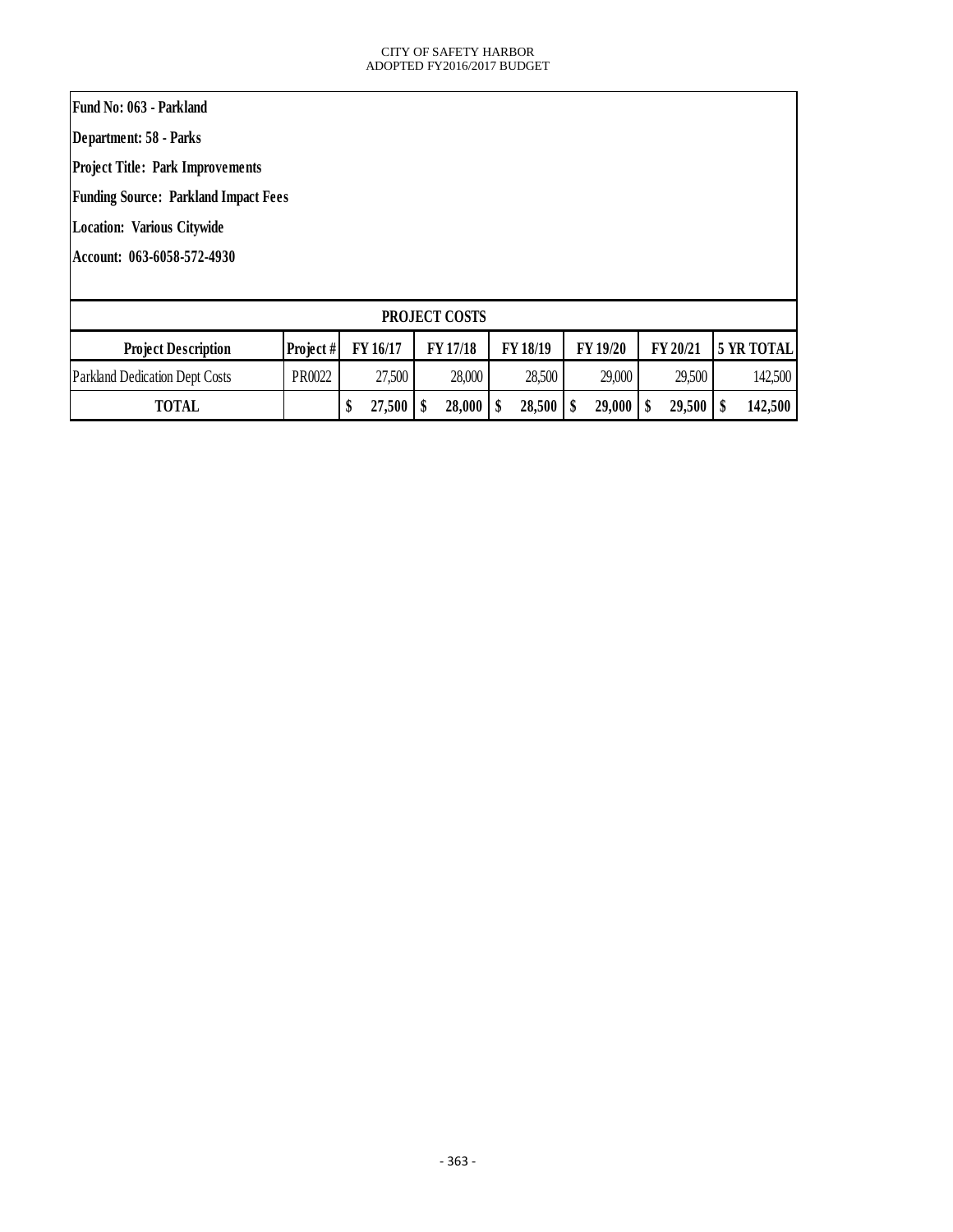#### CITY OF SAFETY HARBOR ADOPTED FY2016/2017 BUDGET

**Fund No: 063 - Parkland**

**Department: 58 - Parks** 

**Project Title: Park Improvements**

**Funding Source: Parkland Impact Fees, Grants, Donations**

**Location: Elm & Cedar Street Property**

**Account: 063-6058-572-6300**

| <b>PROJECT COSTS</b>        |           |          |                 |                 |                 |                 |            |  |
|-----------------------------|-----------|----------|-----------------|-----------------|-----------------|-----------------|------------|--|
| <b>Project Description</b>  | Project # | FY 16/17 | <b>FY 17/18</b> | <b>FY 18/19</b> | <b>FY 19/20</b> | <b>FY 20/21</b> | 5 YR TOTAL |  |
| Elm St Property Development | PDI006    |          |                 |                 |                 |                 | -          |  |
| Design & Permitting         |           | 50,000   |                 |                 |                 |                 | 50,000     |  |
| Construction                |           | 500,000  |                 |                 |                 |                 | 500,000    |  |
| <b>TOTAL</b>                |           | 550,000  |                 |                 |                 |                 | 550,000    |  |



### **JUSTIFICATIONS**

### **FY 16/17**

**PDI006 - Elm Street Property Design & Permitting**: Property purchased from the PCSB in February 2013, funds necessary to develop the site into a city park serving local & regional residents/visitors. Amenities to include: softball/baseball fields, lighting, benches/bleachers, water fountains, restrooms and parking. Funding needed for grant opportunities. Design and permitting to be performed in FY 16/17.

**PDI006 - Elm Street Property Development Construction**: Construction will probably not commence until FY 17/18; however, it must be budgeted in FY 16/17 in order to apply for the grant.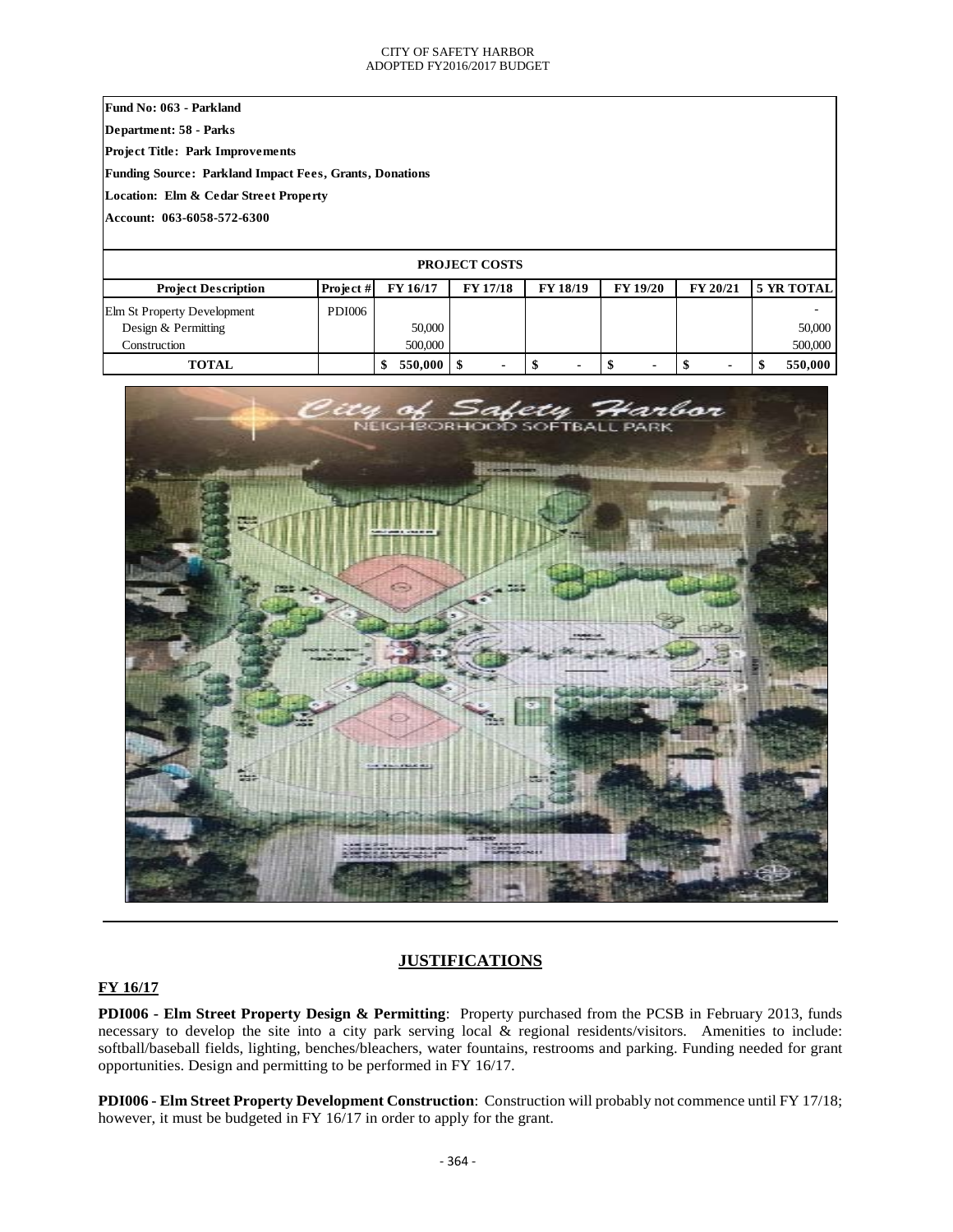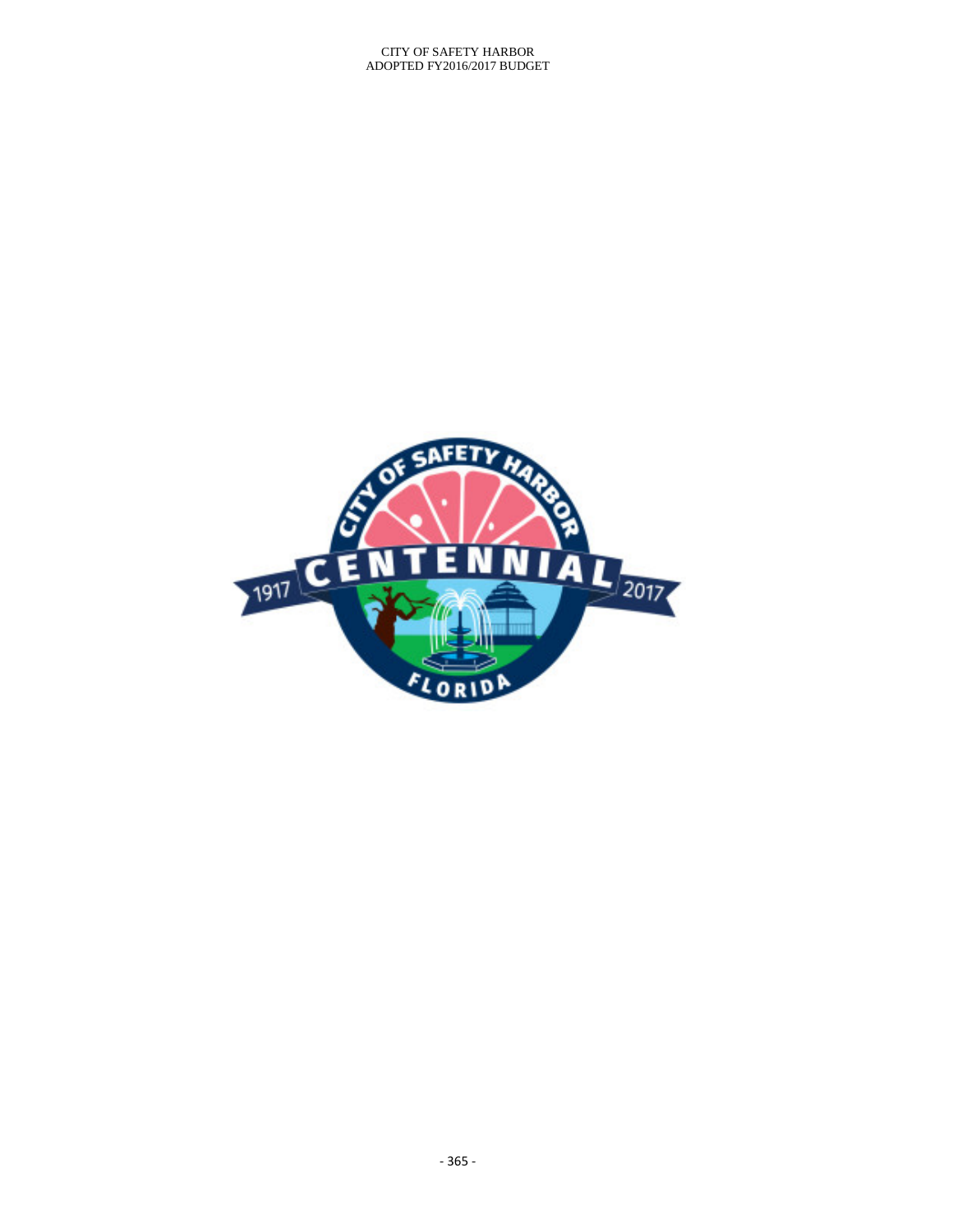## **FUND # 067 - COMMUNITY REDEVELOPMENT AGENCY**

|                                                                |               | 2016/17       |    | 2017/18 |               | 2018/19 |    | 2019/20 |     | 2020/21 |
|----------------------------------------------------------------|---------------|---------------|----|---------|---------------|---------|----|---------|-----|---------|
| <b>REVENUES:</b>                                               |               |               |    |         |               |         |    |         |     |         |
| <b>CRA</b> Taxes                                               |               | \$<br>432,890 | -S | 437,216 | <sup>\$</sup> | 441,585 | -S | 445,998 | -\$ | 450,455 |
| Interest                                                       |               | 7,870         |    | 7,800   |               | 7,900   |    | 8.000   |     | 8,100   |
| <b>Total Revenues</b>                                          |               | 440,760       |    | 445,016 |               | 449,485 |    | 453,998 |     | 458,555 |
| Carry Over                                                     |               | 211,240       |    | 22,060  |               | 65,576  |    | 108,761 |     | 158,659 |
| <b>TOTAL REVENUES</b>                                          |               | \$<br>652,000 | \$ | 467,076 | \$            | 515,061 | \$ | 562,759 | \$  | 617,214 |
| <b>APPROPRIATIONS:</b>                                         |               |               |    |         |               |         |    |         |     |         |
| Capital Improvements                                           | Proj#         |               |    |         |               |         |    |         |     |         |
| Solar Lighting for Sidewalks - MCP                             | <b>CRSOLR</b> | 12,500        |    |         |               |         |    |         |     |         |
| Main Street Holiday Decorations                                | <b>PKI009</b> | 25,000        |    |         |               |         |    |         |     |         |
| Veterans Memorial Improvements                                 | <b>PKI026</b> | 50,000        |    |         |               |         |    |         |     |         |
| Main Street Electrical, Irrigation & Landscaping               | <b>CREIL</b>  | 175,000       |    |         |               |         |    |         |     |         |
| Oak Tree Lightning Protection System                           | <b>CRTREE</b> | 7,000         |    | 7,000   |               | 7,000   |    |         |     |         |
| Capital Improvements Total                                     |               | 269,500       |    | 7,000   |               | 7,000   |    |         |     |         |
| Transfers Out                                                  |               |               |    |         |               |         |    |         |     |         |
| To General Fund*                                               |               | 157,000       |    | 157,000 |               | 157,000 |    | 157,000 |     | 157,000 |
| Community Redevelopment Dept. Costs                            |               | 203,440       |    | 237,500 |               | 242,300 |    | 247,100 |     | 252,000 |
| FUND RESERVE ASSIGNED FOR WFP REPAYMENT<br><b>FUND RESERVE</b> |               | 22,060        |    | 65,576  |               | 108,761 |    | 158,659 |     | 208,214 |
| <b>BUDGETED APPROPRIATIONS</b>                                 |               | \$<br>652,000 | \$ | 467,076 | \$            | 515,061 | \$ | 562,759 | \$  | 617,214 |

\*Transfers of \$157,000 to General Fund for 7 years beginning in FY 2016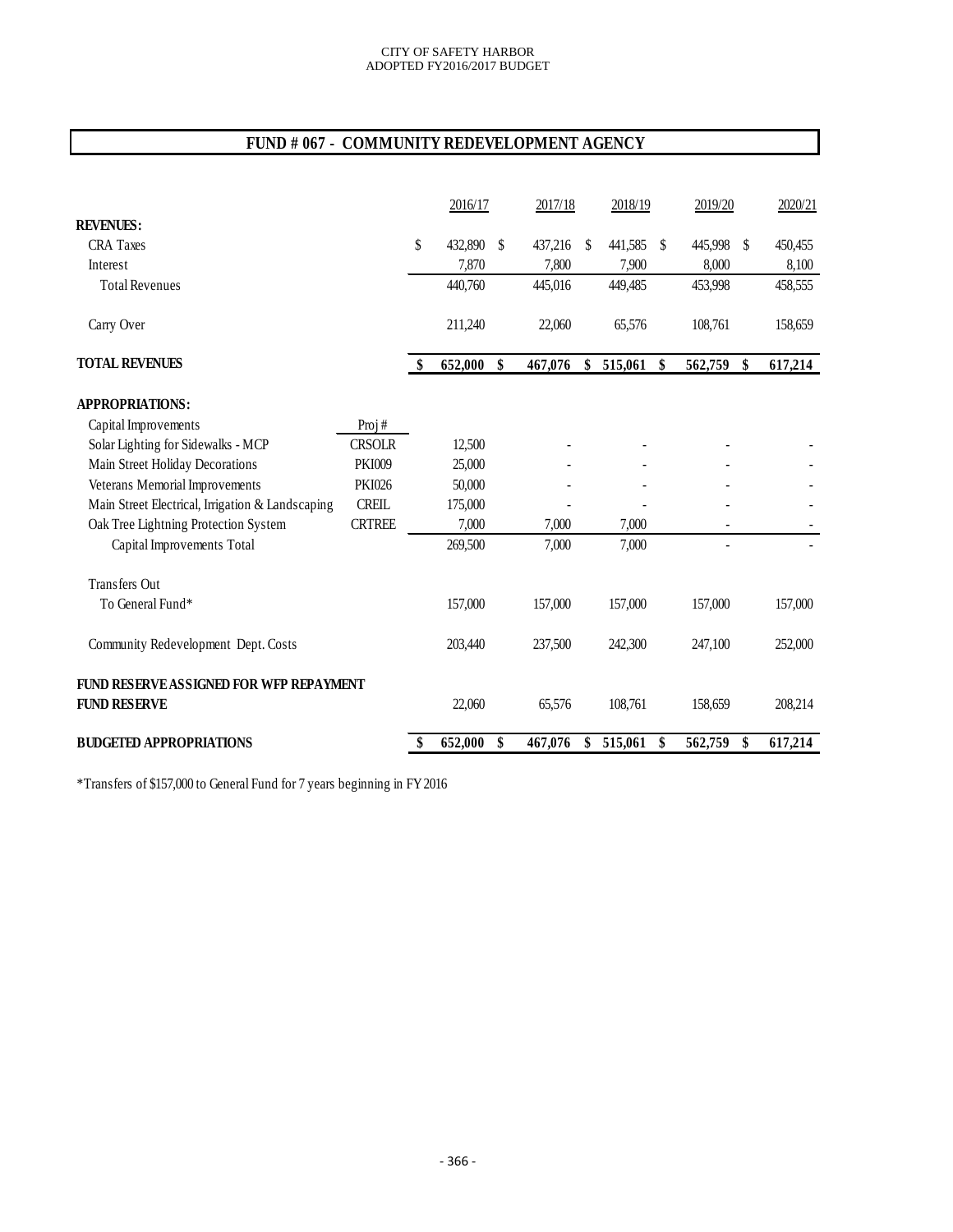**Fund No: 067-6517-515-6300** 

**Department: Community Development Building Division** 

**Project Title: Tree Maintenance** 

**Funding Source: CRA** 

**Location: CRA** 

**067-6517-515-6300**

| PROJECT COSTS                                                          |               |          |          |          |          |          |                   |  |  |  |
|------------------------------------------------------------------------|---------------|----------|----------|----------|----------|----------|-------------------|--|--|--|
| <b>Project Description</b>                                             | Project#      | FY 16/17 | FY 17/18 | FY 18/19 | FY 19/20 | FY 20/21 | <b>5 YR TOTAL</b> |  |  |  |
| Electrical,<br>Main<br>Street<br>$\alpha$<br>Irrigation<br>Landscaping | <b>CREIL</b>  | 175,000  |          |          |          |          | 175,000           |  |  |  |
| Veterans Memorial Improvements                                         | <b>PKI026</b> | 50,000   |          |          |          |          | 50,000            |  |  |  |
| Solar Lighting for Siodewalks -MCP                                     | <b>CRSOLR</b> | 12,500   |          |          |          |          | 12,500            |  |  |  |
| Main Street Holiday Decorations                                        | <b>PKI009</b> | 25,000   |          |          |          |          | 25,000            |  |  |  |
| <b>Lightning Protection</b>                                            | <b>CRTREE</b> | 7,000    | 7,000    | 7,000    | -        |          | 21,000            |  |  |  |

### **JUSTIFICATIONS**

### **FY 16/17**

**CREIL - Main Street Electrical, Irrigation & Landscaping:** Provide electrical service, irrigation and landscaping for the downtown area along Main Street.

**PKI026 - Veterans Memorial Improvements:** The existing pavers were installed in 2001 and have deteriorated where some are no longer readable due to the elements exposure. Improvements include: replace existing 460 pavers with newest technology (\$20,000); and remove, stabilize and re-install pavers (\$30,000).

**CRSOLR - Solar Lighting for Sidewalks – MCP:** Provide solar lighting for the Mullet Creek Park sidewalks to provide safety and security for park patrons.

**PKI009 – Main Street Holiday Decorations:** Holiday decorations for Main Street celebrations.

**CRTREE - Lightning Protection System:** Large oak trees are vulnerable to lightning damage. This would fund one lighting protection system for the Elf tree (large live oak), located behind the library. A lightning protection system would reduce tree damage during a lighting event and provide a preferred path for electrical charges to the ground. This iconic tree is part of Safety Harbor's history and was named by the community.

### **FY17/18**

**CRTREE - Lightning Protection System:** Large oak trees are vulnerable to lightning damage. This would fund one lighting protection system for an unnamed large tree #1 (large live oak), located behind the library. A lightning protection system would reduce tree damage during a lighting event and provide a preferred path for electrical charges to the ground. This tree will be named prior to the City's centennial celebration.

### **FY 18/19**

**CRTREE - Lightning Protection System:** Large oak trees are vulnerable to lightning damage. This would fund one lighting protection system for the Lover's Oak (large live oak) tree located west of S. Bayshore Drive behind the library. A lightning protection system would reduce tree damage during a lighting event and provide a preferred path for electrical charges to the ground. This iconic tree is part of Safety Harbor's history and was named by the community.